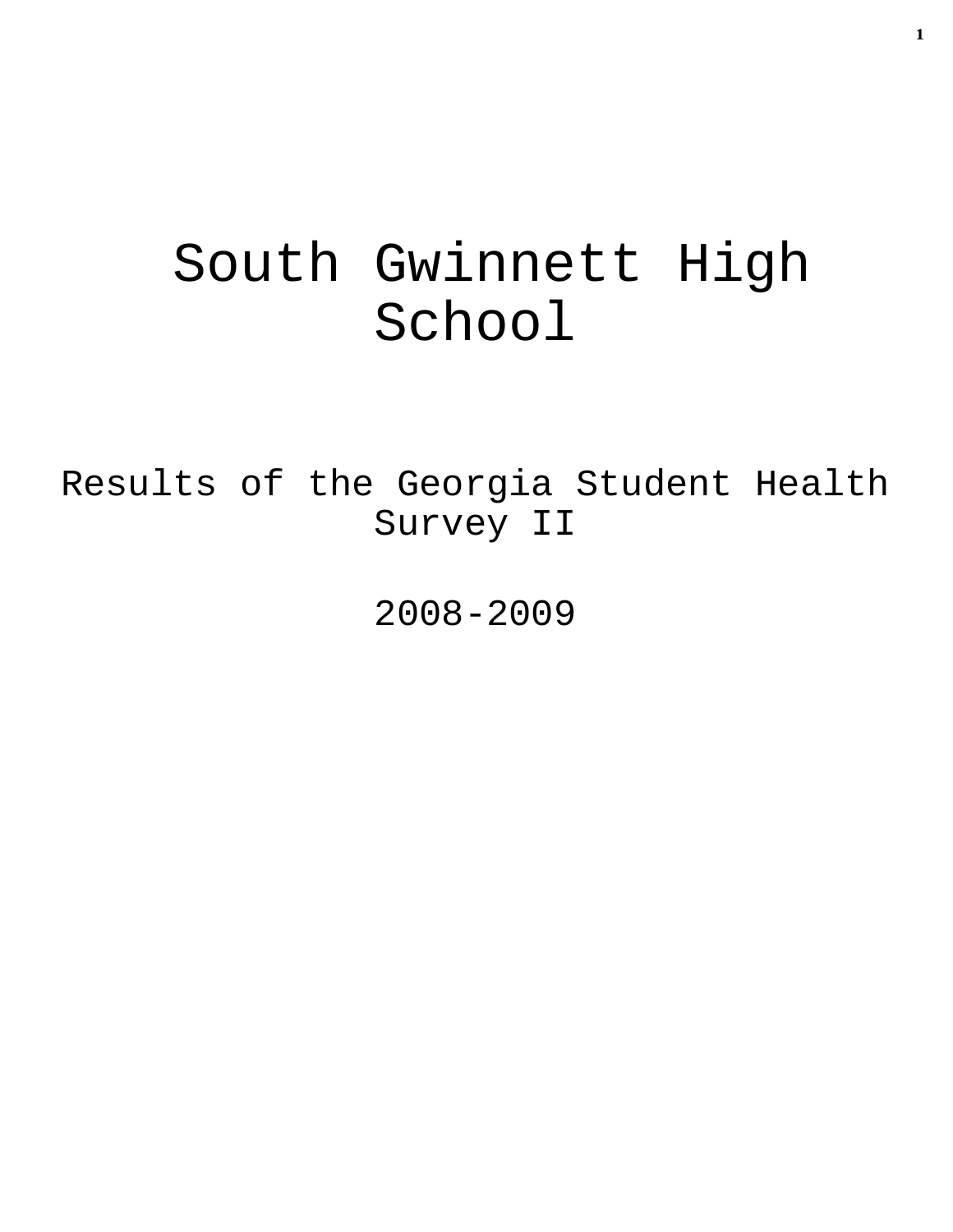# *Demographics* **2**

| Grade                    |    |  |  |  |
|--------------------------|----|--|--|--|
| <b>Grade   Frequency</b> |    |  |  |  |
| 10                       | 92 |  |  |  |
| 12                       | 98 |  |  |  |

| <b>Frequency</b> | <b>Table of Gender by Grade</b> |              |             |              |  |  |
|------------------|---------------------------------|--------------|-------------|--------------|--|--|
| <b>Col Pct</b>   |                                 | Grade(Grade) |             |              |  |  |
|                  | Gender(Gender)                  | 10           | 12          | <b>Total</b> |  |  |
|                  | <b>Female</b>                   | 55<br>59.78  | 56<br>57.14 | 111          |  |  |
|                  | <b>Male</b>                     | 37<br>40.22  | 42<br>42.86 | 79           |  |  |
|                  | <b>Total</b>                    | 92           | 98          | 190          |  |  |

| <b>Frequency</b><br>Col Pct |
|-----------------------------|

| <b>Table of Ethnicity by Grade</b> |              |             |              |  |  |  |
|------------------------------------|--------------|-------------|--------------|--|--|--|
|                                    | Grade(Grade) |             |              |  |  |  |
| <b>Ethnicity</b> (Ethnicity)       | 10           | 12          | <b>Total</b> |  |  |  |
| <b>Black</b>                       | 45<br>48.91  | 52<br>53.06 | 97           |  |  |  |
| <b>Hispanic</b>                    | 11<br>11.96  | 4<br>4.08   | 15           |  |  |  |
| White                              | 22<br>23.91  | 28<br>28.57 | 50           |  |  |  |
| <b>Asian</b>                       | 3<br>3.26    | 8<br>8.16   | 11           |  |  |  |
| <b>Other</b>                       | 11<br>11.96  | 6<br>6.12   | 17           |  |  |  |
| <b>Total</b>                       | 92           | 98          | 190          |  |  |  |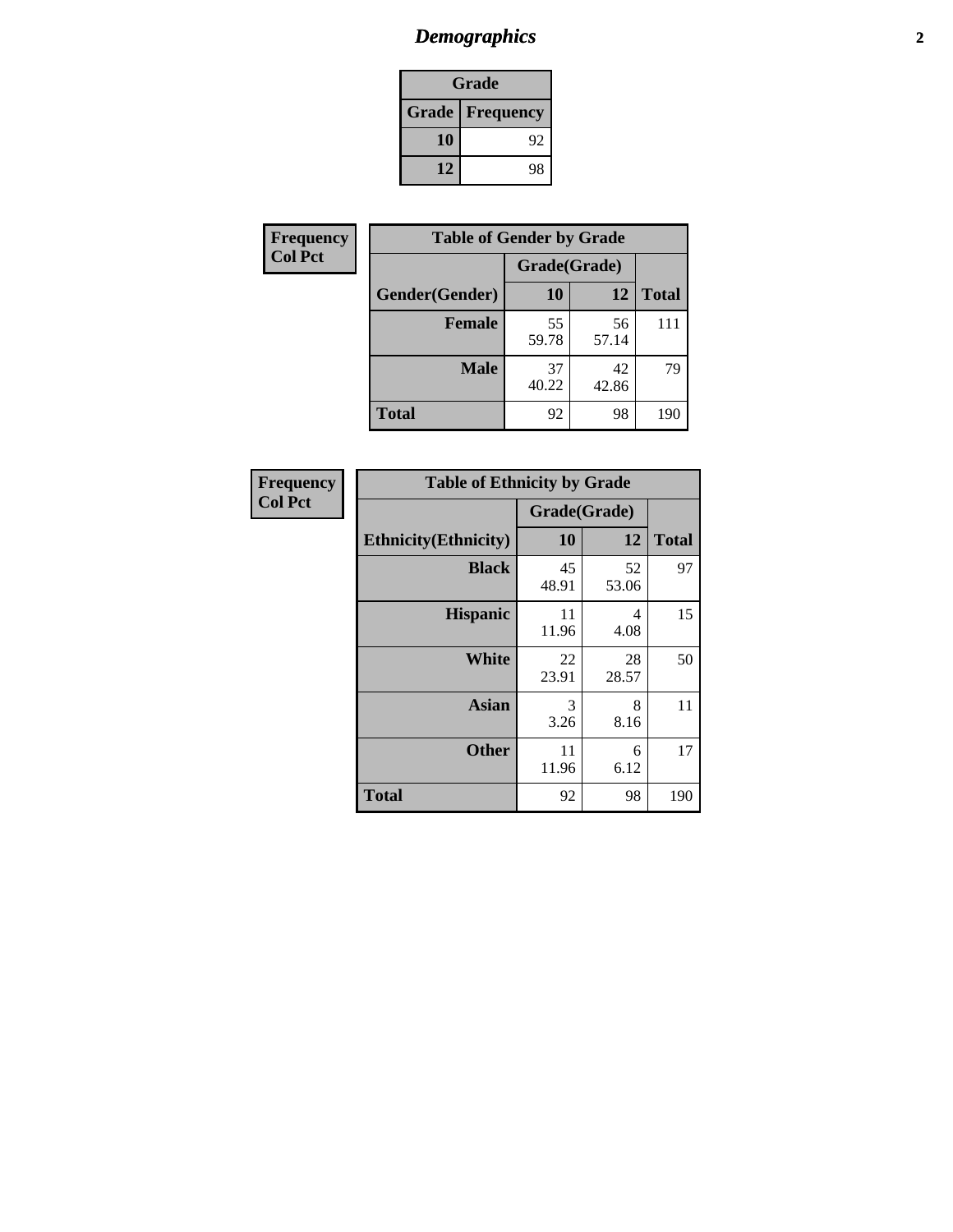### *Title IV, Part A, Schedule A* **3** *Goal 1: Ensure that all schools are drug-free Baseline Data: Year 2008-2009 Prevalence of Drug Use*

| Frequency<br><b>Col Pct</b> | <b>Table of AlcoholAlt by Grade</b> |              |             |              |  |  |
|-----------------------------|-------------------------------------|--------------|-------------|--------------|--|--|
|                             | AlcoholAlt(Alcohol                  | Grade(Grade) |             |              |  |  |
|                             | use, past 30 days)                  | 10           | 12          | <b>Total</b> |  |  |
|                             | Yes                                 | 10<br>10.87  | 10<br>10.20 | 20           |  |  |
|                             | N <sub>0</sub>                      | 82<br>89.13  | 88<br>89.80 | 170          |  |  |
|                             | <b>Total</b>                        | 92           | 98          | 190          |  |  |

| <b>Frequency</b><br><b>Col Pct</b> | <b>Table of TobaccoAny by Grade</b> |              |             |              |  |
|------------------------------------|-------------------------------------|--------------|-------------|--------------|--|
|                                    | TobaccoAny(Tobacco                  | Grade(Grade) |             |              |  |
|                                    | use, past 30 days)                  | 10           | 12          | <b>Total</b> |  |
|                                    | Yes                                 | 9<br>9.78    | 7<br>7.14   | 16           |  |
|                                    | N <sub>0</sub>                      | 83<br>90.22  | 91<br>92.86 | 174          |  |
|                                    | Total                               | 92           | 98          | 190          |  |

| Frequency<br><b>Col Pct</b> | <b>Table of MarijuanaAlt by Grade</b> |              |             |              |  |  |
|-----------------------------|---------------------------------------|--------------|-------------|--------------|--|--|
|                             | MarijuanaAlt(Marijuana                | Grade(Grade) |             |              |  |  |
|                             | use, past 30 days)                    | 10           | 12          | <b>Total</b> |  |  |
|                             | <b>Yes</b>                            | 4<br>4.35    | 5<br>5.10   | q            |  |  |
|                             | N <sub>0</sub>                        | 88<br>95.65  | 93<br>94.90 | 181          |  |  |
|                             | <b>Total</b>                          | 92           | 98          | 190          |  |  |

| Frequency<br><b>Col Pct</b> | <b>Table of OtherDrugAny by Grade</b>                  |             |              |                |  |
|-----------------------------|--------------------------------------------------------|-------------|--------------|----------------|--|
|                             | <b>OtherDrugAny(Other</b><br>Grade(Grade)<br>drug use, |             |              |                |  |
|                             | past 30 days)                                          | 10          | 12           | <b>Total</b>   |  |
|                             | Yes                                                    | 4<br>4.35   | 0<br>0.00    | $\overline{4}$ |  |
|                             | N <sub>0</sub>                                         | 88<br>95.65 | 98<br>100.00 | 186            |  |
|                             | <b>Total</b>                                           | 92          | 98           | 190            |  |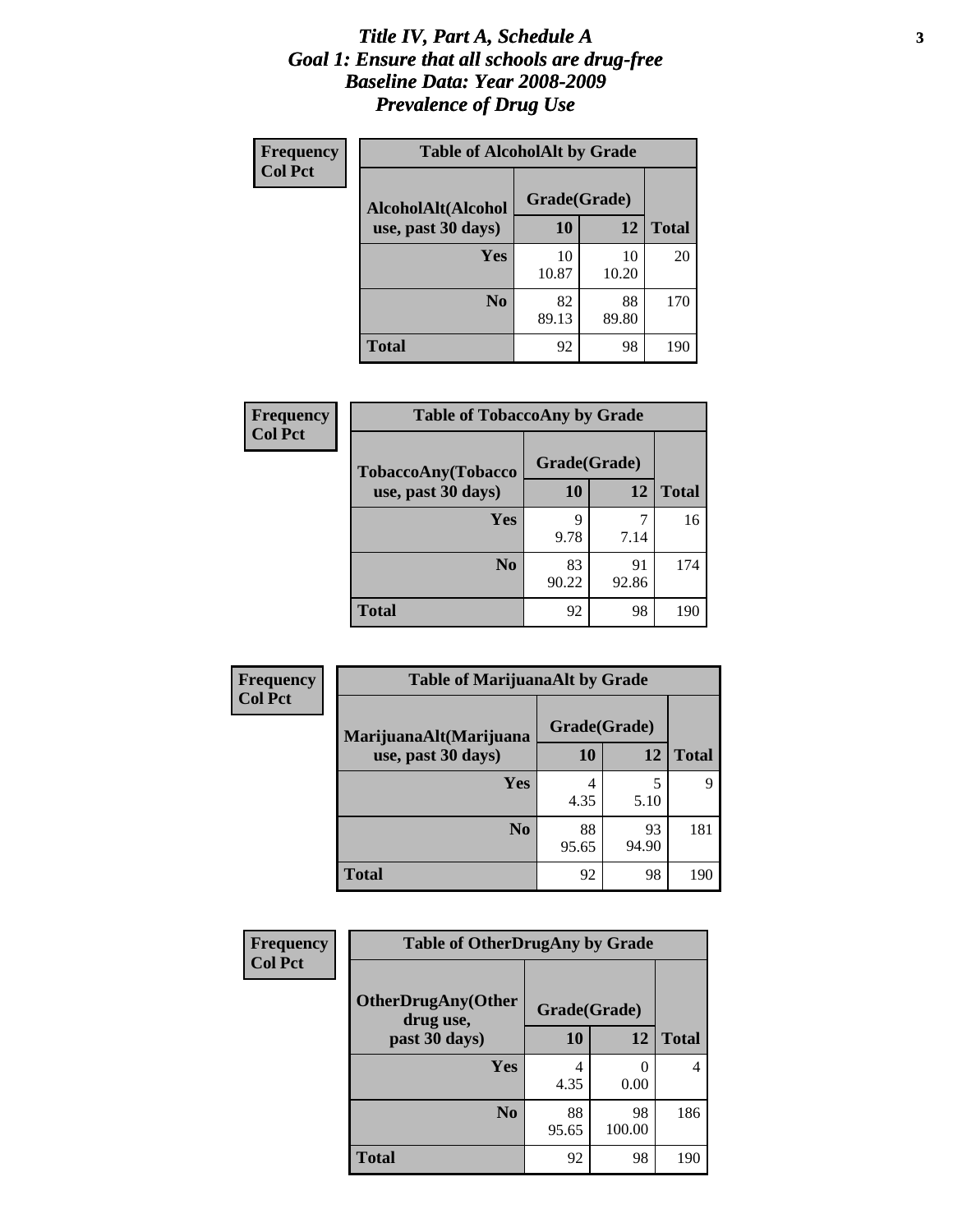### *Average Age of Onset of Use* **4** *Results for "Average Age of Onset of Use" questions exclude students who said they did not use that substance*

| <b>Variable</b>    | Label                                                              | <b>Mean</b> |
|--------------------|--------------------------------------------------------------------|-------------|
| Alcoholinit2       | I started using alcohol when I was                                 | 13.36       |
| Cigarettesinit2    | I started smoking tobacco when I was                               | 13.33       |
| Smokelessinit2     | I started chewing tobacco when I was                               | 12.78       |
| Marijuanainit2     | I started using marijuana when I was                               | 14.04       |
| Cocaineinit2       | I started using cocaine when I was                                 | 11.75       |
| Inhalantsinit2     | I started using inhalants when I was                               | 10.60       |
| Steroidsinit2      | I started using steroids when I was                                | 10.00       |
| Ecstasyinit2       | I started using ecstasy when I was                                 | 11.50       |
| Methinit2          | I started using methamphetamines when I was                        | 10.67       |
| Hallucinogensinit2 | I started using hallucinogens when I was                           | 12.75       |
| Prescriptioninit2  | I started using prescription drugs not prescribed to me when I was | 14.00       |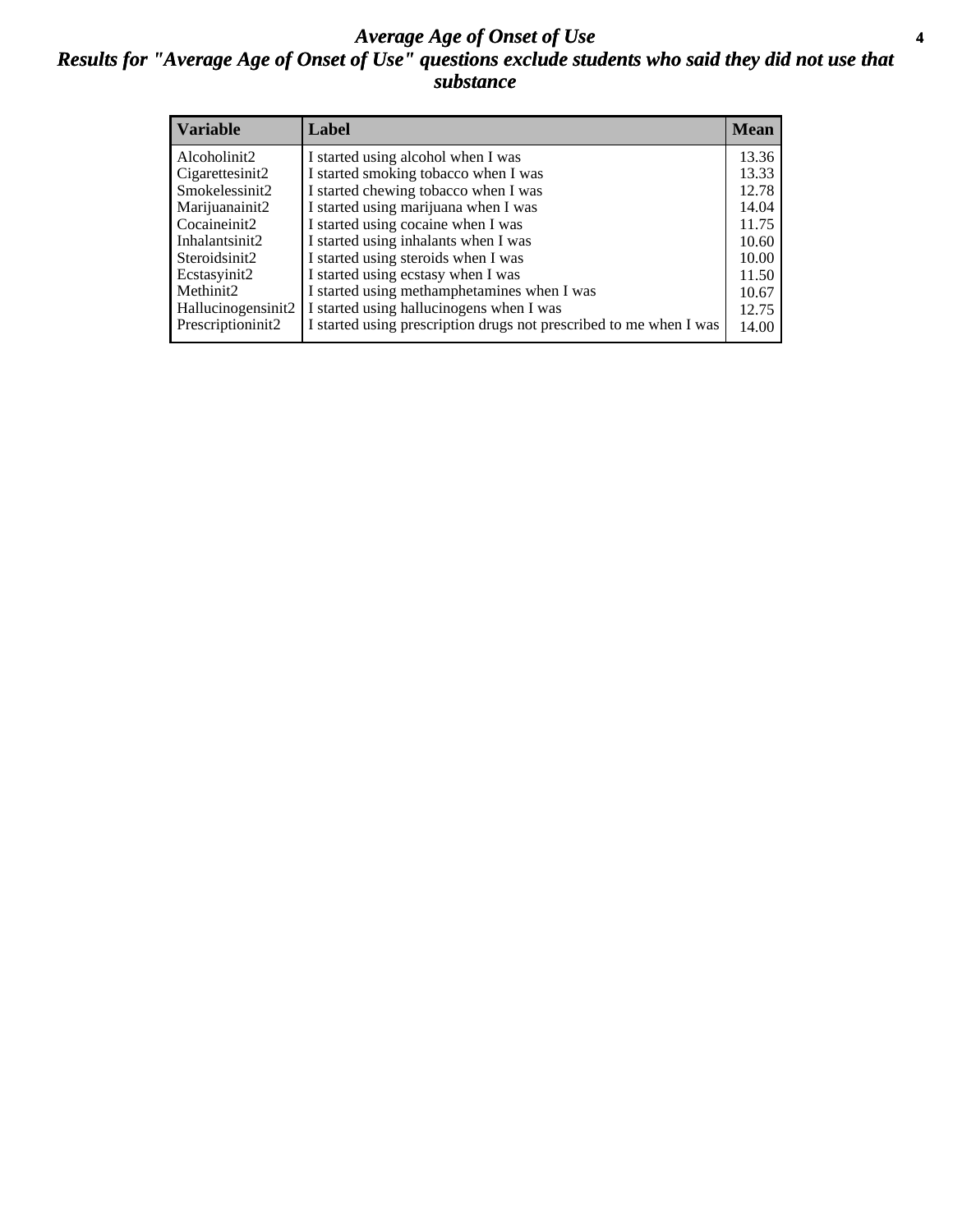# *Perception of Health Risk* **5**

| <b>Frequency</b> | <b>Table of Alcoholharmdich by Grade</b> |              |             |              |  |
|------------------|------------------------------------------|--------------|-------------|--------------|--|
| <b>Col Pct</b>   | Alcoholharmdich(I<br>think alcohol is    | Grade(Grade) |             |              |  |
|                  | harmful)                                 | 10           | 12          | <b>Total</b> |  |
|                  | Yes                                      | 77<br>83.70  | 84<br>85.71 | 161          |  |
|                  | N <sub>0</sub>                           | 15<br>16.30  | 14<br>14.29 | 29           |  |
|                  | <b>Total</b>                             | 92           | 98          | 190          |  |

| Frequency      | <b>Table of Tobaccoharmdich by Grade</b> |              |                        |              |  |
|----------------|------------------------------------------|--------------|------------------------|--------------|--|
| <b>Col Pct</b> | Tobaccoharmdich(I<br>think tobacco is    | Grade(Grade) |                        |              |  |
|                | harmful)                                 | 10           | 12                     | <b>Total</b> |  |
|                | <b>Yes</b>                               | 84<br>91.30  | 96<br>97.96            | 180          |  |
|                | N <sub>0</sub>                           | 8<br>8.70    | $\mathfrak{D}$<br>2.04 | 10           |  |
|                | <b>Total</b>                             | 92           | 98                     | 190          |  |

| Frequency      | <b>Table of Marijuanaharmdich by Grade</b> |              |             |              |  |  |
|----------------|--------------------------------------------|--------------|-------------|--------------|--|--|
| <b>Col Pct</b> | Marijuanaharmdich(I<br>think marijuana is  | Grade(Grade) |             |              |  |  |
|                | harmful)                                   | 10           | 12          | <b>Total</b> |  |  |
|                | <b>Yes</b>                                 | 76<br>82.61  | 85<br>86.73 | 161          |  |  |
|                | N <sub>0</sub>                             | 16<br>17.39  | 13<br>13.27 | 29           |  |  |
|                | <b>Total</b>                               | 92           | 98          | 190          |  |  |

| <b>Frequency</b> | <b>Table of Otherdrugharmdich by Grade</b>                   |             |             |              |  |
|------------------|--------------------------------------------------------------|-------------|-------------|--------------|--|
| <b>Col Pct</b>   | Otherdrugharmdich(I<br>Grade(Grade)<br>think other drugs are |             |             |              |  |
|                  | harmful)                                                     | <b>10</b>   | <b>12</b>   | <b>Total</b> |  |
|                  | <b>Yes</b>                                                   | 84<br>91.30 | 97<br>98.98 | 181          |  |
|                  | N <sub>0</sub>                                               | 8.70        | 1.02        | 9            |  |
|                  | <b>Total</b>                                                 | 92          | 98          | 190          |  |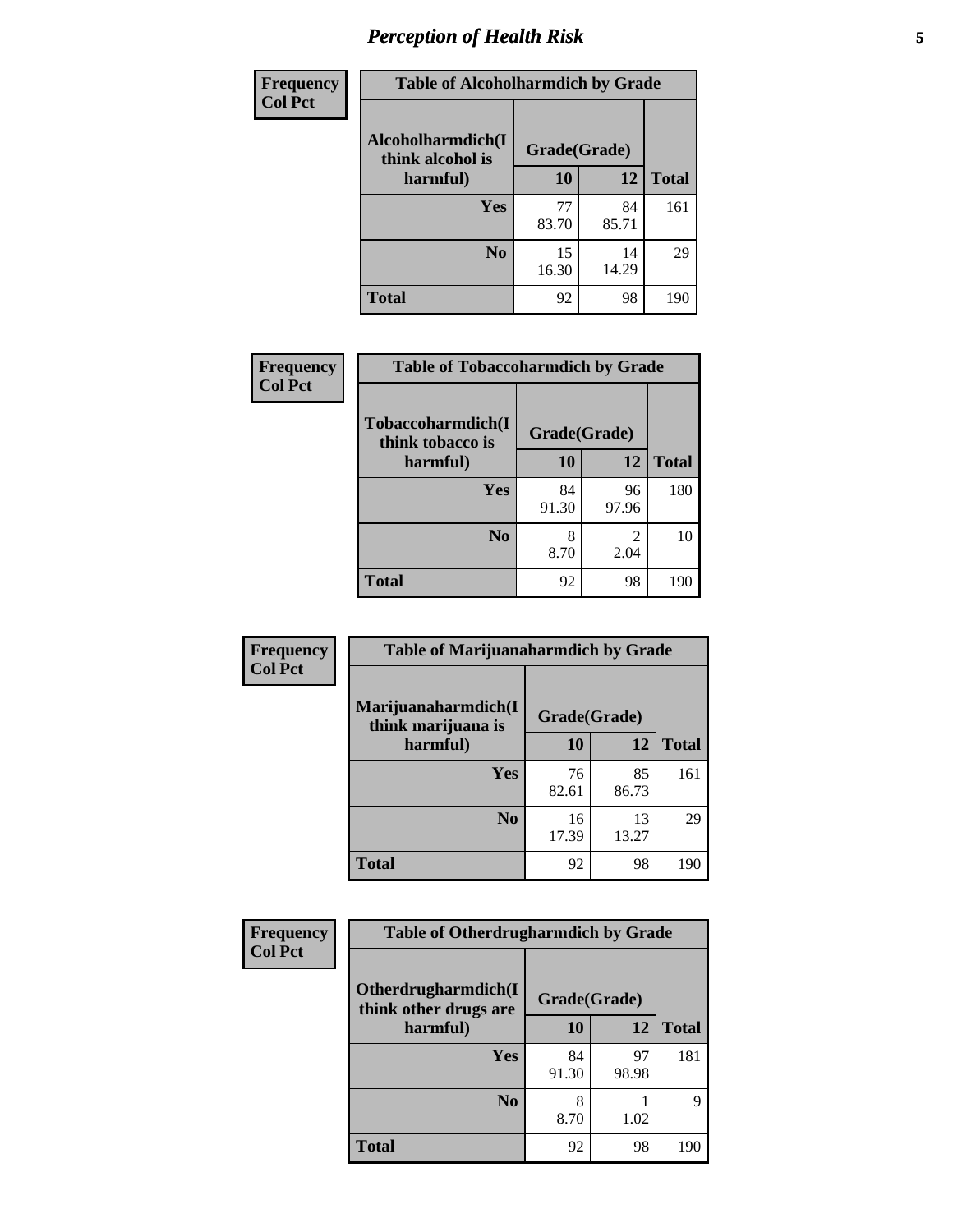# *Social Disapproval* **6**

| <b>Frequency</b> | <b>Table of Alcoholpeerdich by Grade</b>                                |              |             |              |
|------------------|-------------------------------------------------------------------------|--------------|-------------|--------------|
| <b>Col Pct</b>   | Alcoholpeerdich(My<br>friends would<br>disapprove if I used<br>alcohol) | Grade(Grade) |             |              |
|                  |                                                                         | 10           | 12          | <b>Total</b> |
|                  | <b>Yes</b>                                                              | 58<br>63.04  | 58<br>59.18 | 116          |
|                  | N <sub>0</sub>                                                          | 34<br>36.96  | 40<br>40.82 | 74           |
|                  | <b>Total</b>                                                            | 92           | 98          | 190          |

| <b>Frequency</b> |
|------------------|
| <b>Col Pct</b>   |

| <b>Table of Tobaccopeerdich by Grade</b>                    |              |             |              |  |
|-------------------------------------------------------------|--------------|-------------|--------------|--|
| Tobaccopeerdich(My<br>friends would<br>disapprove if I used | Grade(Grade) |             |              |  |
| tobacco)                                                    | 10           | 12          | <b>Total</b> |  |
| Yes                                                         | 69<br>75.00  | 77<br>78.57 | 146          |  |
| N <sub>0</sub>                                              | 23<br>25.00  | 21<br>21.43 | 44           |  |
| <b>Total</b>                                                | 92           | 98          | 190          |  |

| <b>Frequency</b> | <b>Table of Marijuanapeerdich by Grade</b>                    |              |             |              |  |
|------------------|---------------------------------------------------------------|--------------|-------------|--------------|--|
| <b>Col Pct</b>   | Marijuanapeerdich(My<br>friends would<br>disapprove if I used | Grade(Grade) |             |              |  |
|                  | marijuana)                                                    | 10           | 12          | <b>Total</b> |  |
|                  | <b>Yes</b>                                                    | 58<br>63.04  | 68<br>69.39 | 126          |  |
|                  | N <sub>0</sub>                                                | 34<br>36.96  | 30<br>30.61 | 64           |  |
|                  | <b>Total</b>                                                  | 92           | 98          | 190          |  |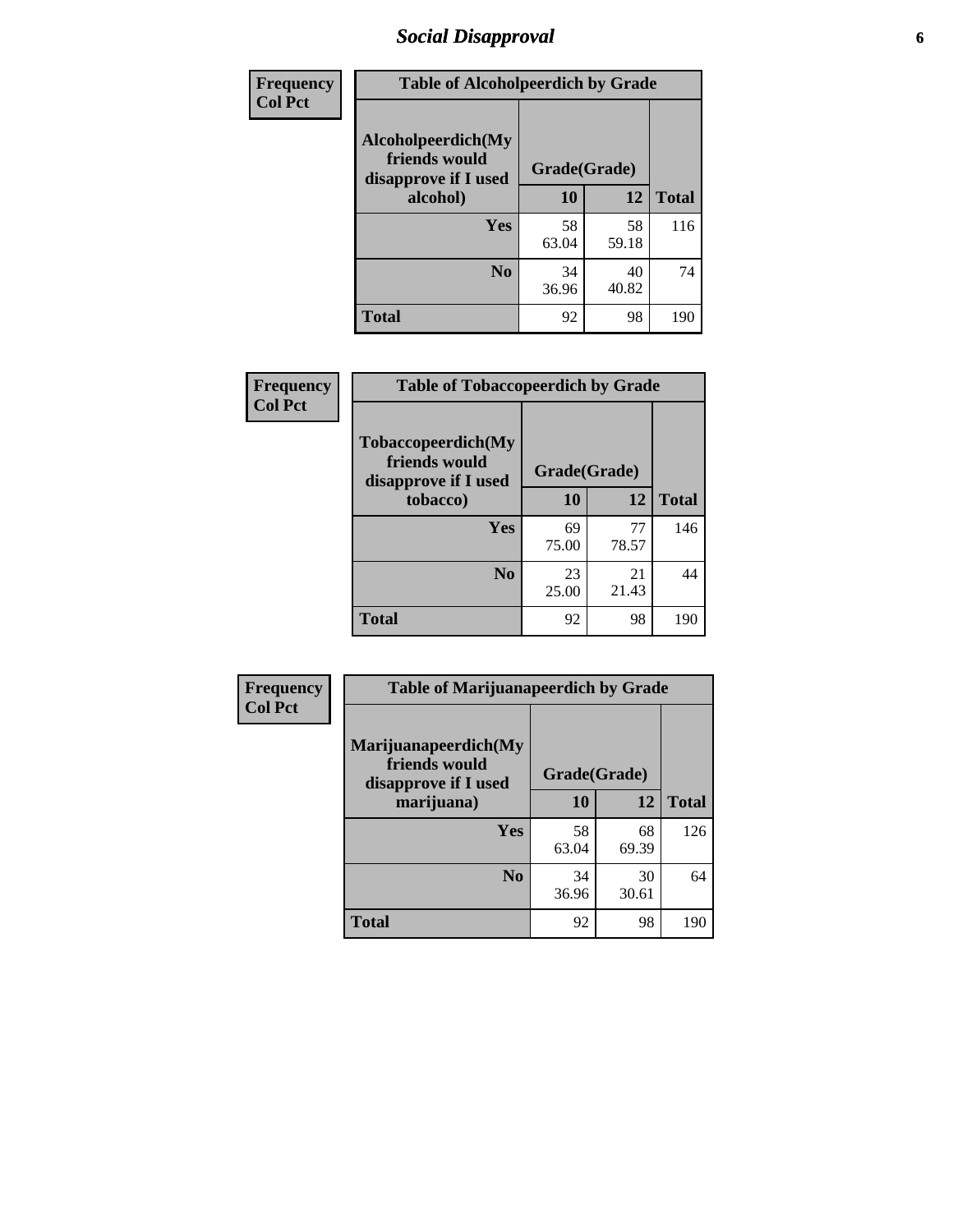# *Social Disapproval* **7**

| Frequency      | <b>Table of Otherdrugpeerdich by Grade</b>                    |              |             |              |  |
|----------------|---------------------------------------------------------------|--------------|-------------|--------------|--|
| <b>Col Pct</b> | Otherdrugpeerdich(My<br>friends would<br>disapprove if I used | Grade(Grade) |             |              |  |
|                | other drugs)                                                  | 10           | 12          | <b>Total</b> |  |
|                | <b>Yes</b>                                                    | 72<br>78.26  | 83<br>84.69 | 155          |  |
|                | N <sub>0</sub>                                                | 20<br>21.74  | 15<br>15.31 | 35           |  |
|                | <b>Total</b>                                                  | 92           | 98          | 190          |  |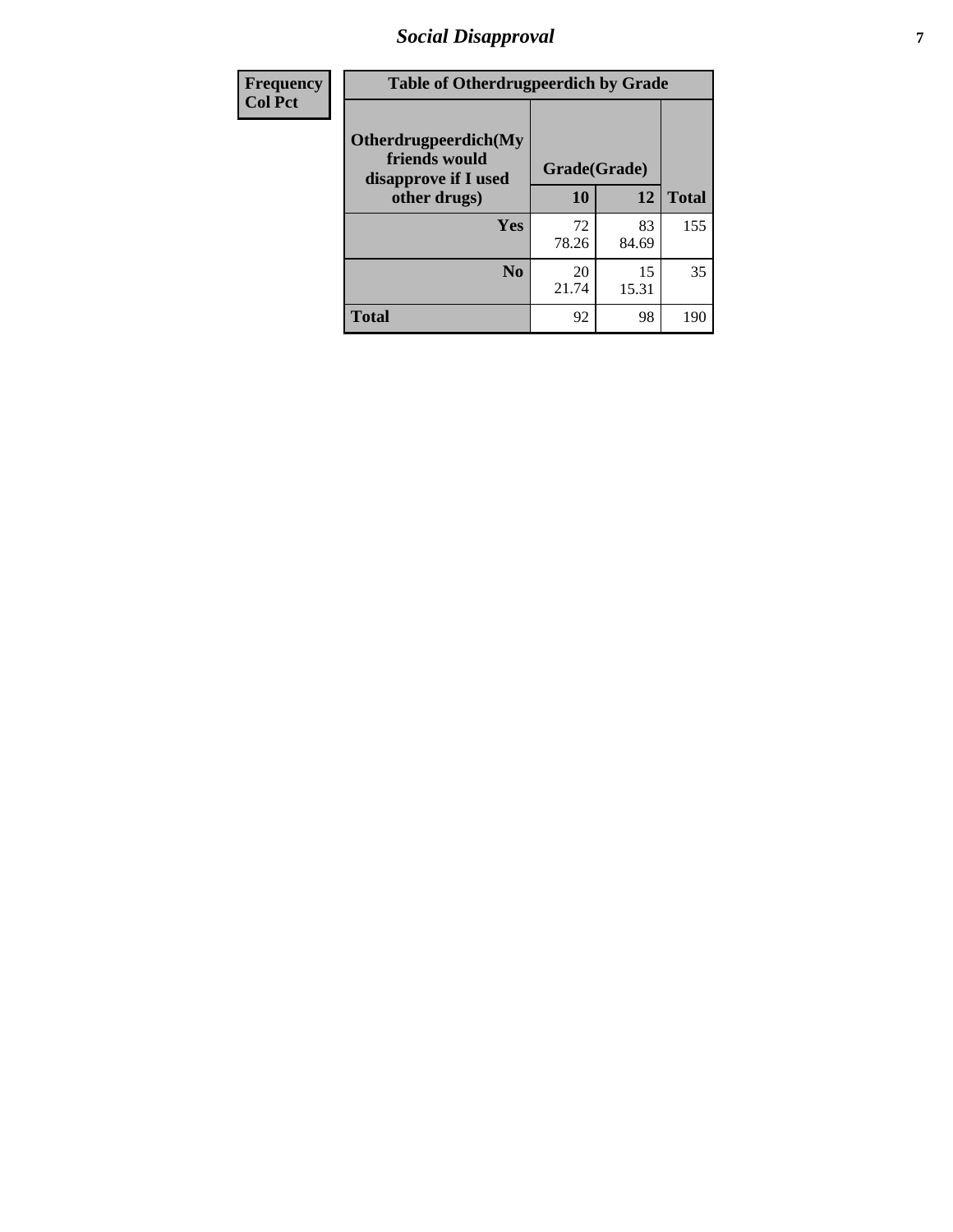### Title IV, Part A, Schedule A **8** *Goal 2: To help ensure that all schools are safe and disciplined Baseline Data: Year 2008-2009 Student Involvement in Gang Activity*

| Frequency      | <b>Table of Gangself by Grade</b>                                                                 |                    |             |              |
|----------------|---------------------------------------------------------------------------------------------------|--------------------|-------------|--------------|
| <b>Col Pct</b> | Gangself(I<br>have<br>participated<br>in illegal<br>gang<br>activities in<br>the past 30<br>days) | Grade(Grade)<br>10 | 12          | <b>Total</b> |
|                | Yes                                                                                               | 5<br>5.43          | 2<br>2.04   | 7            |
|                | N <sub>0</sub>                                                                                    | 87<br>94.57        | 96<br>97.96 | 183          |
|                | <b>Total</b>                                                                                      | 92                 | 98          | 190          |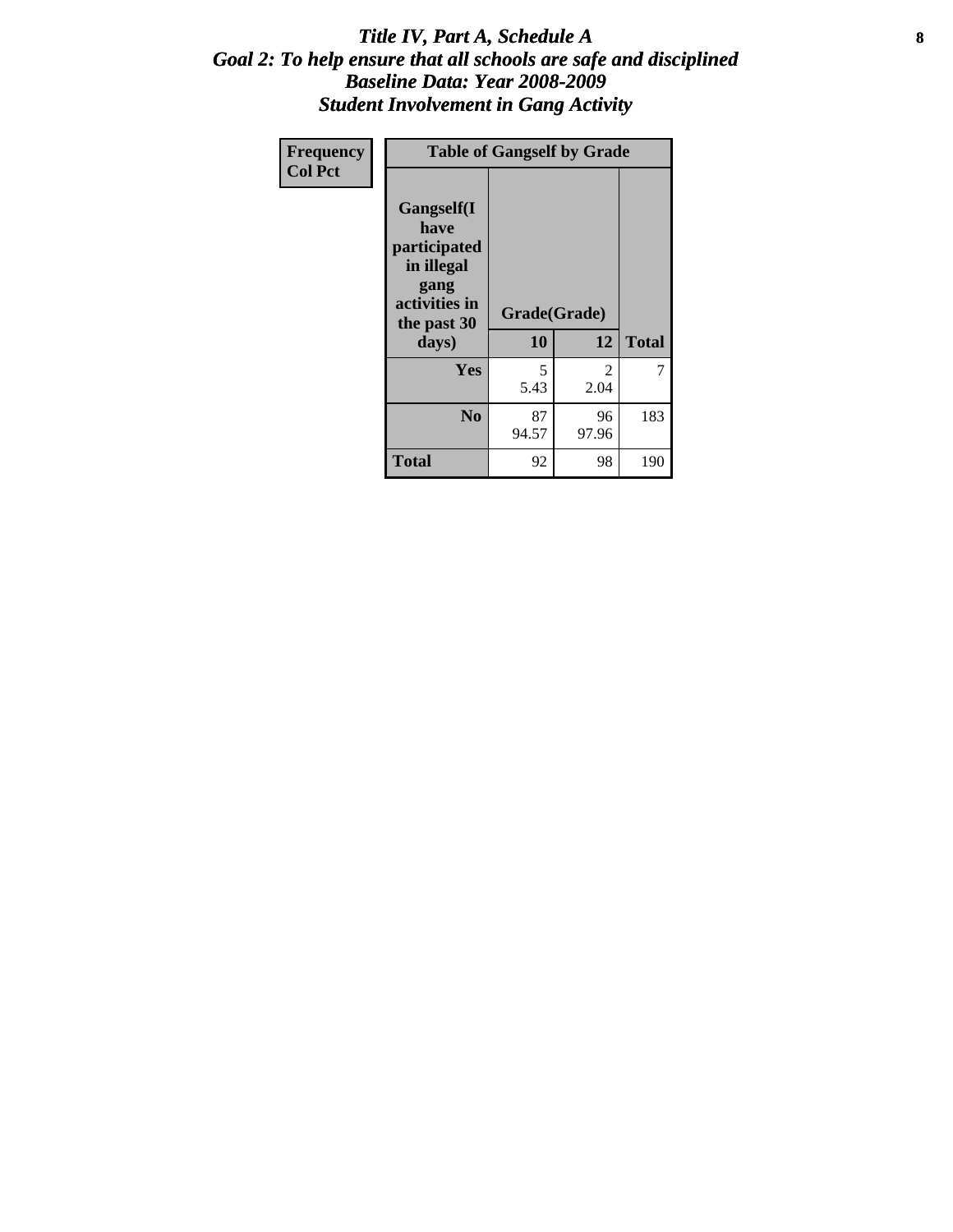# *Student Perception of School Safety* **9**

| <b>Frequency</b><br>Row Pct |
|-----------------------------|
|                             |

| <b>Table of Grade by Safeschool</b> |                                                                                                                                      |                                                        |             |             |     |  |  |
|-------------------------------------|--------------------------------------------------------------------------------------------------------------------------------------|--------------------------------------------------------|-------------|-------------|-----|--|--|
|                                     |                                                                                                                                      | Safeschool (School is a place at which I feel<br>safe) |             |             |     |  |  |
| Grade(Grade)                        | Somewhat  <br><b>Somewhat</b><br><b>Strongly</b><br><b>Strongly</b><br><b>Disagree</b><br>Agree<br>Disagree<br><b>Total</b><br>Agree |                                                        |             |             |     |  |  |
| <b>10</b>                           | 9<br>9.78                                                                                                                            | 43<br>46.74                                            | 20<br>21.74 | 20<br>21.74 | 92  |  |  |
| 12                                  | 16<br>16.33                                                                                                                          | 59<br>60.20                                            | 15<br>15.31 | 8<br>8.16   | 98  |  |  |
| <b>Total</b>                        | 25                                                                                                                                   | 102                                                    | 35          | 28          | 190 |  |  |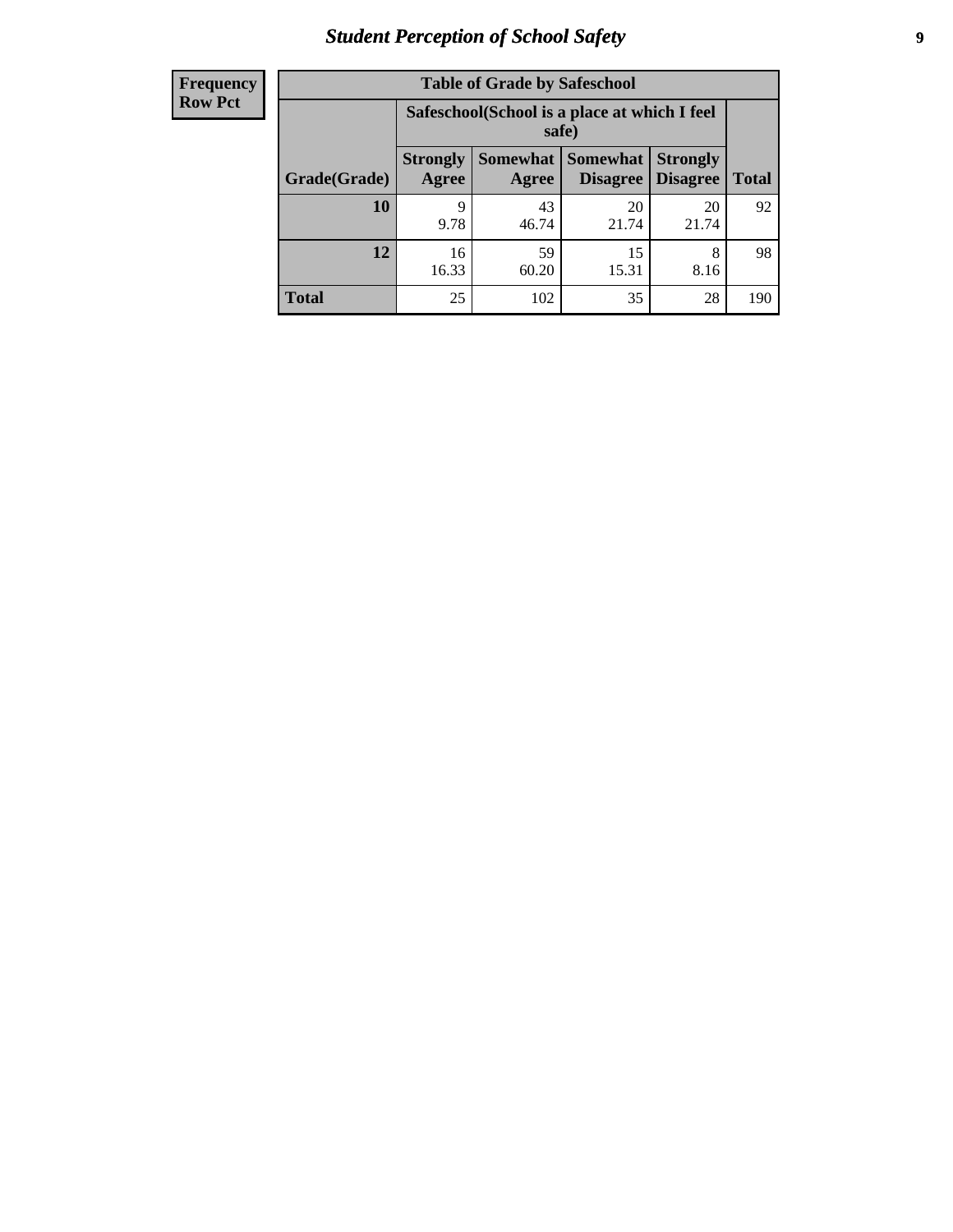### *Students Who Have Been Bullied* **10**

| <b>Frequency</b> | <b>Table of Grade by Bullied</b>                                              |              |                        |                      |                                                                    |                       |           |              |
|------------------|-------------------------------------------------------------------------------|--------------|------------------------|----------------------|--------------------------------------------------------------------|-----------------------|-----------|--------------|
| <b>Row Pct</b>   | <b>Bullied</b> (I have been bullied by other<br>students in the past 30 days) |              |                        |                      |                                                                    |                       |           |              |
|                  |                                                                               | $\mathbf{0}$ | 1 or<br>2              | 3 <sub>to</sub><br>5 | <b>10</b><br>$\mathbf{t}$ <sup><math>\mathbf{0}</math></sup><br>19 | <b>20</b><br>to<br>29 | All<br>30 |              |
|                  | Grade(Grade)                                                                  | Days         | days                   | days                 | days                                                               | days                  | days      | <b>Total</b> |
|                  | 10                                                                            | 84<br>91.30  | 4<br>4.35              | 1.09                 | 1.09                                                               | 1.09                  | 1.09      | 92           |
|                  | 12                                                                            | 93<br>94.90  | $\mathfrak{D}$<br>2.04 | $\Omega$<br>0.00     | $\mathfrak{D}$<br>2.04                                             | 1.02                  | 0<br>0.00 | 98           |
|                  | <b>Total</b>                                                                  | 177          | 6                      |                      | 3                                                                  | $\overline{2}$        | 1         | 190          |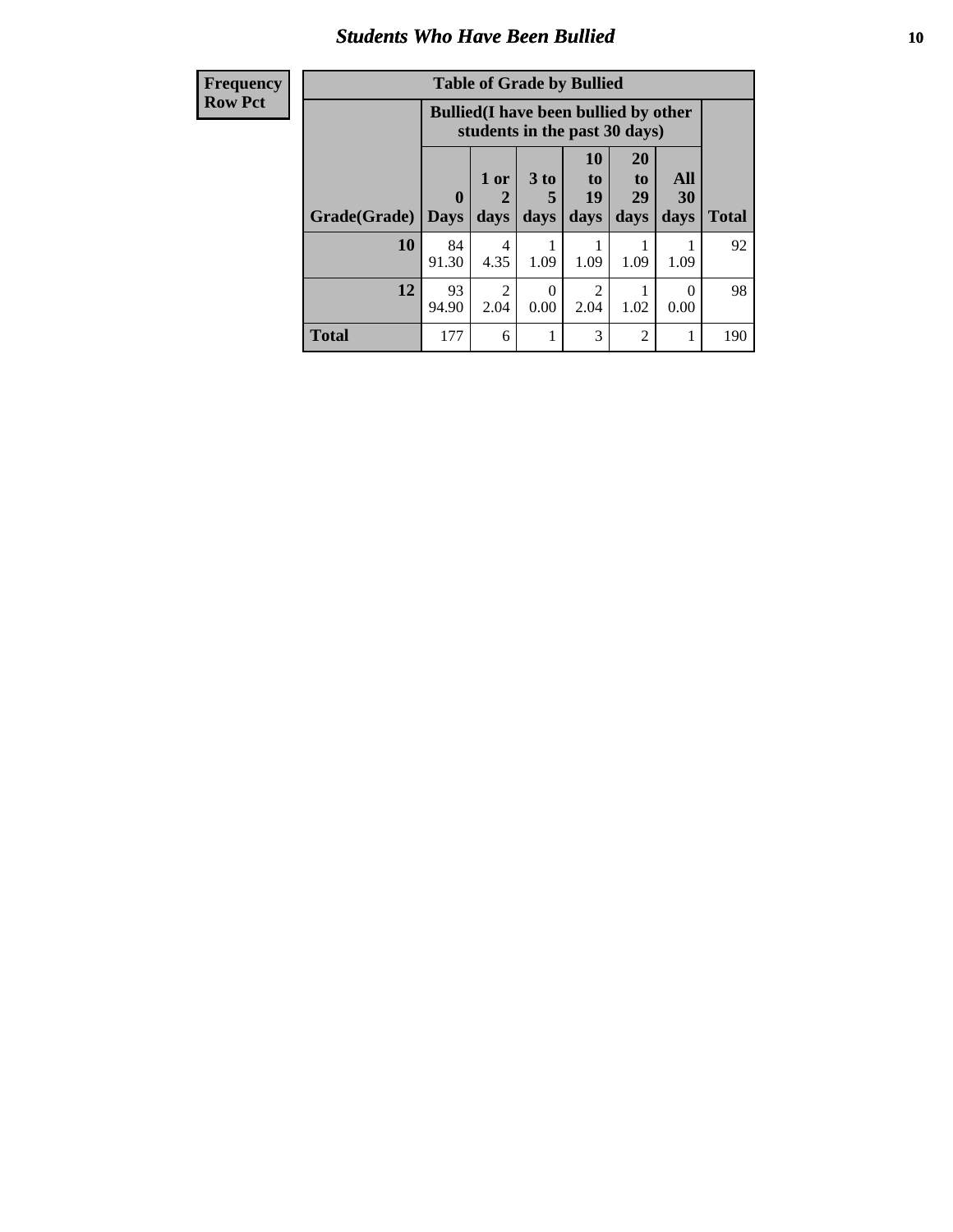### *School Climate* **11**

| Frequency      | <b>Table of SchoolClimate1 by Grade</b> |                    |             |              |  |
|----------------|-----------------------------------------|--------------------|-------------|--------------|--|
| <b>Col Pct</b> | SchoolClimate1(I<br>like school)        | Grade(Grade)<br>10 | 12          | <b>Total</b> |  |
|                | <b>Strongly Agree</b>                   | 15<br>16.30        | 19<br>19.39 | 34           |  |
|                | <b>Somewhat Agree</b>                   | 64<br>69.57        | 66<br>67.35 | 130          |  |
|                | <b>Somewhat Disagree</b>                | 7.61               | 8<br>8.16   | 15           |  |
|                | <b>Strongly Disagree</b>                | 6<br>6.52          | 5<br>5.10   | 11           |  |
|                | <b>Total</b>                            | 92                 | 98          | 190          |  |

| Frequency      | <b>Table of SchoolClimate2 by Grade</b>           |                        |             |              |  |  |
|----------------|---------------------------------------------------|------------------------|-------------|--------------|--|--|
| <b>Col Pct</b> | SchoolClimate2(I<br>feel successful at<br>school) | Grade(Grade)<br>10     | 12          | <b>Total</b> |  |  |
|                | <b>Strongly Agree</b>                             | 27<br>29.35            | 40<br>40.82 | 67           |  |  |
|                | <b>Somewhat Agree</b>                             | 54<br>58.70            | 50<br>51.02 | 104          |  |  |
|                | <b>Somewhat Disagree</b>                          | 9<br>9.78              | 5<br>5.10   | 14           |  |  |
|                | <b>Strongly Disagree</b>                          | $\mathfrak{D}$<br>2.17 | 3<br>3.06   | 5            |  |  |
|                | <b>Total</b>                                      | 92                     | 98          | 190          |  |  |

| Frequency      | <b>Table of SchoolClimate3 by Grade</b>                      |              |             |              |  |
|----------------|--------------------------------------------------------------|--------------|-------------|--------------|--|
| <b>Col Pct</b> | <b>SchoolClimate3(My</b><br>school has high<br>standards for | Grade(Grade) |             |              |  |
|                | achievement)                                                 | 10           | 12          | <b>Total</b> |  |
|                | <b>Strongly Agree</b>                                        | 26<br>28.26  | 34<br>34.69 | 60           |  |
|                | <b>Somewhat Agree</b>                                        | 46<br>50.00  | 47<br>47.96 | 93           |  |
|                | <b>Somewhat Disagree</b>                                     | 14<br>15.22  | 13<br>13.27 | 27           |  |
|                | <b>Strongly Disagree</b>                                     | 6<br>6.52    | 4<br>4.08   | 10           |  |
|                | Total                                                        | 92           | 98          | 190          |  |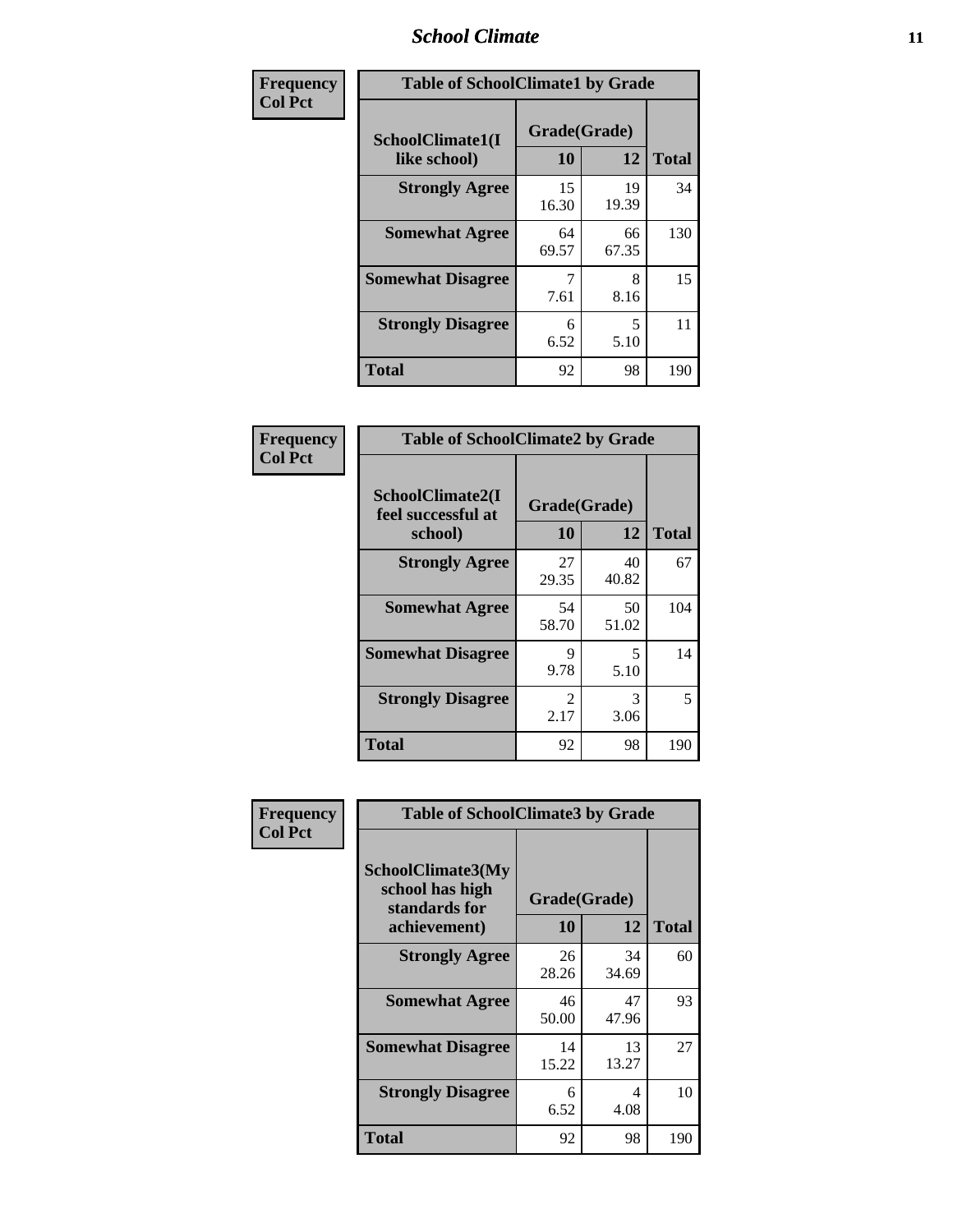### *School Climate* **12**

| Frequency      | <b>Table of SchoolClimate4 by Grade</b>                       |                    |             |              |
|----------------|---------------------------------------------------------------|--------------------|-------------|--------------|
| <b>Col Pct</b> | SchoolClimate4(My<br>school sets clear<br>rules for behavior) | Grade(Grade)<br>10 | 12          | <b>Total</b> |
|                | <b>Strongly Agree</b>                                         | 33<br>35.87        | 51<br>52.04 | 84           |
|                | <b>Somewhat Agree</b>                                         | 42<br>45.65        | 35<br>35.71 | 77           |
|                | <b>Somewhat Disagree</b>                                      | 12<br>13.04        | 9<br>9.18   | 21           |
|                | <b>Strongly Disagree</b>                                      | 5<br>5.43          | 3<br>3.06   | 8            |
|                | <b>Total</b>                                                  | 92                 | 98          | 190          |

| <b>Table of SchoolClimate5 by Grade</b>                              |                    |              |     |  |
|----------------------------------------------------------------------|--------------------|--------------|-----|--|
| SchoolClimate5(I<br>know what to do in<br>an emergency at<br>school) | Grade(Grade)<br>10 | <b>Total</b> |     |  |
| <b>Strongly Agree</b>                                                | 45<br>48.91        | 39<br>39.80  | 84  |  |
| <b>Somewhat Agree</b>                                                | 34<br>36.96        | 43<br>43.88  | 77  |  |
| <b>Somewhat Disagree</b>                                             | 7<br>7.61          | 11<br>11.22  | 18  |  |
| <b>Strongly Disagree</b>                                             | 6<br>6.52          | 5<br>5.10    | 11  |  |
| Total                                                                | 92                 | 98           | 190 |  |

| Frequency      | <b>Table of SchoolClimate6 by Grade</b>                  |                    |             |              |
|----------------|----------------------------------------------------------|--------------------|-------------|--------------|
| <b>Col Pct</b> | <b>SchoolClimate6(Teachers</b><br>treat me with respect) | Grade(Grade)<br>10 | 12          | <b>Total</b> |
|                | <b>Strongly Agree</b>                                    | 22<br>23.91        | 38<br>38.78 | 60           |
|                | <b>Somewhat Agree</b>                                    | 42<br>45.65        | 47<br>47.96 | 89           |
|                | <b>Somewhat Disagree</b>                                 | 16<br>17.39        | 10<br>10.20 | 26           |
|                | <b>Strongly Disagree</b>                                 | 12<br>13.04        | 3<br>3.06   | 15           |
|                | <b>Total</b>                                             | 92                 | 98          | 190          |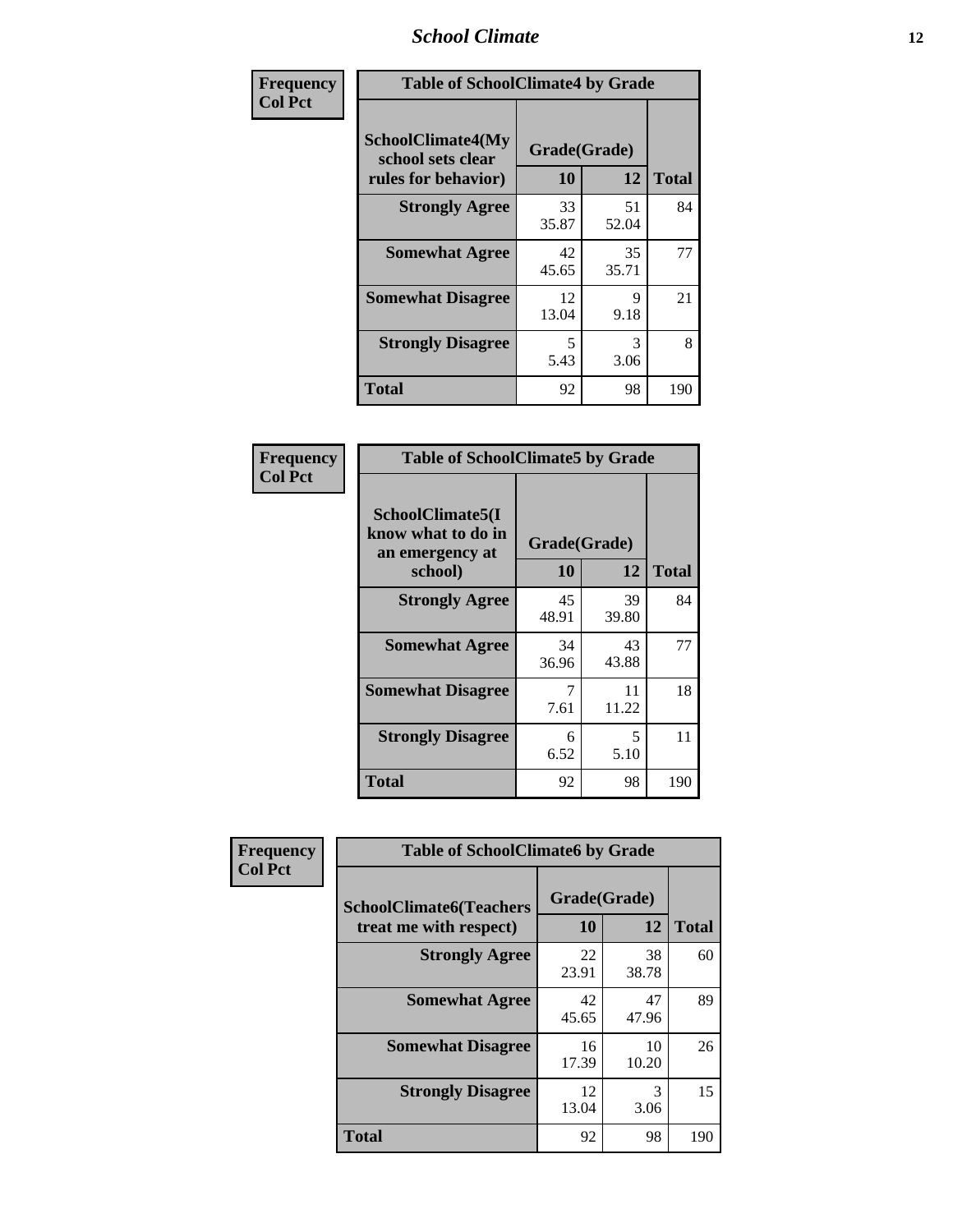### *School Climate* **13**

| Frequency      | <b>Table of SchoolClimate7 by Grade</b>                                       |                           |             |              |
|----------------|-------------------------------------------------------------------------------|---------------------------|-------------|--------------|
| <b>Col Pct</b> | <b>SchoolClimate7(Behaviors</b><br>in my class allow the<br>teacher to teach) | Grade(Grade)<br><b>10</b> | 12          | <b>Total</b> |
|                | <b>Strongly Agree</b>                                                         | 12<br>13.04               | 26<br>26.53 | 38           |
|                | <b>Somewhat Agree</b>                                                         | 46<br>50.00               | 44<br>44.90 | 90           |
|                | <b>Somewhat Disagree</b>                                                      | 20<br>21.74               | 22<br>22.45 | 42           |
|                | <b>Strongly Disagree</b>                                                      | 14<br>15.22               | 6<br>6.12   | 20           |
|                | <b>Total</b>                                                                  | 92                        | 98          | 190          |

| Frequency      | <b>Table of SchoolClimate8 by Grade</b>                                              |                    |             |              |
|----------------|--------------------------------------------------------------------------------------|--------------------|-------------|--------------|
| <b>Col Pct</b> | <b>SchoolClimate8(Students</b><br>are frequently<br>recognized for good<br>behavior) | Grade(Grade)<br>10 | 12          | <b>Total</b> |
|                | <b>Strongly Agree</b>                                                                | 13<br>14.13        | 23<br>23.47 | 36           |
|                | <b>Somewhat Agree</b>                                                                | 38<br>41.30        | 42<br>42.86 | 80           |
|                | <b>Somewhat Disagree</b>                                                             | 24<br>26.09        | 26<br>26.53 | 50           |
|                | <b>Strongly Disagree</b>                                                             | 17<br>18.48        | 7<br>7.14   | 24           |
|                | <b>Total</b>                                                                         | 92                 | 98          | 190          |

| Frequency      | <b>Table of SchoolClimate9 by Grade</b>                                           |                    |             |              |
|----------------|-----------------------------------------------------------------------------------|--------------------|-------------|--------------|
| <b>Col Pct</b> | SchoolClimate9(School<br>counselor would be<br>helpful if I needed<br>assistance) | Grade(Grade)<br>10 | 12          | <b>Total</b> |
|                | <b>Strongly Agree</b>                                                             | 28<br>30.43        | 45<br>45.92 | 73           |
|                | <b>Somewhat Agree</b>                                                             | 47<br>51.09        | 35<br>35.71 | 82           |
|                | <b>Somewhat Disagree</b>                                                          | 8<br>8.70          | 8<br>8.16   | 16           |
|                | <b>Strongly Disagree</b>                                                          | 9<br>9.78          | 10<br>10.20 | 19           |
|                | Total                                                                             | 92                 | 98          | 190          |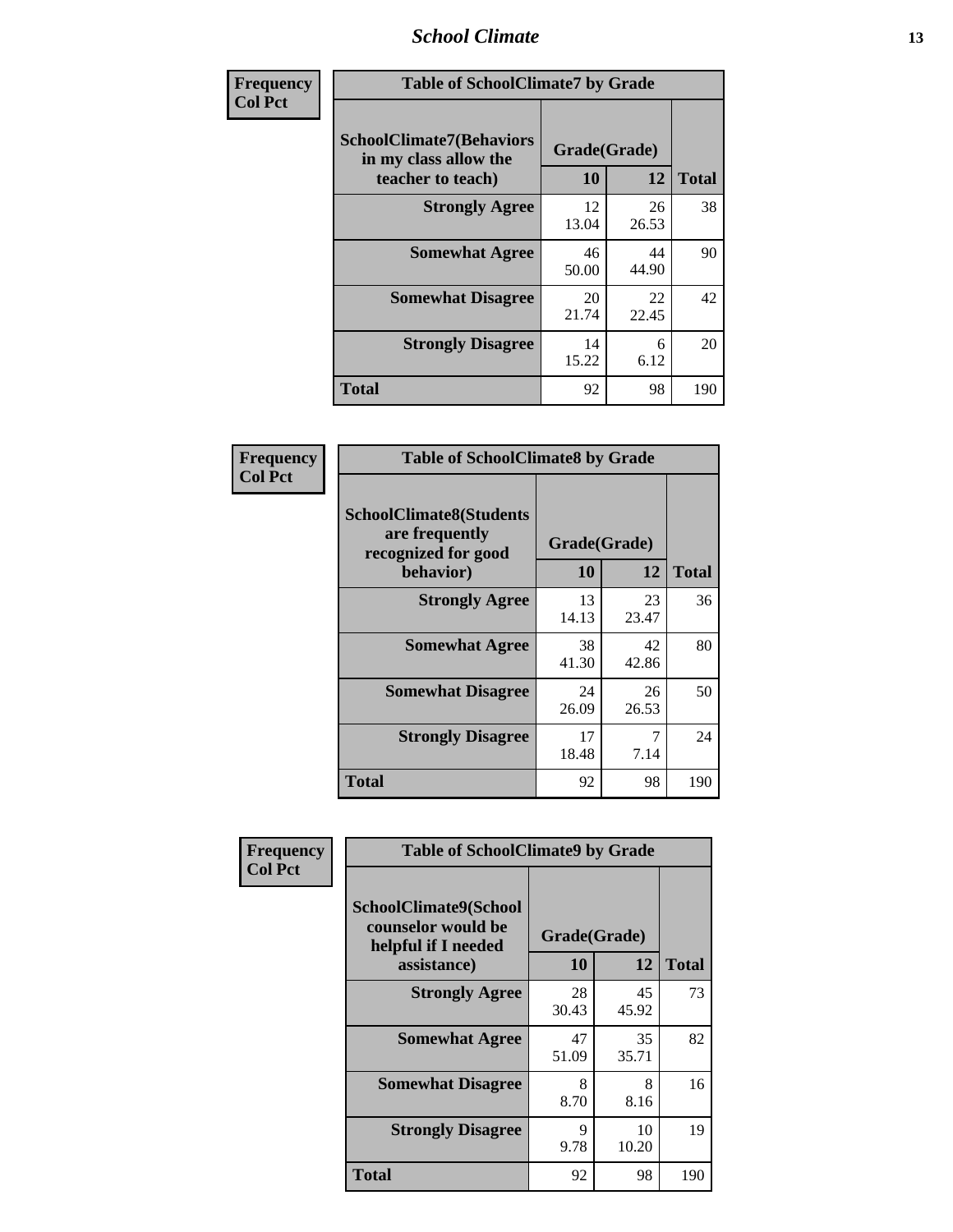### *Reasons for Dropping Out* **14**

| <b>Frequency</b> | <b>Table of Dropoutreason by Grade</b>                                   |             |                    |              |
|------------------|--------------------------------------------------------------------------|-------------|--------------------|--------------|
| <b>Col Pct</b>   | Dropoutreason(If<br>I dropped out the<br>reason would<br>most likely be) | 10          | Grade(Grade)<br>12 | <b>Total</b> |
|                  | Won't Drop out                                                           | 63<br>68.48 | 64<br>65.31        | 127          |
|                  | <b>Bored</b>                                                             | 11<br>11.96 | 12<br>12.24        | 23           |
|                  | <b>Family Reasons</b>                                                    | 3<br>3.26   | 10<br>10.20        | 13           |
|                  | <b>Being Bullied</b>                                                     | 1.09        | 0<br>0.00          | 1            |
|                  | <b>Other</b>                                                             | 14<br>15.22 | 12<br>12.24        | 26           |
|                  | <b>Total</b>                                                             | 92          | 98                 | 190          |

| Frequency      |                                                                        | <b>Table of Dropout by Grade</b> |             |              |  |  |  |
|----------------|------------------------------------------------------------------------|----------------------------------|-------------|--------------|--|--|--|
| <b>Col Pct</b> | Dropout(I<br>have<br>thought<br>about<br>dropping<br>out of<br>school) | Grade(Grade)<br>10               | 12          | <b>Total</b> |  |  |  |
|                |                                                                        |                                  |             |              |  |  |  |
|                | Yes                                                                    | 32<br>34.78                      | 30<br>30.61 | 62           |  |  |  |
|                | N <sub>0</sub>                                                         | 60<br>65.22                      | 68<br>69.39 | 128          |  |  |  |
|                | <b>Total</b>                                                           | 92                               | 98          | 190          |  |  |  |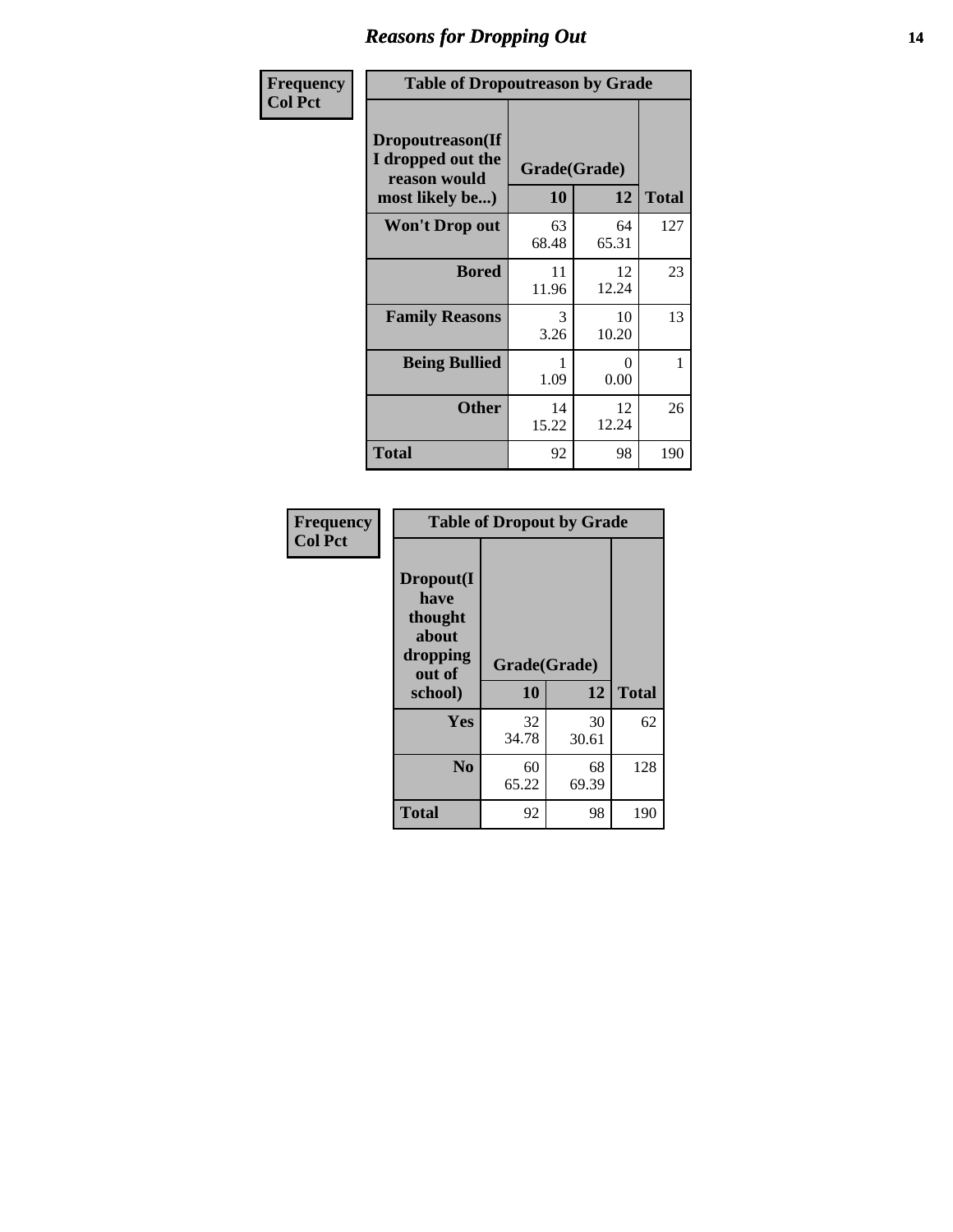*School Safety* **15**

| Frequency      | <b>Table of Gangself by Grade</b>                                                                 |                    |                        |              |
|----------------|---------------------------------------------------------------------------------------------------|--------------------|------------------------|--------------|
| <b>Col Pct</b> | Gangself(I<br>have<br>participated<br>in illegal<br>gang<br>activities in<br>the past 30<br>days) | Grade(Grade)<br>10 | 12                     | <b>Total</b> |
|                | Yes                                                                                               | 5<br>5.43          | $\mathfrak{D}$<br>2.04 | 7            |
|                | N <sub>0</sub>                                                                                    | 87<br>94.57        | 96<br>97.96            | 183          |
|                | <b>Total</b>                                                                                      | 92                 | 98                     | 190          |

| Frequency<br><b>Col Pct</b> | <b>Table of Gangpeers by Grade</b>                                                                                             |                    |             |              |
|-----------------------------|--------------------------------------------------------------------------------------------------------------------------------|--------------------|-------------|--------------|
|                             | <b>Gangpeers</b> (I<br>have friends<br>who have<br>participated<br>in illegal<br>gang<br>activities in<br>the past 30<br>days) | Grade(Grade)<br>10 | 12          | <b>Total</b> |
|                             | Yes                                                                                                                            | 29<br>31.52        | 15<br>15.31 | 44           |
|                             | N <sub>0</sub>                                                                                                                 | 63<br>68.48        | 83<br>84.69 | 146          |
|                             | <b>Total</b>                                                                                                                   | 92                 | 98          | 190          |

| Frequency      | <b>Table of Pickedon by Grade</b>                                   |              |             |              |
|----------------|---------------------------------------------------------------------|--------------|-------------|--------------|
| <b>Col Pct</b> | <b>Pickedon</b> (I have<br>been picked on or<br>teased at school in | Grade(Grade) |             |              |
|                | the past 30 days)                                                   | 10           | 12          | <b>Total</b> |
|                | <b>Strongly Agree</b>                                               | 4<br>4.35    | 5<br>5.10   | 9            |
|                | <b>Somewhat Agree</b>                                               | 14<br>15.22  | 10<br>10.20 | 24           |
|                | <b>Somewhat Disagree</b>                                            | 12<br>13.04  | 17<br>17.35 | 29           |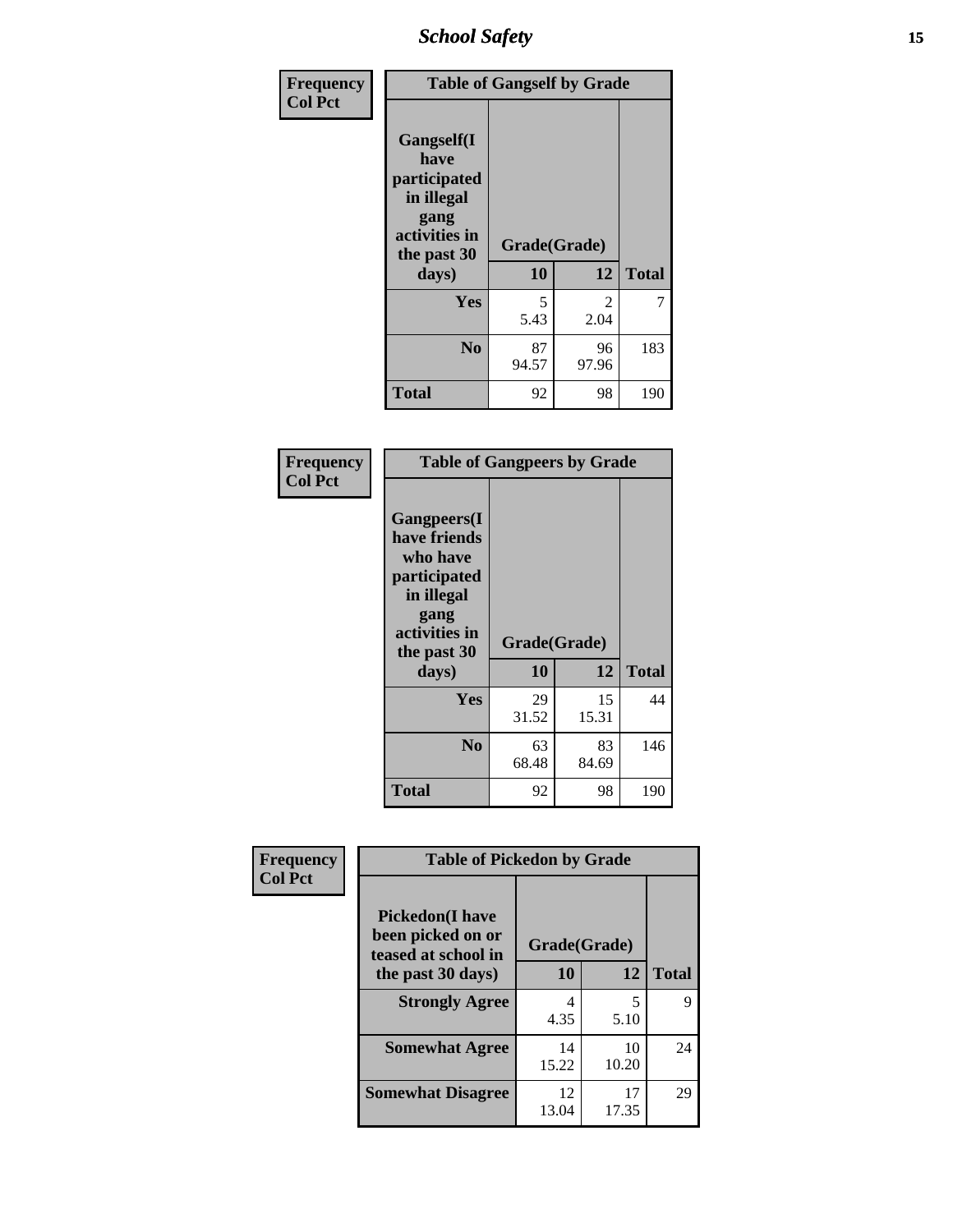*School Safety* **16**

| <b>Frequency</b> | <b>Table of Pickedon by Grade</b>                                                        |                    |             |              |
|------------------|------------------------------------------------------------------------------------------|--------------------|-------------|--------------|
| <b>Col Pct</b>   | <b>Pickedon</b> (I have<br>been picked on or<br>teased at school in<br>the past 30 days) | Grade(Grade)<br>10 | 12          | <b>Total</b> |
|                  | <b>Strongly Disagree</b>                                                                 | 62<br>67.39        | 66<br>67.35 | 128          |
|                  | <b>Total</b>                                                                             | 92                 | 98          | 190          |

| Frequency      | <b>Table of Safeschool by Grade</b>                      |                           |              |     |
|----------------|----------------------------------------------------------|---------------------------|--------------|-----|
| <b>Col Pct</b> | Safeschool(School<br>is a place at which I<br>feel safe) | Grade(Grade)<br><b>10</b> | <b>Total</b> |     |
|                | <b>Strongly Agree</b>                                    | 9<br>9.78                 | 16<br>16.33  | 25  |
|                | <b>Somewhat Agree</b>                                    | 43<br>46.74               | 59<br>60.20  | 102 |
|                | <b>Somewhat Disagree</b>                                 | 20<br>21.74               | 15<br>15.31  | 35  |
|                | <b>Strongly Disagree</b>                                 | 20<br>21.74               | 8<br>8.16    | 28  |
|                | <b>Total</b>                                             | 92                        | 98           | 190 |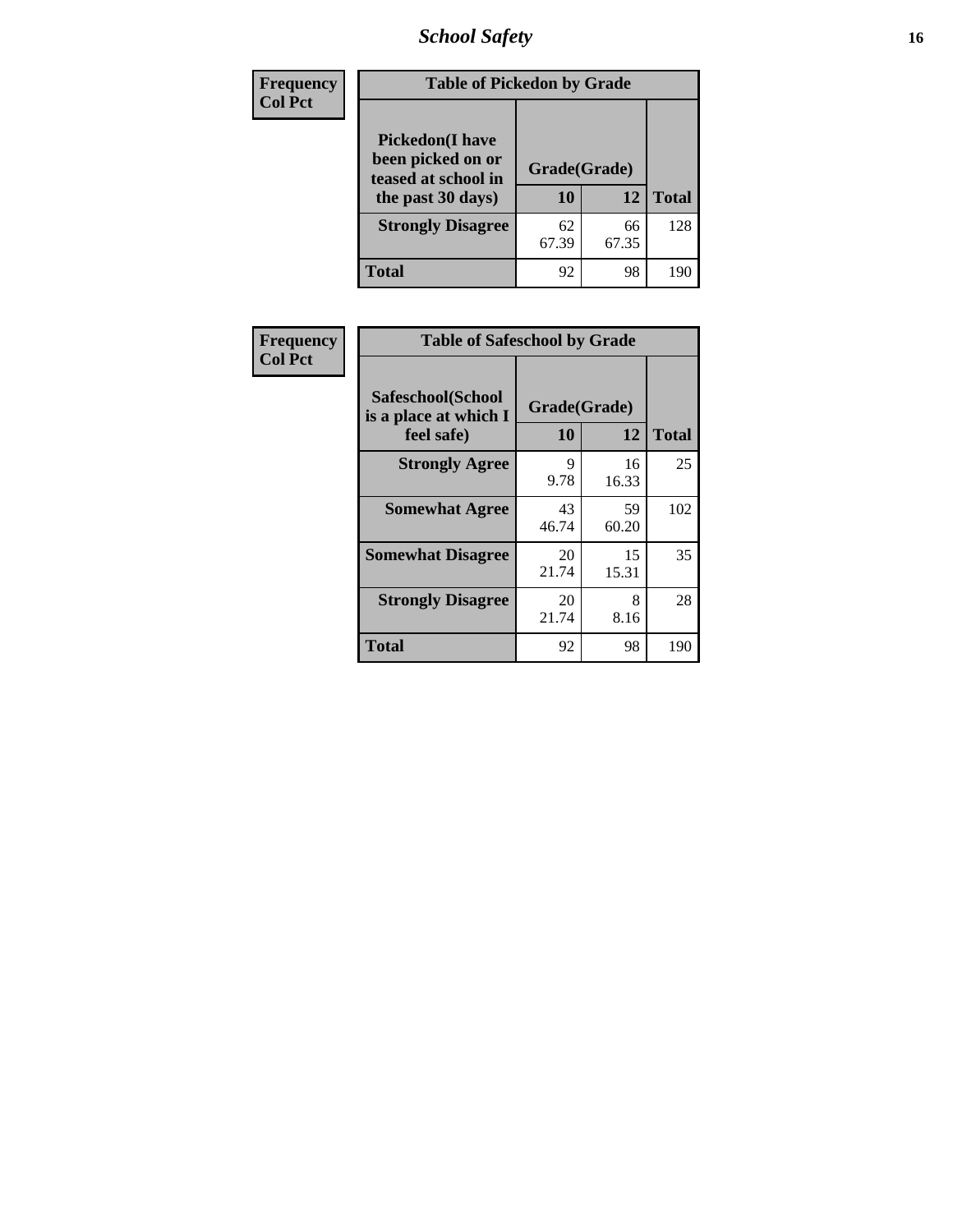*School Safety* **17**

| <b>Frequency</b> |              |              |                                                                               | <b>Table of Grade by Bullied</b> |                |                |                  |              |
|------------------|--------------|--------------|-------------------------------------------------------------------------------|----------------------------------|----------------|----------------|------------------|--------------|
| <b>Row Pct</b>   |              |              | <b>Bullied</b> (I have been bullied by other<br>students in the past 30 days) |                                  |                |                |                  |              |
|                  | Grade(Grade) | $\mathbf{0}$ | 1 or                                                                          | 3 <sub>to</sub><br>5             | 10<br>to<br>19 | 20<br>to<br>29 | All<br><b>30</b> | <b>Total</b> |
|                  |              | <b>Days</b>  | days                                                                          | days                             | days           | days           | days             |              |
|                  | 10           | 84<br>91.30  | 4<br>4.35                                                                     | 1.09                             | 1.09           | 1.09           | 1.09             | 92           |
|                  | 12           | 93<br>94.90  | 2<br>2.04                                                                     | $\theta$<br>0.00                 | 2.04           | 1.02           | $\Omega$<br>0.00 | 98           |
|                  | <b>Total</b> | 177          | 6                                                                             |                                  | 3              | $\overline{2}$ |                  | 190          |

| Frequency      | <b>Table of Grade by Bulliedothers</b> |                                 |                                                                  |                               |                   |              |
|----------------|----------------------------------------|---------------------------------|------------------------------------------------------------------|-------------------------------|-------------------|--------------|
| <b>Row Pct</b> |                                        |                                 | <b>Bulliedothers(I bullied</b><br>others in the past 30<br>days) |                               |                   |              |
|                | Grade(Grade)                           | $\boldsymbol{0}$<br><b>Days</b> | 1 or<br>days                                                     | <b>10</b><br>to<br>19<br>days | All<br>30<br>days | <b>Total</b> |
|                | 10                                     | 84<br>91.30                     | 5<br>5.43                                                        | $\theta$<br>0.00              | 3<br>3.26         | 92           |
|                | 12                                     | 94<br>95.92                     | 1.02                                                             | 2<br>2.04                     | 1.02              | 98           |
|                | <b>Total</b>                           | 178                             | 6                                                                | 2                             | 4                 | 190          |

| Frequency      | <b>Table of Grade by Weaponschool</b> |                                                                                 |              |                   |              |  |  |  |  |
|----------------|---------------------------------------|---------------------------------------------------------------------------------|--------------|-------------------|--------------|--|--|--|--|
| <b>Row Pct</b> |                                       | <b>Weaponschool</b> (I<br>brought a weapon<br>to school in the past<br>30 days) |              |                   |              |  |  |  |  |
|                | Grade(Grade)                          | $\mathbf 0$<br><b>Days</b>                                                      | 1 or<br>days | All<br>30<br>days | <b>Total</b> |  |  |  |  |
|                | 10                                    | 90<br>97.83                                                                     | 1.09         | 1.09              | 92           |  |  |  |  |
|                | 12                                    | 98<br>100.00                                                                    | 0<br>0.00    | 0<br>0.00         | 98           |  |  |  |  |
|                | <b>Total</b>                          | 188                                                                             | 1            |                   | 190          |  |  |  |  |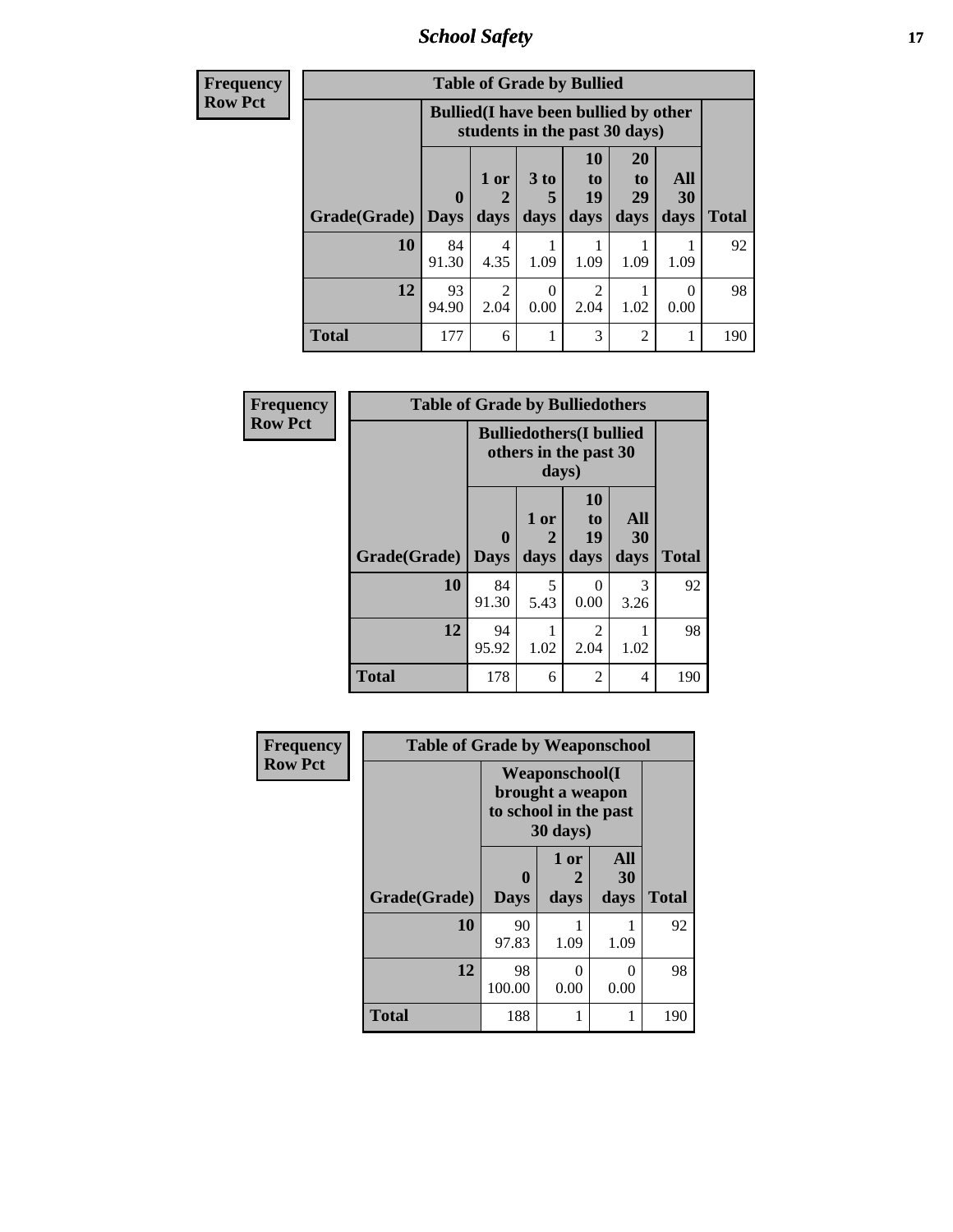*School Safety* **18**

| <b>Frequency</b> | <b>Table of Grade by Absentunsafe</b> |                                                                                          |                   |                   |              |  |  |  |  |
|------------------|---------------------------------------|------------------------------------------------------------------------------------------|-------------------|-------------------|--------------|--|--|--|--|
| <b>Row Pct</b>   |                                       | Absentunsafe(I<br>have missed<br>school because I<br>felt unsafe in the<br>past 30 days) |                   |                   |              |  |  |  |  |
|                  | Grade(Grade)                          | $\mathbf{0}$<br><b>Days</b>                                                              | 1 or<br>2<br>days | 6 to<br>9<br>days | <b>Total</b> |  |  |  |  |
|                  | 10                                    | 89<br>96.74                                                                              | 1.09              | 2<br>2.17         | 92           |  |  |  |  |
|                  | 12                                    | 97<br>98.98                                                                              | 1.02              | $\Omega$<br>0.00  | 98           |  |  |  |  |
|                  | <b>Total</b>                          | 186                                                                                      | $\overline{2}$    | 2                 | 190          |  |  |  |  |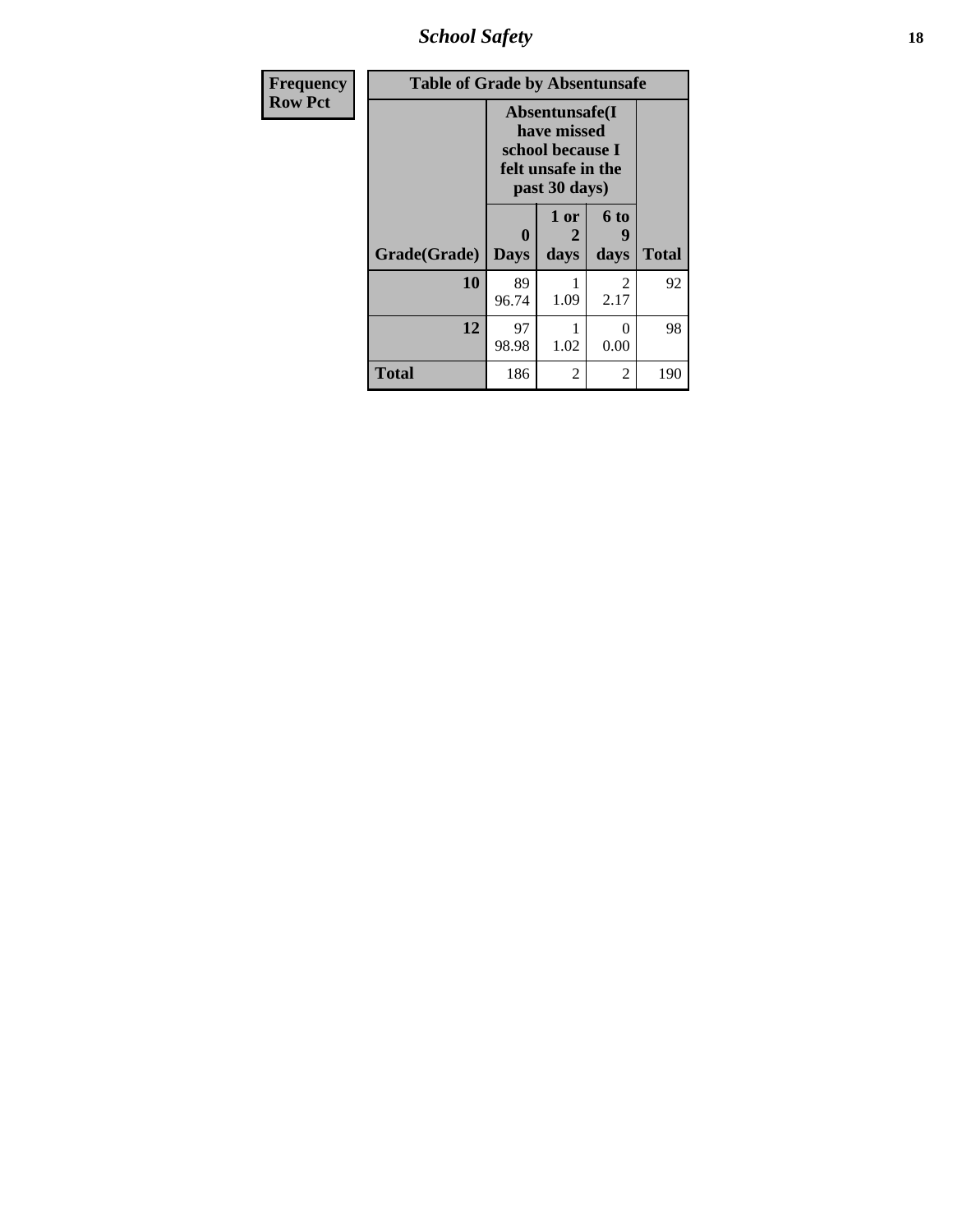# *Drug Use During Last 30 Days* **19**

#### **Frequency Row Pct**

| <b>Table of Grade by Alcohol</b> |                                 |                                    |                 |                  |                  |               |                        |       |  |
|----------------------------------|---------------------------------|------------------------------------|-----------------|------------------|------------------|---------------|------------------------|-------|--|
|                                  |                                 | Alcohol(Alcohol use, past 30 days) |                 |                  |                  |               |                        |       |  |
| Grade(Grade)                     | <b>Did</b><br>not<br><b>use</b> | $1 - 2$<br>days                    | $3 - 5$<br>days | $6-9$<br>days    | $10-19$<br>days  | 20-29<br>days | <b>Every</b><br>day    | Total |  |
| 10                               | 82<br>89.13                     | 1.09                               | 3<br>3.26       | $\theta$<br>0.00 | 1.09             | 3<br>3.26     | $\mathfrak{D}$<br>2.17 | 92    |  |
| 12                               | 88<br>89.80                     | 6<br>6.12                          | 2<br>2.04       | 1<br>1.02        | $\theta$<br>0.00 | 0<br>0.00     | 1.02                   | 98    |  |
| <b>Total</b>                     | 170                             | 7                                  | 5               | 1                |                  | 3             | 3                      | 190   |  |

#### **Frequency Row Pct**

| <b>Table of Grade by Cigarettes</b> |                                 |                                                   |                 |                  |                 |                        |                     |              |  |
|-------------------------------------|---------------------------------|---------------------------------------------------|-----------------|------------------|-----------------|------------------------|---------------------|--------------|--|
|                                     |                                 | Cigarettes (Smoking tobacco use,<br>past 30 days) |                 |                  |                 |                        |                     |              |  |
| Grade(Grade)                        | <b>Did</b><br>not<br><b>use</b> | $1-2$<br>days                                     | $3 - 5$<br>days | $6-9$<br>days    | $10-19$<br>days | $20 - 29$<br>days      | <b>Every</b><br>day | <b>Total</b> |  |
| 10                                  | 84<br>91.30                     | 1.09                                              | 0<br>0.00       | 1.09             | 2<br>2.17       | $\mathfrak{D}$<br>2.17 | 2<br>2.17           | 92           |  |
| 12                                  | 93<br>94.90                     | $\overline{2}$<br>2.04                            | 1.02            | $\Omega$<br>0.00 | 1.02            | $\theta$<br>0.00       | 1.02                | 98           |  |
| <b>Total</b>                        | 177                             | 3                                                 | 1               | 1                | 3               | $\overline{2}$         | 3                   | 190          |  |

| Frequency      |              | <b>Table of Grade by Smokeless</b>    |                |                  |               |                     |              |  |  |  |
|----------------|--------------|---------------------------------------|----------------|------------------|---------------|---------------------|--------------|--|--|--|
| <b>Row Pct</b> |              | <b>Smokeless</b> (Chewing tobaccouse, |                |                  |               |                     |              |  |  |  |
|                | Grade(Grade) | <b>Did</b><br>not<br><b>use</b>       | $1-2$<br>days  | $10-19$<br>days  | 20-29<br>days | <b>Every</b><br>day | <b>Total</b> |  |  |  |
|                | 10           | 88<br>95.65                           | 1.09           | $\Omega$<br>0.00 | 1.09          | 2<br>2.17           | 92           |  |  |  |
|                | 12           | 96<br>97.96                           | 1.02           | 1.02             | 0.00          | 0.00                | 98           |  |  |  |
|                | <b>Total</b> | 184                                   | $\overline{2}$ |                  |               | $\overline{2}$      | 190          |  |  |  |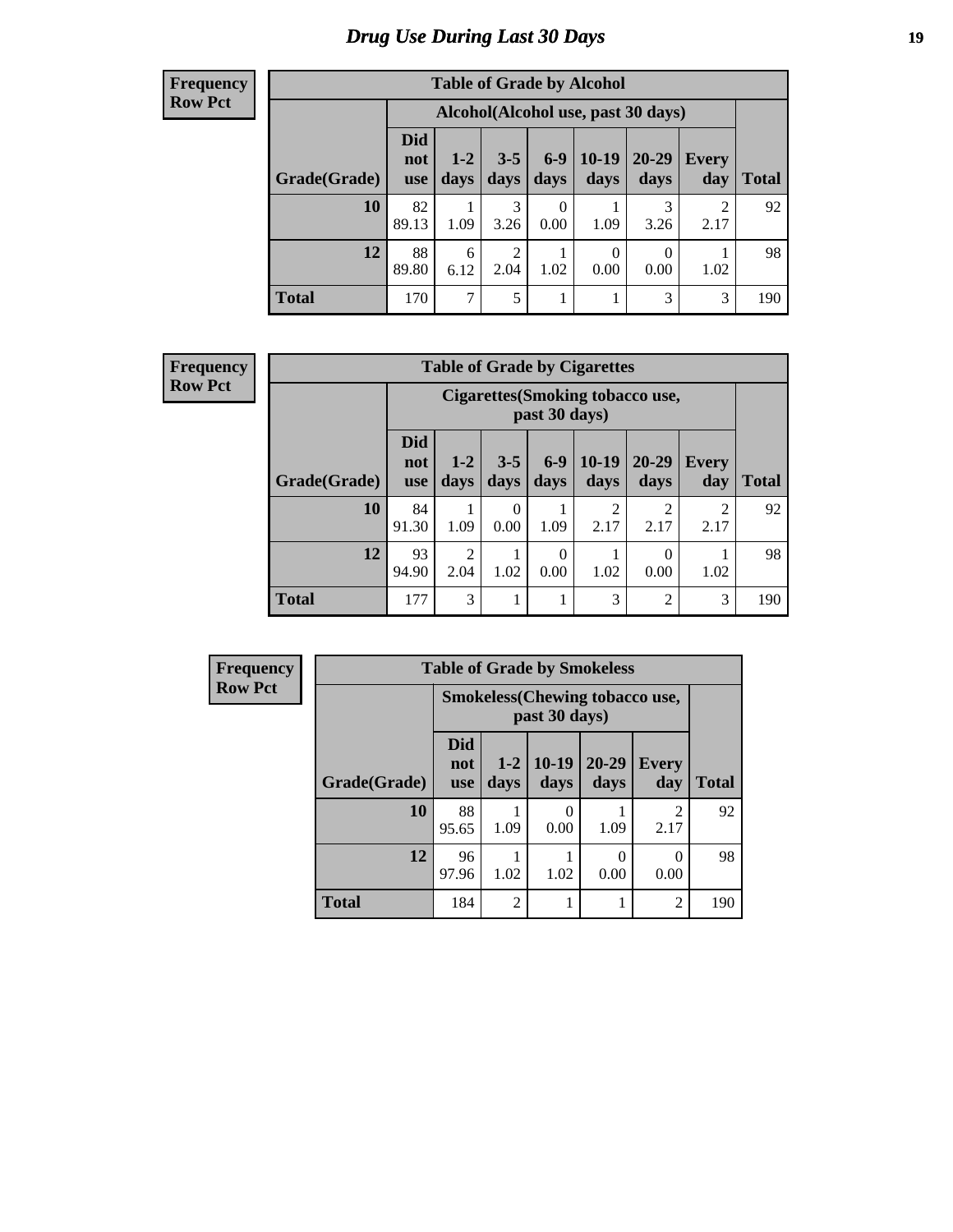**Frequency Row Pct**

| <b>Table of Grade by Marijuana</b> |                                 |                                            |                 |                 |                  |                     |              |  |  |
|------------------------------------|---------------------------------|--------------------------------------------|-----------------|-----------------|------------------|---------------------|--------------|--|--|
|                                    |                                 | Marijuana (Marijuana use,<br>past 30 days) |                 |                 |                  |                     |              |  |  |
| Grade(Grade)                       | <b>Did</b><br>not<br><b>use</b> | $1 - 2$<br>days                            | $3 - 5$<br>days | $10-19$<br>days | 20-29<br>days    | <b>Every</b><br>day | <b>Total</b> |  |  |
| 10                                 | 88<br>95.65                     | 1.09                                       | ∩<br>0.00       | 1.09            | 1.09             | 1.09                | 92           |  |  |
| 12                                 | 93<br>94.90                     | 3<br>3.06                                  | 1.02            | 1.02            | $\theta$<br>0.00 | 0<br>0.00           | 98           |  |  |
| <b>Total</b>                       | 181                             | 4                                          |                 | $\overline{2}$  |                  |                     | 190          |  |  |

| Frequency      |              | <b>Table of Grade by Cocaine</b>       |               |                   |                     |              |
|----------------|--------------|----------------------------------------|---------------|-------------------|---------------------|--------------|
| <b>Row Pct</b> |              | Cocaine (Cocaine use,<br>past 30 days) |               |                   |                     |              |
|                | Grade(Grade) | Did<br>not<br><b>use</b>               | $1-2$<br>days | $20 - 29$<br>days | <b>Every</b><br>day | <b>Total</b> |
|                | 10           | 89<br>96.74                            | 1.09          | 1.09              | 1.09                | 92           |
|                | 12           | 98<br>100.00                           | 0<br>0.00     | 0<br>0.00         | 0<br>0.00           | 98           |
|                | <b>Total</b> | 187                                    |               |                   |                     | 190          |

| Frequency      |              | <b>Table of Grade by Inhalants</b> |                 |                   |                       |              |
|----------------|--------------|------------------------------------|-----------------|-------------------|-----------------------|--------------|
| <b>Row Pct</b> |              | <b>Inhalants</b> (Inhalant use,    |                 |                   |                       |              |
|                | Grade(Grade) | <b>Did</b><br>not<br><b>use</b>    | $3 - 5$<br>days | $20 - 29$<br>days | <b>Every</b><br>day   | <b>Total</b> |
|                | 10           | 89<br>96.74                        | 1.09            | 1.09              | 1.09                  | 92           |
|                | 12           | 98<br>100.00                       | 0.00            | 0<br>0.00         | $\mathcal{O}$<br>0.00 | 98           |
|                | <b>Total</b> | 187                                |                 |                   | 1                     | 190          |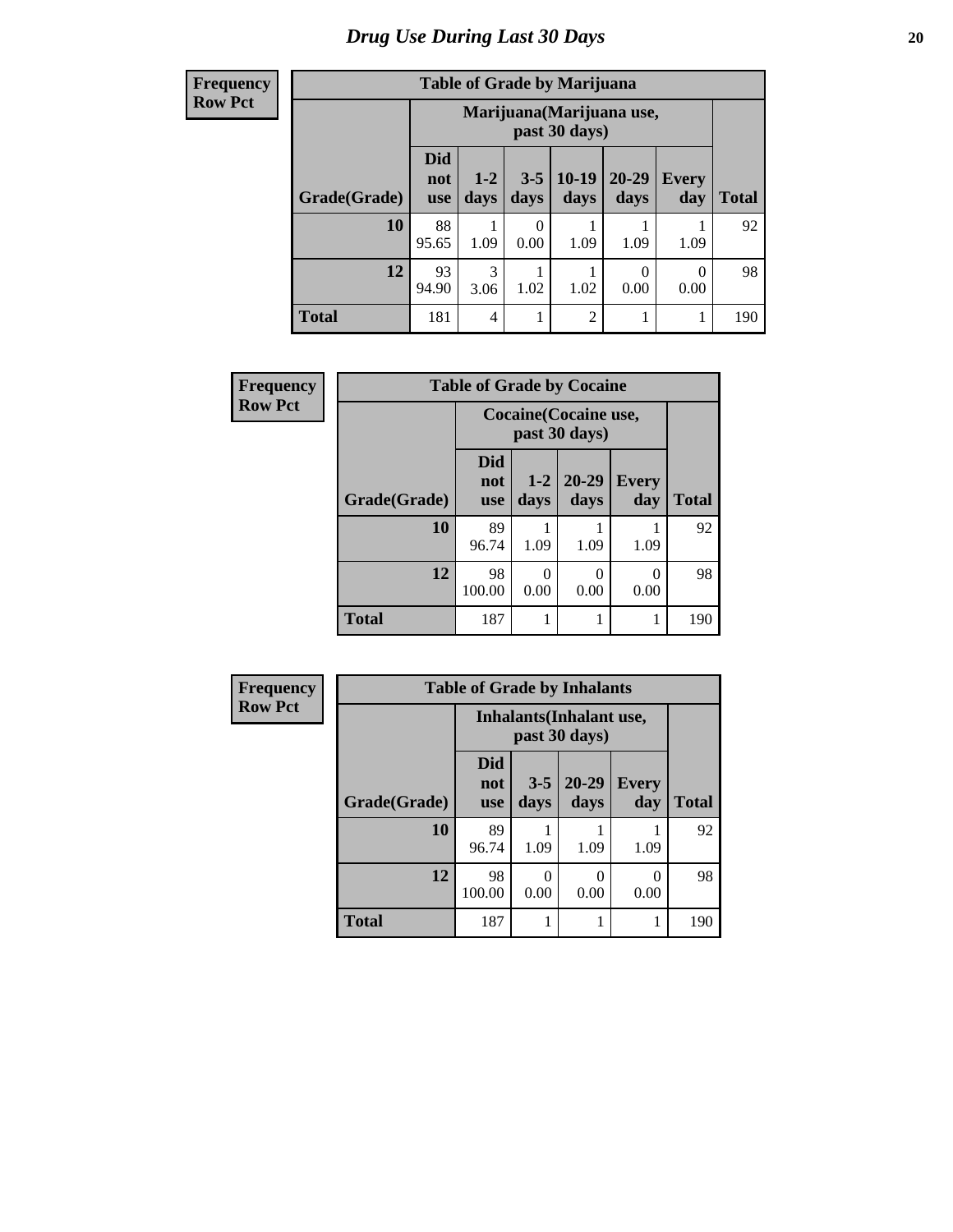| <b>Frequency</b> | <b>Table of Grade by Steroids</b> |                          |                                         |              |              |
|------------------|-----------------------------------|--------------------------|-----------------------------------------|--------------|--------------|
| <b>Row Pct</b>   |                                   |                          | Steroids (Steroid use,<br>past 30 days) |              |              |
|                  | Grade(Grade)                      | Did<br>not<br><b>use</b> | $20 - 29$<br>days                       | Every<br>day | <b>Total</b> |
|                  | 10                                | 90<br>97.83              | 1.09                                    | 1.09         | 92           |
|                  | 12                                | 98<br>100.00             | 0.00                                    | 0.00         | 98           |
|                  | <b>Total</b>                      | 188                      |                                         |              | 190          |

| Frequency      | <b>Table of Grade by Ecstasy</b> |                                 |                                        |              |              |
|----------------|----------------------------------|---------------------------------|----------------------------------------|--------------|--------------|
| <b>Row Pct</b> |                                  |                                 | Ecstasy (Ecstasy use,<br>past 30 days) |              |              |
|                | Grade(Grade)                     | <b>Did</b><br>not<br><b>use</b> | $20 - 29$<br>days                      | Every<br>day | <b>Total</b> |
|                | 10                               | 90<br>97.83                     | 1.09                                   | 1.09         | 92           |
|                | 12                               | 98<br>100.00                    | 0.00                                   | 0<br>0.00    | 98           |
|                | <b>Total</b>                     | 188                             |                                        | 1            | 190          |

| <b>Frequency</b> | <b>Table of Grade by Meth</b><br><b>Meth</b> (Methamphetamine<br>use, past 30 days) |                       |                   |                     |              |
|------------------|-------------------------------------------------------------------------------------|-----------------------|-------------------|---------------------|--------------|
| <b>Row Pct</b>   |                                                                                     |                       |                   |                     |              |
|                  | Grade(Grade)                                                                        | Did not<br><b>use</b> | $20 - 29$<br>days | <b>Every</b><br>day | <b>Total</b> |
|                  | 10                                                                                  | 90<br>97.83           | 1.09              | 1.09                | 92           |
|                  | 12                                                                                  | 98<br>100.00          | 0.00              | ∩<br>0.00           | 98           |
|                  | <b>Total</b>                                                                        | 188                   |                   |                     | 190          |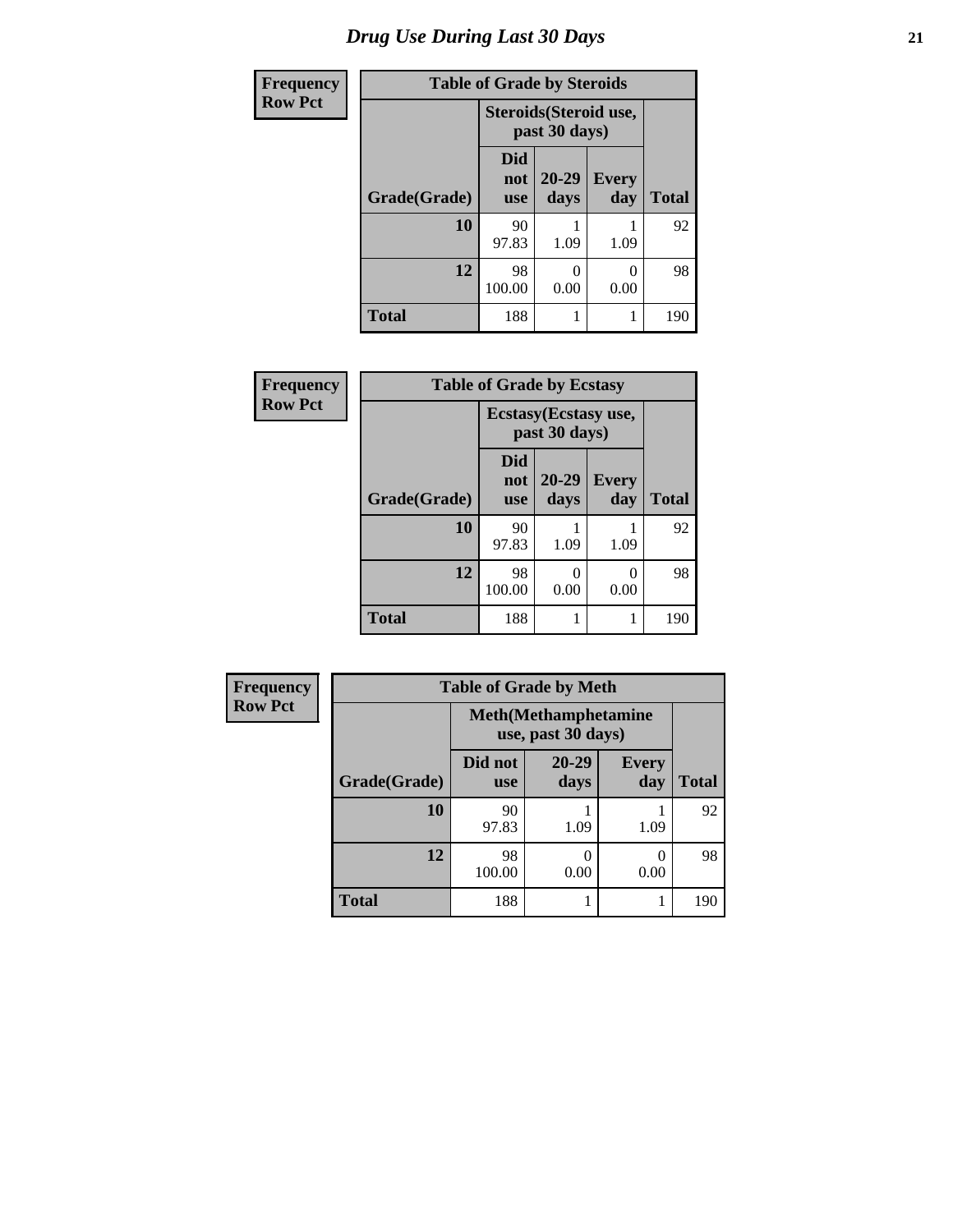# *Drug Use During Last 30 Days* **22**

| <b>Frequency</b> | <b>Table of Grade by Hallucinogens</b> |                                                  |                   |                       |              |
|------------------|----------------------------------------|--------------------------------------------------|-------------------|-----------------------|--------------|
| <b>Row Pct</b>   |                                        | Hallucinogens(Hallucinogen<br>use, past 30 days) |                   |                       |              |
|                  | Grade(Grade)                           | Did not<br><b>use</b>                            | $20 - 29$<br>days | <b>Every</b><br>day   | <b>Total</b> |
|                  | 10                                     | 90<br>97.83                                      | 1.09              | 1.09                  | 92           |
|                  | 12                                     | 98<br>100.00                                     | 0.00              | $\mathcal{O}$<br>0.00 | 98           |
|                  | <b>Total</b>                           | 188                                              |                   |                       | 190          |

| <b>Frequency</b> | <b>Table of Grade by Prescription</b> |                                                                                   |           |                        |              |
|------------------|---------------------------------------|-----------------------------------------------------------------------------------|-----------|------------------------|--------------|
| <b>Row Pct</b>   |                                       | <b>Prescription</b> (Prescription<br>drugs not prescribed to me,<br>past 30 days) |           |                        |              |
|                  | Grade(Grade)                          | Did not<br><b>use</b>                                                             | 6-9 days  | <b>Every</b><br>day    | <b>Total</b> |
|                  | 10                                    | 89<br>96.74                                                                       | 1.09      | $\mathfrak{D}$<br>2.17 | 92           |
|                  | 12                                    | 98<br>100.00                                                                      | 0<br>0.00 | 0.00                   | 98           |
|                  | <b>Total</b>                          | 187                                                                               |           | $\overline{2}$         | 190          |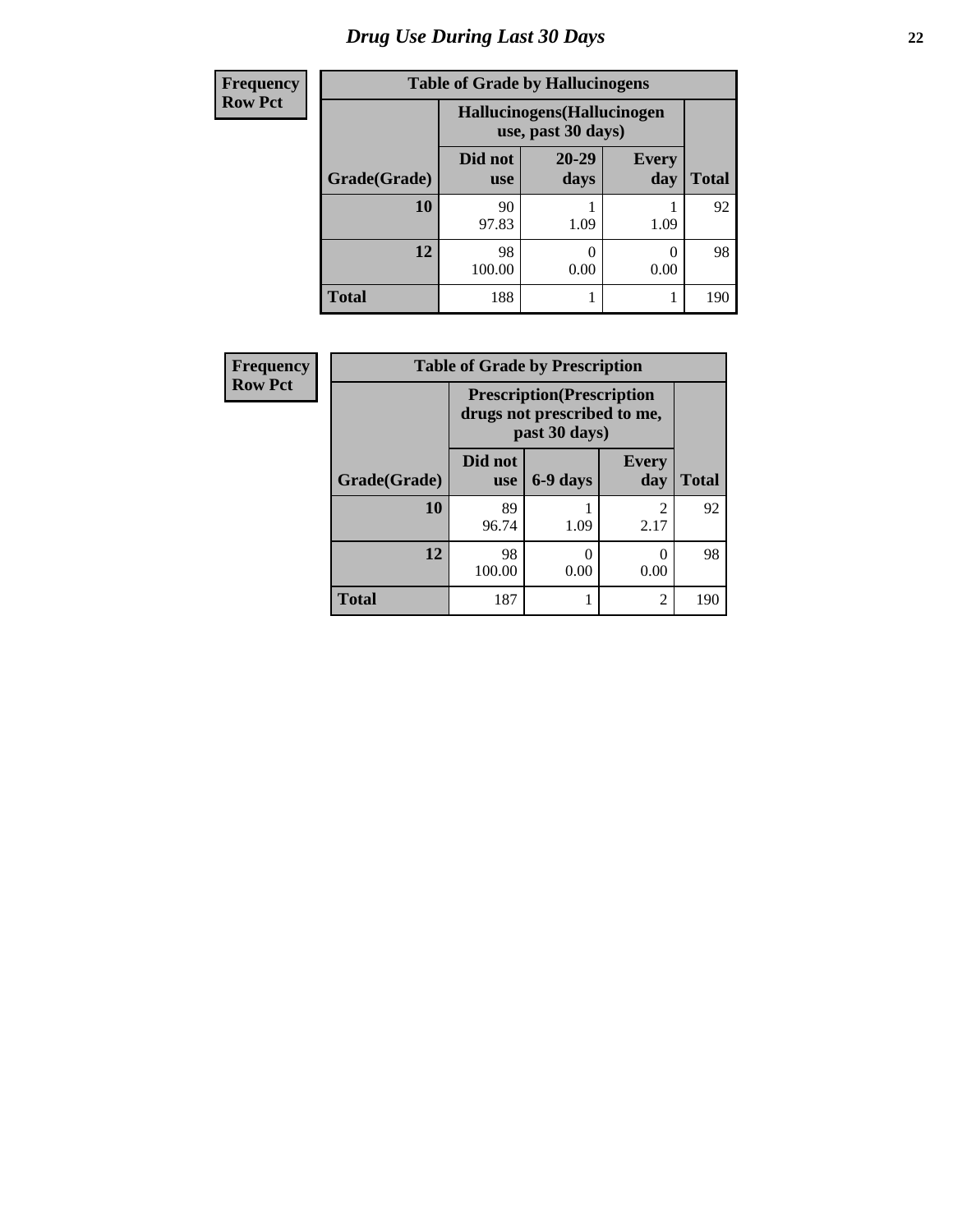| Frequency      | <b>Table of Alcoholease by Grade</b>              |                    |             |              |
|----------------|---------------------------------------------------|--------------------|-------------|--------------|
| <b>Col Pct</b> | <b>Alcoholease</b> (It is<br>easy to get alcohol) | Grade(Grade)<br>10 | 12          | <b>Total</b> |
|                | <b>Strongly Agree</b>                             | 25<br>27.17        | 27<br>27.55 | 52           |
|                | <b>Somewhat Agree</b>                             | 34<br>36.96        | 38<br>38.78 | 72           |
|                | <b>Somewhat Disagree</b>                          | 11<br>11.96        | 19<br>19.39 | 30           |
|                | <b>Strongly Disagree</b>                          | 22<br>23.91        | 14<br>14.29 | 36           |
|                | <b>Total</b>                                      | 92                 | 98          | 190          |

| Frequency      | <b>Table of Cigarettesease by Grade</b>                 |                           |             |              |
|----------------|---------------------------------------------------------|---------------------------|-------------|--------------|
| <b>Col Pct</b> | Cigarettesease(It is<br>easy to get smoking<br>tobacco) | Grade(Grade)<br><b>10</b> | 12          | <b>Total</b> |
|                | <b>Strongly Agree</b>                                   | 28<br>30.43               | 38<br>38.78 | 66           |
|                | <b>Somewhat Agree</b>                                   | 25<br>27.17               | 23<br>23.47 | 48           |
|                | <b>Somewhat Disagree</b>                                | 9<br>9.78                 | 17<br>17.35 | 26           |
|                | <b>Strongly Disagree</b>                                | 30<br>32.61               | 20<br>20.41 | 50           |
|                | Total                                                   | 92                        | 98          | 190          |

| Frequency      | <b>Table of Smokelessease by Grade</b>                         |                           |             |              |  |
|----------------|----------------------------------------------------------------|---------------------------|-------------|--------------|--|
| <b>Col Pct</b> | <b>Smokelessease</b> (It is<br>easy to get chewing<br>tobacco) | Grade(Grade)<br><b>10</b> | 12          | <b>Total</b> |  |
|                | <b>Strongly Agree</b>                                          | 19<br>20.65               | 25<br>25.51 | 44           |  |
|                | <b>Somewhat Agree</b>                                          | 19<br>20.65               | 19<br>19.39 | 38           |  |
|                | <b>Somewhat Disagree</b>                                       | 14<br>15.22               | 22<br>22.45 | 36           |  |
|                | <b>Strongly Disagree</b>                                       | 40<br>43.48               | 32<br>32.65 | 72           |  |
|                | Total                                                          | 92                        | 98          | 190          |  |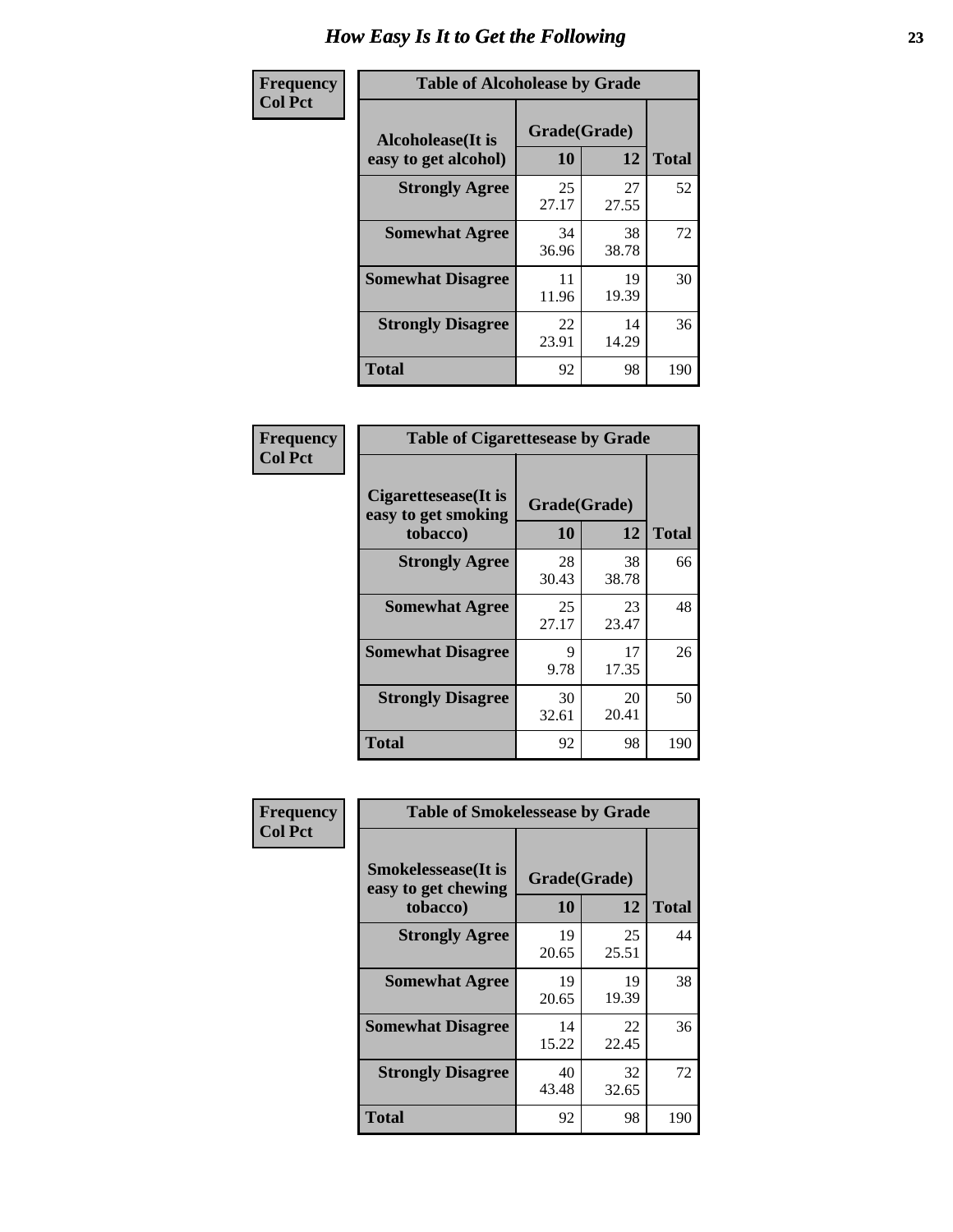| Frequency      | <b>Table of Marijuanaease by Grade</b>            |                           |             |              |
|----------------|---------------------------------------------------|---------------------------|-------------|--------------|
| <b>Col Pct</b> | Marijuanaease (It is<br>easy to get<br>marijuana) | Grade(Grade)<br><b>10</b> | 12          | <b>Total</b> |
|                | <b>Strongly Agree</b>                             | 29<br>31.52               | 36<br>36.73 | 65           |
|                | <b>Somewhat Agree</b>                             | 27<br>29.35               | 25<br>25.51 | 52           |
|                | <b>Somewhat Disagree</b>                          | 8<br>8.70                 | 16<br>16.33 | 24           |
|                | <b>Strongly Disagree</b>                          | 28<br>30.43               | 21<br>21.43 | 49           |
|                | <b>Total</b>                                      | 92                        | 98          | 190          |

| <b>Table of Cocaineease by Grade</b> |                    |              |     |  |  |  |
|--------------------------------------|--------------------|--------------|-----|--|--|--|
| <b>Cocaineease</b> (It is            | Grade(Grade)<br>10 | <b>Total</b> |     |  |  |  |
| easy to get cocaine)                 |                    | 12           |     |  |  |  |
| <b>Strongly Agree</b>                | 10<br>10.87        | 9<br>9.18    | 19  |  |  |  |
| <b>Somewhat Agree</b>                | 12<br>13.04        | 17<br>17.35  | 29  |  |  |  |
| <b>Somewhat Disagree</b>             | 18<br>19.57        | 25<br>25.51  | 43  |  |  |  |
| <b>Strongly Disagree</b>             | 52<br>56.52        | 47<br>47.96  | 99  |  |  |  |
| <b>Total</b>                         | 92                 | 98           | 190 |  |  |  |

| Frequency      | <b>Table of Inhalantsease by Grade</b>                   |                    |             |              |  |
|----------------|----------------------------------------------------------|--------------------|-------------|--------------|--|
| <b>Col Pct</b> | <b>Inhalantsease</b> (It is<br>easy to get<br>inhalants) | Grade(Grade)<br>10 | 12          | <b>Total</b> |  |
|                | <b>Strongly Agree</b>                                    | 30<br>32.61        | 29<br>29.59 | 59           |  |
|                | <b>Somewhat Agree</b>                                    | 17<br>18.48        | 22<br>22.45 | 39           |  |
|                | <b>Somewhat Disagree</b>                                 | 5<br>5.43          | 17<br>17.35 | 22           |  |
|                | <b>Strongly Disagree</b>                                 | 40<br>43.48        | 30<br>30.61 | 70           |  |
|                | <b>Total</b>                                             | 92                 | 98          | 190          |  |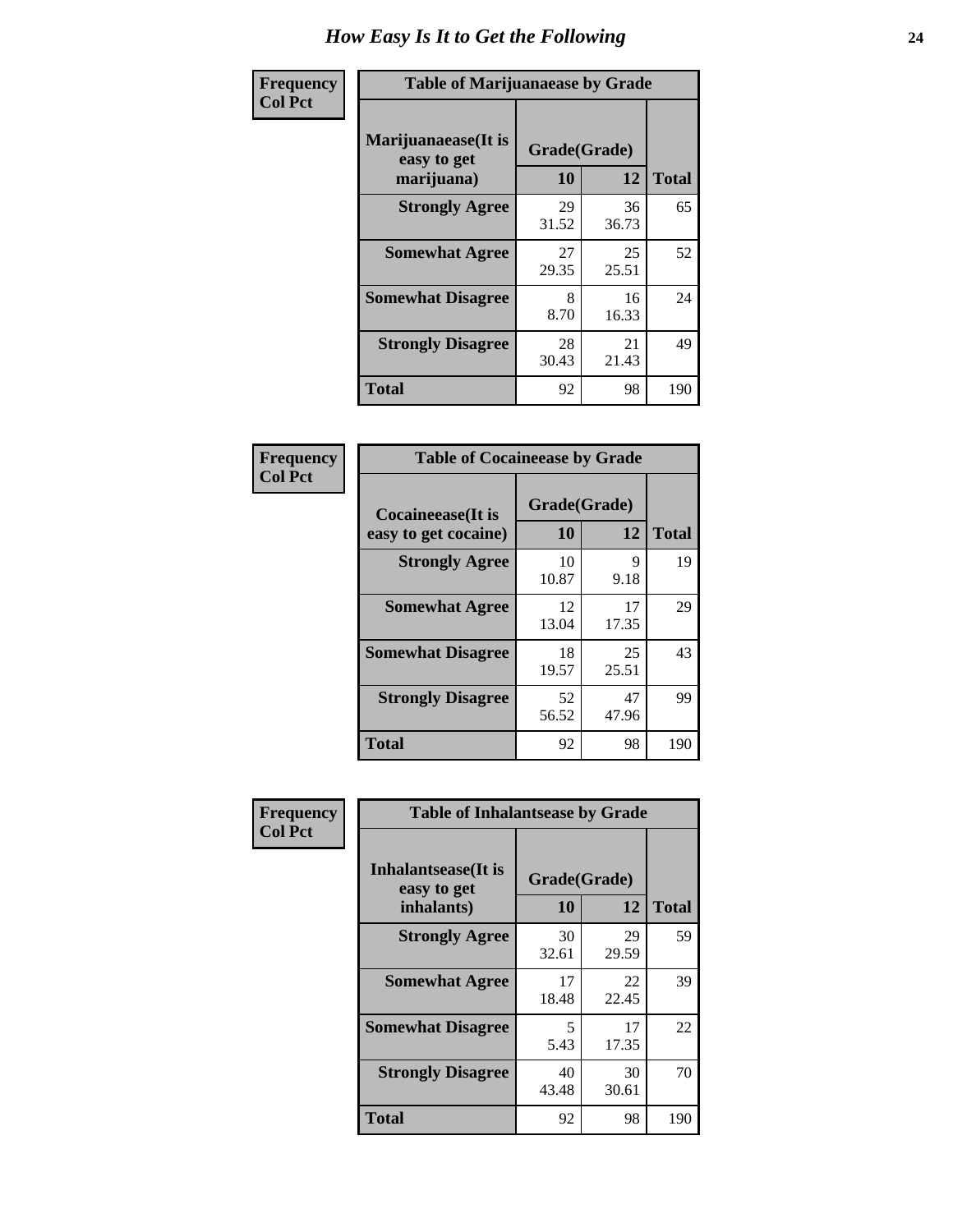| Frequency      | <b>Table of Steroidsease by Grade</b>               |                    |             |              |
|----------------|-----------------------------------------------------|--------------------|-------------|--------------|
| <b>Col Pct</b> | <b>Steroidsease</b> (It is<br>easy to get steroids) | Grade(Grade)<br>10 | 12          | <b>Total</b> |
|                | <b>Strongly Agree</b>                               | 10<br>10.87        | 12<br>12.24 | 22           |
|                | <b>Somewhat Agree</b>                               | 15<br>16.30        | 23<br>23.47 | 38           |
|                | <b>Somewhat Disagree</b>                            | 10<br>10.87        | 18<br>18.37 | 28           |
|                | <b>Strongly Disagree</b>                            | 57<br>61.96        | 45<br>45.92 | 102          |
|                | <b>Total</b>                                        | 92                 | 98          | 190          |

| Frequency      | <b>Table of Ecstasyease by Grade</b>              |                    |             |              |  |  |  |  |
|----------------|---------------------------------------------------|--------------------|-------------|--------------|--|--|--|--|
| <b>Col Pct</b> | <b>Ecstasyease</b> (It is<br>easy to get ecstasy) | Grade(Grade)<br>10 | 12          | <b>Total</b> |  |  |  |  |
|                | <b>Strongly Agree</b>                             | 11<br>11.96        | 14<br>14.29 | 25           |  |  |  |  |
|                | <b>Somewhat Agree</b>                             | 13<br>14.13        | 16<br>16.33 | 29           |  |  |  |  |
|                | <b>Somewhat Disagree</b>                          | 16<br>17.39        | 24<br>24.49 | 40           |  |  |  |  |
|                | <b>Strongly Disagree</b>                          | 52<br>56.52        | 44<br>44.90 | 96           |  |  |  |  |
|                | <b>Total</b>                                      | 92                 | 98          | 190          |  |  |  |  |

| Frequency      | <b>Table of Methease by Grade</b>     |              |             |              |
|----------------|---------------------------------------|--------------|-------------|--------------|
| <b>Col Pct</b> | <b>Methease</b> (It is easy<br>to get | Grade(Grade) |             |              |
|                | methamphetamines)                     | 10           | 12          | <b>Total</b> |
|                | <b>Strongly Agree</b>                 | 11<br>11.96  | 10<br>10.20 | 21           |
|                | <b>Somewhat Agree</b>                 | 10<br>10.87  | 14<br>14.29 | 24           |
|                | <b>Somewhat Disagree</b>              | 18<br>19.57  | 23<br>23.47 | 41           |
|                | <b>Strongly Disagree</b>              | 53<br>57.61  | 51<br>52.04 | 104          |
|                | <b>Total</b>                          | 92           | 98          | 190          |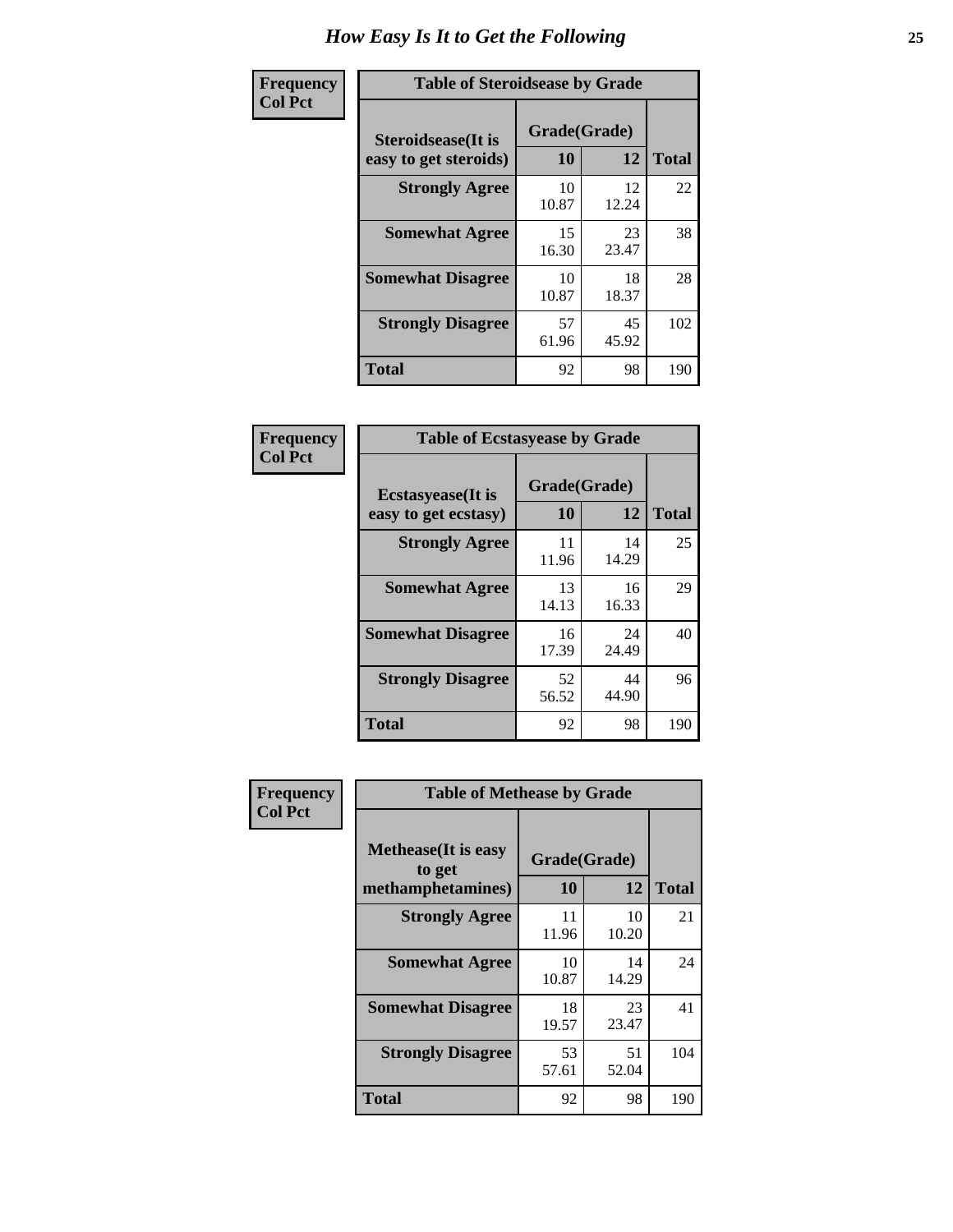| <b>Frequency</b> | <b>Table of Hallucinogensease by Grade</b>               |                    |             |                                              |  |  |  |  |  |
|------------------|----------------------------------------------------------|--------------------|-------------|----------------------------------------------|--|--|--|--|--|
| <b>Col Pct</b>   | Hallucinogensease(It<br>is easy to get<br>hallucinogens) | Grade(Grade)<br>10 | 12          | <b>Total</b><br>22<br>25<br>36<br>107<br>190 |  |  |  |  |  |
|                  | <b>Strongly Agree</b>                                    | 10<br>10.87        | 12<br>12.24 |                                              |  |  |  |  |  |
|                  | <b>Somewhat Agree</b>                                    | 12<br>13.04        | 13<br>13.27 |                                              |  |  |  |  |  |
|                  | <b>Somewhat Disagree</b>                                 | 13<br>14.13        | 23<br>23.47 |                                              |  |  |  |  |  |
|                  | <b>Strongly Disagree</b>                                 | 57<br>61.96        | 50<br>51.02 |                                              |  |  |  |  |  |
|                  | <b>Total</b>                                             | 92                 | 98          |                                              |  |  |  |  |  |

| Frequency<br>  Col Pct |
|------------------------|
|                        |

| <b>Table of Prescriptionease by Grade</b>                                                |              |             |              |  |  |  |  |  |
|------------------------------------------------------------------------------------------|--------------|-------------|--------------|--|--|--|--|--|
| <b>Prescriptionease</b> (It<br>is easy to get<br>prescription drugs<br>not prescribed to | Grade(Grade) |             |              |  |  |  |  |  |
| me)                                                                                      | 10           | 12          | <b>Total</b> |  |  |  |  |  |
| <b>Strongly Agree</b>                                                                    | 25<br>27.17  | 35<br>35.71 | 60           |  |  |  |  |  |
| <b>Somewhat Agree</b>                                                                    | 19<br>20.65  | 18<br>18.37 | 37           |  |  |  |  |  |
| <b>Somewhat Disagree</b>                                                                 | 10<br>10.87  | 15<br>15.31 | 25           |  |  |  |  |  |
| <b>Strongly Disagree</b>                                                                 | 38<br>41.30  | 30<br>30.61 | 68           |  |  |  |  |  |
| <b>Total</b>                                                                             | 92           | 98          | 190          |  |  |  |  |  |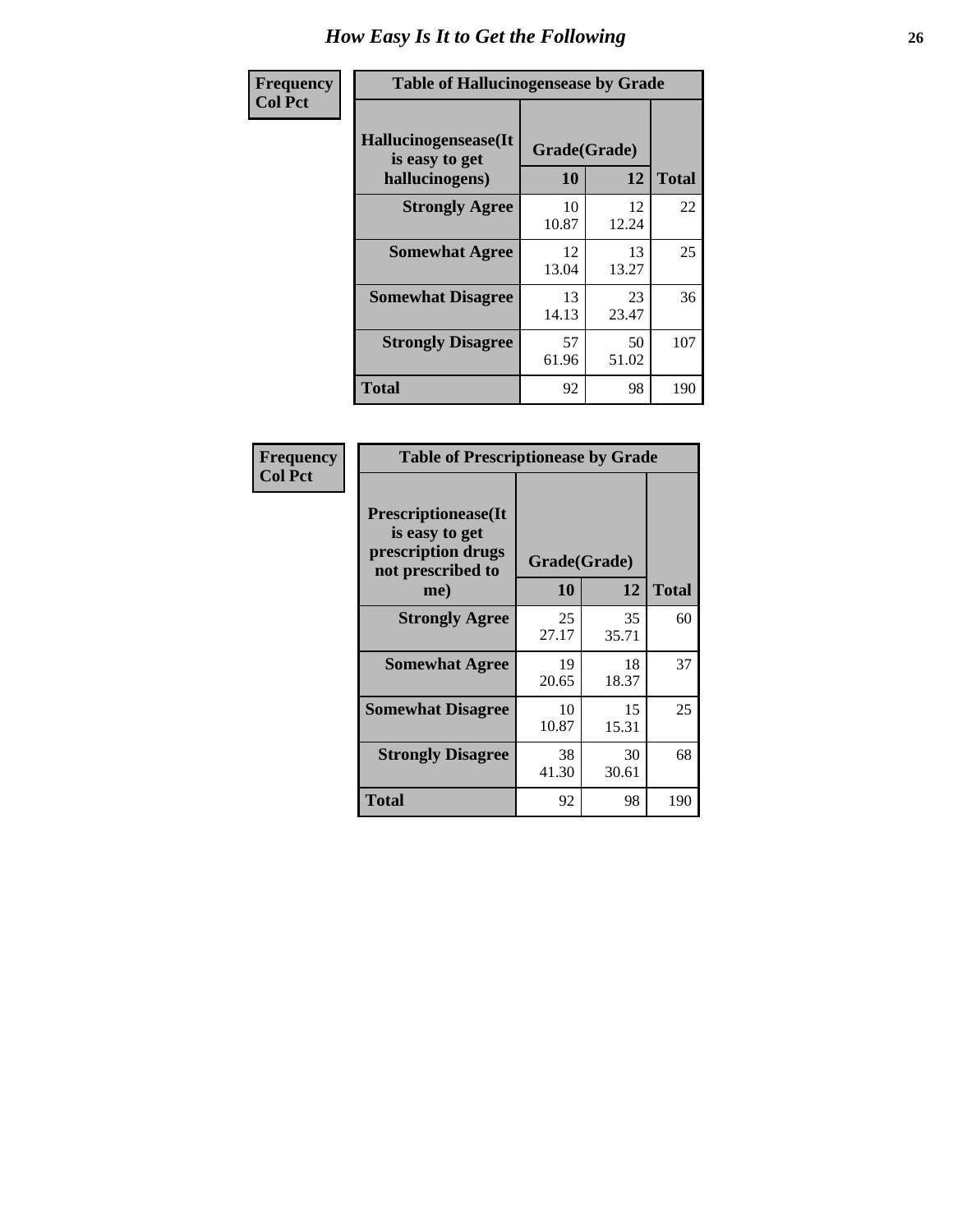### *Age at Onset of Use* **27** *Results for "Age at Onset of Use" questions exclude students who said they did not use that substance*

| Frequency      |              |                         |                |                      |                  |      | <b>Table of Grade by Alcoholinit</b>             |           |       |            |                |                       |              |
|----------------|--------------|-------------------------|----------------|----------------------|------------------|------|--------------------------------------------------|-----------|-------|------------|----------------|-----------------------|--------------|
| <b>Row Pct</b> |              |                         |                |                      |                  |      | Alcoholinit (I started using alcohol when I was) |           |       |            |                |                       |              |
|                | Grade(Grade) | <b>8 or</b><br>younger  | 9              | <b>10</b>            | 11               | 12   | 13                                               | 14        | 15    | 16         | 17             | <b>18 or</b><br>older | <b>Total</b> |
|                | 10           | $\overline{4}$<br>16.67 | 4.17           | $\mathbf{0}$<br>0.00 | $\left($<br>0.00 | 4.17 | 5<br>20.83                                       | 12.50     | 29.17 | ◠<br>8.33  | 4.17           | $\theta$<br>0.00      | 24           |
|                | 12           | 2<br>8.70               | 4.35           | 4.35                 | 2<br>8.70        | 8.70 | 2<br>8.70                                        | 2<br>8.70 | 4.35  | 7<br>30.43 | 2<br>8.70      | 4.35                  | 23           |
|                | <b>Total</b> | 6                       | $\overline{c}$ |                      | 2                | 3    | 7                                                |           | 8     | 9          | 3 <sub>1</sub> |                       | 47           |
|                |              |                         |                |                      |                  |      | Frequency Missing $= 143$                        |           |       |            |                |                       |              |

| <b>Frequency</b> |  |
|------------------|--|
| <b>Row Pct</b>   |  |

|              | <b>Table of Grade by Cigarettesinit</b>                                                                                |                                                      |                  |                           |            |            |            |       |       |    |  |
|--------------|------------------------------------------------------------------------------------------------------------------------|------------------------------------------------------|------------------|---------------------------|------------|------------|------------|-------|-------|----|--|
|              |                                                                                                                        | Cigarettesinit(I started smoking tobacco when I was) |                  |                           |            |            |            |       |       |    |  |
| Grade(Grade) | <b>18</b> or<br>8 or<br>12<br><b>10</b><br>older<br><b>Total</b><br>13<br>15 <sup>1</sup><br>14<br>16<br>17<br>younger |                                                      |                  |                           |            |            |            |       |       |    |  |
| 10           | 31.25                                                                                                                  | 0.00                                                 | $\Omega$<br>0.00 | $\overline{2}$<br>12.50   | 3<br>18.75 | 3<br>18.75 | 3<br>18.75 | 0.00  | 0.00  | 16 |  |
| 12           | 0.00                                                                                                                   | 12.50                                                | 12.50            | $\theta$<br>0.00          | 12.50      | 0.00       | 3<br>37.50 | 12.50 | 12.50 | 8  |  |
| <b>Total</b> | 5                                                                                                                      |                                                      |                  | $\overline{2}$            | 4          | 3          | 6          |       |       | 24 |  |
|              |                                                                                                                        |                                                      |                  | Frequency Missing $= 166$ |            |            |            |       |       |    |  |

| <b>Frequency</b> |              | <b>Table of Grade by Smokelessinit</b>                   |                  |                         |                |                |  |  |
|------------------|--------------|----------------------------------------------------------|------------------|-------------------------|----------------|----------------|--|--|
| <b>Row Pct</b>   |              | <b>Smokelessinit(I started</b><br>chewing tobacco when I | was)             |                         |                |                |  |  |
|                  | Grade(Grade) | 8 or<br>younger                                          | 14               | 15                      | <b>16</b>      | <b>Total</b>   |  |  |
|                  | <b>10</b>    | 3<br>42.86                                               | 14.29            | $\mathfrak{D}$<br>28.57 | 14.29          |                |  |  |
|                  | 12           | 0<br>0.00                                                | $\Omega$<br>0.00 | 50.00                   | 50.00          | $\mathfrak{D}$ |  |  |
|                  | <b>Total</b> | 3                                                        |                  | 3                       | $\overline{2}$ | 9              |  |  |
|                  |              | <b>Frequency Missing = 181</b>                           |                  |                         |                |                |  |  |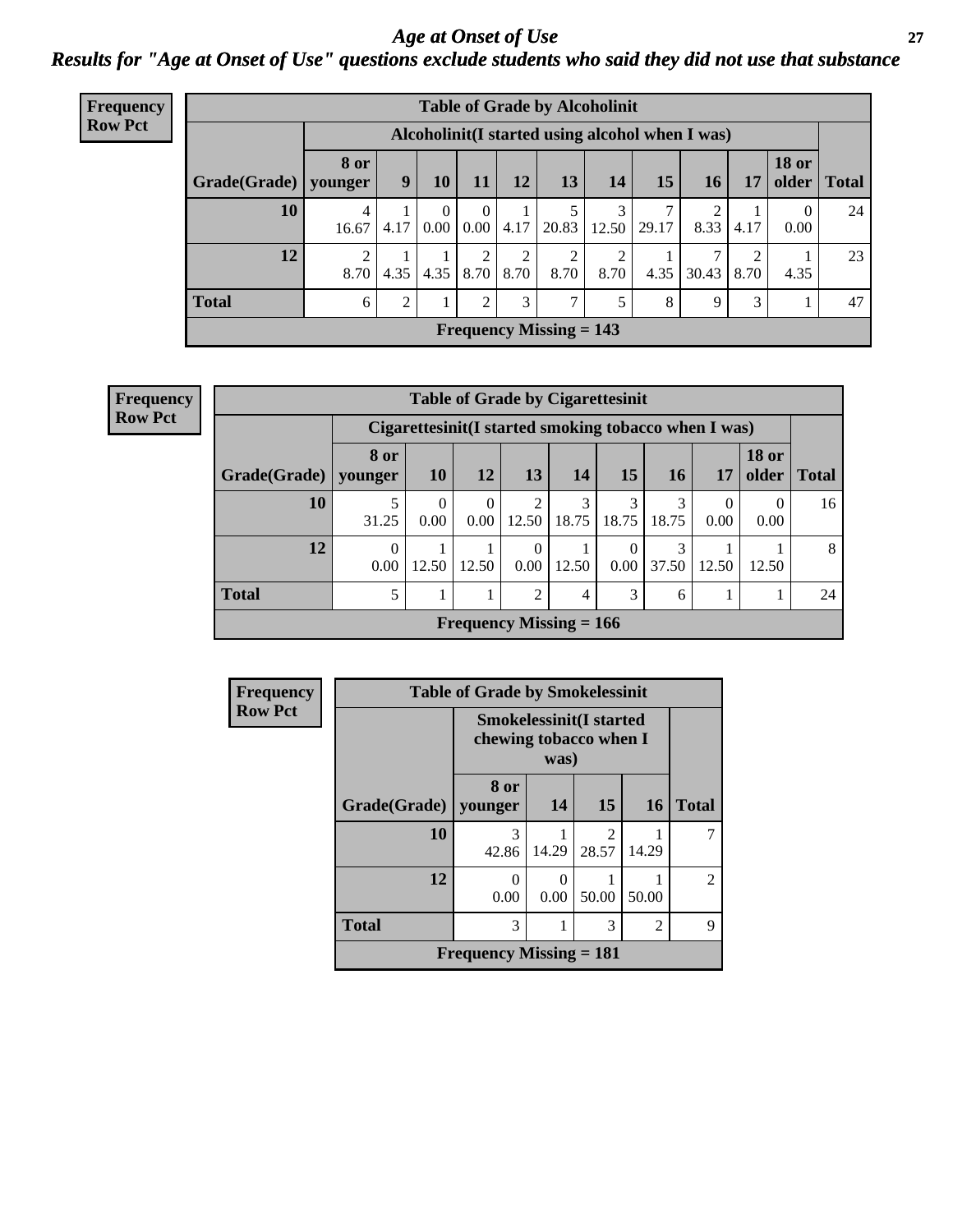#### *Age at Onset of Use* **28**

*Results for "Age at Onset of Use" questions exclude students who said they did not use that substance*

| <b>Frequency</b> |              |                        |                      |                      |                |                  |                           | <b>Table of Grade by Marijuanainit</b> |                                                      |                |                       |              |
|------------------|--------------|------------------------|----------------------|----------------------|----------------|------------------|---------------------------|----------------------------------------|------------------------------------------------------|----------------|-----------------------|--------------|
| <b>Row Pct</b>   |              |                        |                      |                      |                |                  |                           |                                        | Marijuanainit (I started using marijuana when I was) |                |                       |              |
|                  | Grade(Grade) | <b>8 or</b><br>vounger | 9                    | <b>10</b>            | 12             | 13               | 14                        | 15                                     | 16                                                   | 17             | <b>18 or</b><br>older | <b>Total</b> |
|                  | 10           | 2<br>16.67             | $\theta$<br>$0.00-1$ | $\Omega$<br>$0.00\,$ | 8.33           | $\Omega$<br>0.00 | 8.33                      | 5<br>41.67                             | $\mathfrak{D}$<br>16.67                              | 8.33           | 0<br>0.00             | 12           |
|                  | 12           | 0<br>0.00              | 9.09                 | 9.09                 | 9.09           | 9.09             | $\theta$<br>0.00          | 2<br>18.18                             | 27.27                                                | 9.09           | 9.09                  | 11           |
|                  | <b>Total</b> | $\overline{c}$         |                      |                      | $\mathfrak{D}$ |                  |                           | $\mathcal{I}$                          |                                                      | $\mathfrak{D}$ |                       | 23           |
|                  |              |                        |                      |                      |                |                  | Frequency Missing $= 167$ |                                        |                                                      |                |                       |              |

| Frequency      |                        | <b>Table of Grade by Cocaineinit</b>                  |       |           |              |  |  |  |  |  |
|----------------|------------------------|-------------------------------------------------------|-------|-----------|--------------|--|--|--|--|--|
| <b>Row Pct</b> |                        | <b>Cocaineinit</b> (I started<br>using cocaine when I | was)  |           |              |  |  |  |  |  |
|                | Grade(Grade)   younger | 8 or                                                  | 15    | <b>16</b> | <b>Total</b> |  |  |  |  |  |
|                | 10                     | $\mathfrak{D}$<br>50.00                               | 25.00 | 25.00     | 4            |  |  |  |  |  |
|                | 12                     | $\Omega$                                              | 0     | $\theta$  | 0            |  |  |  |  |  |
|                | <b>Total</b>           | $\overline{2}$                                        |       |           | 4            |  |  |  |  |  |
|                |                        | <b>Frequency Missing = 186</b>                        |       |           |              |  |  |  |  |  |

| Frequency      |                        | <b>Table of Grade by Inhalantsinit</b>      |                                  |           |              |
|----------------|------------------------|---------------------------------------------|----------------------------------|-----------|--------------|
| <b>Row Pct</b> |                        | inhalants when I was)                       | Inhalantsinit(I<br>started using |           |              |
|                | Grade(Grade)   younger | 8 or                                        | 14                               | 15        | <b>Total</b> |
|                | 10                     | $\mathfrak{D}$<br>50.00                     | 25.00                            | 25.00     | 4            |
|                | 12                     | 100.00                                      | 0.00                             | 0<br>0.00 |              |
|                | <b>Total</b>           | 3                                           |                                  |           | 5            |
|                |                        | <b>Frequency Missing <math>= 185</math></b> |                                  |           |              |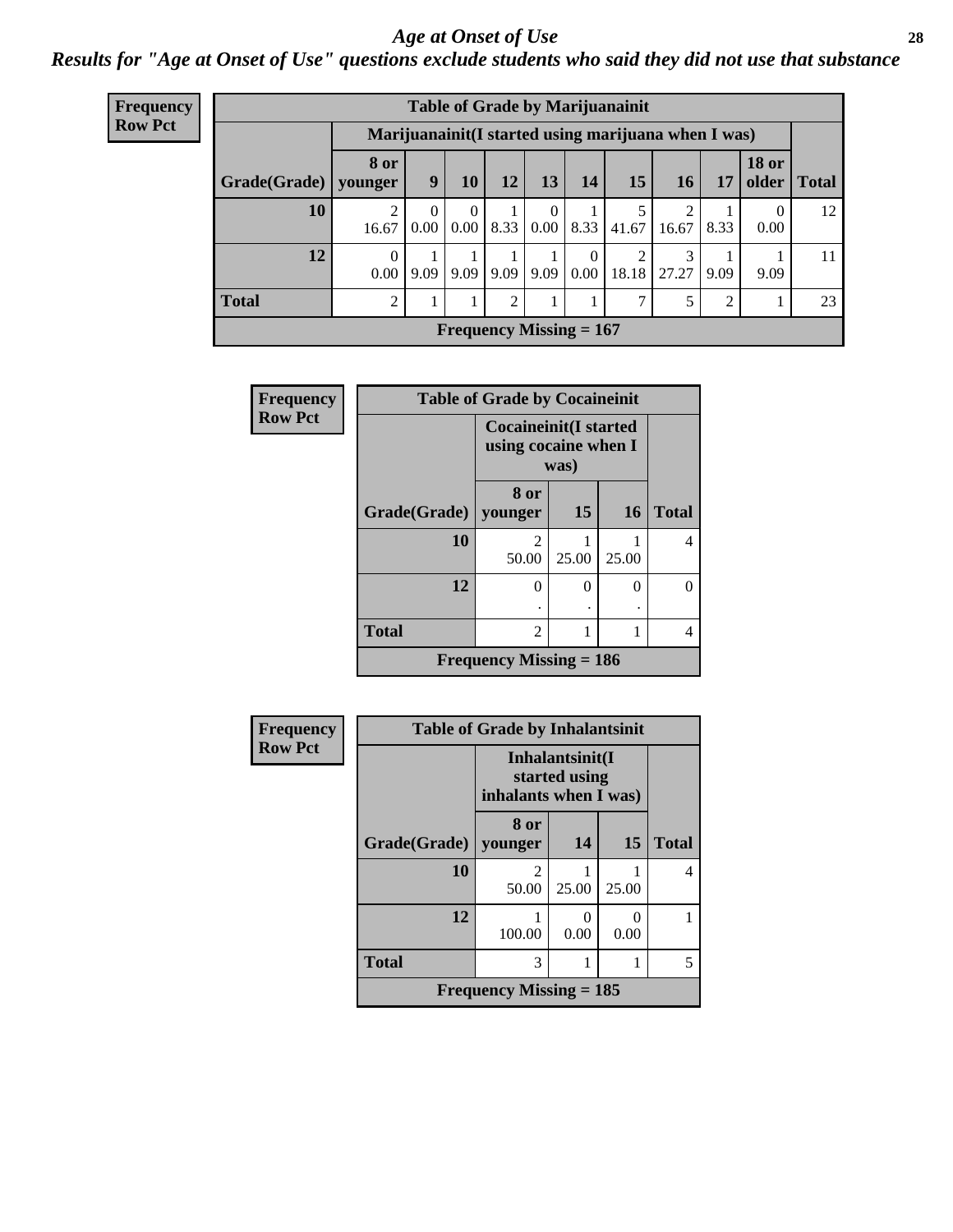#### *Age at Onset of Use* **29**

*Results for "Age at Onset of Use" questions exclude students who said they did not use that substance*

| Frequency      | <b>Table of Grade by Steroidsinit</b> |                                                                |       |       |              |
|----------------|---------------------------------------|----------------------------------------------------------------|-------|-------|--------------|
| <b>Row Pct</b> |                                       | <b>Steroidsinit(I started</b><br>using steroids when I<br>was) |       |       |              |
|                | Grade(Grade)   younger                | 8 or                                                           | 9     | 13    | <b>Total</b> |
|                | 10                                    | 33.33                                                          | 33.33 | 33.33 | 3            |
|                | 12                                    | 0                                                              | 0     | 0     | 0            |
|                | <b>Total</b>                          |                                                                |       |       | 3            |
|                |                                       | <b>Frequency Missing <math>= 187</math></b>                    |       |       |              |

| <b>Frequency</b> | <b>Table of Grade by Ecstasyinit</b> |                                                              |            |           |              |
|------------------|--------------------------------------|--------------------------------------------------------------|------------|-----------|--------------|
| <b>Row Pct</b>   |                                      | <b>Ecstasyinit(I started</b><br>using ecstasy when I<br>was) |            |           |              |
|                  | Grade(Grade)                         | 8 or<br>younger                                              | 11         | <b>16</b> | <b>Total</b> |
|                  | 10                                   | 25.00                                                        | 2<br>50.00 | 25.00     | 4            |
|                  | 12                                   | 0                                                            | $\Omega$   | $\theta$  | 0            |
|                  | <b>Total</b>                         |                                                              | 2          | 1         | 4            |
|                  |                                      | Frequency Missing $= 186$                                    |            |           |              |

| <b>Frequency</b> | <b>Table of Grade by Methinit</b> |                                                                        |                         |              |  |
|------------------|-----------------------------------|------------------------------------------------------------------------|-------------------------|--------------|--|
| <b>Row Pct</b>   |                                   | <b>Methinit</b> (I started<br>using<br>methamphetamines<br>when I was) |                         |              |  |
|                  | Grade(Grade)                      | 8 or<br>younger                                                        | 12                      | <b>Total</b> |  |
|                  | 10                                | 33.33                                                                  | $\mathfrak{D}$<br>66.67 | 3            |  |
|                  | 12                                | 0                                                                      | $\Omega$                |              |  |
|                  | <b>Total</b>                      |                                                                        | $\mathfrak{D}$          | 3            |  |
|                  | Frequency Missing $= 187$         |                                                                        |                         |              |  |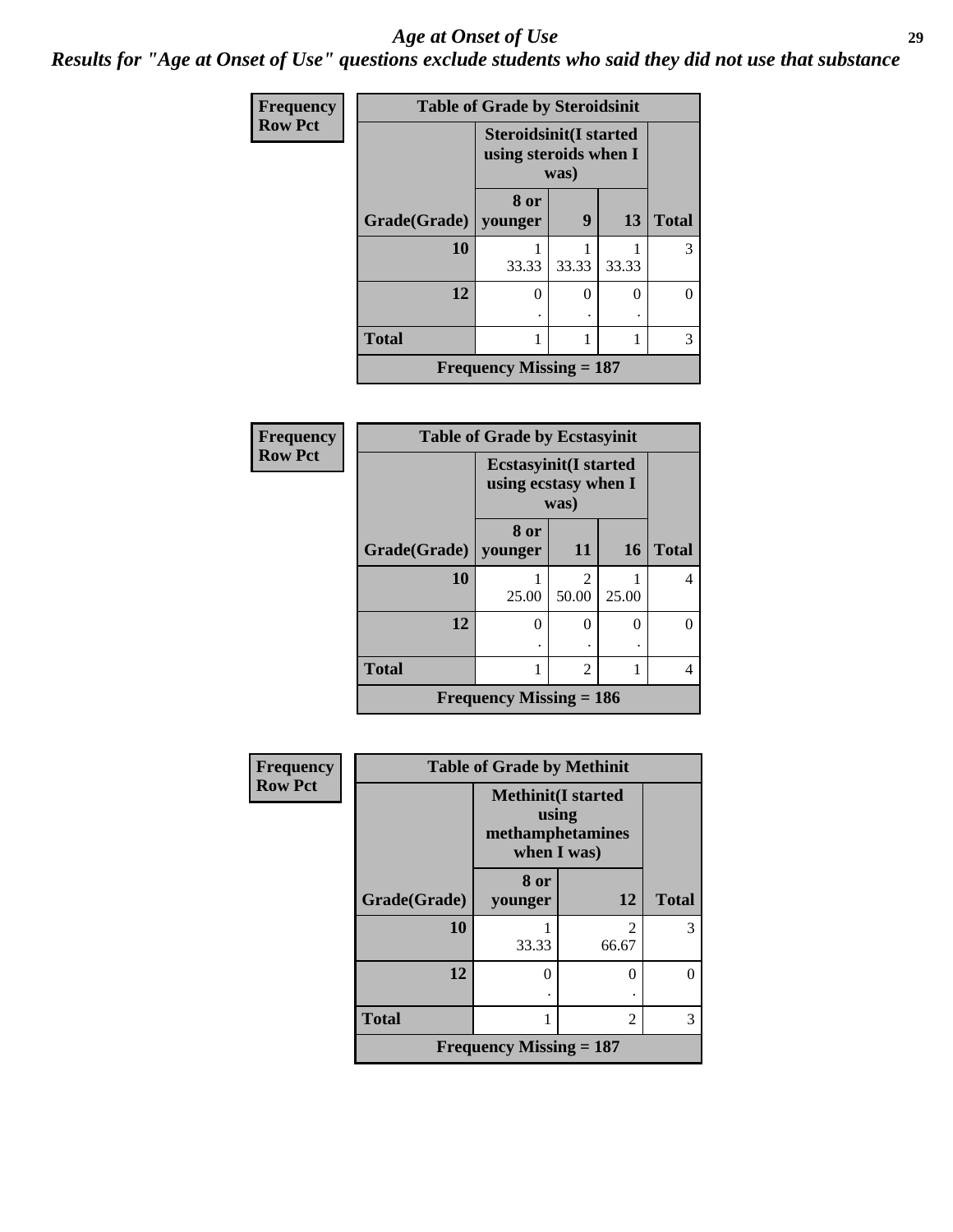#### Age at Onset of Use **30**

*Results for "Age at Onset of Use" questions exclude students who said they did not use that substance*

| <b>Frequency</b> |                      | <b>Table of Grade by Hallucinogensinit</b>                               |           |                  |        |               |
|------------------|----------------------|--------------------------------------------------------------------------|-----------|------------------|--------|---------------|
| <b>Row Pct</b>   |                      | <b>Hallucinogensinit(I started</b><br>using hallucinogens when I<br>was) |           |                  |        |               |
|                  | <b>Grade</b> (Grade) | 8 or<br>younger                                                          | 10        | 16               | 17     | <b>Total</b>  |
|                  | 10                   | 33.33                                                                    | 33.33     | 33.33            | 0.00   | $\mathcal{R}$ |
|                  | 12                   | 0<br>0.00                                                                | 0<br>0.00 | $\Omega$<br>0.00 | 100.00 |               |
|                  | <b>Total</b>         |                                                                          |           |                  |        | 4             |
|                  |                      | Frequency Missing $= 186$                                                |           |                  |        |               |

| Frequency      |                        | <b>Table of Grade by Prescriptioninit</b><br><b>Prescriptioninit (I started using</b><br>prescription drugs not prescribed<br>to me when I was) |           |                         |                          |                       |                |
|----------------|------------------------|-------------------------------------------------------------------------------------------------------------------------------------------------|-----------|-------------------------|--------------------------|-----------------------|----------------|
| <b>Row Pct</b> |                        |                                                                                                                                                 |           |                         |                          |                       |                |
|                | Grade(Grade)   younger | 8 or                                                                                                                                            | <b>10</b> | 15                      | <b>16</b>                | <b>18 or</b><br>older | <b>Total</b>   |
|                | 10                     | 20.00                                                                                                                                           | 20.00     | $\mathfrak{D}$<br>40.00 | 0.00                     | 20.00                 | 5              |
|                | 12                     | 0.00                                                                                                                                            | 0<br>0.00 | 0.00                    | $\overline{2}$<br>100.00 | 0.00                  | $\overline{2}$ |
|                | <b>Total</b>           |                                                                                                                                                 |           | $\mathfrak{D}$          | $\mathfrak{D}$           |                       |                |
|                |                        | Frequency Missing $= 183$                                                                                                                       |           |                         |                          |                       |                |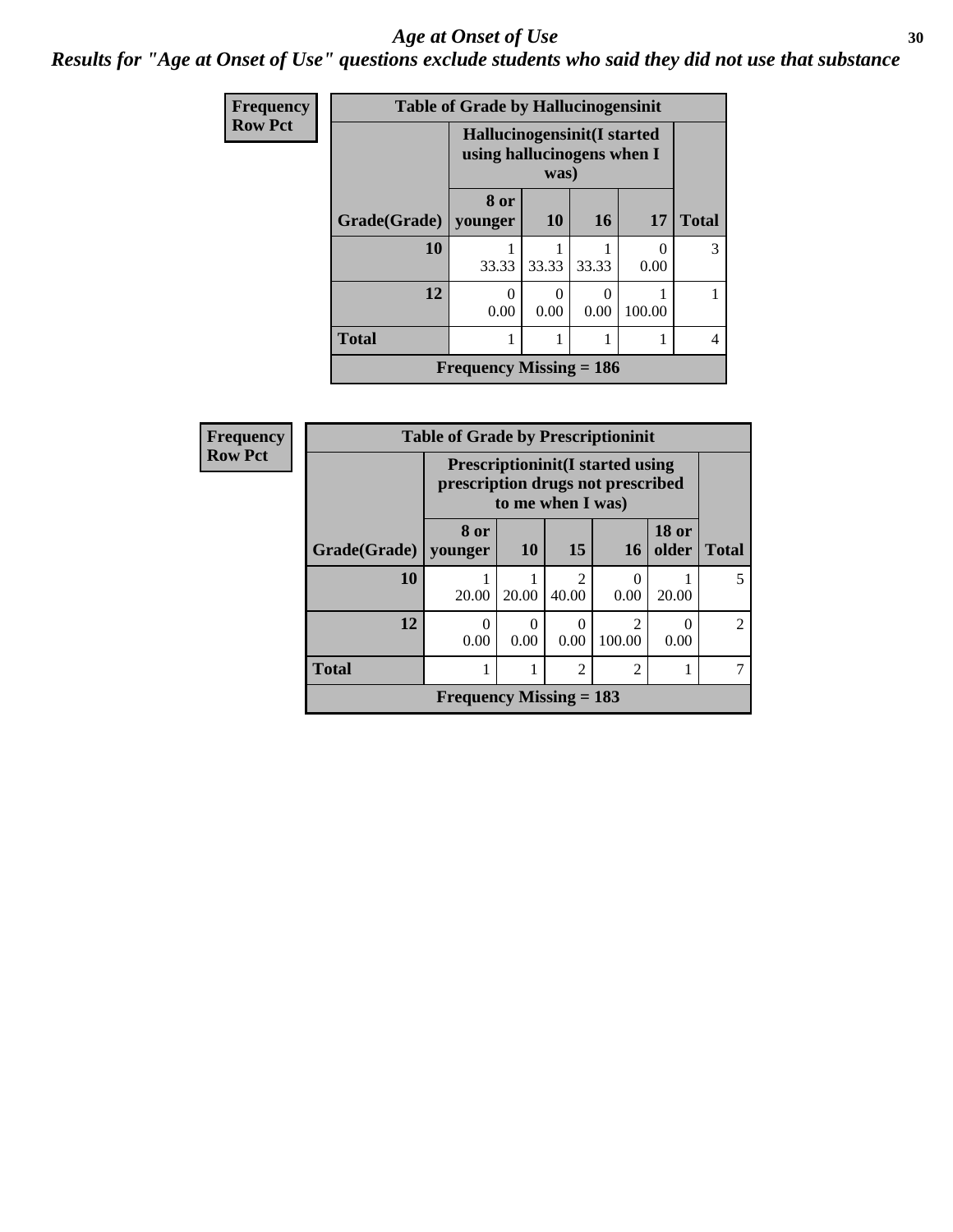| Frequency      | <b>Table of Alcoholharm by Grade</b>          |                    |             |              |  |
|----------------|-----------------------------------------------|--------------------|-------------|--------------|--|
| <b>Col Pct</b> | Alcoholharm(I<br>think alcohol is<br>harmful) | Grade(Grade)<br>10 | 12          | <b>Total</b> |  |
|                | <b>Strongly Agree</b>                         | 57<br>61.96        | 60<br>61.22 | 117          |  |
|                | <b>Somewhat Agree</b>                         | 20<br>21.74        | 24<br>24.49 | 44           |  |
|                | <b>Somewhat Disagree</b>                      | 4<br>4.35          | 11<br>11.22 | 15           |  |
|                | <b>Strongly Disagree</b>                      | 11<br>11.96        | 3<br>3.06   | 14           |  |
|                | <b>Total</b>                                  | 92                 | 98          | 190          |  |

| <b>Table of Cigarettesharm by Grade</b>                  |                    |                               |              |  |  |  |
|----------------------------------------------------------|--------------------|-------------------------------|--------------|--|--|--|
| Cigarettesharm(I<br>think smoking<br>tobacco is harmful) | Grade(Grade)<br>10 | 12                            | <b>Total</b> |  |  |  |
| <b>Strongly Agree</b>                                    | 72<br>78.26        | 85<br>86.73                   | 157          |  |  |  |
| <b>Somewhat Agree</b>                                    | 10<br>10.87        | 11<br>11.22                   | 21           |  |  |  |
| <b>Somewhat Disagree</b>                                 | 1<br>1.09          | $\mathbf{0}$<br>0.00          | 1            |  |  |  |
| <b>Strongly Disagree</b>                                 | 9<br>9.78          | $\mathcal{D}_{\cdot}$<br>2.04 | 11           |  |  |  |
| <b>Total</b>                                             | 92                 | 98                            | 190          |  |  |  |

| Frequency      | <b>Table of Smokelessharm by Grade</b>         |              |             |              |  |
|----------------|------------------------------------------------|--------------|-------------|--------------|--|
| <b>Col Pct</b> | Smokelessharm(I<br>think chewing<br>tobacco is | Grade(Grade) |             |              |  |
|                | harmful)                                       | 10           | 12          | <b>Total</b> |  |
|                | <b>Strongly Agree</b>                          | 76<br>82.61  | 83<br>84.69 | 159          |  |
|                | <b>Somewhat Agree</b>                          | 8<br>8.70    | 13<br>13.27 | 21           |  |
|                | <b>Strongly Disagree</b>                       | 8<br>8.70    | 2<br>2.04   | 10           |  |
|                | <b>Total</b>                                   | 92           | 98          | 190          |  |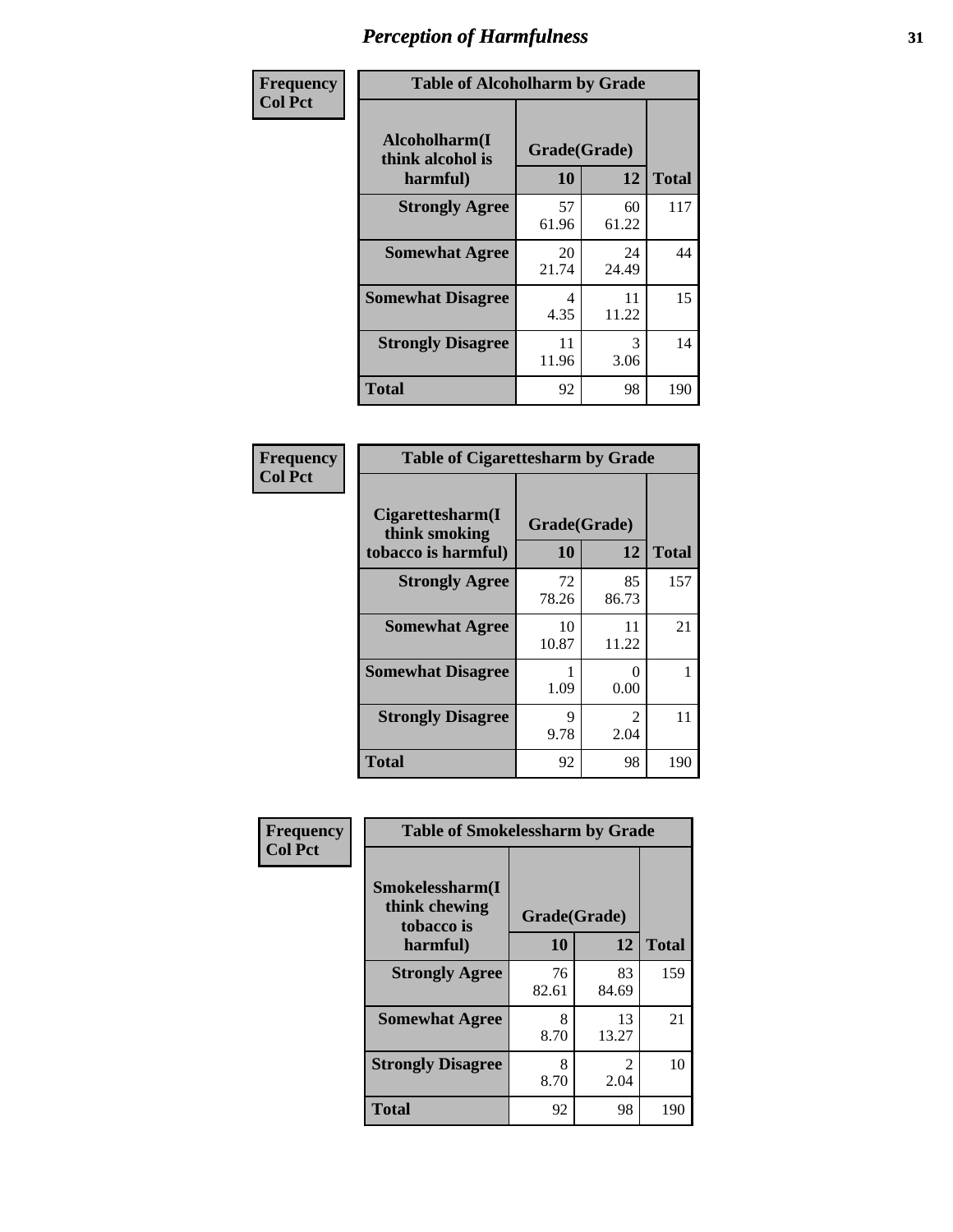| Frequency      |                                                   | <b>Table of Marijuanaharm by Grade</b> |             |              |  |  |
|----------------|---------------------------------------------------|----------------------------------------|-------------|--------------|--|--|
| <b>Col Pct</b> | Marijuanaharm(I<br>think marijuana is<br>harmful) | Grade(Grade)<br>10                     | 12          | <b>Total</b> |  |  |
|                | <b>Strongly Agree</b>                             | 64<br>69.57                            | 70<br>71.43 | 134          |  |  |
|                | <b>Somewhat Agree</b>                             | 12<br>13.04                            | 15<br>15.31 | 27           |  |  |
|                | <b>Somewhat Disagree</b>                          | 3<br>3.26                              | 9<br>9.18   | 12           |  |  |
|                | <b>Strongly Disagree</b>                          | 13<br>14.13                            | 4<br>4.08   | 17           |  |  |
|                | <b>Total</b>                                      | 92                                     | 98          | 190          |  |  |

| <b>Table of Cocaineharm by Grade</b>          |                    |                                     |     |  |  |  |
|-----------------------------------------------|--------------------|-------------------------------------|-----|--|--|--|
| Cocaineharm(I<br>think cocaine is<br>harmful) | Grade(Grade)<br>10 | <b>Total</b>                        |     |  |  |  |
| <b>Strongly Agree</b>                         | 77<br>83.70        | 90<br>91.84                         | 167 |  |  |  |
| <b>Somewhat Agree</b>                         | 6<br>6.52          | 6<br>6.12                           | 12  |  |  |  |
| <b>Somewhat Disagree</b>                      | 1.09               | 0<br>0.00                           |     |  |  |  |
| <b>Strongly Disagree</b>                      | 8<br>8.70          | $\mathcal{D}_{\mathcal{L}}$<br>2.04 | 10  |  |  |  |
| <b>Total</b>                                  | 92                 | 98                                  | 190 |  |  |  |

| Frequency      | <b>Table of Inhalantsharm by Grade</b>              |                       |                       |              |  |
|----------------|-----------------------------------------------------|-----------------------|-----------------------|--------------|--|
| <b>Col Pct</b> | Inhalantsharm(I)<br>think inhalants are<br>harmful) | Grade(Grade)<br>10    | 12                    | <b>Total</b> |  |
|                | <b>Strongly Agree</b>                               | 76<br>82.61           | 88<br>89.80           | 164          |  |
|                | <b>Somewhat Agree</b>                               | 7.61                  | 8<br>8.16             | 15           |  |
|                | <b>Somewhat Disagree</b>                            | $\mathcal{L}$<br>2.17 | 0<br>0.00             | 2            |  |
|                | <b>Strongly Disagree</b>                            | 7<br>7.61             | $\mathcal{L}$<br>2.04 | 9            |  |
|                | <b>Total</b>                                        | 92                    | 98                    | 190          |  |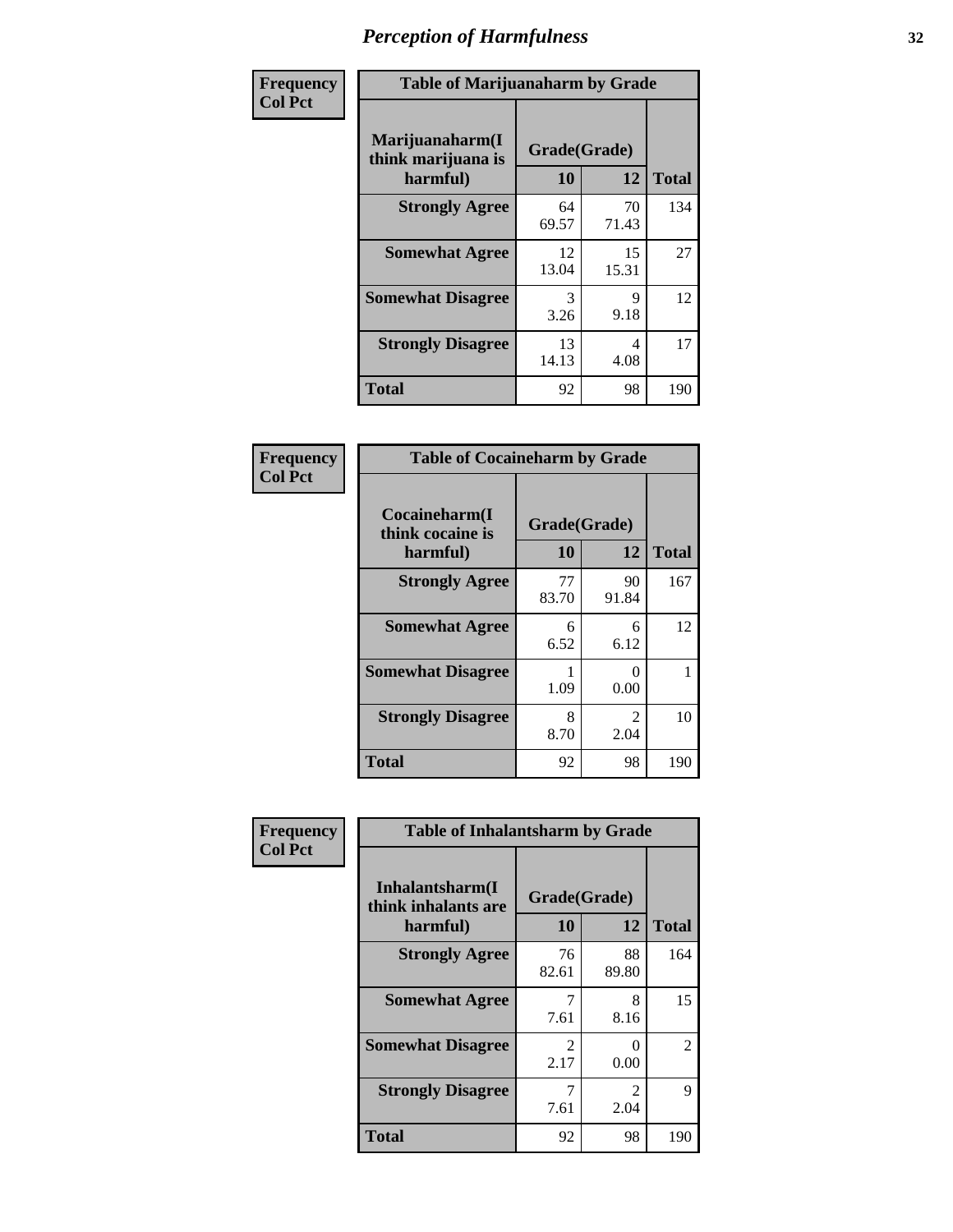| Frequency      | <b>Table of Steroidsharm by Grade</b>            |                    |                                     |              |  |
|----------------|--------------------------------------------------|--------------------|-------------------------------------|--------------|--|
| <b>Col Pct</b> | Steroidsharm(I<br>think steroids are<br>harmful) | Grade(Grade)<br>10 | 12                                  | <b>Total</b> |  |
|                | <b>Strongly Agree</b>                            | 74<br>80.43        | 83<br>84.69                         | 157          |  |
|                | <b>Somewhat Agree</b>                            | 9<br>9.78          | 11<br>11.22                         | 20           |  |
|                | <b>Somewhat Disagree</b>                         | 1.09               | $\mathcal{D}_{\mathcal{L}}$<br>2.04 | 3            |  |
|                | <b>Strongly Disagree</b>                         | 8<br>8.70          | $\mathcal{L}$<br>2.04               | 10           |  |
|                | <b>Total</b>                                     | 92                 | 98                                  | 190          |  |

| <b>Table of Ecstasyharm by Grade</b>          |                    |                        |     |  |
|-----------------------------------------------|--------------------|------------------------|-----|--|
| Ecstasyharm(I<br>think ecstasy is<br>harmful) | Grade(Grade)<br>10 | <b>Total</b>           |     |  |
| <b>Strongly Agree</b>                         | 76<br>82.61        | 88<br>89.80            | 164 |  |
| <b>Somewhat Agree</b>                         | 8<br>8.70          | 7<br>7.14              | 15  |  |
| <b>Somewhat Disagree</b>                      | 0<br>0.00          | $\mathfrak{D}$<br>2.04 | 2   |  |
| <b>Strongly Disagree</b>                      | 8<br>8.70          | 1<br>1.02              | 9   |  |
| <b>Total</b>                                  | 92                 | 98                     | 190 |  |

| Frequency      | <b>Table of Methharm by Grade</b>                            |                           |             |              |
|----------------|--------------------------------------------------------------|---------------------------|-------------|--------------|
| <b>Col Pct</b> | <b>Methharm</b> (I think<br>methamphetamines<br>are harmful) | Grade(Grade)<br><b>10</b> | 12          | <b>Total</b> |
|                | <b>Strongly Agree</b>                                        | 78<br>84.78               | 91<br>92.86 | 169          |
|                | <b>Somewhat Agree</b>                                        | 5<br>5.43                 | 6<br>6.12   | 11           |
|                | <b>Somewhat Disagree</b>                                     | 1.09                      | 0<br>0.00   |              |
|                | <b>Strongly Disagree</b>                                     | 8<br>8.70                 | 1.02        | 9            |
|                | <b>Total</b>                                                 | 92                        | 98          | 190          |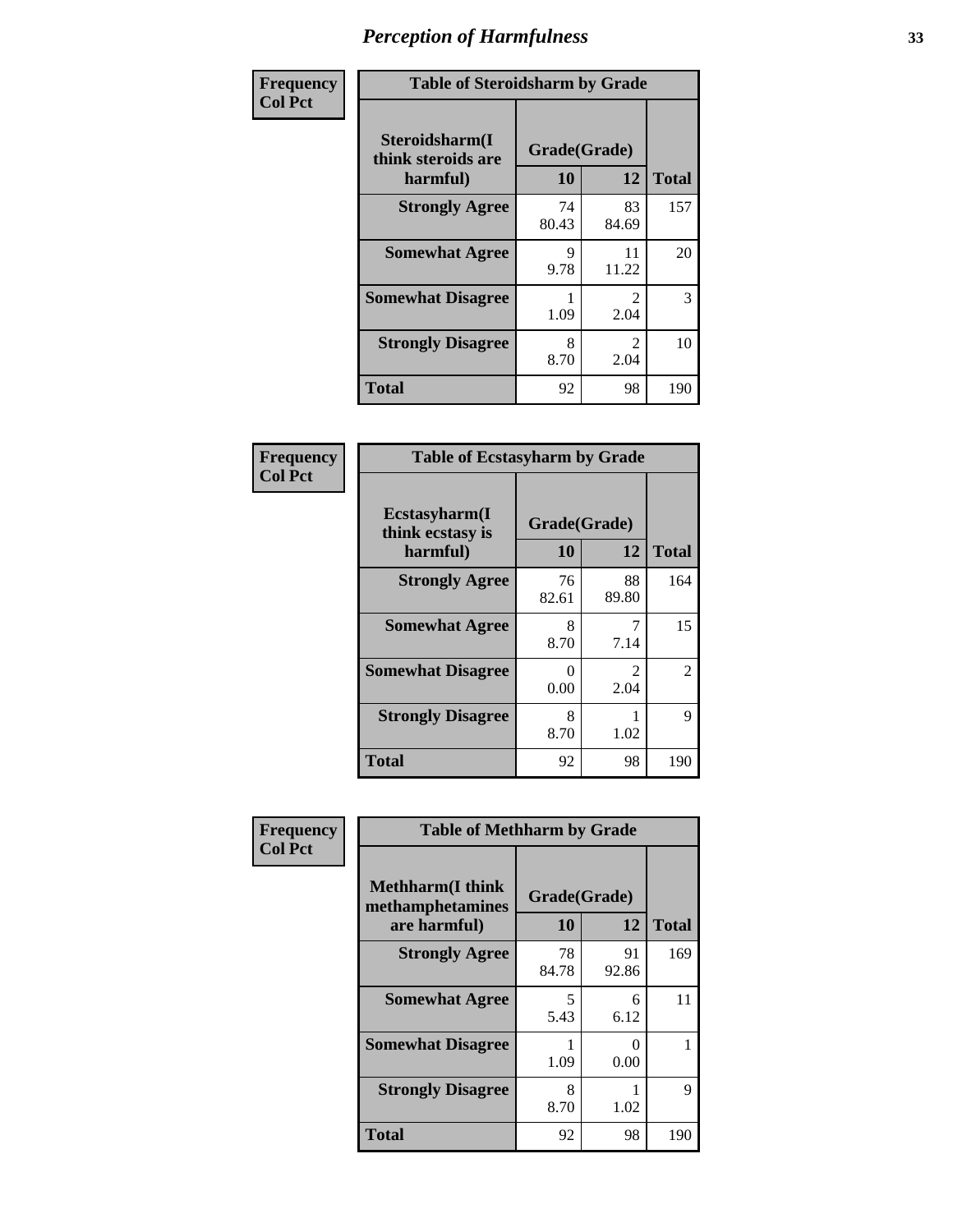| Frequency | <b>Table of Hallucinogensharm by Grade</b>                 |                    |             |              |
|-----------|------------------------------------------------------------|--------------------|-------------|--------------|
| Col Pct   | Hallucinogensharm(I<br>think hallucinogens<br>are harmful) | Grade(Grade)<br>10 | 12          | <b>Total</b> |
|           | <b>Strongly Agree</b>                                      | 78<br>84.78        | 92<br>93.88 | 170          |
|           | <b>Somewhat Agree</b>                                      | 5<br>5.43          | 5<br>5.10   | 10           |
|           | <b>Somewhat Disagree</b>                                   | 1.09               | 0<br>0.00   | 1            |
|           | <b>Strongly Disagree</b>                                   | 8<br>8.70          | 1.02        | 9            |
|           | <b>Total</b>                                               | 92                 | 98          | 190          |

| <b>Table of Prescriptionharm by Grade</b>                                 |              |                        |              |  |
|---------------------------------------------------------------------------|--------------|------------------------|--------------|--|
| Prescriptionharm(I<br>think prescription<br>drugs not<br>prescribed to me | Grade(Grade) |                        |              |  |
| are harmful)                                                              | 10           | 12                     | <b>Total</b> |  |
| <b>Strongly Agree</b>                                                     | 73<br>79.35  | 85<br>86.73            | 158          |  |
| <b>Somewhat Agree</b>                                                     | 7<br>7.61    | 10<br>10.20            | 17           |  |
| <b>Somewhat Disagree</b>                                                  | 4<br>4.35    | $\mathfrak{D}$<br>2.04 | 6            |  |
| <b>Strongly Disagree</b>                                                  | 8<br>8.70    | 1.02                   | 9            |  |
| <b>Total</b>                                                              | 92           | 98                     | 190          |  |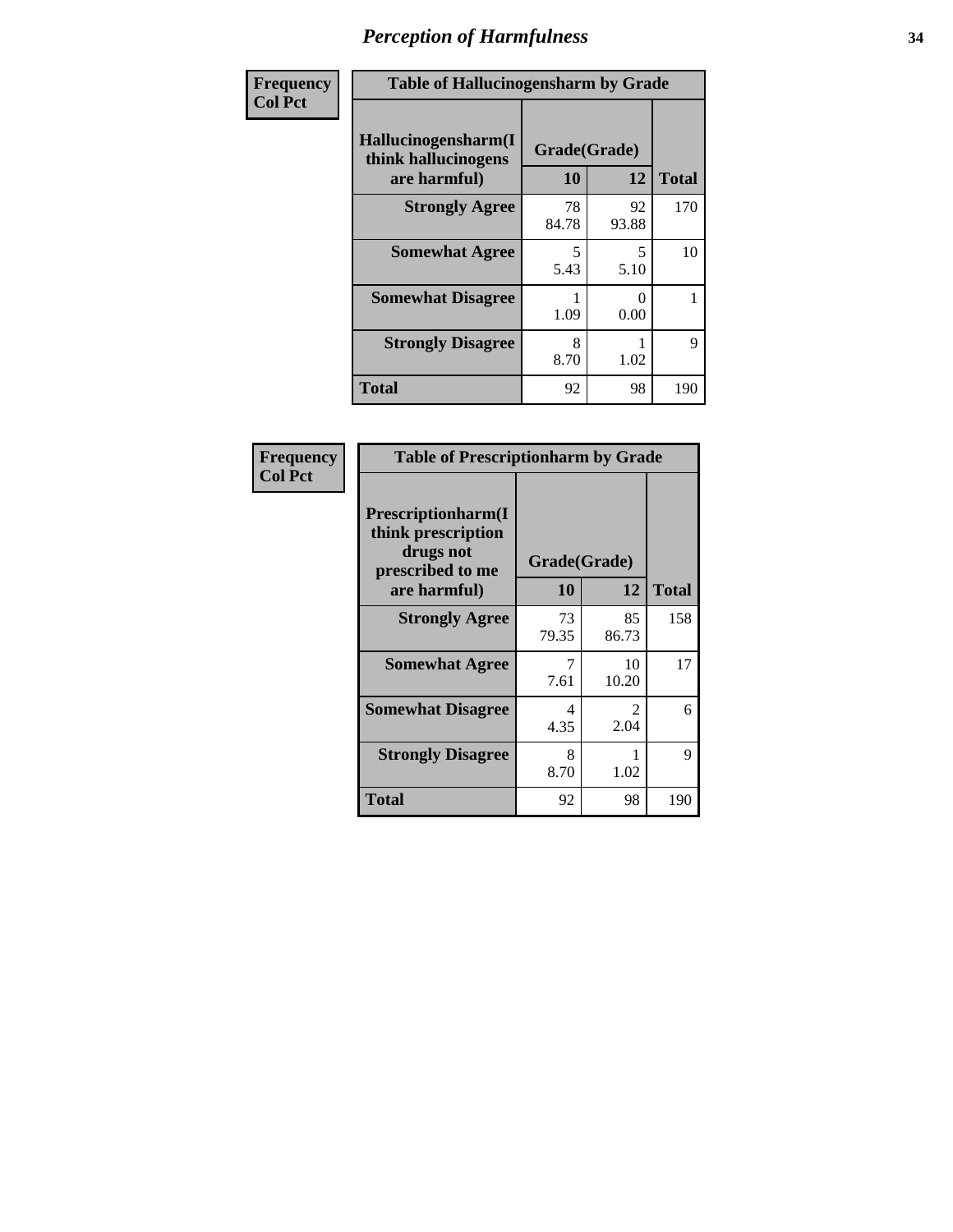# *Disapproval by Adults* **35**

| Frequency      | <b>Table of Alcoholadult by Grade</b>                                 |                    |                       |              |
|----------------|-----------------------------------------------------------------------|--------------------|-----------------------|--------------|
| <b>Col Pct</b> | <b>Alcoholadult</b> (Adults<br>would disapprove if<br>I used alcohol) | Grade(Grade)<br>10 | 12                    | <b>Total</b> |
|                | <b>Strongly Agree</b>                                                 | 65<br>70.65        | 67<br>68.37           | 132          |
|                | <b>Somewhat Agree</b>                                                 | 16<br>17.39        | 22<br>22.45           | 38           |
|                | <b>Somewhat Disagree</b>                                              | 7<br>7.61          | 6<br>6.12             | 13           |
|                | <b>Strongly Disagree</b>                                              | 4<br>4.35          | $\mathcal{R}$<br>3.06 | 7            |
|                | <b>Total</b>                                                          | 92                 | 98                    | 190          |

| <b>Table of Tobaccoadult by Grade</b>                                 |                    |                       |              |  |  |
|-----------------------------------------------------------------------|--------------------|-----------------------|--------------|--|--|
| <b>Tobaccoadult</b> (Adults<br>would disapprove if<br>I used tobacco) | Grade(Grade)<br>10 | 12                    | <b>Total</b> |  |  |
| <b>Strongly Agree</b>                                                 | 73<br>79.35        | 87<br>88.78           | 160          |  |  |
| <b>Somewhat Agree</b>                                                 | 13<br>14.13        | 8<br>8.16             | 21           |  |  |
| <b>Somewhat Disagree</b>                                              | 3<br>3.26          | 1.02                  | 4            |  |  |
| <b>Strongly Disagree</b>                                              | 3<br>3.26          | $\mathcal{L}$<br>2.04 | 5            |  |  |
| <b>Total</b>                                                          | 92                 | 98                    | 190          |  |  |

| Frequency      | <b>Table of Marijuanaadult by Grade</b>                           |                        |             |              |
|----------------|-------------------------------------------------------------------|------------------------|-------------|--------------|
| <b>Col Pct</b> | Marijuanaadult(Adults<br>would disapprove if I<br>used marijuana) | Grade(Grade)<br>10     | 12          | <b>Total</b> |
|                | <b>Strongly Agree</b>                                             | 79<br>85.87            | 87<br>88.78 | 166          |
|                | <b>Somewhat Agree</b>                                             | 8<br>8.70              | 8<br>8.16   | 16           |
|                | <b>Somewhat Disagree</b>                                          | $\mathfrak{D}$<br>2.17 | 1.02        | 3            |
|                | <b>Strongly Disagree</b>                                          | 3<br>3.26              | 2<br>2.04   | 5            |
|                | <b>Total</b>                                                      | 92                     | 98          | 190          |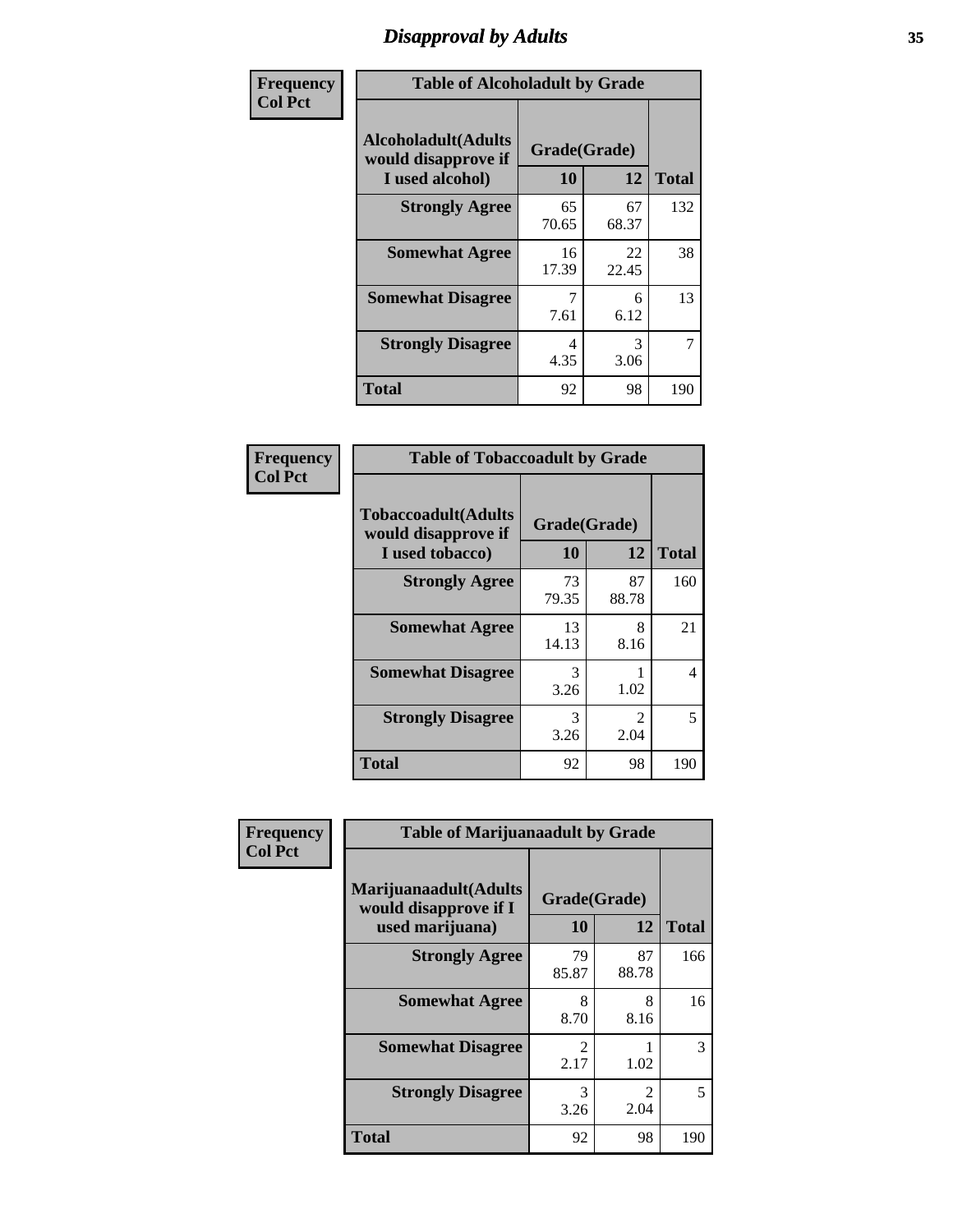# *Disapproval by Adults* **36**

| Frequency      | <b>Table of Otherdrugadult by Grade</b>                                     |                    |             |              |  |
|----------------|-----------------------------------------------------------------------------|--------------------|-------------|--------------|--|
| <b>Col Pct</b> | <b>Otherdrugadult</b> (Adults<br>would disapprove if I<br>used other drugs) | Grade(Grade)<br>10 | 12          | <b>Total</b> |  |
|                | <b>Strongly Agree</b>                                                       | 85<br>92.39        | 94<br>95.92 | 179          |  |
|                | <b>Somewhat Agree</b>                                                       | 3<br>3.26          | 1.02        | 4            |  |
|                | <b>Strongly Disagree</b>                                                    | 4<br>4.35          | 3<br>3.06   | 7            |  |
|                | <b>Total</b>                                                                | 92                 | 98          | 190          |  |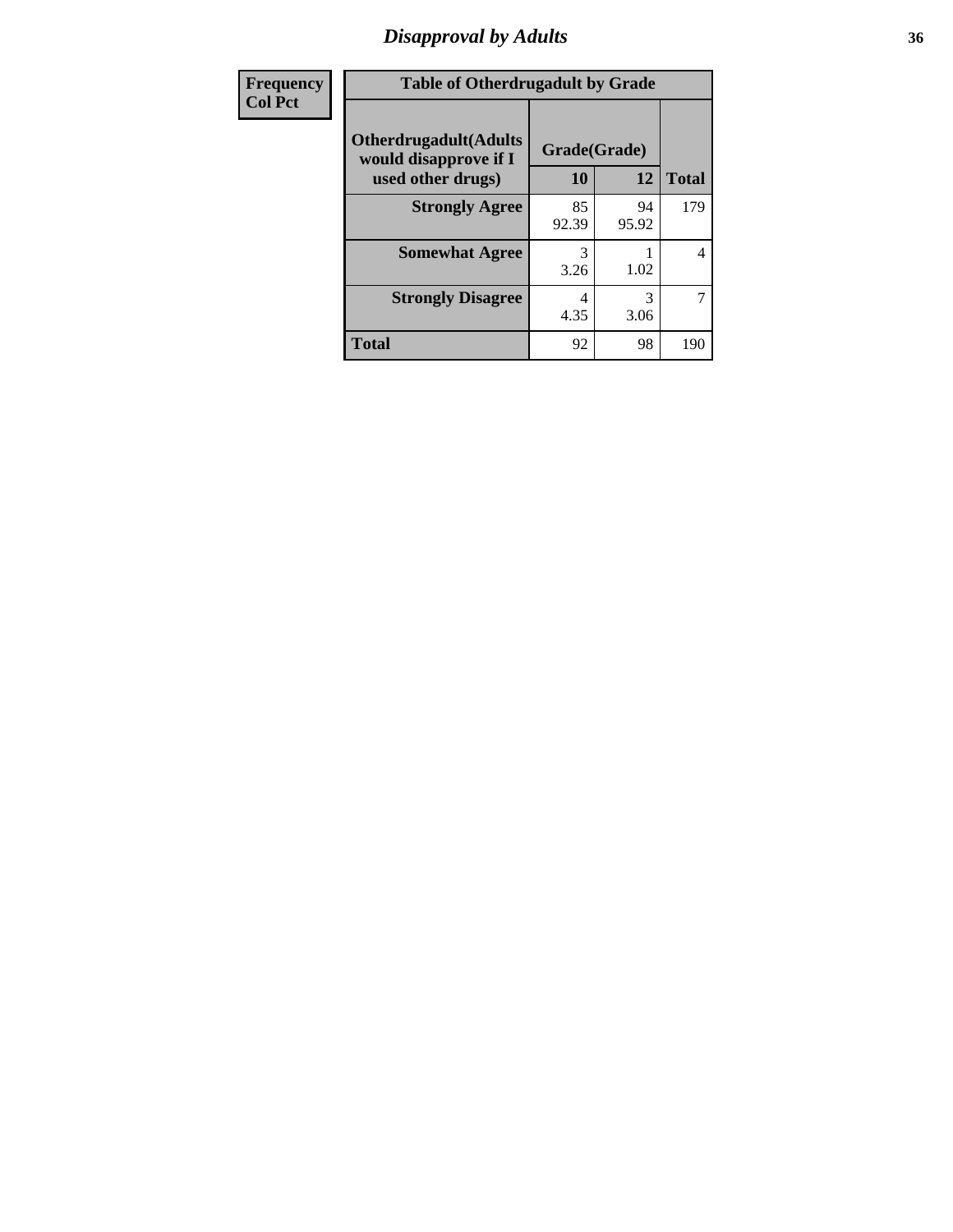# *Disapproval by Peers* **37**

| Frequency      | <b>Table of Alcoholpeer by Grade</b>                    |              |             |              |
|----------------|---------------------------------------------------------|--------------|-------------|--------------|
| <b>Col Pct</b> | Alcoholpeer(My<br>friends would<br>disapprove if I used | Grade(Grade) |             |              |
|                | alcohol)                                                | 10           | 12          | <b>Total</b> |
|                | <b>Strongly Agree</b>                                   | 35<br>38.04  | 39<br>39.80 | 74           |
|                | <b>Somewhat Agree</b>                                   | 23<br>25.00  | 19<br>19.39 | 42           |
|                | <b>Somewhat Disagree</b>                                | 15<br>16.30  | 19<br>19.39 | 34           |
|                | <b>Strongly Disagree</b>                                | 19<br>20.65  | 21<br>21.43 | 40           |
|                | Total                                                   | 92           | 98          | 190          |

| Frequency      | <b>Table of Tobaccopeer by Grade</b>                                |                    |             |              |
|----------------|---------------------------------------------------------------------|--------------------|-------------|--------------|
| <b>Col Pct</b> | Tobaccopeer(My<br>friends would<br>disapprove if I used<br>tobacco) | Grade(Grade)<br>10 | 12          | <b>Total</b> |
|                | <b>Strongly Agree</b>                                               | 52<br>56.52        | 61<br>62.24 | 113          |
|                | <b>Somewhat Agree</b>                                               | 17<br>18.48        | 16<br>16.33 | 33           |
|                | <b>Somewhat Disagree</b>                                            | 12<br>13.04        | 11<br>11.22 | 23           |
|                | <b>Strongly Disagree</b>                                            | 11<br>11.96        | 10<br>10.20 | 21           |
|                | Total                                                               | 92                 | 98          | 190          |

| <b>icv</b> | <b>Table of Marijuanapeer by Grade</b>                                  |                    |             |              |
|------------|-------------------------------------------------------------------------|--------------------|-------------|--------------|
|            | Marijuanapeer(My<br>friends would<br>disapprove if I used<br>marijuana) | Grade(Grade)<br>10 | 12          | <b>Total</b> |
|            | <b>Strongly Agree</b>                                                   | 44<br>47.83        | 59<br>60.20 | 103          |
|            | <b>Somewhat Agree</b>                                                   | 14<br>15.22        | 9<br>9.18   | 23           |
|            | <b>Somewhat Disagree</b>                                                | 16<br>17.39        | 13<br>13.27 | 29           |

| Frequenc       |
|----------------|
| <b>Col Pct</b> |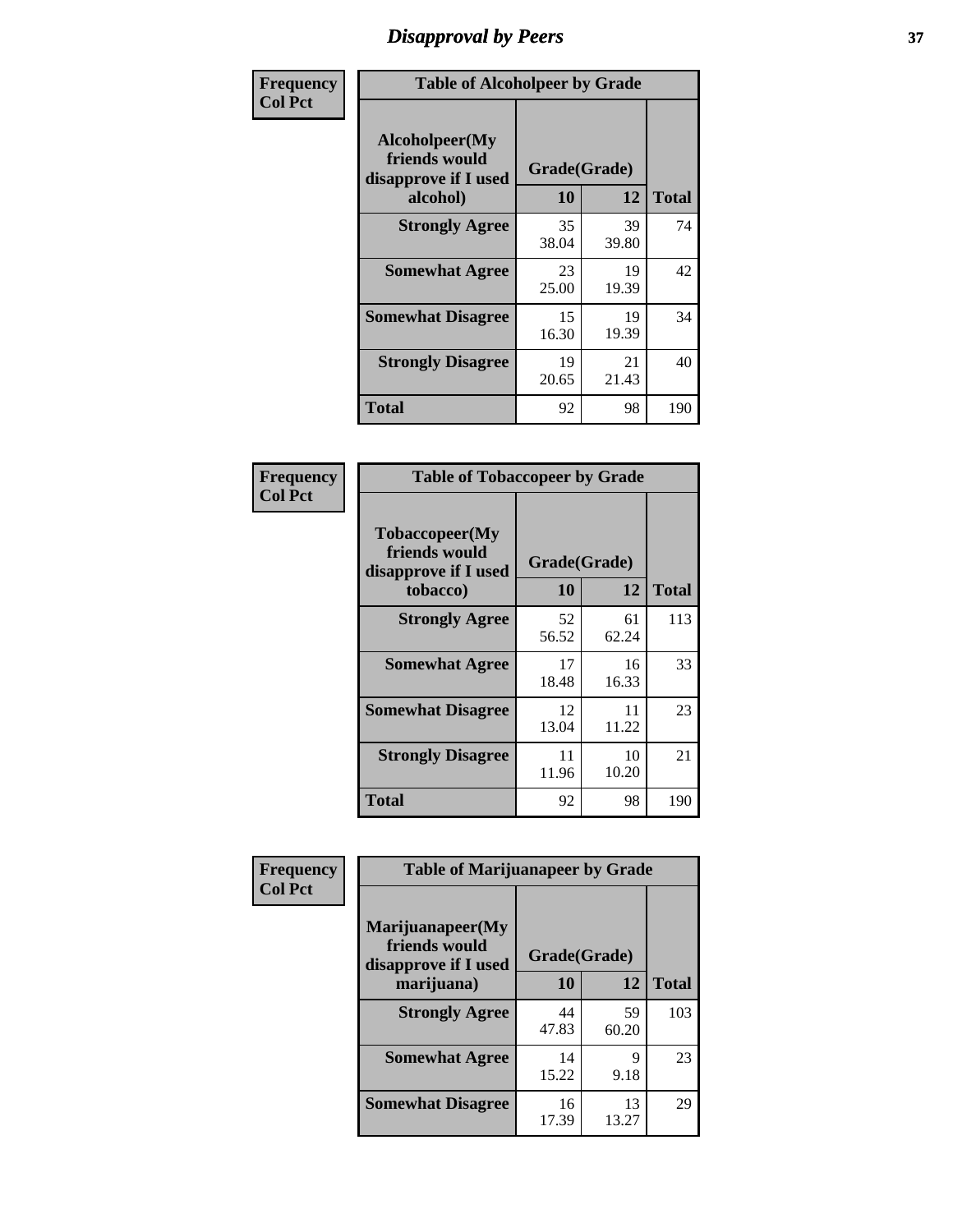# *Disapproval by Peers* **38**

| <b>Frequency</b> | <b>Table of Marijuanapeer by Grade</b>                                  |                    |             |              |
|------------------|-------------------------------------------------------------------------|--------------------|-------------|--------------|
| <b>Col Pct</b>   | Marijuanapeer(My<br>friends would<br>disapprove if I used<br>marijuana) | Grade(Grade)<br>10 | 12          | <b>Total</b> |
|                  | <b>Strongly Disagree</b>                                                | 18<br>19.57        | 17<br>17.35 | 35           |
|                  | <b>Total</b>                                                            | 92                 | 98          | 190          |

| <b>Frequency</b> | <b>Table of Otherdrugpeer by Grade</b>                                    |                           |             |              |
|------------------|---------------------------------------------------------------------------|---------------------------|-------------|--------------|
| <b>Col Pct</b>   | Otherdrugpeer(My<br>friends would<br>disapprove if I used<br>other drugs) | Grade(Grade)<br><b>10</b> | 12          | <b>Total</b> |
|                  | <b>Strongly Agree</b>                                                     | 58<br>63.04               | 74<br>75.51 | 132          |
|                  | <b>Somewhat Agree</b>                                                     | 14<br>15.22               | 9<br>9.18   | 23           |
|                  | <b>Somewhat Disagree</b>                                                  | 7<br>7.61                 | 5<br>5.10   | 12           |
|                  | <b>Strongly Disagree</b>                                                  | 13<br>14.13               | 10<br>10.20 | 23           |
|                  | <b>Total</b>                                                              | 92                        | 98          | 190          |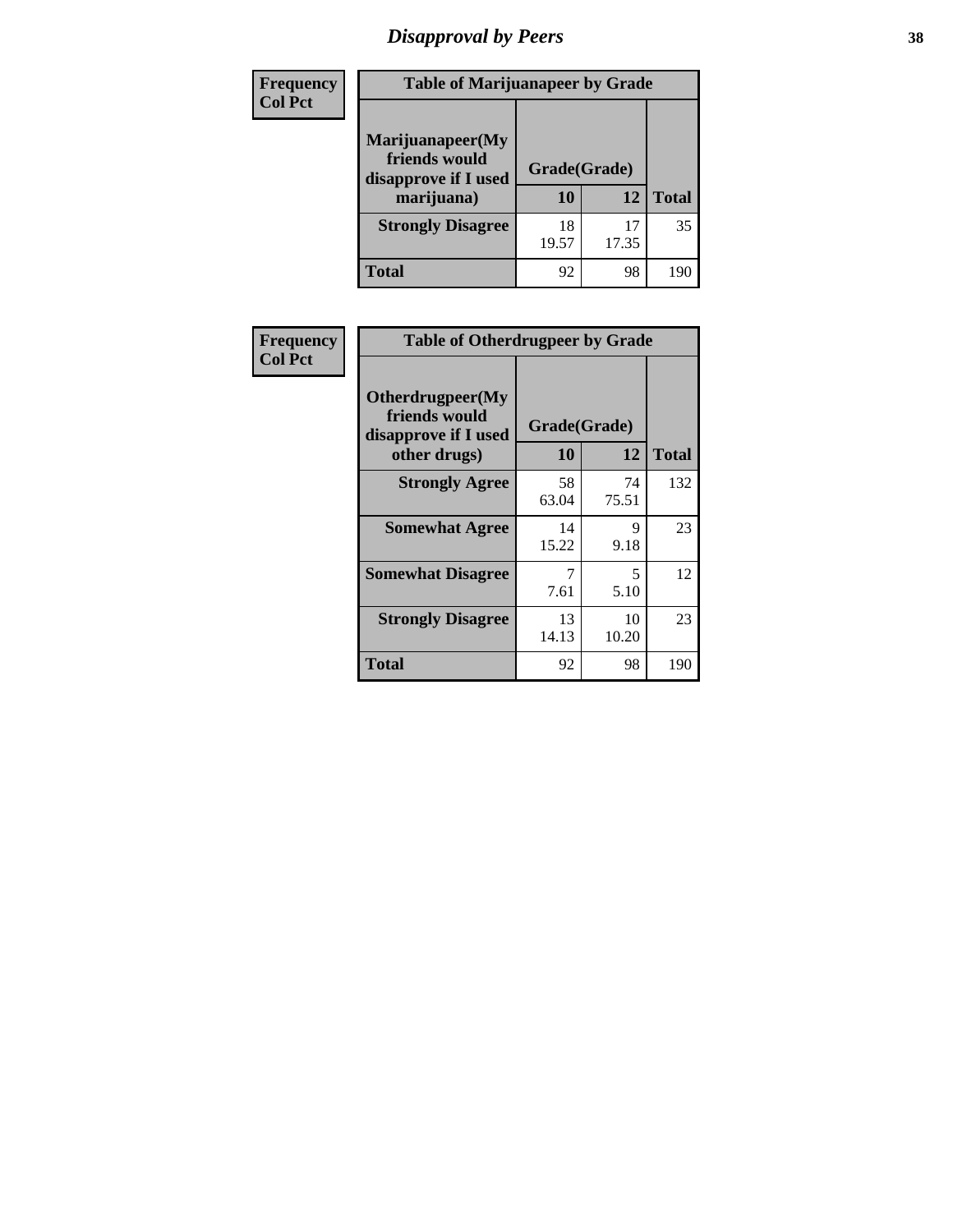| <b>Frequency</b> | <b>Table of Alcohollocation1 by Grade</b><br>Grade(Grade)<br><b>Alcohollocation1(Places</b> |             |             |              |
|------------------|---------------------------------------------------------------------------------------------|-------------|-------------|--------------|
| <b>Col Pct</b>   |                                                                                             |             |             |              |
|                  | <b>Friends Use Alcohol)</b>                                                                 | 10          | 12          | <b>Total</b> |
|                  |                                                                                             | 43<br>46.74 | 41<br>41.84 | 84           |
|                  | Do Not Use                                                                                  | 49<br>53.26 | 57<br>58.16 | 106          |
|                  | <b>Total</b>                                                                                | 92          | 98          | 190          |

| Frequency      | <b>Table of Alcohollocation2 by Grade</b>                     |                    |             |              |
|----------------|---------------------------------------------------------------|--------------------|-------------|--------------|
| <b>Col Pct</b> | <b>Alcohollocation2(Places</b><br><b>Friends Use Alcohol)</b> | Grade(Grade)<br>10 | <b>12</b>   | <b>Total</b> |
|                |                                                               | 65<br>70.65        | 65<br>66.33 | 130          |
|                | Home                                                          | 27<br>29.35        | 33<br>33.67 | 60           |
|                | <b>Total</b>                                                  | 92                 | 98          | 190          |

| Frequency<br><b>Col Pct</b> | <b>Table of Alcohollocation 3 by Grade</b>                    |                    |             |              |
|-----------------------------|---------------------------------------------------------------|--------------------|-------------|--------------|
|                             | <b>Alcohollocation3(Places</b><br><b>Friends Use Alcohol)</b> | Grade(Grade)<br>10 | 12          | <b>Total</b> |
|                             |                                                               | 81<br>88.04        | 90<br>91.84 | 171          |
|                             | <b>School</b>                                                 | 11<br>11.96        | 8<br>8.16   | 19           |
|                             | <b>Total</b>                                                  | 92                 | 98          | 190          |

| <b>Frequency</b> | <b>Table of Alcohollocation4 by Grade</b> |              |             |              |
|------------------|-------------------------------------------|--------------|-------------|--------------|
| <b>Col Pct</b>   | <b>Alcohollocation4(Places</b>            | Grade(Grade) |             |              |
|                  | <b>Friends Use Alcohol)</b>               | 10           | 12          | <b>Total</b> |
|                  |                                           | 83<br>90.22  | 87<br>88.78 | 170          |
|                  | Car                                       | 9<br>9.78    | 11<br>11.22 | 20           |
|                  | <b>Total</b>                              | 92           | 98          | 190          |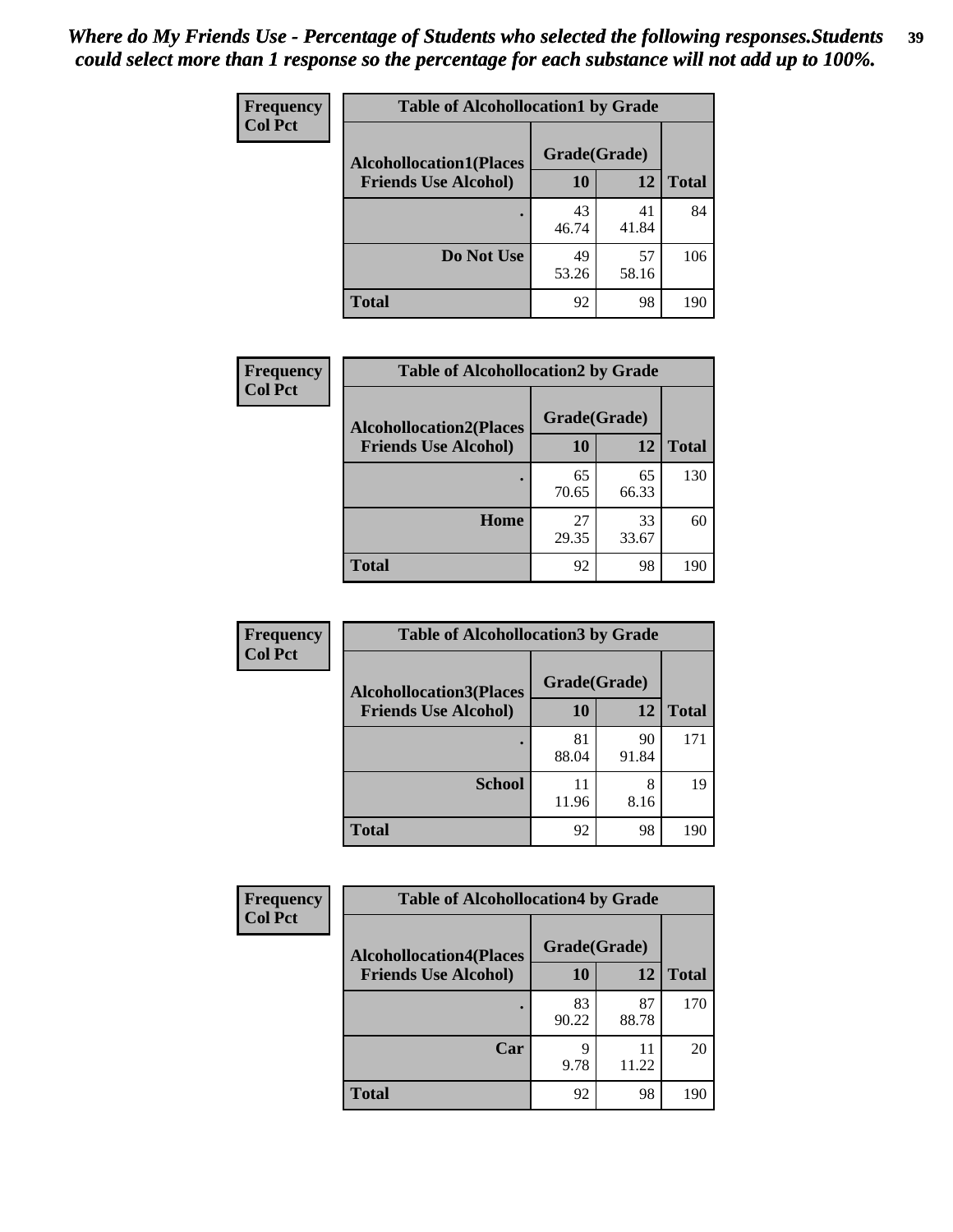| Frequency<br><b>Col Pct</b> | <b>Table of Alcohollocation5 by Grade</b> |              |             |              |
|-----------------------------|-------------------------------------------|--------------|-------------|--------------|
|                             | <b>Alcohollocation5(Places</b>            | Grade(Grade) |             |              |
|                             | <b>Friends Use Alcohol)</b>               | 10           | 12          | <b>Total</b> |
|                             |                                           | 66<br>71.74  | 65<br>66.33 | 131          |
|                             | <b>Friend's House</b>                     | 26<br>28.26  | 33<br>33.67 | 59           |
|                             | <b>Total</b>                              | 92           | 98          | 190          |

| <b>Frequency</b> | <b>Table of Alcohollocation6 by Grade</b> |              |             |              |
|------------------|-------------------------------------------|--------------|-------------|--------------|
| <b>Col Pct</b>   | <b>Alcohollocation6(Places</b>            | Grade(Grade) |             |              |
|                  | <b>Friends Use Alcohol)</b>               | 10           | 12          | <b>Total</b> |
|                  |                                           | 75<br>81.52  | 79<br>80.61 | 154          |
|                  | <b>Other</b>                              | 17<br>18.48  | 19<br>19.39 | 36           |
|                  | <b>Total</b>                              | 92           | 98          | 190          |

| Frequency      | <b>Table of Tobaccolocation1 by Grade</b> |              |             |              |
|----------------|-------------------------------------------|--------------|-------------|--------------|
| <b>Col Pct</b> | <b>Tobaccolocation1(Places</b>            | Grade(Grade) |             |              |
|                | <b>Friends Use Tobacco)</b>               | 10           | 12          | <b>Total</b> |
|                |                                           | 27<br>29.35  | 29<br>29.59 | 56           |
|                | Do Not Use                                | 65<br>70.65  | 69<br>70.41 | 134          |
|                | <b>Total</b>                              | 92           | 98          | 190          |

| <b>Frequency</b> | <b>Table of Tobaccolocation2 by Grade</b> |              |             |              |
|------------------|-------------------------------------------|--------------|-------------|--------------|
| <b>Col Pct</b>   | <b>Tobaccolocation2(Places</b>            | Grade(Grade) |             |              |
|                  | <b>Friends Use Tobacco)</b>               | <b>10</b>    | 12          | <b>Total</b> |
|                  |                                           | 76<br>82.61  | 75<br>76.53 | 151          |
|                  | Home                                      | 16<br>17.39  | 23<br>23.47 | 39           |
|                  | <b>Total</b>                              | 92           | 98          | 190          |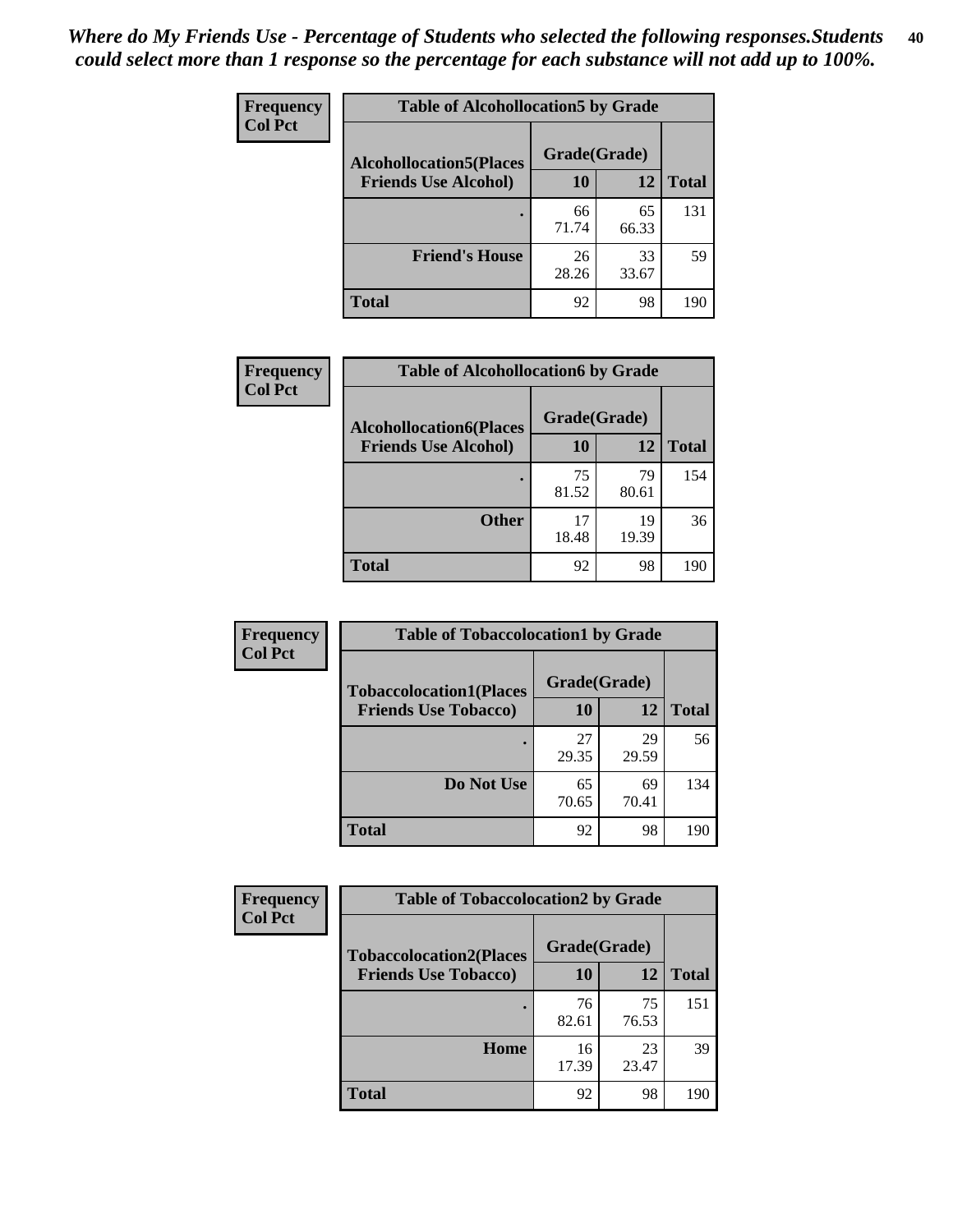| Frequency<br><b>Col Pct</b> | <b>Table of Tobaccolocation 3 by Grade</b> |              |             |              |  |
|-----------------------------|--------------------------------------------|--------------|-------------|--------------|--|
|                             | <b>Tobaccolocation3(Places</b>             | Grade(Grade) |             |              |  |
|                             | <b>Friends Use Tobacco)</b>                | 10           | 12          | <b>Total</b> |  |
|                             |                                            | 80<br>86.96  | 87<br>88.78 | 167          |  |
|                             | <b>School</b>                              | 12<br>13.04  | 11<br>11.22 | 23           |  |
|                             | <b>Total</b>                               | 92           | 98          | 190          |  |

| Frequency      | <b>Table of Tobaccolocation4 by Grade</b> |              |             |              |
|----------------|-------------------------------------------|--------------|-------------|--------------|
| <b>Col Pct</b> | <b>Tobaccolocation4(Places</b>            | Grade(Grade) |             |              |
|                | <b>Friends Use Tobacco)</b>               | <b>10</b>    | 12          | <b>Total</b> |
|                |                                           | 79<br>85.87  | 78<br>79.59 | 157          |
|                | Car                                       | 13<br>14.13  | 20<br>20.41 | 33           |
|                | <b>Total</b>                              | 92           | 98          | 190          |

| <b>Frequency</b> | <b>Table of Tobaccolocation5 by Grade</b> |              |             |              |
|------------------|-------------------------------------------|--------------|-------------|--------------|
| <b>Col Pct</b>   | <b>Tobaccolocation5(Places</b>            | Grade(Grade) |             |              |
|                  | <b>Friends Use Tobacco)</b>               | 10           | 12          | <b>Total</b> |
|                  |                                           | 79<br>85.87  | 80<br>81.63 | 159          |
|                  | <b>Friend's House</b>                     | 13<br>14.13  | 18<br>18.37 | 31           |
|                  | <b>Total</b>                              | 92           | 98          | 190          |

| Frequency      | <b>Table of Tobaccolocation6 by Grade</b> |              |             |              |  |
|----------------|-------------------------------------------|--------------|-------------|--------------|--|
| <b>Col Pct</b> | <b>Tobaccolocation6(Places</b>            | Grade(Grade) |             |              |  |
|                | <b>Friends Use Tobacco)</b>               | 10           | <b>12</b>   | <b>Total</b> |  |
|                |                                           | 78<br>84.78  | 82<br>83.67 | 160          |  |
|                | <b>Other</b>                              | 14<br>15.22  | 16<br>16.33 | 30           |  |
|                | <b>Total</b>                              | 92           | 98          | 190          |  |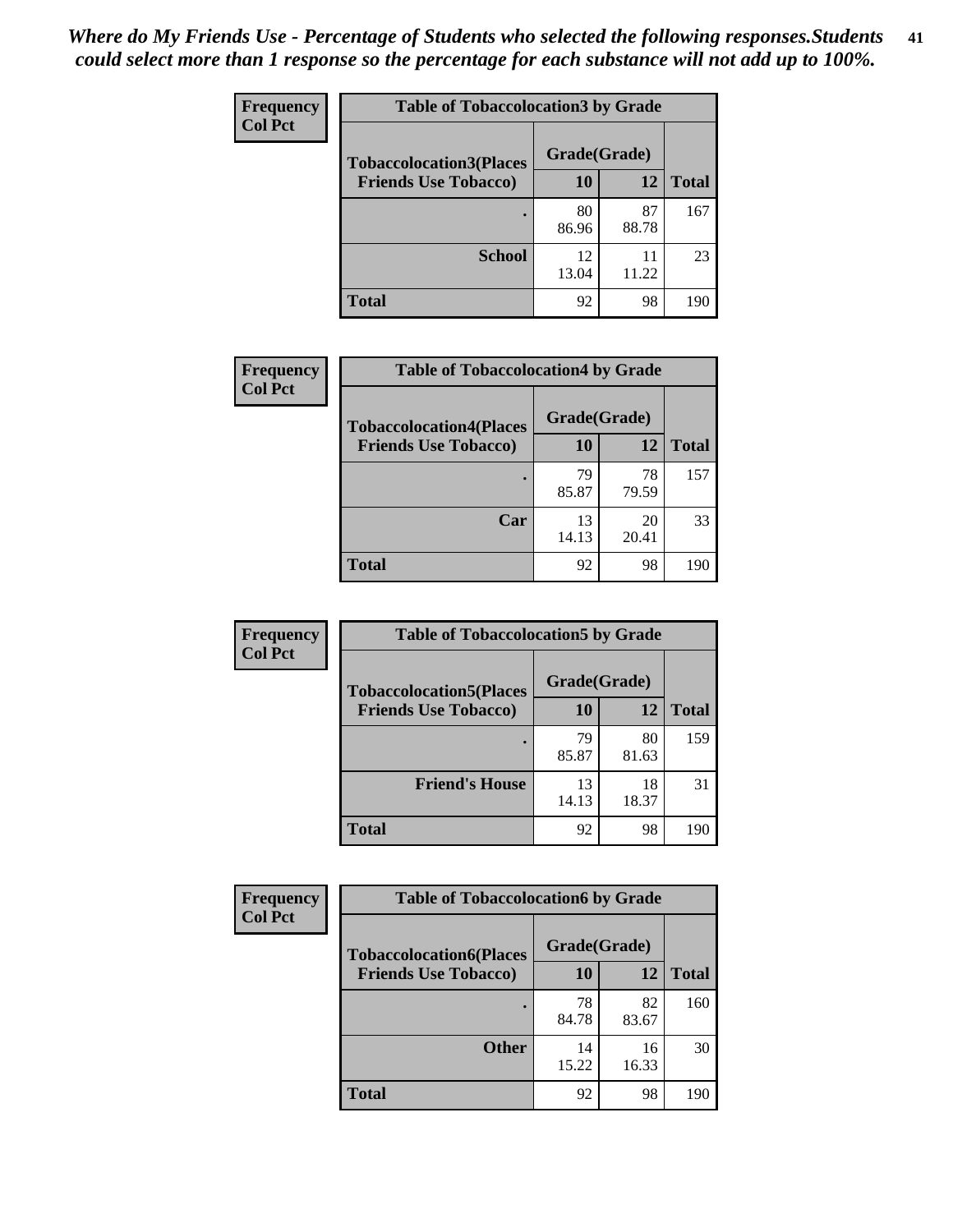| <b>Frequency</b> | <b>Table of Marijuanalocation1 by Grade</b>                        |              |             |              |
|------------------|--------------------------------------------------------------------|--------------|-------------|--------------|
| <b>Col Pct</b>   | <b>Marijuanalocation1(Places</b><br><b>Friends Use Marijuana</b> ) | Grade(Grade) |             |              |
|                  |                                                                    | 10           | 12          | <b>Total</b> |
|                  |                                                                    | 37<br>40.22  | 32<br>32.65 | 69           |
|                  | Do Not Use                                                         | 55<br>59.78  | 66<br>67.35 | 121          |
|                  | <b>Total</b>                                                       | 92           | 98          | 190          |

| <b>Frequency</b> | <b>Table of Marijuanalocation2 by Grade</b>                        |                    |             |              |
|------------------|--------------------------------------------------------------------|--------------------|-------------|--------------|
| <b>Col Pct</b>   | <b>Marijuanalocation2(Places</b><br><b>Friends Use Marijuana</b> ) | Grade(Grade)<br>10 | 12          | <b>Total</b> |
|                  |                                                                    | 66<br>71.74        | 73<br>74.49 | 139          |
|                  | Home                                                               | 26<br>28.26        | 25<br>25.51 | 51           |
|                  | <b>Total</b>                                                       | 92                 | 98          | 190          |

| Frequency<br><b>Col Pct</b> | <b>Table of Marijuanalocation3 by Grade</b> |              |             |       |
|-----------------------------|---------------------------------------------|--------------|-------------|-------|
|                             | <b>Marijuanalocation3</b> (Places           | Grade(Grade) |             |       |
|                             | <b>Friends Use Marijuana</b> )              | 10           | 12          | Total |
|                             |                                             | 77<br>83.70  | 85<br>86.73 | 162   |
|                             | <b>School</b>                               | 15<br>16.30  | 13<br>13.27 | 28    |
|                             | <b>Total</b>                                | 92           | 98          | 190   |

| <b>Frequency</b> | <b>Table of Marijuanalocation4 by Grade</b> |              |             |              |  |
|------------------|---------------------------------------------|--------------|-------------|--------------|--|
| <b>Col Pct</b>   | <b>Marijuanalocation4(Places</b>            | Grade(Grade) |             |              |  |
|                  | <b>Friends Use Marijuana</b> )              | <b>10</b>    | 12          | <b>Total</b> |  |
|                  |                                             | 79<br>85.87  | 75<br>76.53 | 154          |  |
|                  | Car                                         | 13<br>14.13  | 23<br>23.47 | 36           |  |
|                  | <b>Total</b>                                | 92           | 98          | 190          |  |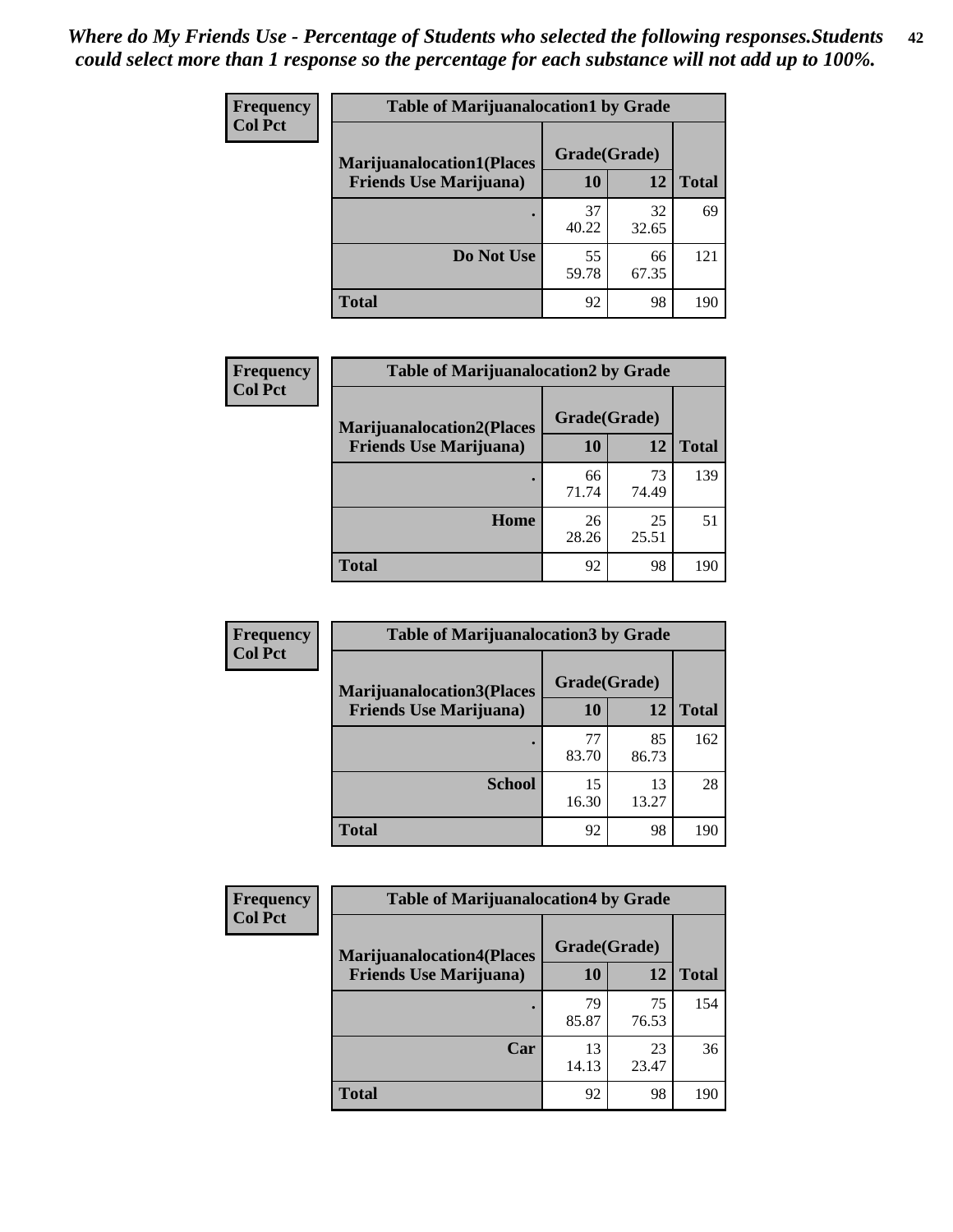| <b>Frequency</b> | <b>Table of Marijuanalocation5 by Grade</b> |              |             |              |
|------------------|---------------------------------------------|--------------|-------------|--------------|
| <b>Col Pct</b>   | <b>Marijuanalocation5(Places)</b>           | Grade(Grade) |             |              |
|                  | <b>Friends Use Marijuana</b> )              | 10           | 12          | <b>Total</b> |
|                  |                                             | 68<br>73.91  | 70<br>71.43 | 138          |
|                  | <b>Friend's House</b>                       | 24<br>26.09  | 28<br>28.57 | 52           |
|                  | <b>Total</b>                                | 92           | 98          | 190          |

| <b>Frequency</b> | <b>Table of Marijuanalocation6 by Grade</b>                        |                    |             |              |
|------------------|--------------------------------------------------------------------|--------------------|-------------|--------------|
| <b>Col Pct</b>   | <b>Marijuanalocation6(Places</b><br><b>Friends Use Marijuana</b> ) | Grade(Grade)<br>10 | 12          | <b>Total</b> |
|                  |                                                                    | 74<br>80.43        | 82<br>83.67 | 156          |
|                  | <b>Other</b>                                                       | 18<br>19.57        | 16<br>16.33 | 34           |
|                  | <b>Total</b>                                                       | 92                 | 98          | 190          |

| <b>Frequency</b> | <b>Table of Otherdruglocation1 by Grade</b>                          |              |             |              |
|------------------|----------------------------------------------------------------------|--------------|-------------|--------------|
| <b>Col Pct</b>   | <b>Otherdruglocation1(Places</b><br><b>Friends Use Other Illegal</b> | Grade(Grade) |             |              |
|                  | Drugs)                                                               | 10           | <b>12</b>   | <b>Total</b> |
|                  |                                                                      | 16<br>17.39  | 18<br>18.37 | 34           |
|                  | Do Not Use                                                           | 76<br>82.61  | 80<br>81.63 | 156          |
|                  | <b>Total</b>                                                         | 92           | 98          | 190          |

| Frequency      | <b>Table of Otherdruglocation2 by Grade</b>                          |              |             |              |
|----------------|----------------------------------------------------------------------|--------------|-------------|--------------|
| <b>Col Pct</b> | <b>Otherdruglocation2(Places</b><br><b>Friends Use Other Illegal</b> | Grade(Grade) |             |              |
|                | Drugs)                                                               | 10           | 12          | <b>Total</b> |
|                |                                                                      | 86<br>93.48  | 83<br>84.69 | 169          |
|                | Home                                                                 | 6<br>6.52    | 15<br>15.31 | 21           |
|                | <b>Total</b>                                                         | 92           | 98          | 190          |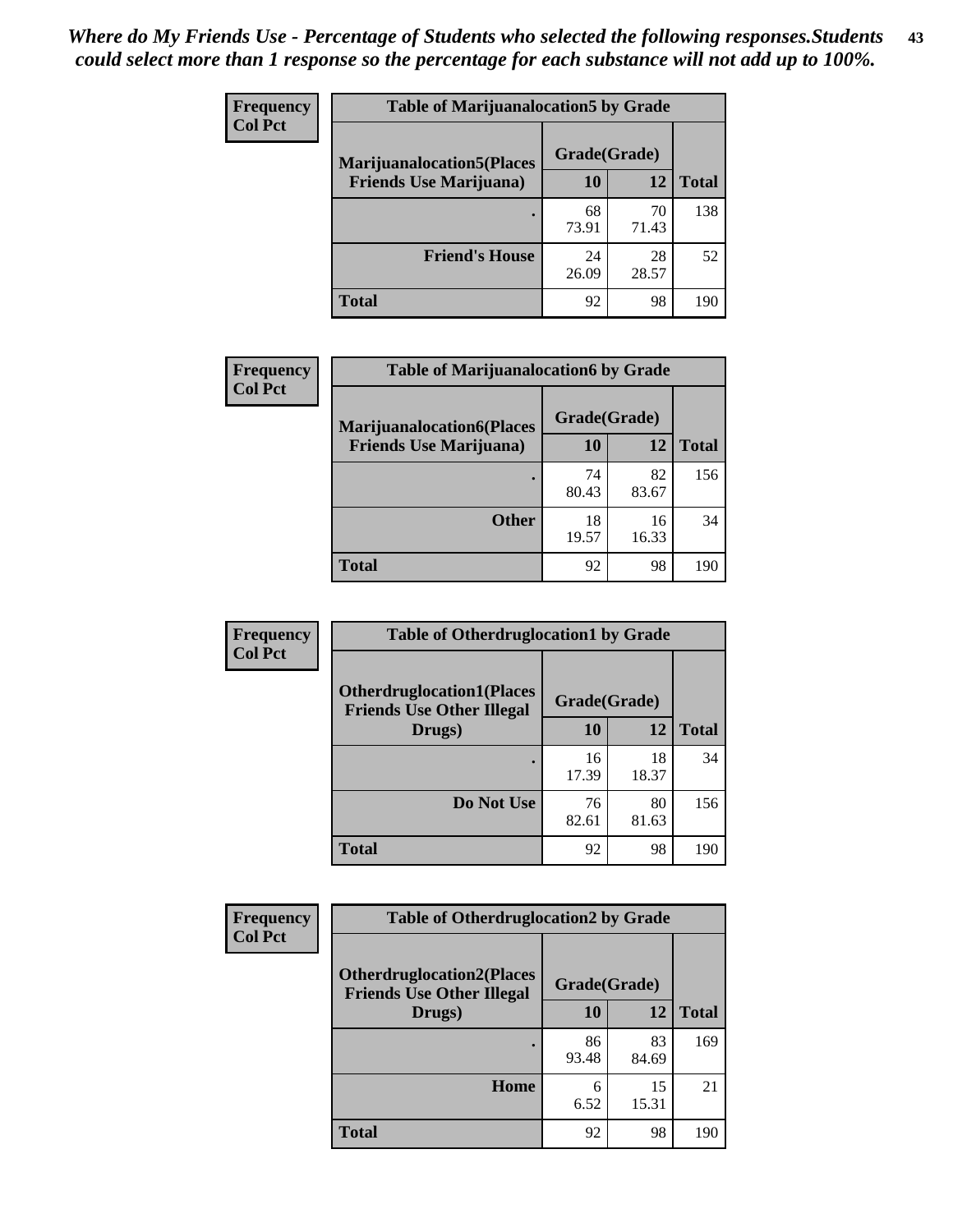| <b>Frequency</b> | <b>Table of Otherdruglocation3 by Grade</b>                          |              |             |              |
|------------------|----------------------------------------------------------------------|--------------|-------------|--------------|
| <b>Col Pct</b>   | <b>Otherdruglocation3(Places</b><br><b>Friends Use Other Illegal</b> | Grade(Grade) |             |              |
| Drugs)           |                                                                      | 10           | 12          | <b>Total</b> |
|                  |                                                                      | 84<br>91.30  | 91<br>92.86 | 175          |
|                  | <b>School</b>                                                        | 8<br>8.70    | 7.14        | 15           |
|                  | <b>Total</b>                                                         | 92           | 98          | 190          |

| <b>Frequency</b> | <b>Table of Otherdruglocation4 by Grade</b>                          |              |             |              |
|------------------|----------------------------------------------------------------------|--------------|-------------|--------------|
| <b>Col Pct</b>   | <b>Otherdruglocation4(Places</b><br><b>Friends Use Other Illegal</b> | Grade(Grade) |             |              |
|                  | Drugs)                                                               | 10           | 12          | <b>Total</b> |
|                  |                                                                      | 90<br>97.83  | 86<br>87.76 | 176          |
|                  | Car                                                                  | 2.17         | 12<br>12.24 | 14           |
|                  | <b>Total</b>                                                         | 92           | 98          | 190          |

| <b>Frequency</b> | <b>Table of Otherdruglocation5 by Grade</b>                          |              |             |              |
|------------------|----------------------------------------------------------------------|--------------|-------------|--------------|
| <b>Col Pct</b>   | <b>Otherdruglocation5(Places</b><br><b>Friends Use Other Illegal</b> | Grade(Grade) |             |              |
|                  | Drugs)                                                               | 10           | 12          | <b>Total</b> |
|                  |                                                                      | 85<br>92.39  | 85<br>86.73 | 170          |
|                  | <b>Friend's House</b>                                                | 7.61         | 13<br>13.27 | 20           |
|                  | Total                                                                | 92           | 98          | 190          |

| <b>Frequency</b>                                                                       | <b>Table of Otherdruglocation6 by Grade</b> |             |              |              |
|----------------------------------------------------------------------------------------|---------------------------------------------|-------------|--------------|--------------|
| <b>Col Pct</b><br><b>Otherdruglocation6(Places</b><br><b>Friends Use Other Illegal</b> |                                             |             | Grade(Grade) |              |
|                                                                                        | Drugs)                                      | 10          | 12           | <b>Total</b> |
|                                                                                        |                                             | 83<br>90.22 | 90<br>91.84  | 173          |
|                                                                                        | <b>Other</b>                                | 9<br>9.78   | 8<br>8.16    | 17           |
|                                                                                        | <b>Total</b>                                | 92          | 98           | 190          |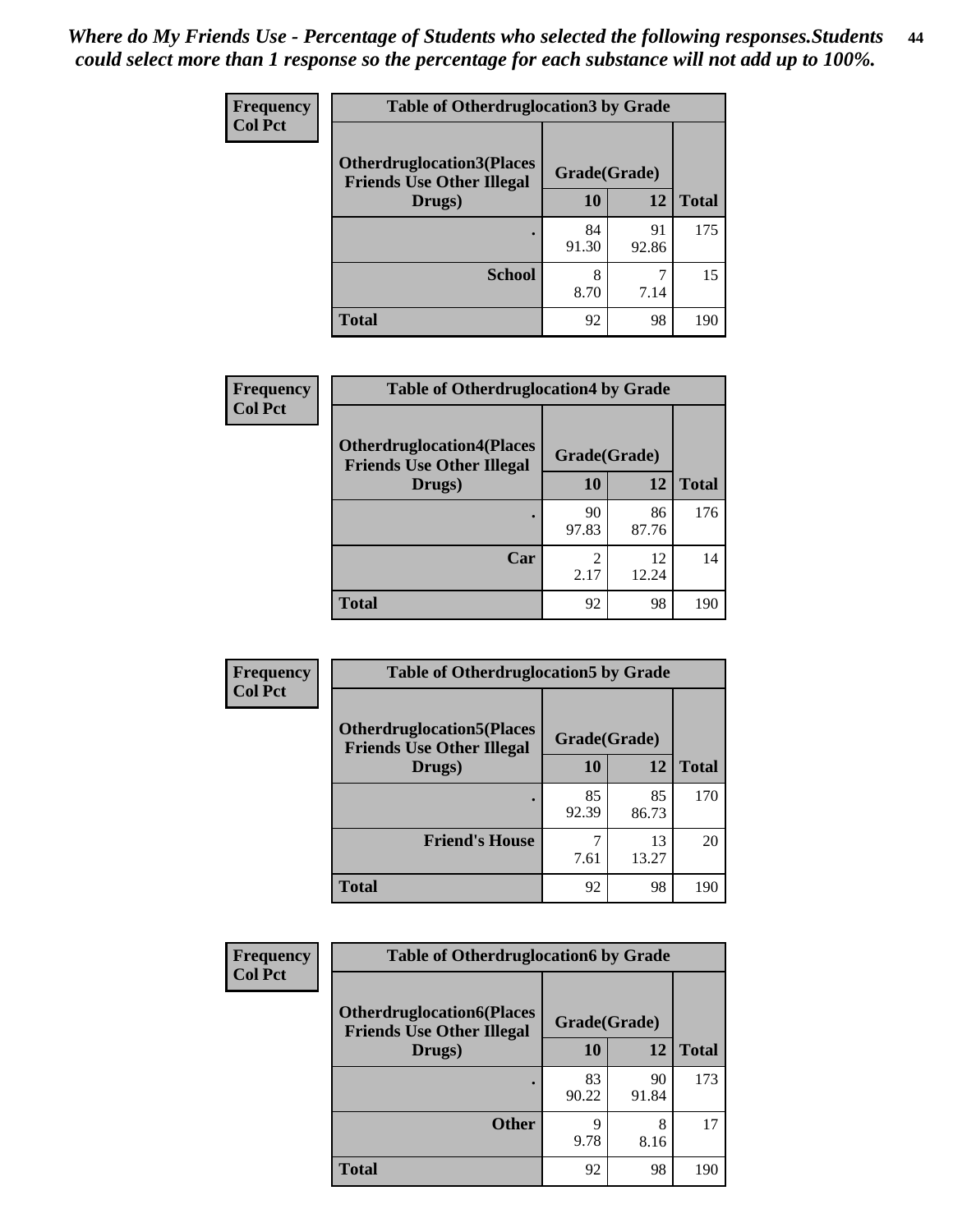| Frequency      | <b>Table of Alcoholtime1 by Grade</b>                           |             |             |              |
|----------------|-----------------------------------------------------------------|-------------|-------------|--------------|
| <b>Col Pct</b> | <b>Alcoholtime1(Times</b><br>Grade(Grade)<br><b>Friends Use</b> |             |             |              |
|                | Alcohol)                                                        | 10          | 12          | <b>Total</b> |
|                | ٠                                                               | 40<br>43.48 | 43<br>43.88 | 83           |
|                | Do Not Use                                                      | 52<br>56.52 | 55<br>56.12 | 107          |
|                | <b>Total</b>                                                    | 92          | 98          | 190          |

| Frequency      | <b>Table of Alcoholtime2 by Grade</b>           |              |             |              |
|----------------|-------------------------------------------------|--------------|-------------|--------------|
| <b>Col Pct</b> | <b>Alcoholtime2(Times</b><br><b>Friends Use</b> | Grade(Grade) |             |              |
|                | Alcohol)                                        | 10           | 12          | <b>Total</b> |
|                |                                                 | 87<br>94.57  | 92<br>93.88 | 179          |
|                | <b>On Way to School</b>                         | 5<br>5.43    | 6<br>6.12   | 11           |
|                | <b>Total</b>                                    | 92           | 98          | 190          |

| Frequency      | <b>Table of Alcoholtime3 by Grade</b>                           |             |             |              |
|----------------|-----------------------------------------------------------------|-------------|-------------|--------------|
| <b>Col Pct</b> | <b>Alcoholtime3(Times</b><br>Grade(Grade)<br><b>Friends Use</b> |             |             |              |
|                | Alcohol)                                                        | 10          | 12          | <b>Total</b> |
|                |                                                                 | 87<br>94.57 | 93<br>94.90 | 180          |
|                | <b>During School</b>                                            | 5<br>5.43   | 5<br>5.10   | 10           |
|                | <b>Total</b>                                                    | 92          | 98          | 190          |

| <b>Frequency</b> | <b>Table of Alcoholtime4 by Grade</b> |              |             |              |
|------------------|---------------------------------------|--------------|-------------|--------------|
| <b>Col Pct</b>   | <b>Alcoholtime4(Times</b>             | Grade(Grade) |             |              |
|                  | <b>Friends Use Alcohol)</b>           | 10           | 12          | <b>Total</b> |
|                  | ٠                                     | 87<br>94.57  | 91<br>92.86 | 178          |
|                  | <b>On Way Home From School</b>        | 5<br>5.43    | 7.14        | 12           |
|                  | <b>Total</b>                          | 92           | 98          | 190          |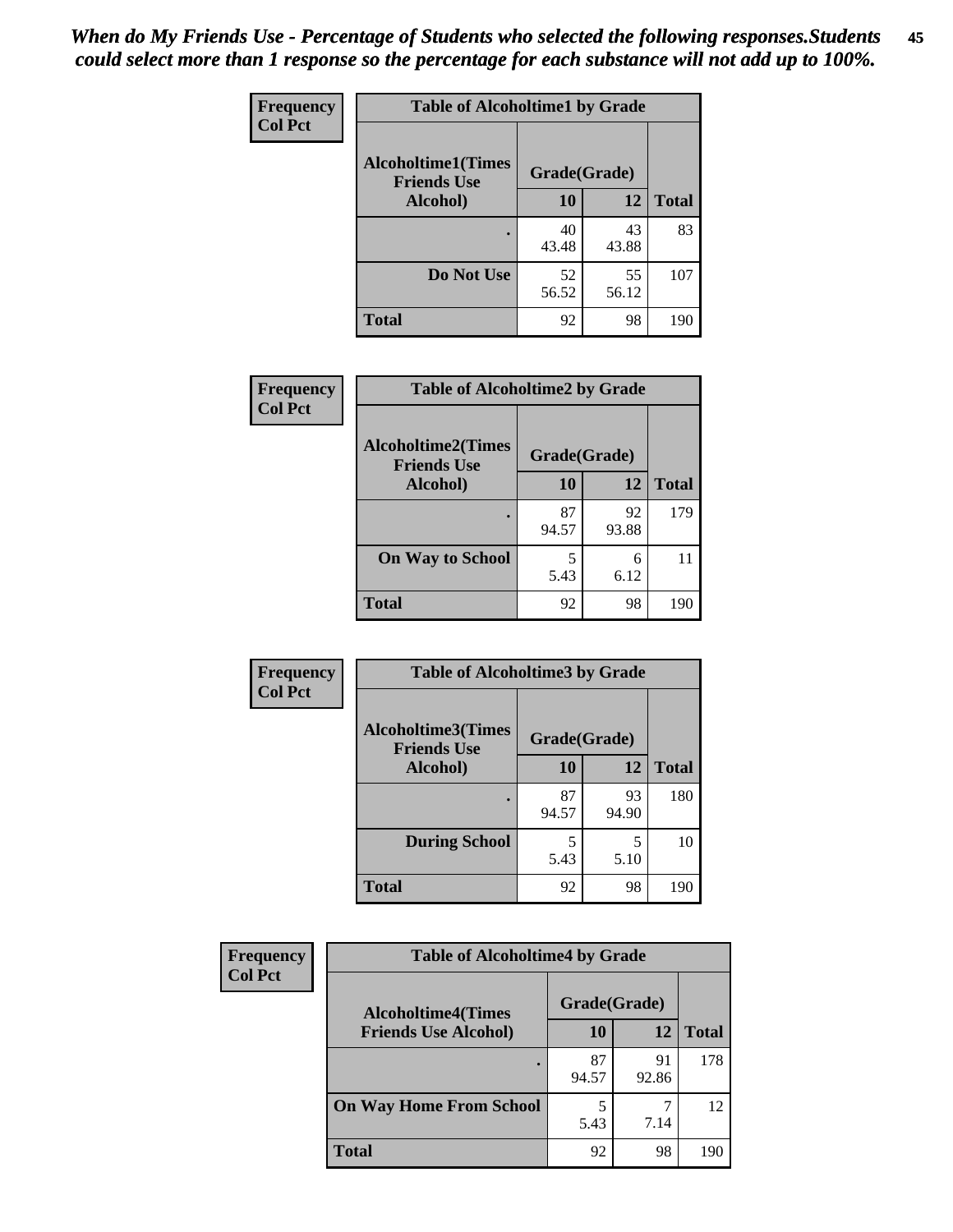*When do My Friends Use - Percentage of Students who selected the following responses.Students could select more than 1 response so the percentage for each substance will not add up to 100%.* **46**

| <b>Frequency</b> | <b>Table of Alcoholtime5 by Grade</b>           |              |             |              |
|------------------|-------------------------------------------------|--------------|-------------|--------------|
| <b>Col Pct</b>   | <b>Alcoholtime5(Times</b><br><b>Friends Use</b> | Grade(Grade) |             |              |
|                  | Alcohol)                                        | 10           | 12          | <b>Total</b> |
|                  | ٠                                               | 83<br>90.22  | 74<br>75.51 | 157          |
|                  | Weeknights                                      | q<br>9.78    | 24<br>24.49 | 33           |
|                  | <b>Total</b>                                    | 92           | 98          | 190          |

| Frequency      | <b>Table of Alcoholtime6 by Grade</b>           |              |             |              |
|----------------|-------------------------------------------------|--------------|-------------|--------------|
| <b>Col Pct</b> | <b>Alcoholtime6(Times</b><br><b>Friends Use</b> | Grade(Grade) |             |              |
|                | Alcohol)                                        | 10           | 12          | <b>Total</b> |
|                |                                                 | 53<br>57.61  | 56<br>57.14 | 109          |
|                | Weekends                                        | 39<br>42.39  | 42<br>42.86 | 81           |
|                | <b>Total</b>                                    | 92           | 98          | 190          |

| <b>Frequency</b><br><b>Col Pct</b> | <b>Table of Tobaccotime1 by Grade</b>           |              |             |              |  |
|------------------------------------|-------------------------------------------------|--------------|-------------|--------------|--|
|                                    | <b>Tobaccotime1(Times</b><br><b>Friends Use</b> | Grade(Grade) |             |              |  |
|                                    | <b>Tobacco</b> )                                | 10           | 12          | <b>Total</b> |  |
|                                    |                                                 | 26<br>28.26  | 30<br>30.61 | 56           |  |
|                                    | Do Not Use                                      | 66<br>71.74  | 68<br>69.39 | 134          |  |
|                                    | <b>Total</b>                                    | 92           | 98          | 190          |  |

| <b>Frequency</b> | <b>Table of Tobaccotime2 by Grade</b>           |              |             |              |
|------------------|-------------------------------------------------|--------------|-------------|--------------|
| <b>Col Pct</b>   | <b>Tobaccotime2(Times</b><br><b>Friends Use</b> | Grade(Grade) |             |              |
|                  | <b>Tobacco</b> )                                | 10           | 12          | <b>Total</b> |
|                  |                                                 | 77<br>83.70  | 84<br>85.71 | 161          |
|                  | <b>On Way to School</b>                         | 15<br>16.30  | 14<br>14.29 | 29           |
|                  | <b>Total</b>                                    | 92           | 98          | 190          |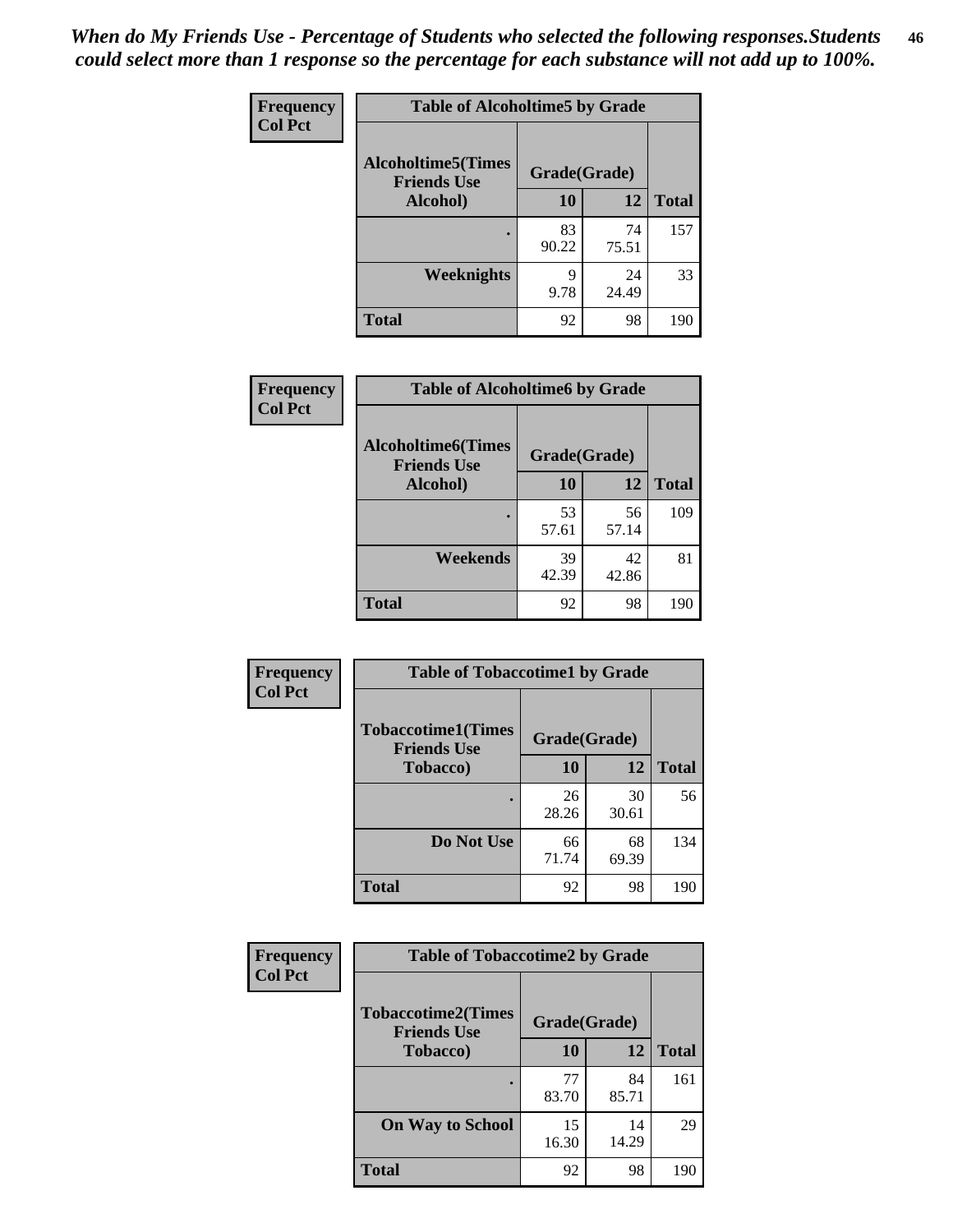*When do My Friends Use - Percentage of Students who selected the following responses.Students could select more than 1 response so the percentage for each substance will not add up to 100%.* **47**

| <b>Frequency</b> | <b>Table of Tobaccotime3 by Grade</b>           |              |             |              |  |  |
|------------------|-------------------------------------------------|--------------|-------------|--------------|--|--|
| <b>Col Pct</b>   | <b>Tobaccotime3(Times</b><br><b>Friends Use</b> | Grade(Grade) |             |              |  |  |
|                  | <b>Tobacco</b> )                                | 10           | 12          | <b>Total</b> |  |  |
|                  |                                                 | 82<br>89.13  | 91<br>92.86 | 173          |  |  |
|                  | <b>During School</b>                            | 10<br>10.87  | 7.14        | 17           |  |  |
|                  | <b>Total</b>                                    | 92           | 98          | 190          |  |  |

| <b>Frequency</b> | <b>Table of Tobaccotime4 by Grade</b> |              |             |              |  |
|------------------|---------------------------------------|--------------|-------------|--------------|--|
| <b>Col Pct</b>   | <b>Tobaccotime4(Times</b>             | Grade(Grade) |             |              |  |
|                  | <b>Friends Use Tobacco)</b>           | 10           | 12          | <b>Total</b> |  |
|                  |                                       | 87<br>94.57  | 91<br>92.86 | 178          |  |
|                  | <b>On Way Home From School</b>        | 5<br>5.43    | 7.14        | 12           |  |
|                  | Total                                 | 92           | 98          | 190          |  |

| <b>Frequency</b> | <b>Table of Tobaccotime5 by Grade</b>                           |             |             |              |
|------------------|-----------------------------------------------------------------|-------------|-------------|--------------|
| <b>Col Pct</b>   | <b>Tobaccotime5(Times</b><br>Grade(Grade)<br><b>Friends Use</b> |             |             |              |
|                  | Tobacco)                                                        | 10          | 12          | <b>Total</b> |
|                  | $\bullet$                                                       | 75<br>81.52 | 76<br>77.55 | 151          |
|                  | <b>Weeknights</b>                                               | 17<br>18.48 | 22<br>22.45 | 39           |
|                  | <b>Total</b>                                                    | 92          | 98          | 190          |

| <b>Frequency</b><br><b>Col Pct</b> | <b>Table of Tobaccotime6 by Grade</b>           |              |             |              |
|------------------------------------|-------------------------------------------------|--------------|-------------|--------------|
|                                    | <b>Tobaccotime6(Times</b><br><b>Friends Use</b> | Grade(Grade) |             |              |
|                                    | Tobacco)                                        | 10           | 12          | <b>Total</b> |
|                                    | ٠                                               | 68<br>73.91  | 74<br>75.51 | 142          |
|                                    | Weekends                                        | 24<br>26.09  | 24<br>24.49 | 48           |
|                                    | <b>Total</b>                                    | 92           | 98          | 190          |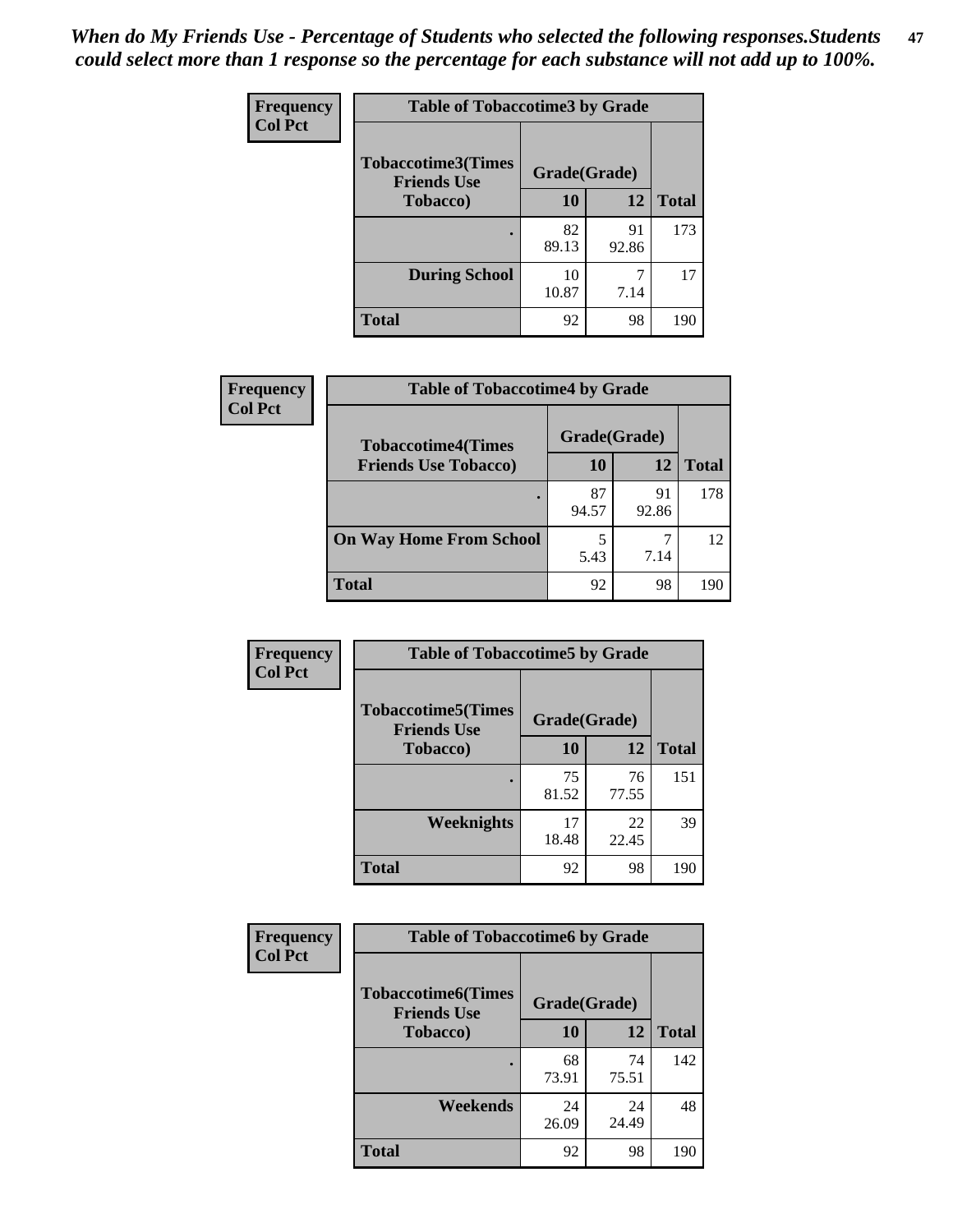| Frequency      | <b>Table of Marijuanatime1 by Grade</b>           |              |             |              |
|----------------|---------------------------------------------------|--------------|-------------|--------------|
| <b>Col Pct</b> | <b>Marijuanatime1(Times</b><br><b>Friends Use</b> | Grade(Grade) |             |              |
|                | Marijuana)                                        | 10           | 12          | <b>Total</b> |
|                |                                                   | 33<br>35.87  | 33<br>33.67 | 66           |
|                | Do Not Use                                        | 59<br>64.13  | 65<br>66.33 | 124          |
|                | <b>Total</b>                                      | 92           | 98          | 190          |

| Frequency      | <b>Table of Marijuanatime2 by Grade</b>           |              |             |              |  |
|----------------|---------------------------------------------------|--------------|-------------|--------------|--|
| <b>Col Pct</b> | <b>Marijuanatime2(Times</b><br><b>Friends Use</b> | Grade(Grade) |             |              |  |
|                | Marijuana)                                        | 10           | 12          | <b>Total</b> |  |
|                |                                                   | 78<br>84.78  | 87<br>88.78 | 165          |  |
|                | <b>On Way to School</b>                           | 14<br>15.22  | 11<br>11.22 | 25           |  |
|                | <b>Total</b>                                      | 92           | 98          | 190          |  |

| <b>Frequency</b> | <b>Table of Marijuanatime3 by Grade</b>    |              |             |              |
|------------------|--------------------------------------------|--------------|-------------|--------------|
| <b>Col Pct</b>   | Marijuanatime3(Times<br><b>Friends Use</b> | Grade(Grade) |             |              |
|                  | Marijuana)                                 | 10           | <b>12</b>   | <b>Total</b> |
|                  |                                            | 81<br>88.04  | 90<br>91.84 | 171          |
|                  | <b>During School</b>                       | 11<br>11.96  | 8<br>8.16   | 19           |
|                  | <b>Total</b>                               | 92           | 98          | 190          |

| <b>Frequency</b><br><b>Col Pct</b> | <b>Table of Marijuanatime4 by Grade</b> |              |             |       |
|------------------------------------|-----------------------------------------|--------------|-------------|-------|
|                                    | <b>Marijuanatime4</b> (Times            | Grade(Grade) |             |       |
|                                    | <b>Friends Use Marijuana</b> )          | 10           | 12          | Total |
|                                    |                                         | 80<br>86.96  | 84<br>85.71 | 164   |
|                                    | <b>On Way Home From School</b>          | 12<br>13.04  | 14<br>14.29 | 26    |
|                                    | <b>Total</b>                            | 92           | 98          | 190   |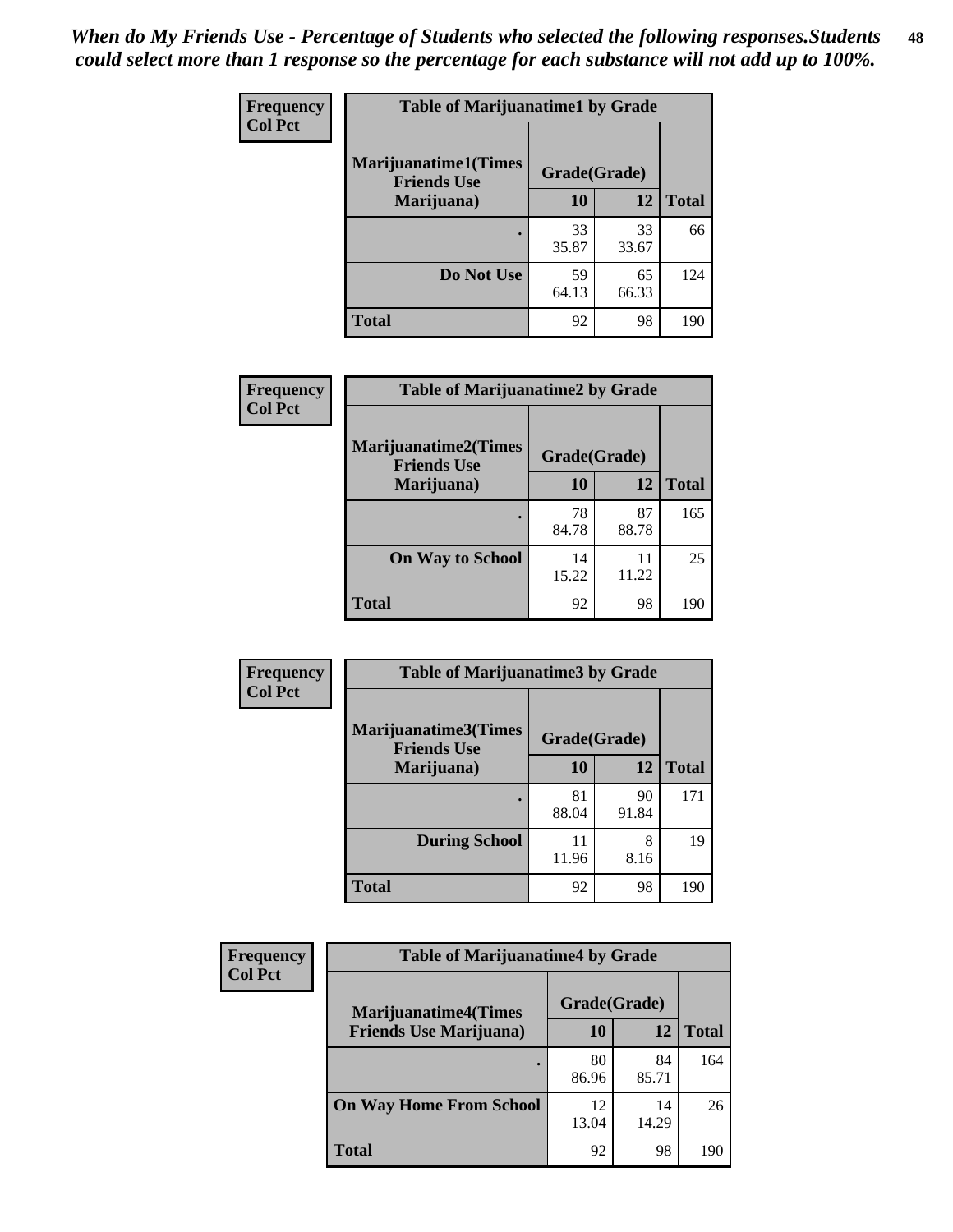| <b>Frequency</b><br><b>Col Pct</b> | <b>Table of Marijuanatime5 by Grade</b>            |              |             |              |
|------------------------------------|----------------------------------------------------|--------------|-------------|--------------|
|                                    | <b>Marijuanatime5</b> (Times<br><b>Friends Use</b> | Grade(Grade) |             |              |
|                                    | Marijuana)                                         | 10           | 12          | <b>Total</b> |
|                                    |                                                    | 73<br>79.35  | 73<br>74.49 | 146          |
|                                    | Weeknights                                         | 19<br>20.65  | 25<br>25.51 | 44           |
|                                    | <b>Total</b>                                       | 92           | 98          | 190          |

| Frequency      | <b>Table of Marijuanatime6 by Grade</b>            |              |             |              |
|----------------|----------------------------------------------------|--------------|-------------|--------------|
| <b>Col Pct</b> | <b>Marijuanatime6</b> (Times<br><b>Friends Use</b> | Grade(Grade) |             |              |
|                | Marijuana)                                         | 10           | 12          | <b>Total</b> |
|                |                                                    | 62<br>67.39  | 65<br>66.33 | 127          |
|                | Weekends                                           | 30<br>32.61  | 33<br>33.67 | 63           |
|                | <b>Total</b>                                       | 92           | 98          | 190          |

| <b>Frequency</b> | <b>Table of Otherdrugtime1 by Grade</b>                 |              |             |              |
|------------------|---------------------------------------------------------|--------------|-------------|--------------|
| <b>Col Pct</b>   | <b>Otherdrugtime1(Times</b><br><b>Friends Use Other</b> | Grade(Grade) |             |              |
|                  | <b>Illegal Drugs</b> )                                  | 10           | 12          | <b>Total</b> |
|                  |                                                         | 14<br>15.22  | 17<br>17.35 | 31           |
|                  | Do Not Use                                              | 78<br>84.78  | 81<br>82.65 | 159          |
|                  | <b>Total</b>                                            | 92           | 98          | 190          |

| Frequency<br><b>Col Pct</b> | <b>Table of Otherdrugtime2 by Grade</b>                 |             |              |              |
|-----------------------------|---------------------------------------------------------|-------------|--------------|--------------|
|                             | <b>Otherdrugtime2(Times</b><br><b>Friends Use Other</b> |             | Grade(Grade) |              |
|                             | <b>Illegal Drugs</b> )                                  | 10          | 12           | <b>Total</b> |
|                             |                                                         | 87<br>94.57 | 94<br>95.92  | 181          |
|                             | <b>On Way to School</b>                                 | 5<br>5.43   | 4<br>4.08    | 9            |
|                             | <b>Total</b>                                            | 92          | 98           | 190          |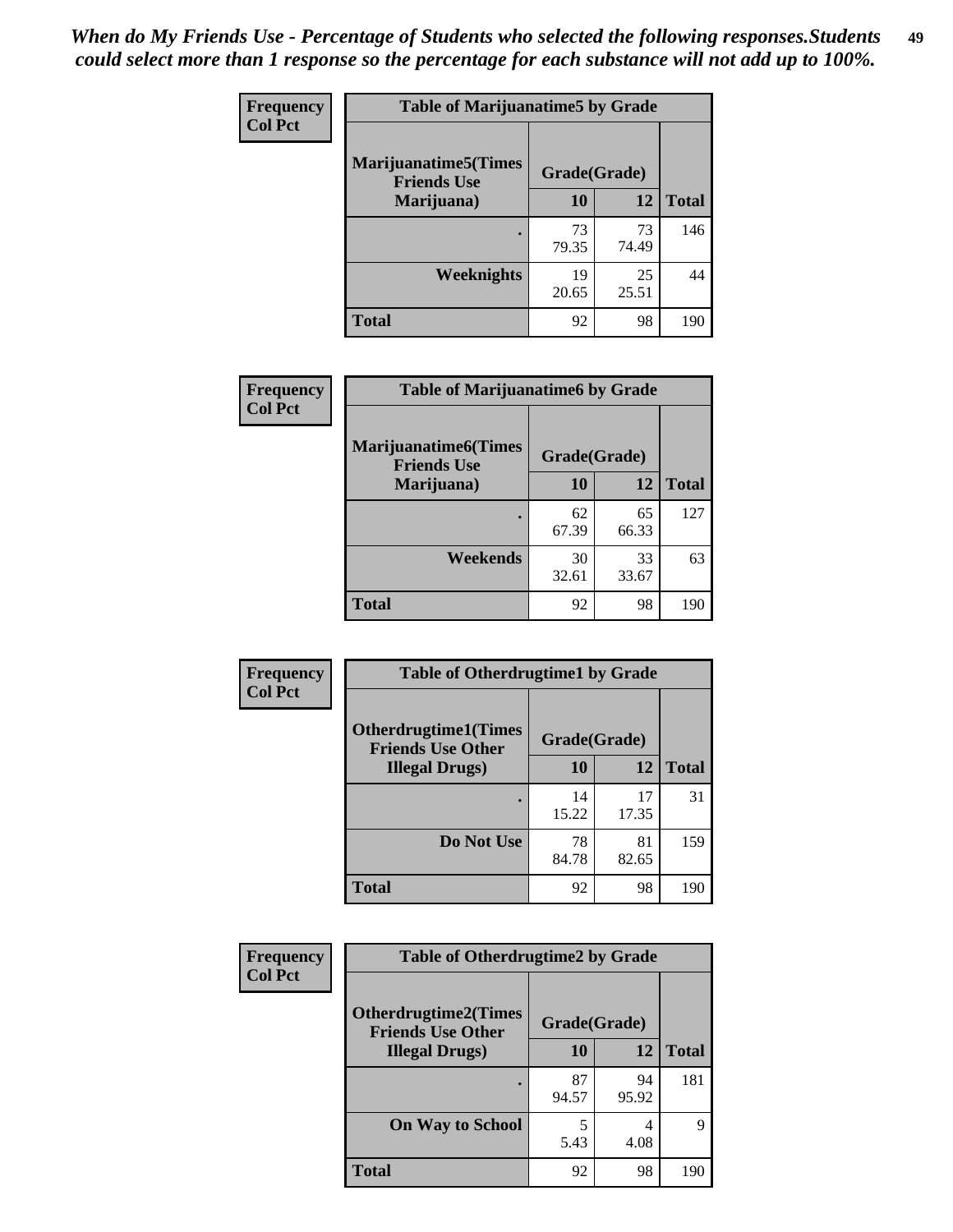| <b>Frequency</b> | <b>Table of Otherdrugtime3 by Grade</b>          |              |             |              |
|------------------|--------------------------------------------------|--------------|-------------|--------------|
| <b>Col Pct</b>   | Otherdrugtime3(Times<br><b>Friends Use Other</b> | Grade(Grade) |             |              |
|                  | <b>Illegal Drugs</b> )                           | 10           | 12          | <b>Total</b> |
|                  |                                                  | 87<br>94.57  | 92<br>93.88 | 179          |
|                  | <b>During School</b>                             | 5<br>5.43    | 6<br>6.12   | 11           |
|                  | <b>Total</b>                                     | 92           | 98          | 190          |

| <b>Frequency</b> | <b>Table of Otherdrugtime4 by Grade</b>                         |              |             |              |
|------------------|-----------------------------------------------------------------|--------------|-------------|--------------|
| <b>Col Pct</b>   | <b>Otherdrugtime4(Times</b><br><b>Friends Use Other Illegal</b> | Grade(Grade) |             |              |
|                  | Drugs)                                                          | 10           | 12          | <b>Total</b> |
|                  | ٠                                                               | 87<br>94.57  | 92<br>93.88 | 179          |
|                  | <b>On Way Home From School</b>                                  | 5.43         | 6<br>6.12   | 11           |
|                  | <b>Total</b>                                                    | 92           | 98          | 190          |

| <b>Frequency</b> | <b>Table of Otherdrugtime5 by Grade</b><br><b>Otherdrugtime5</b> (Times<br>Grade(Grade)<br><b>Friends Use Other</b> |             |             |              |
|------------------|---------------------------------------------------------------------------------------------------------------------|-------------|-------------|--------------|
| <b>Col Pct</b>   |                                                                                                                     |             |             |              |
|                  | <b>Illegal Drugs</b> )                                                                                              | 10          | 12          | <b>Total</b> |
|                  |                                                                                                                     | 85<br>92.39 | 85<br>86.73 | 170          |
|                  | Weeknights                                                                                                          | 7.61        | 13<br>13.27 | 20           |
|                  | Total                                                                                                               | 92          | 98          | 190          |

| Frequency      | <b>Table of Otherdrugtime6 by Grade</b>                 |              |             |              |
|----------------|---------------------------------------------------------|--------------|-------------|--------------|
| <b>Col Pct</b> | <b>Otherdrugtime6(Times</b><br><b>Friends Use Other</b> | Grade(Grade) |             |              |
|                | <b>Illegal Drugs</b> )                                  | 10           | 12          | <b>Total</b> |
|                |                                                         | 79<br>85.87  | 83<br>84.69 | 162          |
|                | Weekends                                                | 13<br>14.13  | 15<br>15.31 | 28           |
|                | <b>Total</b>                                            | 92           | 98          | 190          |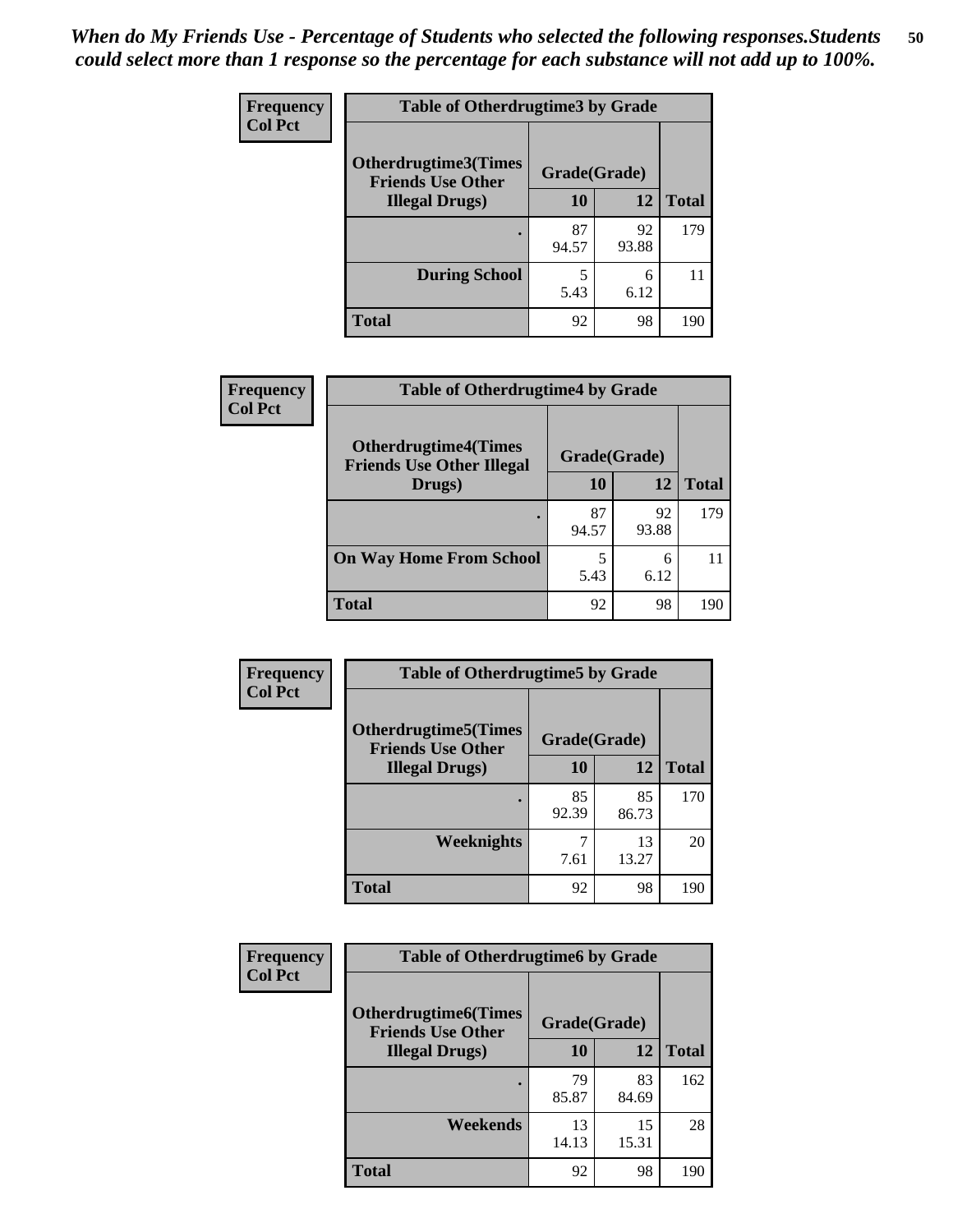| Frequency      | <b>Table of Educationalcohol by Grade</b>                                                                  |              |             |              |
|----------------|------------------------------------------------------------------------------------------------------------|--------------|-------------|--------------|
| <b>Col Pct</b> | Educationalcohol(I<br>have been taught<br>about alcohol,<br>tobacco,<br>and other drugs<br>within the last | Grade(Grade) |             |              |
|                | year at school)                                                                                            | 10           | 12          | <b>Total</b> |
|                | Yes                                                                                                        | 81<br>88.04  | 54<br>55.10 | 135          |
|                | N <sub>0</sub>                                                                                             | 11<br>11.96  | 44<br>44.90 | 55           |
|                | <b>Total</b>                                                                                               | 92           | 98          | 190          |

| Frequency      | <b>Table of Eversmoked by Grade</b> |              |             |              |  |
|----------------|-------------------------------------|--------------|-------------|--------------|--|
| <b>Col Pct</b> | Eversmoked(I<br>have smoked         | Grade(Grade) |             |              |  |
|                | a cigarette)                        | 10<br>12     |             | <b>Total</b> |  |
|                | Yes                                 | 26<br>28.26  | 16<br>16.33 | 42           |  |
|                | N <sub>0</sub>                      | 66<br>71.74  | 82<br>83.67 | 148          |  |
|                | <b>Total</b>                        | 92           | 98          | 190          |  |

| Frequency<br><b>Col Pct</b> | <b>Table of Drovedrinking by Grade</b>                                                                              |                    |             |              |
|-----------------------------|---------------------------------------------------------------------------------------------------------------------|--------------------|-------------|--------------|
|                             | Drovedrinking(In<br>the past 30 days I<br>have driven a car<br>or other vehicle<br>while I was<br>drinking alcohol) | Grade(Grade)<br>10 | 12          | <b>Total</b> |
|                             | <b>Yes</b>                                                                                                          | 1.09               | 1.02        | 2            |
|                             | N <sub>0</sub>                                                                                                      | 91<br>98.91        | 97<br>98.98 | 188          |
|                             | <b>Total</b>                                                                                                        | 92                 | 98          | 190          |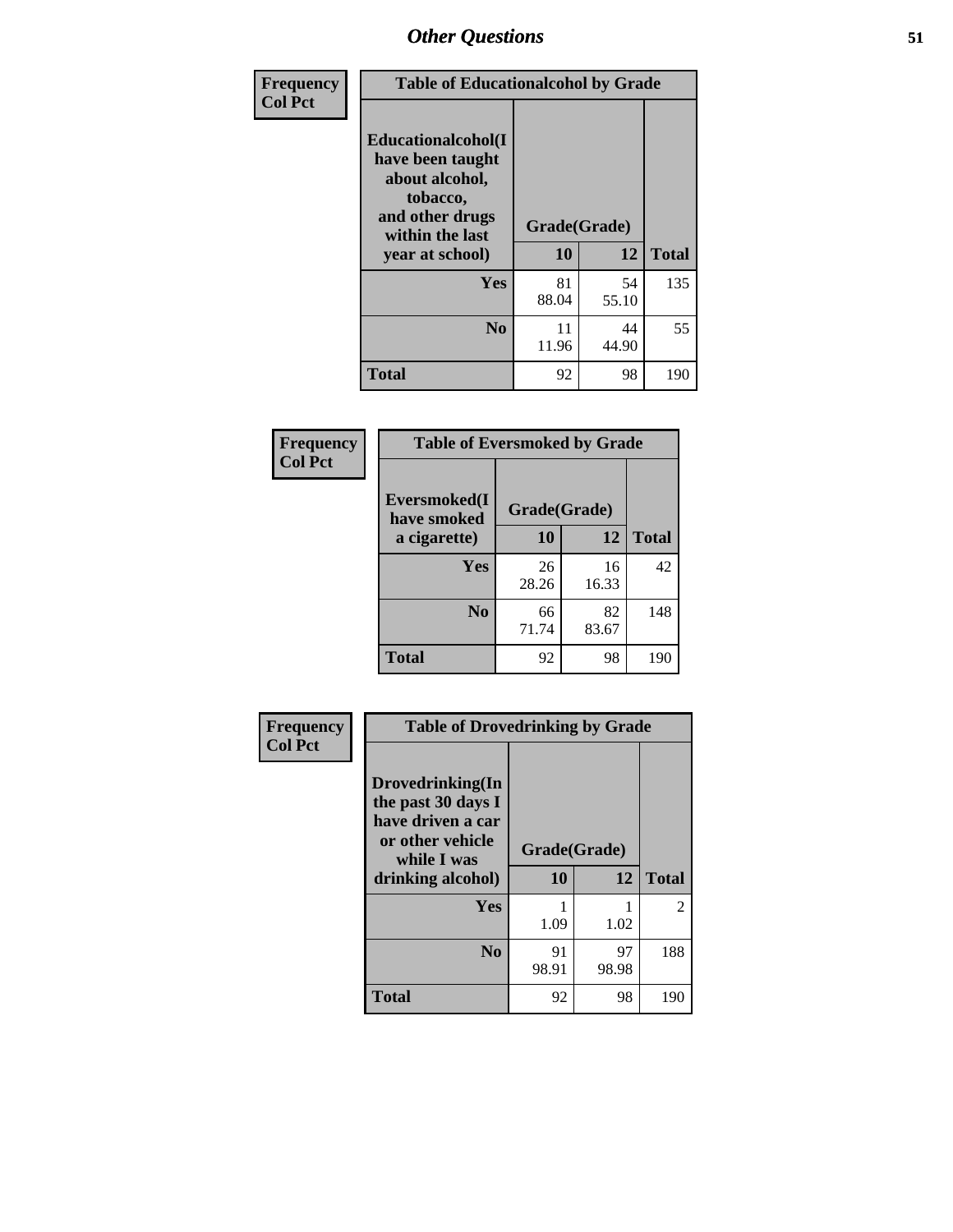| Frequency<br><b>Col Pct</b> | <b>Table of Rodedrinking by Grade</b>                                                                      |              |             |              |  |
|-----------------------------|------------------------------------------------------------------------------------------------------------|--------------|-------------|--------------|--|
|                             | Rodedrinking(In<br>the past 30 days<br>I have ridden in<br>a car with a<br>driver who had<br>been drinking | Grade(Grade) |             |              |  |
|                             | alcohol)                                                                                                   | 10           | 12          | <b>Total</b> |  |
|                             | <b>Yes</b>                                                                                                 | 9<br>9.78    | 6<br>6.12   | 15           |  |
|                             | N <sub>0</sub>                                                                                             | 83<br>90.22  | 92<br>93.88 | 175          |  |
|                             | <b>Total</b>                                                                                               | 92           | 98          | 190          |  |

### **Frequency Col Pct**

| <b>Table of Drugsschool by Grade</b>                                                                                      |              |             |              |  |
|---------------------------------------------------------------------------------------------------------------------------|--------------|-------------|--------------|--|
| <b>Drugsschool</b> (During<br>the past 12 months,<br>I have been offered,<br>sold,<br>or given illegal<br>drugs on school | Grade(Grade) |             |              |  |
| property)                                                                                                                 | 10           | 12          | <b>Total</b> |  |
| Yes                                                                                                                       | 18<br>19.57  | 13<br>13.27 | 31           |  |
| N <sub>0</sub>                                                                                                            | 74<br>80.43  | 85<br>86.73 | 159          |  |
|                                                                                                                           |              |             |              |  |

| Frequency                                                         | <b>Table of Helpbullied by Grade</b> |              |             |              |  |
|-------------------------------------------------------------------|--------------------------------------|--------------|-------------|--------------|--|
| <b>Col Pct</b><br>Helpbullied(I)<br>would help<br>someone who was |                                      | Grade(Grade) |             |              |  |
|                                                                   | being bullied)                       | <b>10</b>    | 12          | <b>Total</b> |  |
|                                                                   | <b>Strongly Agree</b>                | 38<br>41.30  | 34<br>34.69 | 72           |  |
|                                                                   | <b>Somewhat Agree</b>                | 43<br>46.74  | 50<br>51.02 | 93           |  |
|                                                                   | <b>Somewhat Disagree</b>             | 7<br>7.61    | 11<br>11.22 | 18           |  |
|                                                                   | <b>Strongly Disagree</b>             | 4<br>4.35    | 3<br>3.06   | 7            |  |
|                                                                   | <b>Total</b>                         | 92           | 98          | 190          |  |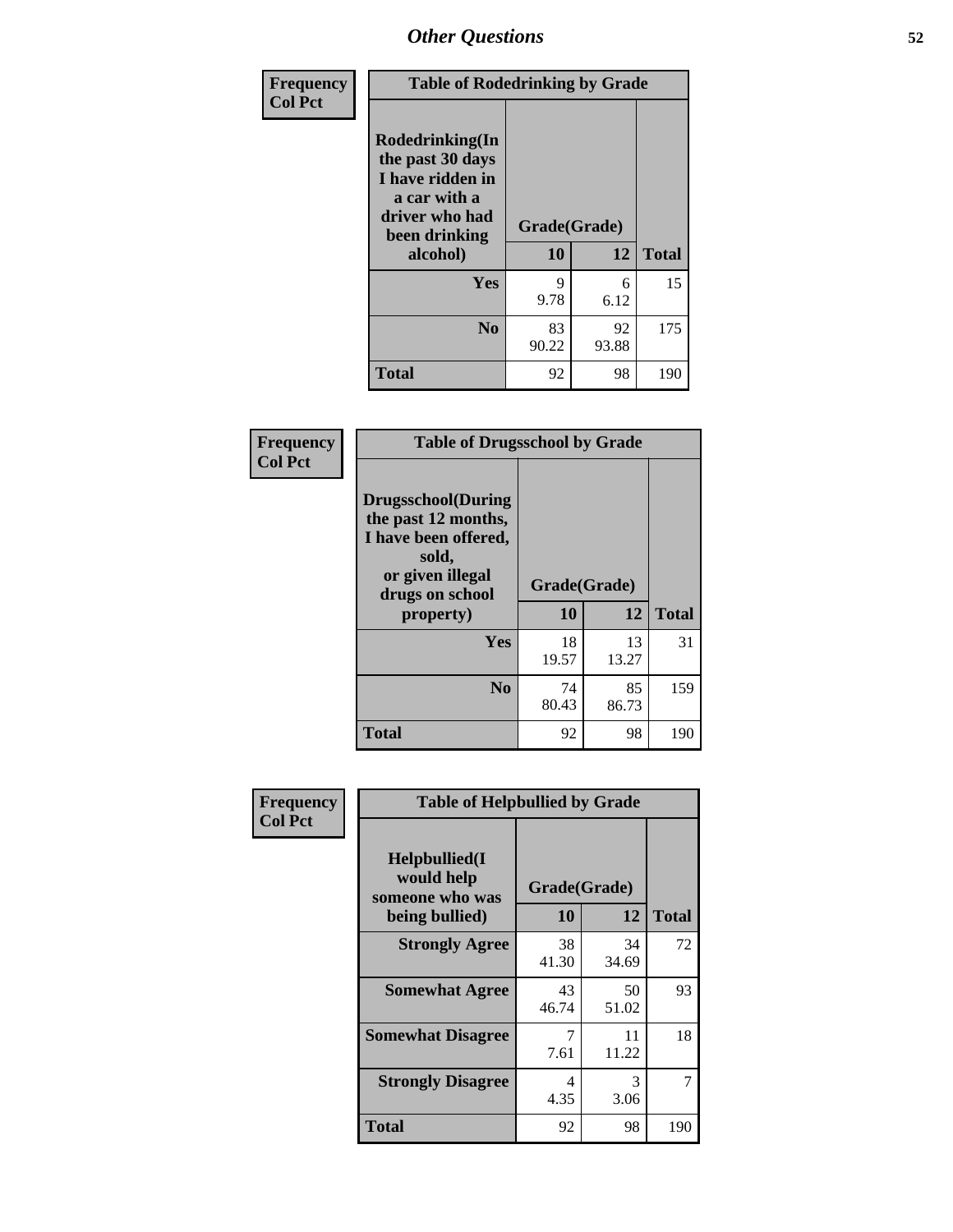*Other Questions* **53**

| <b>Frequency</b> | <b>Table of Grade by Bingedrinking</b> |                  |                        |                                                                                                           |                   |              |  |  |
|------------------|----------------------------------------|------------------|------------------------|-----------------------------------------------------------------------------------------------------------|-------------------|--------------|--|--|
| <b>Row Pct</b>   |                                        |                  | 30 days)               | <b>Bingedrinking</b> (I have<br>drunk five or more<br>drinks of alcohol at one<br>sitting during the last |                   |              |  |  |
|                  | Grade(Grade)                           | 0<br><b>Days</b> | 1 or<br>2<br>days      | <b>20</b><br>to<br>29<br>days                                                                             | All<br>30<br>days | <b>Total</b> |  |  |
|                  | 10                                     | 88<br>95.65      | 2<br>2.17              | 1.09                                                                                                      | 1.09              | 92           |  |  |
|                  | 12                                     | 96<br>97.96      | $\mathfrak{D}$<br>2.04 | 0<br>0.00                                                                                                 | $\Omega$<br>0.00  | 98           |  |  |
|                  | <b>Total</b>                           | 184              | 4                      | 1                                                                                                         |                   | 190          |  |  |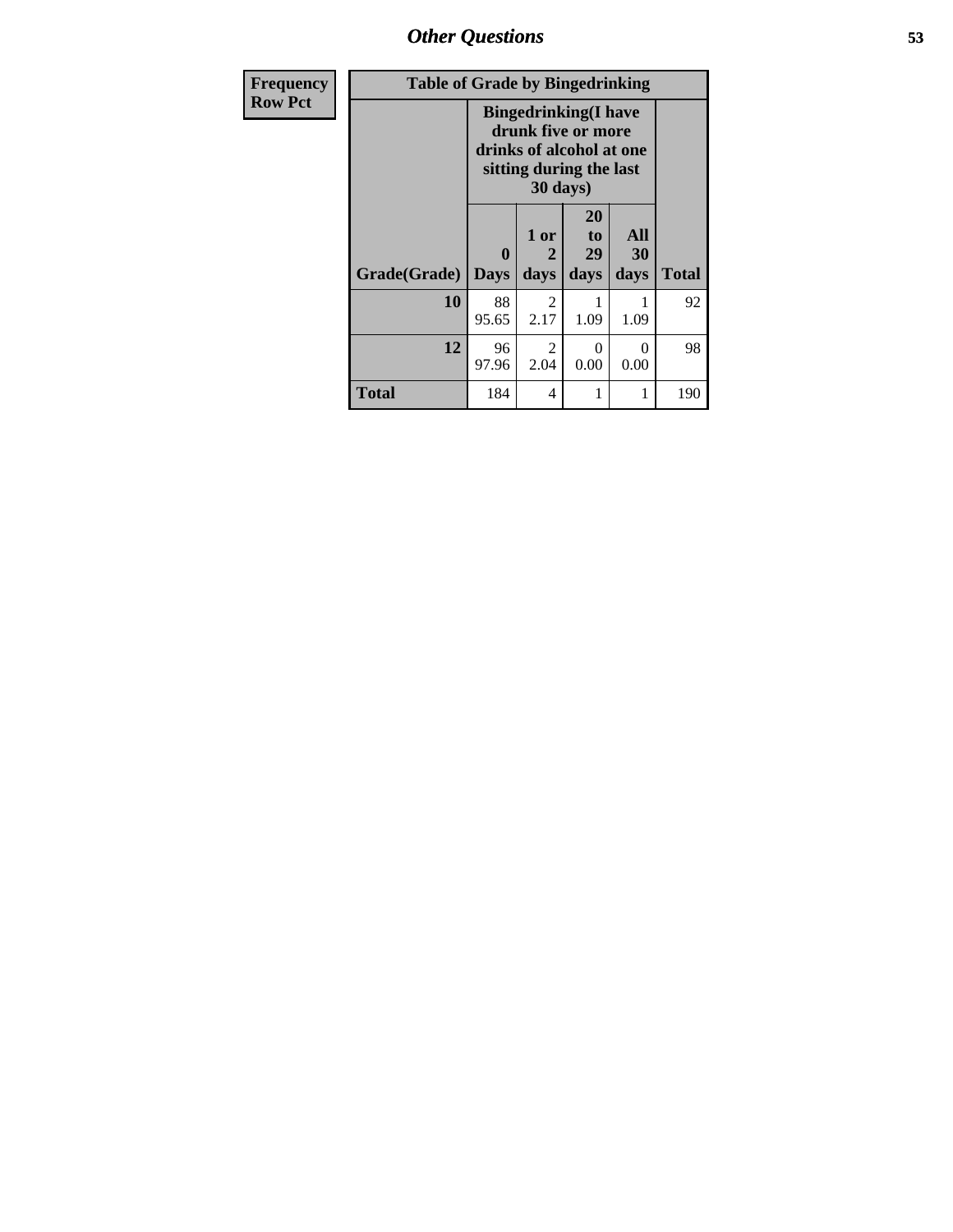## *Nutrition* **54**

| <b>Frequency</b><br>Row Pct |
|-----------------------------|
|                             |

| <b>Table of Grade by Dairy</b> |                          |                                                                 |                             |                                    |              |  |  |  |
|--------------------------------|--------------------------|-----------------------------------------------------------------|-----------------------------|------------------------------------|--------------|--|--|--|
|                                |                          | Dairy (I eat at least 3 servings of dairy<br>products each day) |                             |                                    |              |  |  |  |
| Grade(Grade)                   | <b>Strongly</b><br>Agree | Somewhat  <br>Agree                                             | <b>Somewhat</b><br>Disagree | <b>Strongly</b><br><b>Disagree</b> | <b>Total</b> |  |  |  |
| 10                             | 30<br>32.61              | 45<br>48.91                                                     | 11<br>11.96                 | 6<br>6.52                          | 92           |  |  |  |
| 12                             | 32<br>32.65              | 31<br>31.63                                                     | 27<br>27.55                 | 8<br>8.16                          | 98           |  |  |  |
| <b>Total</b>                   | 62                       | 76                                                              | 38                          | 14                                 | 190          |  |  |  |

| <b>Frequency</b> |  |
|------------------|--|
| <b>Row Pct</b>   |  |

| <b>Table of Grade by Fruitveg</b> |                          |                                                                          |                            |                                             |              |  |  |
|-----------------------------------|--------------------------|--------------------------------------------------------------------------|----------------------------|---------------------------------------------|--------------|--|--|
|                                   |                          | Fruitveg(I eat at least 5 servings of fruits<br>and vegetables each day) |                            |                                             |              |  |  |
| Grade(Grade)                      | <b>Strongly</b><br>Agree | Agree                                                                    | <b>Somewhat   Somewhat</b> | <b>Strongly</b><br><b>Disagree</b> Disagree | <b>Total</b> |  |  |
| 10                                | 20<br>21.74              | 39<br>42.39                                                              | 23<br>25.00                | 10<br>10.87                                 | 92           |  |  |
| 12                                | 21<br>21.43              | 28<br>28.57                                                              | 32<br>32.65                | 17.35                                       | 98           |  |  |
| <b>Total</b>                      | 41                       | 67                                                                       | 55                         | 27                                          | 190          |  |  |

| <b>Frequency</b> | <b>Table of Grade by Cafeteriahealthy</b> |                                                                       |                     |                             |                                    |              |  |
|------------------|-------------------------------------------|-----------------------------------------------------------------------|---------------------|-----------------------------|------------------------------------|--------------|--|
| <b>Row Pct</b>   |                                           | Cafeteriahealthy (School meals in my<br>school cafeteria are healthy) |                     |                             |                                    |              |  |
|                  | Grade(Grade)                              | <b>Strongly</b><br>Agree                                              | Somewhat  <br>Agree | Somewhat<br><b>Disagree</b> | <b>Strongly</b><br><b>Disagree</b> | <b>Total</b> |  |
|                  | 10                                        | 13<br>14.13                                                           | 34<br>36.96         | 27<br>29.35                 | 18<br>19.57                        | 92           |  |
|                  | 12                                        | 11<br>11.22                                                           | 44<br>44.90         | 23<br>23.47                 | 20<br>20.41                        | 98           |  |
|                  | Total                                     | 24                                                                    | 78                  | 50                          | 38                                 | 190          |  |

| <b>Frequency</b> |
|------------------|
| <b>Row Pct</b>   |

| <b>Table of Grade by Cafeterianutrition</b> |                                                                                           |             |                                   |                                    |              |  |  |
|---------------------------------------------|-------------------------------------------------------------------------------------------|-------------|-----------------------------------|------------------------------------|--------------|--|--|
|                                             | <b>Cafeterianutrition</b> (Facts about nutrition<br>are available in my school cafeteria) |             |                                   |                                    |              |  |  |
| Grade(Grade)                                | <b>Strongly</b><br><b>Agree</b>                                                           | Agree       | Somewhat   Somewhat  <br>Disagree | <b>Strongly</b><br><b>Disagree</b> | <b>Total</b> |  |  |
| 10                                          | 25<br>27.17                                                                               | 39<br>42.39 | 16<br>17.39                       | 12<br>13.04                        | 92           |  |  |
| 12                                          | 31<br>31.63                                                                               | 43<br>43.88 | 16<br>16.33                       | 8<br>8.16                          | 98           |  |  |
| <b>Total</b>                                | 56                                                                                        | 82          | 32                                | 20                                 | 190          |  |  |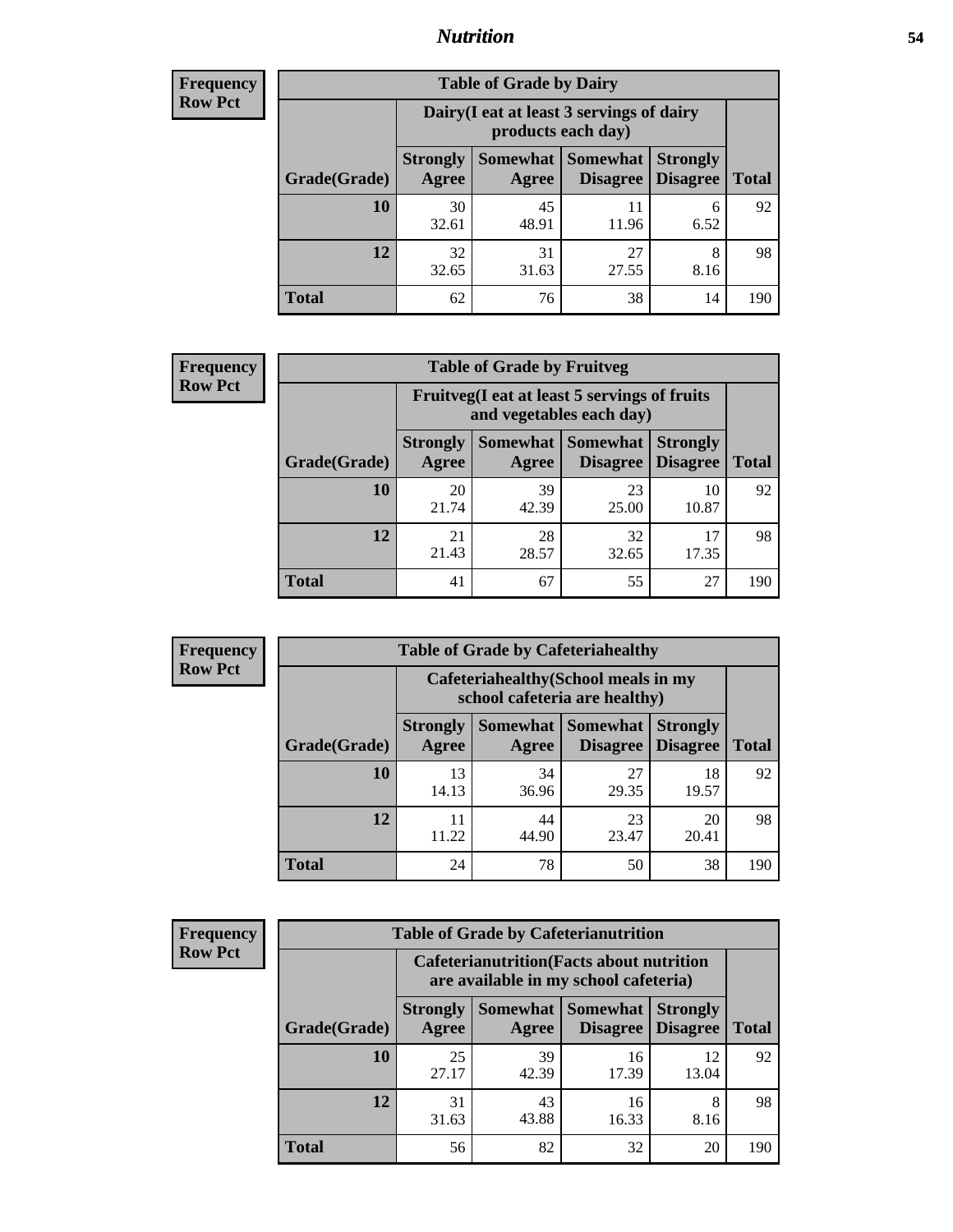## *Nutrition* **55**

| Frequency |
|-----------|
| Row Pct   |

| <b>Table of Grade by Schoollunch</b> |                                 |                                                                 |                             |                                    |              |  |  |  |
|--------------------------------------|---------------------------------|-----------------------------------------------------------------|-----------------------------|------------------------------------|--------------|--|--|--|
|                                      |                                 | Schoollunch(I eat school lunch three or<br>more times per week) |                             |                                    |              |  |  |  |
| Grade(Grade)                         | <b>Strongly</b><br><b>Agree</b> | Somewhat  <br>Agree                                             | <b>Somewhat</b><br>Disagree | <b>Strongly</b><br><b>Disagree</b> | <b>Total</b> |  |  |  |
| 10                                   | 52<br>56.52                     | 19<br>20.65                                                     | 5<br>5.43                   | 16<br>17.39                        | 92           |  |  |  |
| 12                                   | 43<br>43.88                     | 14<br>14.29                                                     | 9<br>9.18                   | 32<br>32.65                        | 98           |  |  |  |
| <b>Total</b>                         | 95                              | 33                                                              | 14                          | 48                                 | 190          |  |  |  |

| <b>Frequency</b> |  |
|------------------|--|
| <b>Row Pct</b>   |  |

| <b>Table of Grade by Foodchoices</b>                                       |                          |             |                                      |                                    |              |  |  |
|----------------------------------------------------------------------------|--------------------------|-------------|--------------------------------------|------------------------------------|--------------|--|--|
| <b>Foodchoices</b> (I make healthy food choices in<br>my school cafeteria) |                          |             |                                      |                                    |              |  |  |
| Grade(Grade)                                                               | <b>Strongly</b><br>Agree | Agree       | Somewhat Somewhat<br><b>Disagree</b> | <b>Strongly</b><br><b>Disagree</b> | <b>Total</b> |  |  |
| 10                                                                         | 19<br>20.65              | 41<br>44.57 | 15<br>16.30                          | 17<br>18.48                        | 92           |  |  |
| 12                                                                         | 23<br>23.47              | 41<br>41.84 | 15<br>15.31                          | 19<br>19.39                        | 98           |  |  |
| <b>Total</b>                                                               | 42                       | 82          | 30                                   | 36                                 | 190          |  |  |

| <b>Frequency</b> | <b>Table of Grade by Wholewheat</b> |                                                                                                             |             |                                   |                                    |              |
|------------------|-------------------------------------|-------------------------------------------------------------------------------------------------------------|-------------|-----------------------------------|------------------------------------|--------------|
| <b>Row Pct</b>   |                                     | Wholewheat (There are whole wheat and<br>multigrain breads and cereals available in<br>my school cafeteria) |             |                                   |                                    |              |
|                  | Grade(Grade)                        | <b>Strongly</b><br>Agree                                                                                    | Agree       | Somewhat   Somewhat  <br>Disagree | <b>Strongly</b><br><b>Disagree</b> | <b>Total</b> |
|                  | 10                                  | 31<br>33.70                                                                                                 | 35<br>38.04 | 13<br>14.13                       | 13<br>14.13                        | 92           |
|                  | 12                                  | 26<br>26.53                                                                                                 | 40<br>40.82 | 22<br>22.45                       | 10<br>10.20                        | 98           |
|                  | Total                               | 57                                                                                                          | 75          | 35                                | 23                                 | 190          |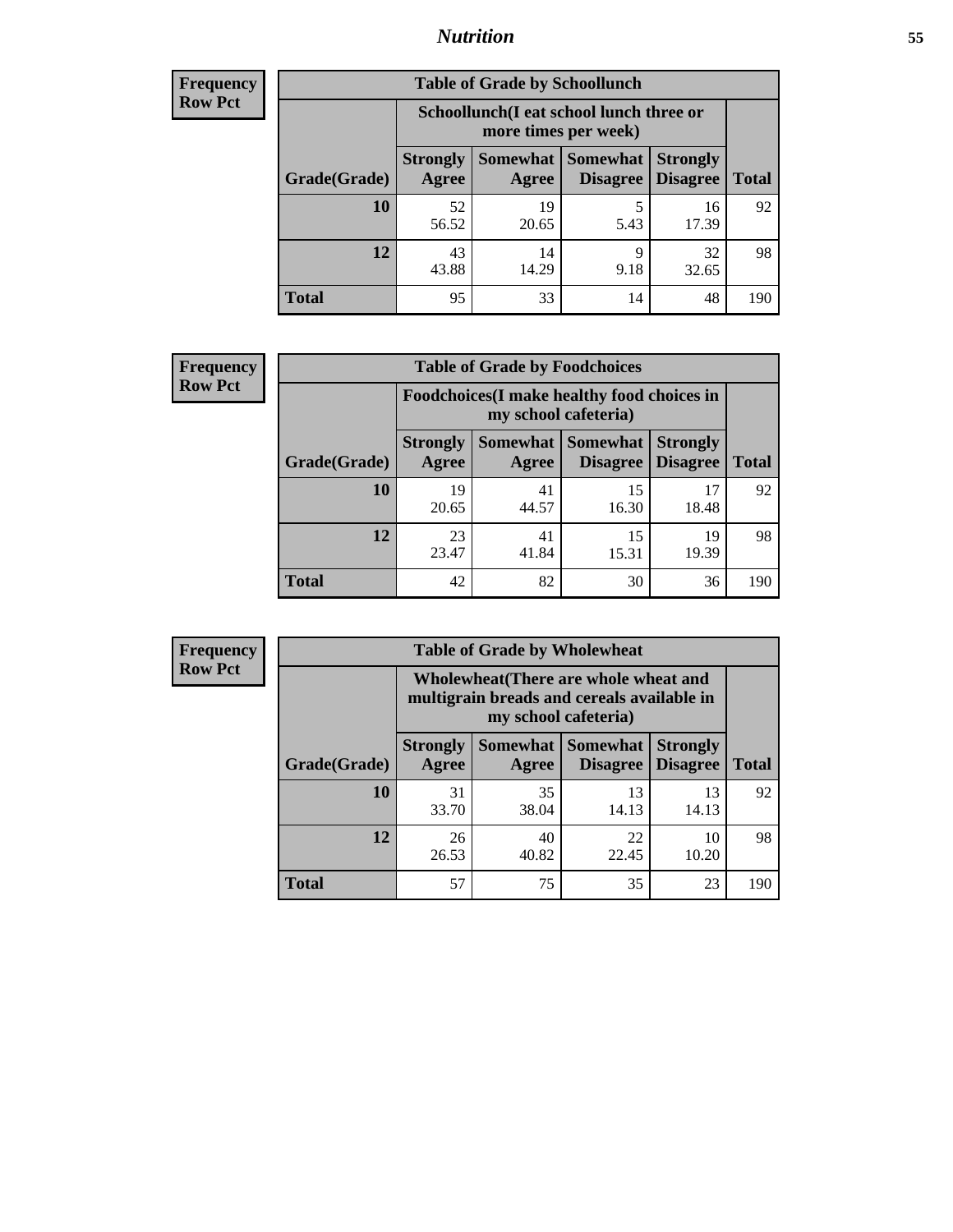## *Nutrition* **56**

**Frequency Row Pct**

| <b>Table of Grade by Healthyvending</b> |                                                                                                                                               |             |                                        |                                    |              |  |
|-----------------------------------------|-----------------------------------------------------------------------------------------------------------------------------------------------|-------------|----------------------------------------|------------------------------------|--------------|--|
|                                         | Healthyvending (If only healthy snacks and<br>beverages were available in the vending<br>machines during the school day,<br>I would buy them) |             |                                        |                                    |              |  |
| Grade(Grade)                            | <b>Strongly</b><br>Agree                                                                                                                      | Agree       | Somewhat   Somewhat<br><b>Disagree</b> | <b>Strongly</b><br><b>Disagree</b> | <b>Total</b> |  |
| 10                                      | 27<br>29.35                                                                                                                                   | 26<br>28.26 | 20<br>21.74                            | 19<br>20.65                        | 92           |  |
| 12                                      | 19<br>19.39                                                                                                                                   | 37<br>37.76 | 17<br>17.35                            | 25<br>25.51                        | 98           |  |
| <b>Total</b>                            | 46                                                                                                                                            | 63          | 37                                     | 44                                 | 190          |  |

**Frequency Row Pct**

| <b>Table of Grade by Schoolbreakfast</b> |                                                                                                                                         |             |                                 |                                    |              |  |  |
|------------------------------------------|-----------------------------------------------------------------------------------------------------------------------------------------|-------------|---------------------------------|------------------------------------|--------------|--|--|
|                                          | Schoolbreakfast (If breakfast were<br>available at school,<br>but outside the cafeteria,<br>I would eat breakfast at school more often) |             |                                 |                                    |              |  |  |
| Grade(Grade)                             | <b>Strongly</b><br>Agree                                                                                                                | Agree       | Somewhat   Somewhat<br>Disagree | <b>Strongly</b><br><b>Disagree</b> | <b>Total</b> |  |  |
| 10                                       | 32<br>34.78                                                                                                                             | 30<br>32.61 | 17<br>18.48                     | 13<br>14.13                        | 92           |  |  |
| 12                                       | 37<br>37.76                                                                                                                             | 33<br>33.67 | 13<br>13.27                     | 15<br>15.31                        | 98           |  |  |
| <b>Total</b>                             | 69                                                                                                                                      | 63          | 30                              | 28                                 | 190          |  |  |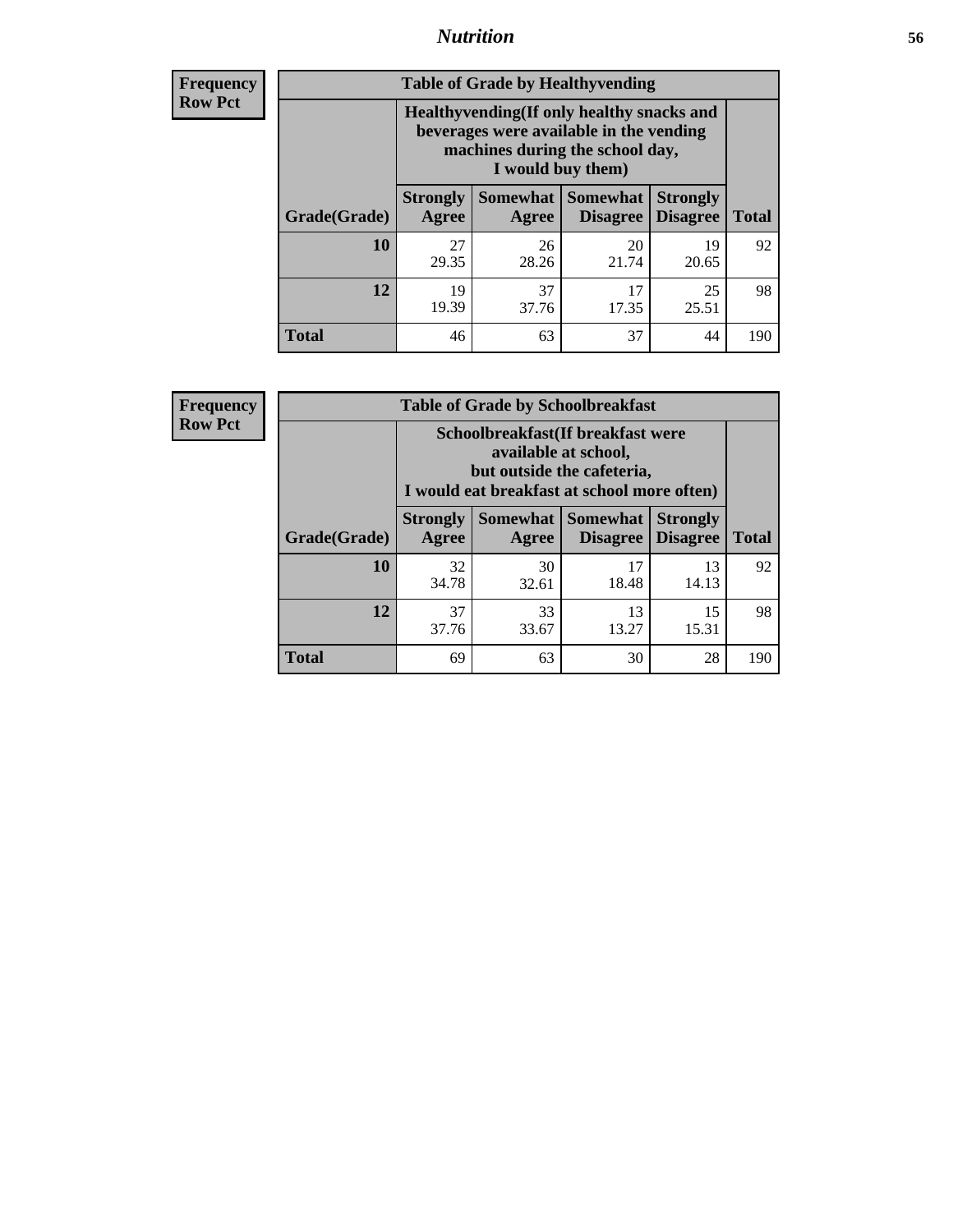| Frequency<br><b>Col Pct</b> | <b>Table of Educationaids by Grade</b>                                                                    |                    |             |              |
|-----------------------------|-----------------------------------------------------------------------------------------------------------|--------------------|-------------|--------------|
|                             | <b>Educationaids</b> (I<br>have been<br>taught about<br><b>HIV/AIDS</b> at<br>school in the<br>past year) | Grade(Grade)<br>10 | 12          | <b>Total</b> |
|                             | Yes                                                                                                       | 82<br>89.13        | 48<br>48.98 | 130          |
|                             | N <sub>0</sub>                                                                                            | 10<br>10.87        | 50<br>51.02 | 60           |
|                             | <b>Total</b>                                                                                              | 92                 | 98          | 190          |

| Frequency      |                                                                                      | <b>Table of Educationcharacter by Grade</b> |             |              |  |
|----------------|--------------------------------------------------------------------------------------|---------------------------------------------|-------------|--------------|--|
| <b>Col Pct</b> | Educationcharacter(I<br>have been taught<br>about character<br>education in the past | Grade(Grade)                                |             |              |  |
|                | year at school)                                                                      | 10                                          | 12          | <b>Total</b> |  |
|                | Yes                                                                                  | 75<br>81.52                                 | 62<br>63.27 | 137          |  |
|                | N <sub>0</sub>                                                                       | 17<br>18.48                                 | 36<br>36.73 | 53           |  |
|                | <b>Total</b>                                                                         | 92                                          | 98          | 190          |  |

| Frequency      | <b>Table of Gradcoach1 by Grade</b> |              |             |              |
|----------------|-------------------------------------|--------------|-------------|--------------|
| <b>Col Pct</b> | Gradcoach1(I                        |              |             |              |
|                | know who my<br><b>Graduation</b>    | Grade(Grade) |             |              |
|                | Coach is)                           | 10           | 12          | <b>Total</b> |
|                | Yes                                 | 11<br>11.96  | 68<br>69.39 | 79           |
|                | N <sub>0</sub>                      | 81<br>88.04  | 30<br>30.61 | 111          |
|                | <b>Total</b>                        | 92           | 98          | 190          |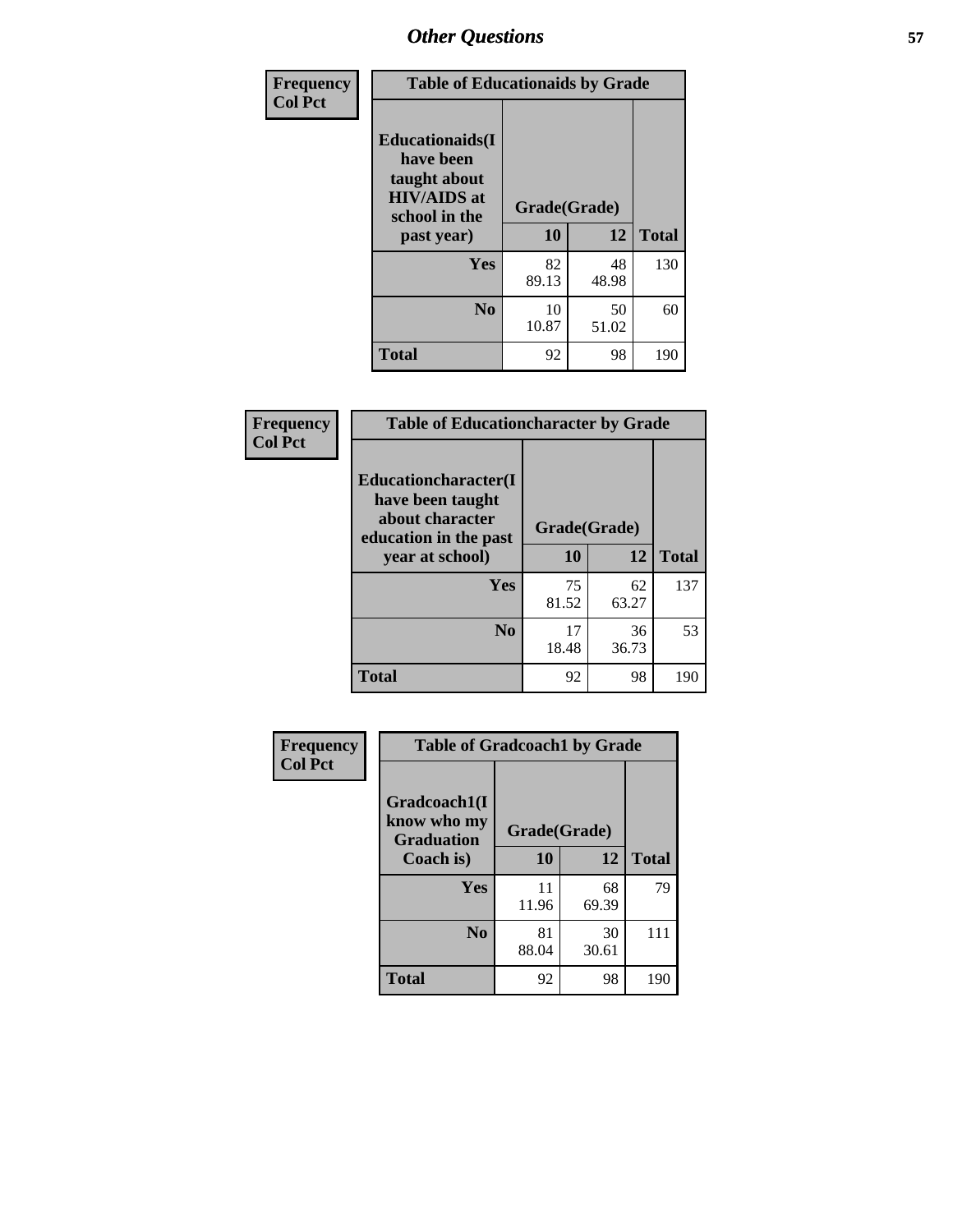| Frequency      | <b>Table of Gradcoach2 by Grade</b> |              |             |              |
|----------------|-------------------------------------|--------------|-------------|--------------|
| <b>Col Pct</b> |                                     |              |             |              |
|                | Gradcoach2(I<br>have                |              |             |              |
|                | contacted my<br><b>Graduation</b>   | Grade(Grade) |             |              |
|                | Coach)                              | 10           | 12          | <b>Total</b> |
|                | Yes                                 | 4<br>4.35    | 31<br>31.63 | 35           |
|                | N <sub>0</sub>                      | 88<br>95.65  | 67<br>68.37 | 155          |
|                | <b>Total</b>                        | 92           | 98          | 190          |

| Frequency<br><b>Col Pct</b> | <b>Table of Gradcoach3 by Grade</b>                                         |              |             |              |
|-----------------------------|-----------------------------------------------------------------------------|--------------|-------------|--------------|
|                             | Gradcoach3(I<br>have received<br>assistance<br>from my<br><b>Graduation</b> | Grade(Grade) |             |              |
|                             | Coach)                                                                      | 10           | 12          | <b>Total</b> |
|                             | Yes                                                                         | 4<br>4.35    | 26<br>26.53 | 30           |
|                             | N <sub>0</sub>                                                              | 28<br>30.43  | 25<br>25.51 | 53           |
|                             | Don't know                                                                  | 60<br>65.22  | 47<br>47.96 | 107          |
|                             | <b>Total</b>                                                                | 92           | 98          | 190          |

| Frequency      | <b>Table of Selfharm by Grade</b>                                                                                                                                                      |                    |             |              |
|----------------|----------------------------------------------------------------------------------------------------------------------------------------------------------------------------------------|--------------------|-------------|--------------|
| <b>Col Pct</b> | <b>Selfharm</b> (During<br>the past 12<br>months,<br>I harmed myself<br>on purpose<br><b>Suicideconsider</b><br>During the past<br>12 months,<br>I seriously<br>considered<br>suicide) | Grade(Grade)<br>10 | 12          | <b>Total</b> |
|                | Yes                                                                                                                                                                                    | 11<br>11.96        | 6<br>6.12   | 17           |
|                | N <sub>0</sub>                                                                                                                                                                         | 81<br>88.04        | 92<br>93.88 | 173          |
|                | Total                                                                                                                                                                                  | 92                 | 98          | 190          |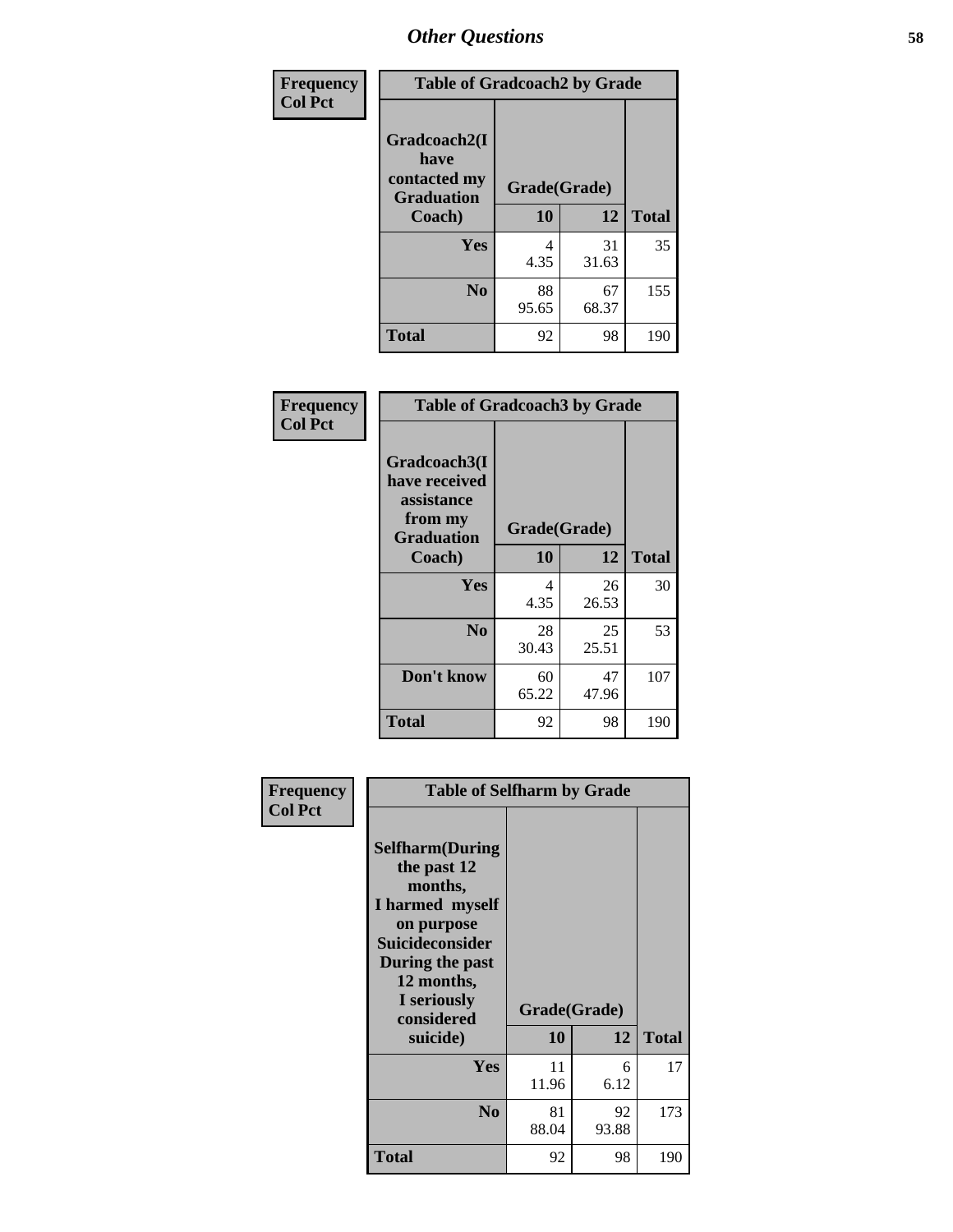| <b>Frequency</b> | <b>Table of Suicideconsider by Grade</b> |              |             |              |
|------------------|------------------------------------------|--------------|-------------|--------------|
| <b>Col Pct</b>   |                                          | Grade(Grade) |             |              |
|                  | Suicideconsider                          | 10           | 12          | <b>Total</b> |
|                  | Yes                                      | 7.61         | 9<br>9.18   | 16           |
|                  | N <sub>0</sub>                           | 85<br>92.39  | 89<br>90.82 | 174          |
|                  | <b>Total</b>                             | 92           | 98          | 190          |

| Frequency      | <b>Table of Suicideattempt by Grade</b>                            |              |             |              |
|----------------|--------------------------------------------------------------------|--------------|-------------|--------------|
| <b>Col Pct</b> | Suicideattempt(I<br>have attempted<br>suicide in the<br>last year) | Grade(Grade) |             |              |
|                |                                                                    | 10           | 12          | <b>Total</b> |
|                | Yes                                                                | 5<br>5.43    | 4<br>4.08   | 9            |
|                | N <sub>0</sub>                                                     | 87<br>94.57  | 94<br>95.92 | 181          |
|                | <b>Total</b>                                                       | 92           | 98          | 190          |

| Frequency      | <b>Table of Instantmessaged by Grade</b>               |              |             |              |
|----------------|--------------------------------------------------------|--------------|-------------|--------------|
| <b>Col Pct</b> | Instantmessaged(I<br>have instant<br>messaged people I | Grade(Grade) |             |              |
|                | do not even know)                                      | 10           | 12          | <b>Total</b> |
|                | <b>Yes</b>                                             | 28<br>30.43  | 36<br>36.73 | 64           |
|                | N <sub>0</sub>                                         | 64<br>69.57  | 62<br>63.27 | 126          |
|                | <b>Total</b>                                           | 92           | 98          | 190          |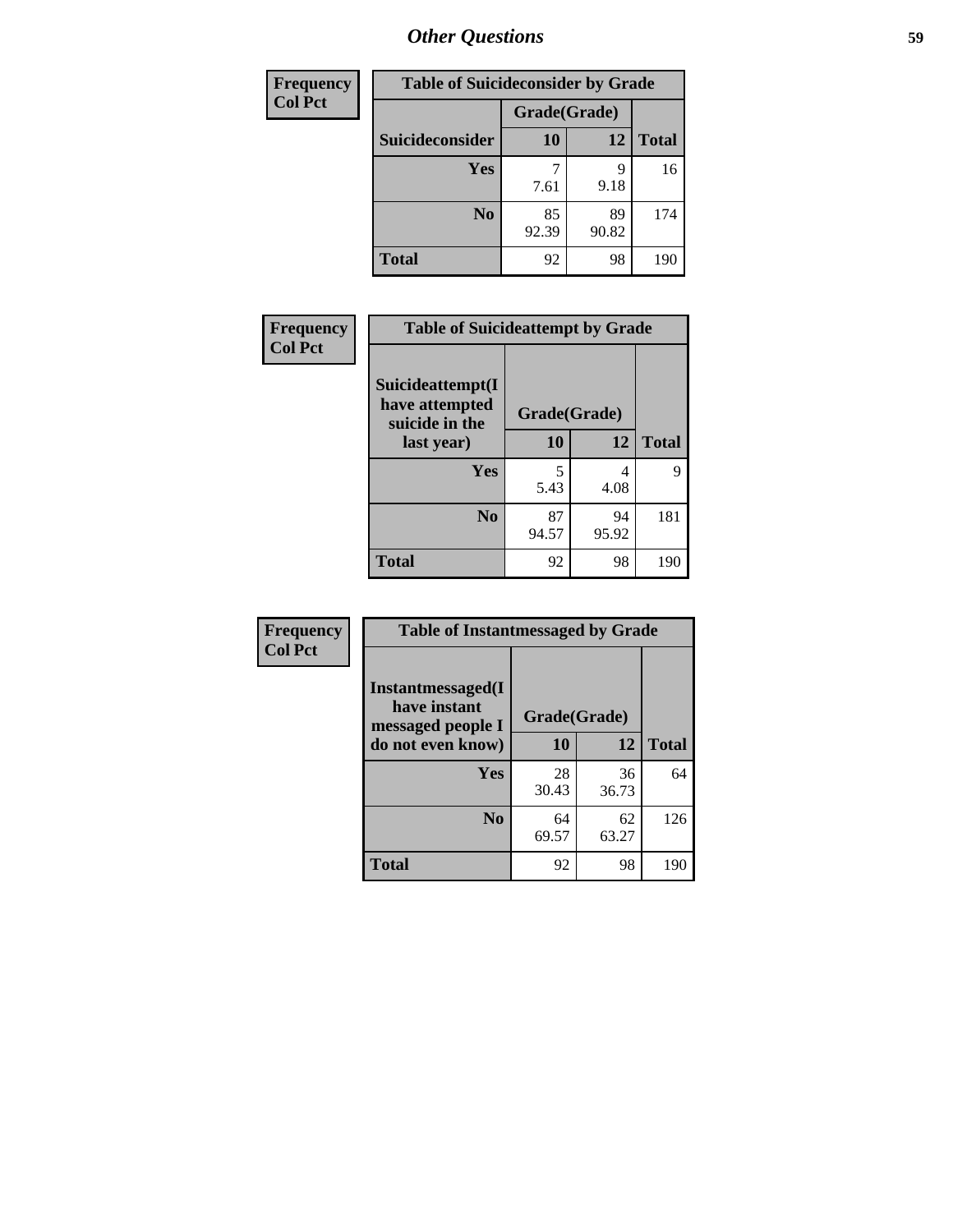| Frequency      | <b>Table of Getsalong by Grade</b>                                     |                       |                        |              |  |  |  |
|----------------|------------------------------------------------------------------------|-----------------------|------------------------|--------------|--|--|--|
| <b>Col Pct</b> | <b>Getsalong</b> (I get<br>along with other<br>students and<br>adults) | Grade(Grade)<br>10    | 12                     | <b>Total</b> |  |  |  |
|                | <b>Strongly Agree</b>                                                  | 48                    | 54                     | 102          |  |  |  |
|                |                                                                        | 52.17                 | 55.10                  |              |  |  |  |
|                | <b>Somewhat Agree</b>                                                  | 37<br>40.22           | 40<br>40.82            | 77           |  |  |  |
|                | <b>Somewhat Disagree</b>                                               | 5<br>5.43             | $\mathfrak{D}$<br>2.04 | 7            |  |  |  |
|                | <b>Strongly Disagree</b>                                               | $\mathcal{L}$<br>2.17 | $\mathfrak{D}$<br>2.04 | 4            |  |  |  |
|                | <b>Total</b>                                                           | 92                    | 98                     | 190          |  |  |  |

| Frequency      | <b>Table of Safehome by Grade</b> |                    |             |              |  |  |  |
|----------------|-----------------------------------|--------------------|-------------|--------------|--|--|--|
| <b>Col Pct</b> | Safehome(I feel<br>safe at home)  | Grade(Grade)<br>10 | 12          | <b>Total</b> |  |  |  |
|                | <b>Strongly Agree</b>             | 62<br>67.39        | 73<br>74.49 | 135          |  |  |  |
|                | <b>Somewhat Agree</b>             | 25<br>27.17        | 21<br>21.43 | 46           |  |  |  |
|                | <b>Somewhat Disagree</b>          | 2<br>2.17          | 3<br>3.06   | 5            |  |  |  |
|                | <b>Strongly Disagree</b>          | 3<br>3.26          | 1.02        | 4            |  |  |  |
|                | <b>Total</b>                      | 92                 | 98          | 190          |  |  |  |

| Frequency      |                                                                                     | <b>Table of Adulttalk by Grade</b> |             |              |
|----------------|-------------------------------------------------------------------------------------|------------------------------------|-------------|--------------|
| <b>Col Pct</b> | <b>Adulttalk(I</b><br>know an<br>adult at<br>school that<br>I can talk<br>with if I | Grade(Grade)                       |             |              |
|                | need help)                                                                          | 10                                 | 12          | <b>Total</b> |
|                | <b>Yes</b>                                                                          | 69<br>75.00                        | 75<br>76.53 | 144          |
|                | N <sub>0</sub>                                                                      | 23<br>25.00                        | 23<br>23.47 | 46           |
|                | <b>Total</b>                                                                        | 92                                 | 98          | 190          |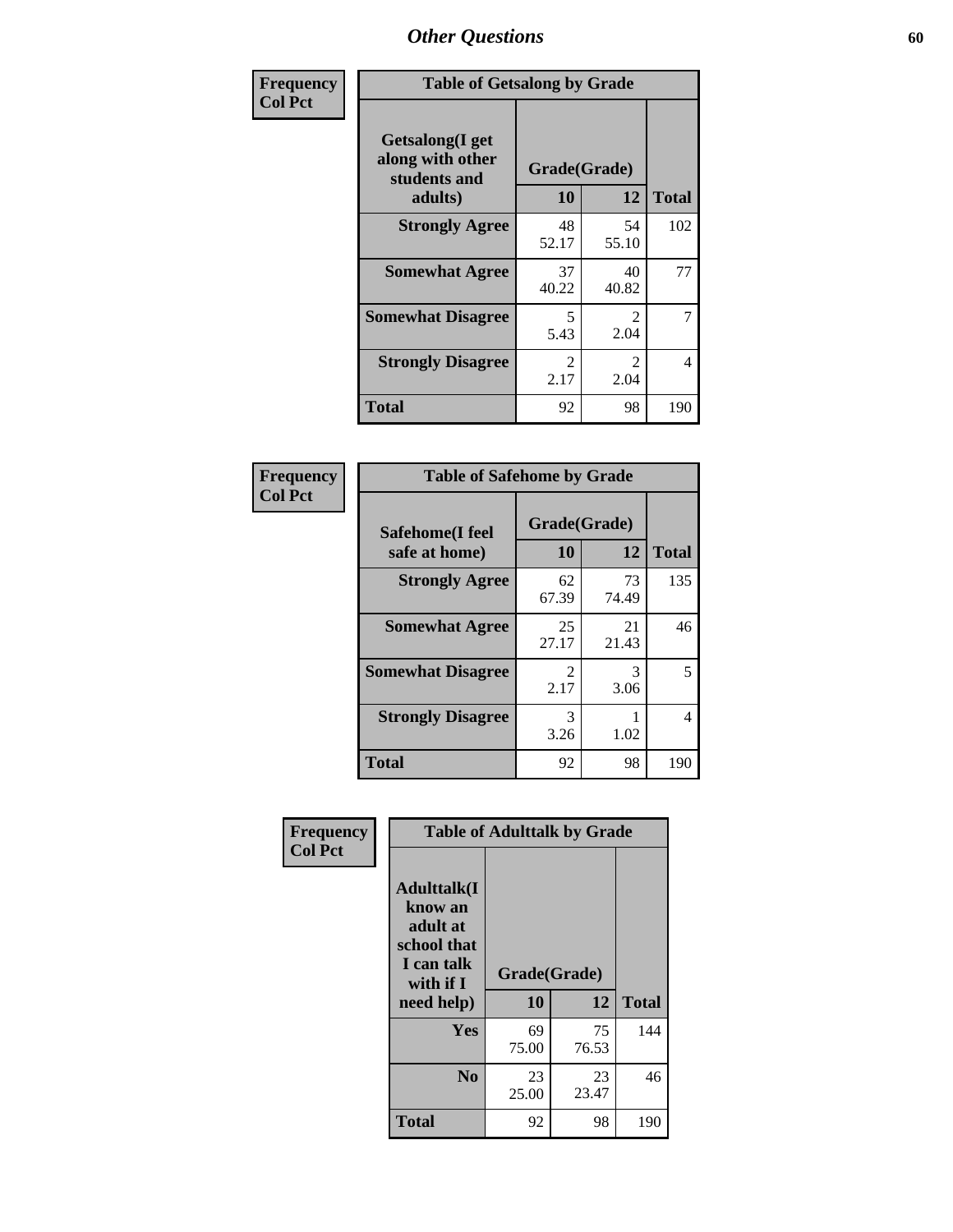**Frequency Row Pct**

| <b>Table of Grade by Tvtime</b> |             |                                                                                         |                     |             |                       |             |              |  |  |  |
|---------------------------------|-------------|-----------------------------------------------------------------------------------------|---------------------|-------------|-----------------------|-------------|--------------|--|--|--|
|                                 |             | Tytime (On an average school day,<br>how much unsupervised time do I spend watching TV) |                     |             |                       |             |              |  |  |  |
|                                 |             | <b>Less that</b>                                                                        |                     | $2 - 3$     | $4 - 5$               | $6+$        |              |  |  |  |
| Grade(Grade)   None             |             |                                                                                         | hour/day   hour/day | hours/day   | hours/day   hours/day |             | <b>Total</b> |  |  |  |
| <b>10</b>                       | 12<br>13.04 | 11<br>11.96                                                                             | 15<br>16.30         | 24<br>26.09 | 16<br>17.39           | 14<br>15.22 | 92           |  |  |  |
| 12                              | 12<br>12.24 | 19<br>19.39                                                                             | 19<br>19.39         | 31<br>31.63 | 10<br>10.20           | 7.14        | 98           |  |  |  |
| <b>Total</b>                    | 24          | 30                                                                                      | 34                  | 55          | 26                    | 21          | 190          |  |  |  |

**Frequency Row Pct**

| <b>Table of Grade by Computertime</b> |             |                                                                                                   |             |                        |                      |                   |              |  |  |  |
|---------------------------------------|-------------|---------------------------------------------------------------------------------------------------|-------------|------------------------|----------------------|-------------------|--------------|--|--|--|
|                                       |             | Computertime (On an average school day,<br>how much unsupervised time do I spend on the computer) |             |                        |                      |                   |              |  |  |  |
| Grade(Grade)                          | None        | <b>Less that</b><br>hour/day                                                                      | hour/day    | $2 - 3$<br>  hours/day | $4 - 5$<br>hours/day | $6+$<br>hours/day | <b>Total</b> |  |  |  |
| 10                                    | 17<br>18.48 | 13<br>14.13                                                                                       | 12<br>13.04 | 32<br>34.78            | 10<br>10.87          | 8.70              | 92           |  |  |  |
| 12                                    | 8<br>8.16   | 15<br>35<br>15<br>16<br>Q<br>9.18<br>15.31<br>16.33<br>35.71<br>15.31                             |             |                        |                      |                   |              |  |  |  |
| <b>Total</b>                          | 25          | 28                                                                                                | 28          | 67                     | 25                   | 17                | 190          |  |  |  |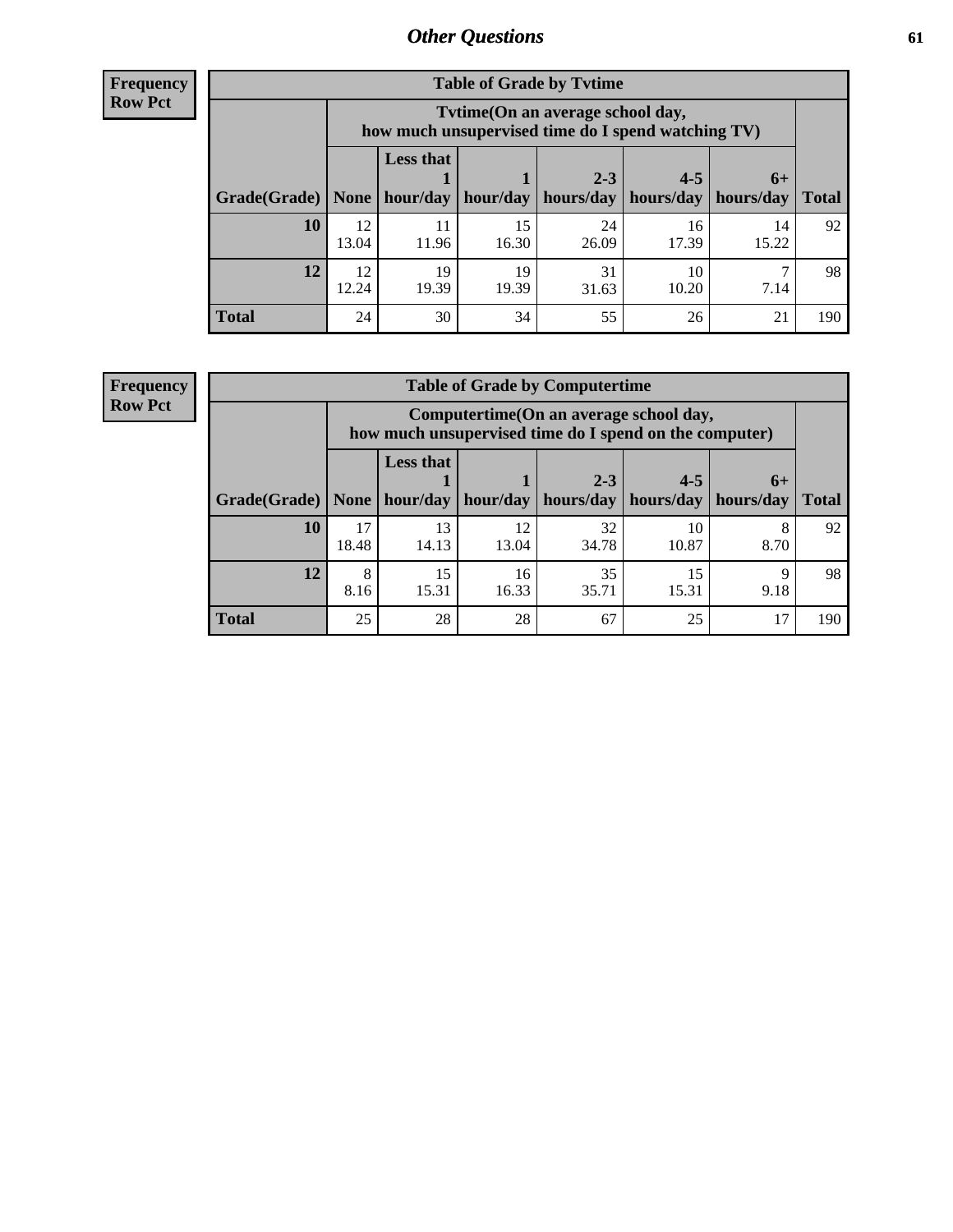## *Questions about Driving Laws* **62** *Driving Questions were asked only of high school students.*

| <b>Frequency</b> |
|------------------|
| <b>Row Pct</b>   |

| <b>Table of Grade by License1</b> |                              |                                                                                                                                           |                |               |               |              |  |  |  |  |
|-----------------------------------|------------------------------|-------------------------------------------------------------------------------------------------------------------------------------------|----------------|---------------|---------------|--------------|--|--|--|--|
|                                   |                              | License1(During the first 6 months of driving<br>with a provisional license,<br>the only passengers who can ride with the<br>driver are:) |                |               |               |              |  |  |  |  |
| Grade(Grade)                      | <b>Parent or</b><br>Guardian | Family<br><b>Members</b>                                                                                                                  | <b>Friends</b> | <b>Anyone</b> | Don't<br>Know | <b>Total</b> |  |  |  |  |
| 10                                | 38<br>41.30                  | 28<br>30.43                                                                                                                               | 2<br>2.17      | 5<br>5.43     | 19<br>20.65   | 92           |  |  |  |  |
| 12                                | 30<br>30.61                  | 58<br>2<br>1.02<br>2.04<br>7.14<br>59.18                                                                                                  |                |               |               |              |  |  |  |  |
| <b>Total</b>                      | 68                           | 86                                                                                                                                        | 4              | 6             | 26            | 190          |  |  |  |  |

| <b>Frequency</b> |              | <b>Table of Grade by License2</b> |                                                                                                          |                                     |                                                      |                      |              |  |
|------------------|--------------|-----------------------------------|----------------------------------------------------------------------------------------------------------|-------------------------------------|------------------------------------------------------|----------------------|--------------|--|
| <b>Row Pct</b>   |              |                                   | License2(17 yr old drivers with a<br>provisional driver's license cannot<br>drive between the hours of:) |                                     |                                                      |                      |              |  |
|                  | Grade(Grade) | <b>Midnight</b><br>to 6am         | 1am<br>to<br>5am                                                                                         | 1am<br>t <sub>0</sub><br><b>6am</b> | N <sub>0</sub><br>curfew<br>for $17$<br>vear<br>olds | Don't<br><b>Know</b> | <b>Total</b> |  |
|                  | 10           | 45<br>48.91                       | 5<br>5.43                                                                                                | 8<br>8.70                           | 0<br>0.00                                            | 34<br>36.96          | 92           |  |
|                  | 12           | 72<br>73.47                       | 8<br>8.16                                                                                                | 4<br>4.08                           | 1.02                                                 | 13<br>13.27          | 98           |  |
|                  | <b>Total</b> | 117                               | 13                                                                                                       | 12                                  |                                                      | 47                   | 190          |  |

| <b>Frequency</b> |              | <b>Table of Grade by License3</b> |                                                                                        |             |           |             |               |              |  |
|------------------|--------------|-----------------------------------|----------------------------------------------------------------------------------------|-------------|-----------|-------------|---------------|--------------|--|
| <b>Row Pct</b>   |              |                                   | License3(For drivers under the age of 21,<br>what level of alcohol is considered DUI?) |             |           |             |               |              |  |
|                  | Grade(Grade) | Any<br><b>Amount</b>              | 0.02                                                                                   | 0.04        | 0.06      | 0.08        | Don't<br>know | <b>Total</b> |  |
|                  | 10           | 17<br>18.48                       | 16<br>17.39                                                                            | 9<br>9.78   | 4<br>4.35 | 10<br>10.87 | 36<br>39.13   | 92           |  |
|                  | 12           | 28<br>28.57                       | 22<br>22.45                                                                            | 10<br>10.20 | 5<br>5.10 | 6<br>6.12   | 27<br>27.55   | 98           |  |
|                  | <b>Total</b> | 45                                | 38                                                                                     | 19          | 9         | 16          | 63            | 190          |  |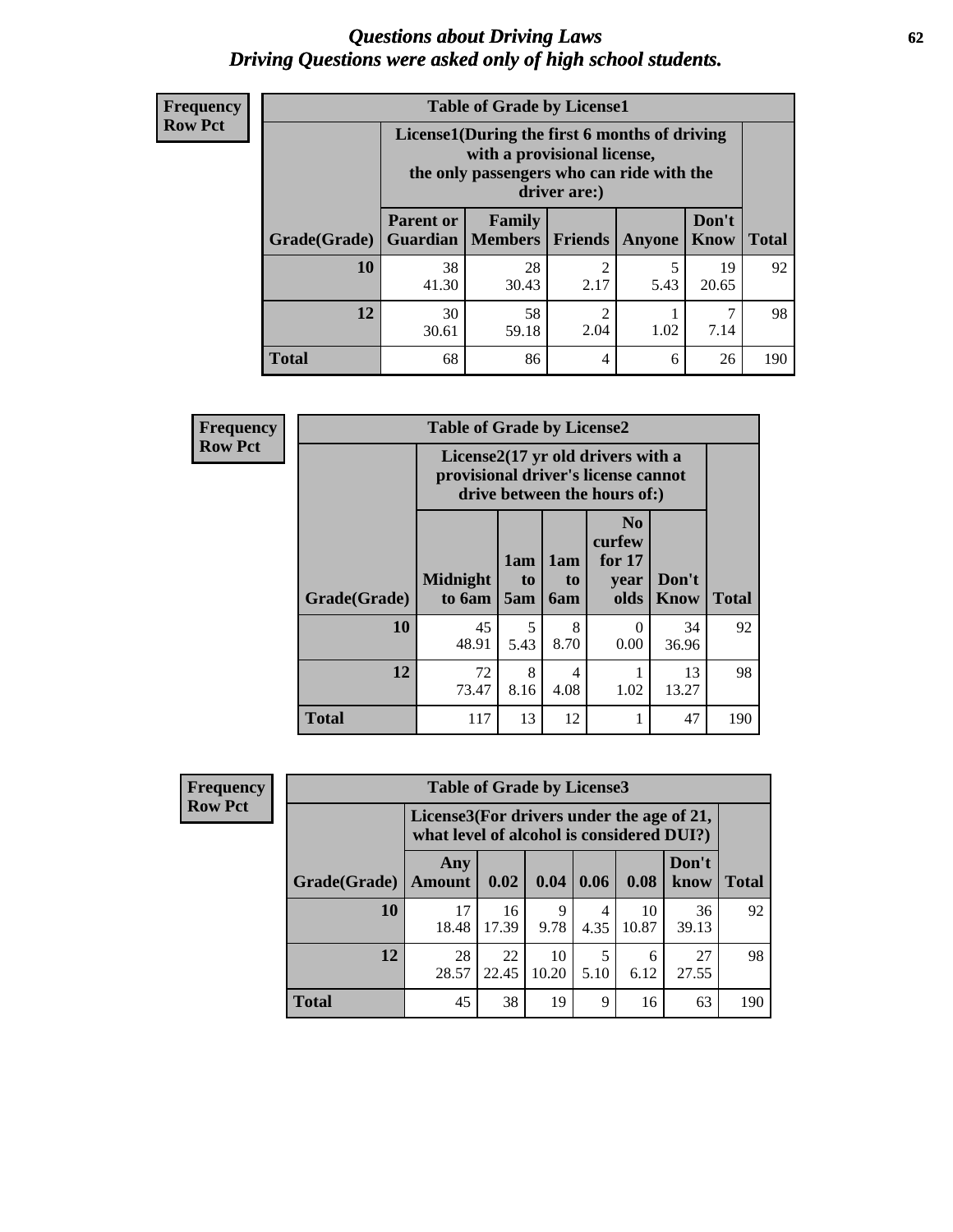## *Questions about Driving Laws* **63** *Driving Questions were asked only of high school students.*

**Frequency Row Pct**

| <b>Table of Grade by License4</b> |             |                                                                                                                                                                                                                                                                                |             |                        |           |             |     |  |  |
|-----------------------------------|-------------|--------------------------------------------------------------------------------------------------------------------------------------------------------------------------------------------------------------------------------------------------------------------------------|-------------|------------------------|-----------|-------------|-----|--|--|
|                                   |             | License4(A driver under 21 automatically<br>loses his/her license if caught exceeding the<br>posted speet limit by:)<br>Can't<br>lose<br><b>Depends</b><br>license<br>$15+$<br>$25+$<br>$35+$<br>Don't<br>for<br>on<br><b>Total</b><br>mph<br>speeding<br>know<br>mph<br>judge |             |                        |           |             |     |  |  |
| Grade(Grade)                      | mph         |                                                                                                                                                                                                                                                                                |             |                        |           |             |     |  |  |
| 10                                | 13<br>14.13 | 11<br>11.96                                                                                                                                                                                                                                                                    | 10<br>10.87 | $\overline{4}$<br>4.35 | 9<br>9.78 | 45<br>48.91 | 92  |  |  |
| 12                                | 25<br>25.51 | 21<br>11<br>31<br>4<br>6<br>21.43<br>11.22<br>6.12<br>4.08<br>31.63                                                                                                                                                                                                            |             |                        |           |             |     |  |  |
| <b>Total</b>                      | 38          | 32                                                                                                                                                                                                                                                                             | 21          | 8                      | 15        | 76          | 190 |  |  |

| Frequency      | <b>Table of Grade by License5</b> |             |                                                                                                                                      |                     |       |
|----------------|-----------------------------------|-------------|--------------------------------------------------------------------------------------------------------------------------------------|---------------------|-------|
| <b>Row Pct</b> |                                   |             | License5(A)<br>Georgia teenager<br>with family<br>connections or a<br>good lawyer can<br>break a teen<br>driving law and<br>license) | keep their driver's |       |
|                | Grade(Grade)                      | Yes         | N <sub>0</sub>                                                                                                                       | Don't<br>know       | Total |
|                | 10                                | 8<br>8.70   | 38<br>41.30                                                                                                                          | 46<br>50.00         | 92    |
|                | 12                                | 24<br>24.49 | 49<br>50.00                                                                                                                          | 25<br>25.51         | 98    |
|                | <b>Total</b>                      | 32          | 87                                                                                                                                   | 71                  | 190   |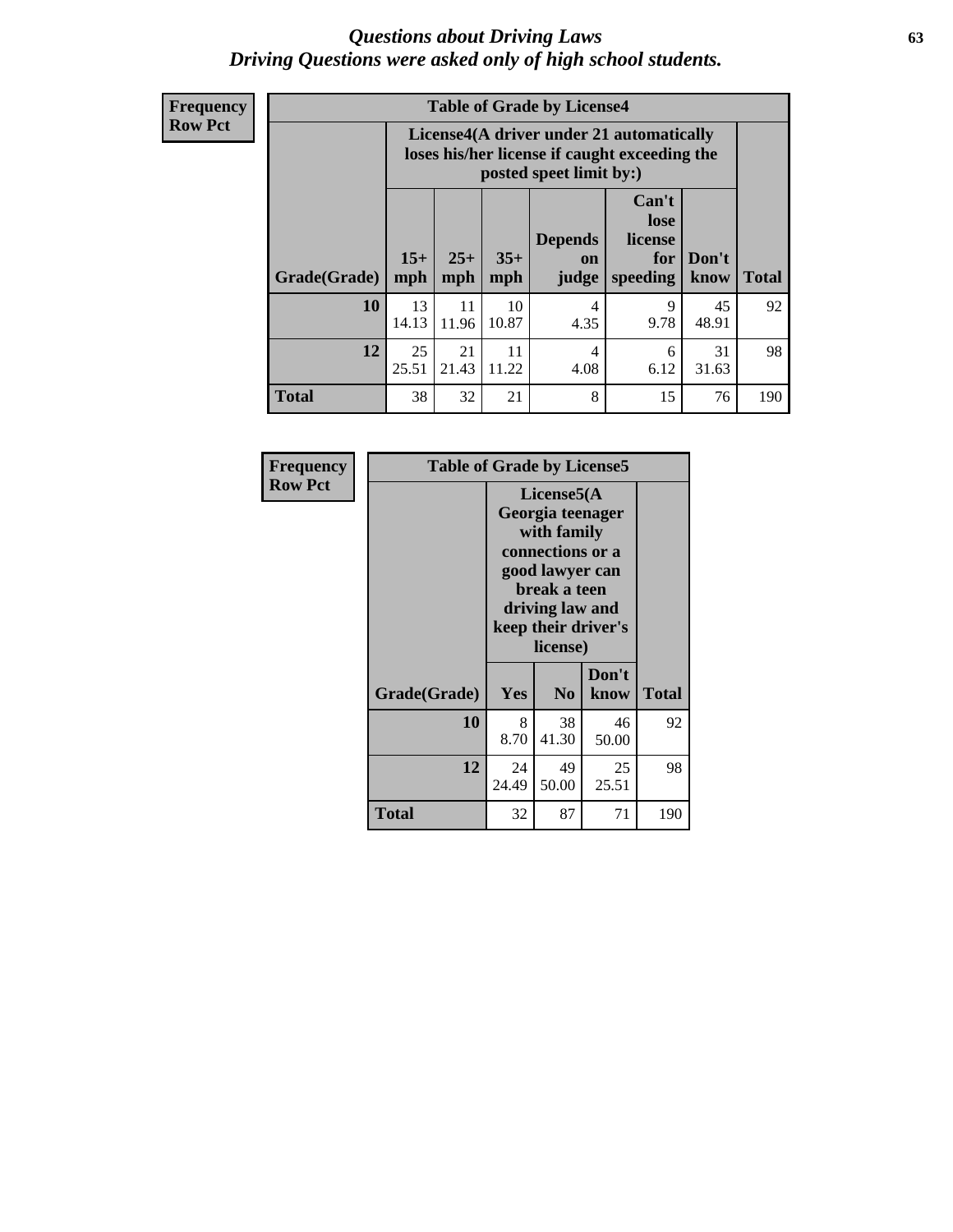## *Questions about Driving Laws* **64** *Driving Questions were asked only of high school students.*

| <b>Frequency</b> | <b>Table of Grade by License6</b> |                                                                                                                                                 |                |               |              |
|------------------|-----------------------------------|-------------------------------------------------------------------------------------------------------------------------------------------------|----------------|---------------|--------------|
| <b>Row Pct</b>   |                                   | License <sub>6</sub> (I know a<br>friend or<br>classmate that<br>broke a teen<br>driving law,<br>but was allowed to<br>keep his/her<br>license) |                |               |              |
|                  | Grade(Grade)                      | Yes                                                                                                                                             | N <sub>0</sub> | Don't<br>know | <b>Total</b> |
|                  | 10                                | 10<br>10.87                                                                                                                                     | 45<br>48.91    | 37<br>40.22   | 92           |
|                  | 12                                | 26<br>26.53                                                                                                                                     | 98             |               |              |
|                  | <b>Total</b>                      | 36                                                                                                                                              | 91             | 63            | 190          |

| <b>Frequency</b> | <b>Table of Grade by License7</b> |                                                                                               |                                     |                                                   |                        |              |  |
|------------------|-----------------------------------|-----------------------------------------------------------------------------------------------|-------------------------------------|---------------------------------------------------|------------------------|--------------|--|
| <b>Row Pct</b>   |                                   | License7(A student under the age of 18 cam loser<br>his/her driving privileges if he or she:) |                                     |                                                   |                        |              |  |
|                  | Grade(Grade)                      | <b>Have</b><br>more than<br>10<br>unexcused<br>absences<br>per school<br>yr                   | Drop out<br>without  <br>graduating | <b>Bring</b><br>alcohol/drugs/weapon<br>to school | All of<br>the<br>above | <b>Total</b> |  |
|                  | 10                                | 22<br>23.91                                                                                   | 3<br>3.26                           | ာ<br>2.17                                         | 65<br>70.65            | 92           |  |
|                  | 12                                | 25<br>25.51                                                                                   | 3<br>3.06                           | 1.02                                              | 69<br>70.41            | 98           |  |
|                  | <b>Total</b>                      | 47                                                                                            | 6                                   | 3                                                 | 134                    | 190          |  |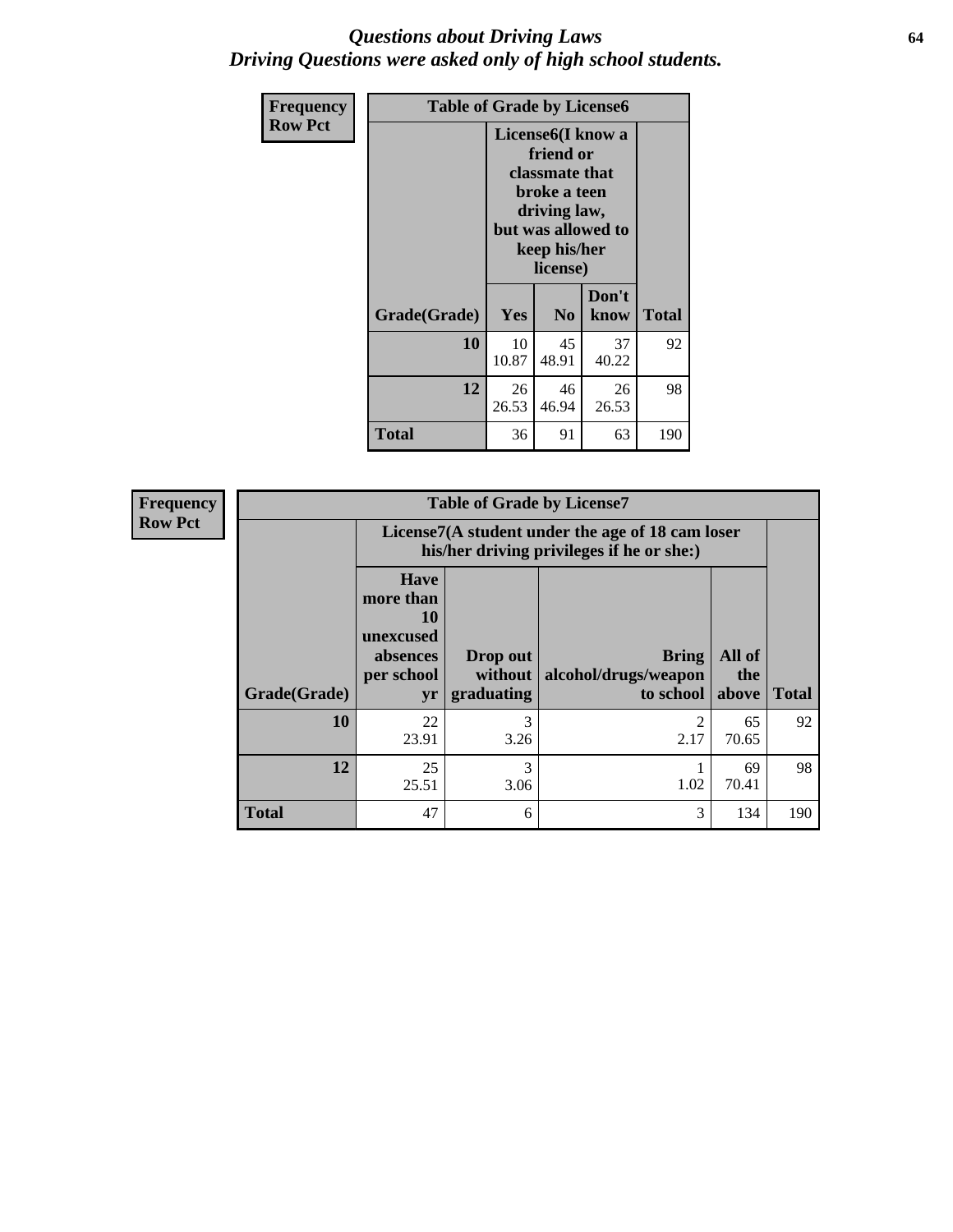# *Select Results by Gender* **65**

| Frequency      | <b>Table of SchoolClimate2 by Gender</b>          |                                 |                       |              |
|----------------|---------------------------------------------------|---------------------------------|-----------------------|--------------|
| <b>Col Pct</b> | SchoolClimate2(I<br>feel successful at<br>school) | Gender(Gender)<br><b>Female</b> | <b>Male</b>           | <b>Total</b> |
|                | <b>Strongly Agree</b>                             | 39<br>35.14                     | 28<br>35.44           | 67           |
|                | <b>Somewhat Agree</b>                             | 63<br>56.76                     | 41<br>51.90           | 104          |
|                | <b>Somewhat Disagree</b>                          | 6.31                            | 7<br>8.86             | 14           |
|                | <b>Strongly Disagree</b>                          | $\mathfrak{D}$<br>1.80          | $\mathcal{R}$<br>3.80 | 5            |
|                | <b>Total</b>                                      | 111                             | 79                    | 190          |

| Frequency      | <b>Table of SchoolClimate6 by Gender</b>                 |               |                               |              |  |
|----------------|----------------------------------------------------------|---------------|-------------------------------|--------------|--|
| <b>Col Pct</b> | <b>SchoolClimate6(Teachers</b><br>treat me with respect) | <b>Female</b> | Gender(Gender)<br><b>Male</b> | <b>Total</b> |  |
|                | <b>Strongly Agree</b>                                    | 36<br>32.43   | 24<br>30.38                   | 60           |  |
|                | <b>Somewhat Agree</b>                                    | 52<br>46.85   | 37<br>46.84                   | 89           |  |
|                | <b>Somewhat Disagree</b>                                 | 18<br>16.22   | 8<br>10.13                    | 26           |  |
|                | <b>Strongly Disagree</b>                                 | 5<br>4.50     | 10<br>12.66                   | 15           |  |
|                | <b>Total</b>                                             | 111           | 79                            | 190          |  |

| Frequency      |                                                                                      | <b>Table of SchoolClimate8 by Gender</b> |                      |              |  |  |
|----------------|--------------------------------------------------------------------------------------|------------------------------------------|----------------------|--------------|--|--|
| <b>Col Pct</b> | <b>SchoolClimate8(Students</b><br>are frequently<br>recognized for good<br>behavior) | Gender(Gender)<br><b>Female</b>          | <b>Male</b>          | <b>Total</b> |  |  |
|                | <b>Strongly Agree</b>                                                                | 16<br>14.41                              | 20<br>25.32          | 36           |  |  |
|                | <b>Somewhat Agree</b>                                                                | 56<br>50.45                              | 24<br>30.38          | 80           |  |  |
|                | <b>Somewhat Disagree</b>                                                             | 24<br>21.62                              | 26<br>32.91          | 50           |  |  |
|                | <b>Strongly Disagree</b>                                                             | 15<br>13.51                              | $\mathbf Q$<br>11.39 | 24           |  |  |
|                | Total                                                                                | 111                                      | 79                   | 190          |  |  |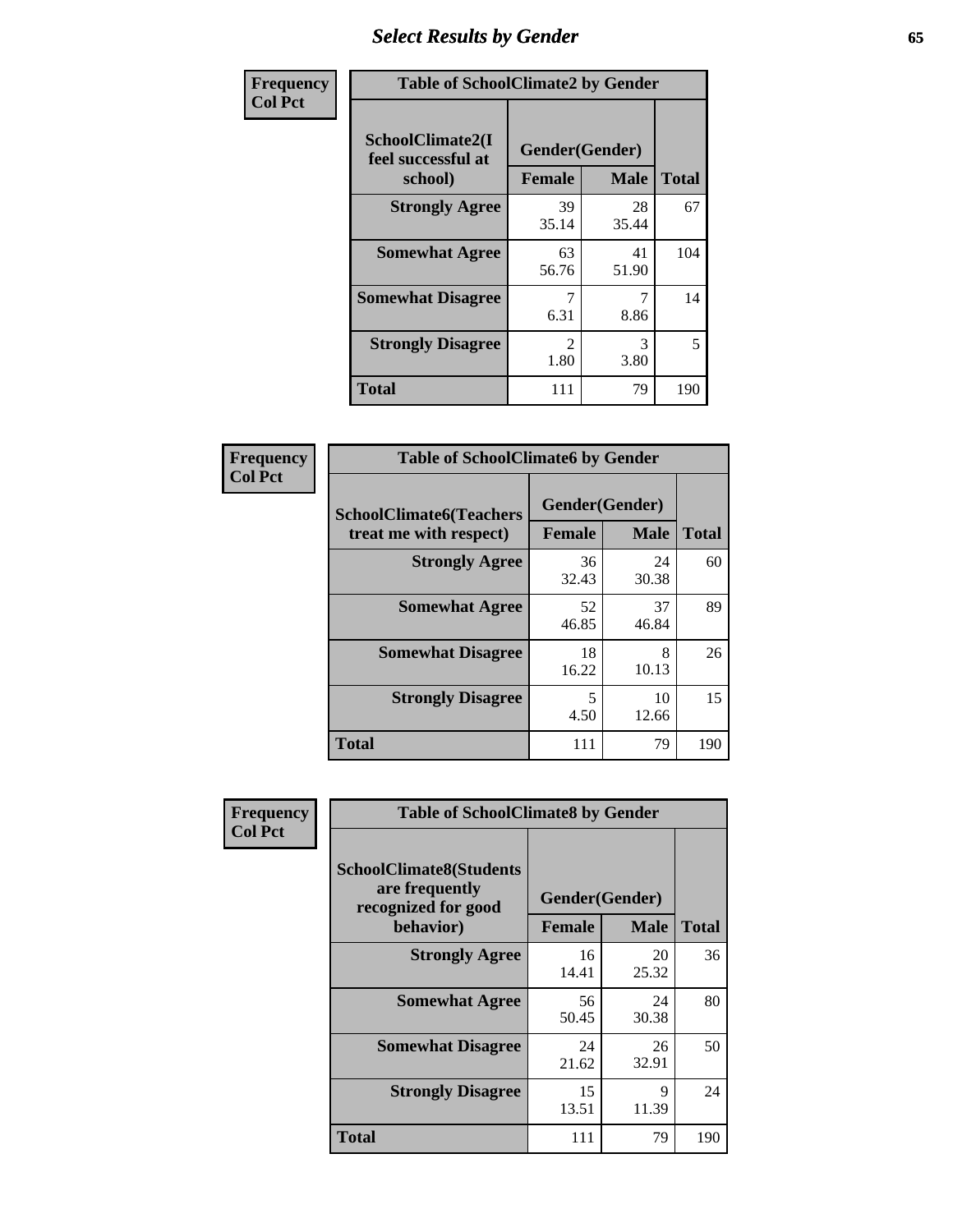# *Select Results by Gender* **66**

| <b>Frequency</b> | <b>Table of Gender by Dropout</b> |                                                                        |                |              |
|------------------|-----------------------------------|------------------------------------------------------------------------|----------------|--------------|
| <b>Row Pct</b>   |                                   | Dropout(I<br>have<br>thought<br>about<br>dropping<br>out of<br>school) |                |              |
|                  | Gender(Gender)                    | Yes                                                                    | N <sub>0</sub> | <b>Total</b> |
|                  | <b>Female</b>                     | 28<br>25.23                                                            | 83<br>74.77    | 111          |
|                  | <b>Male</b>                       | 34<br>43.04                                                            | 45<br>56.96    | 79           |
|                  | <b>Total</b>                      | 62                                                                     | 128            | 190          |

| <b>Frequency</b> | <b>Table of Gender by Dropoutreason</b> |                                                                     |              |                                 |                                |              |              |
|------------------|-----------------------------------------|---------------------------------------------------------------------|--------------|---------------------------------|--------------------------------|--------------|--------------|
| <b>Row Pct</b>   |                                         | Dropoutreason (If I dropped out the<br>reason would most likely be) |              |                                 |                                |              |              |
|                  | <b>Gender</b> (Gender)                  | Won't<br><b>Drop</b><br>out                                         | <b>Bored</b> | <b>Family</b><br><b>Reasons</b> | <b>Being</b><br><b>Bullied</b> | <b>Other</b> | <b>Total</b> |
|                  | <b>Female</b>                           | 77<br>69.37                                                         | 10<br>9.01   | 10<br>9.01                      | $\Omega$<br>0.00               | 14<br>12.61  | 111          |
|                  | <b>Male</b>                             | 50<br>63.29                                                         | 13<br>16.46  | 3<br>3.80                       | 1.27                           | 12<br>15.19  | 79           |
|                  | <b>Total</b>                            | 127                                                                 | 23           | 13                              |                                | 26           | 190          |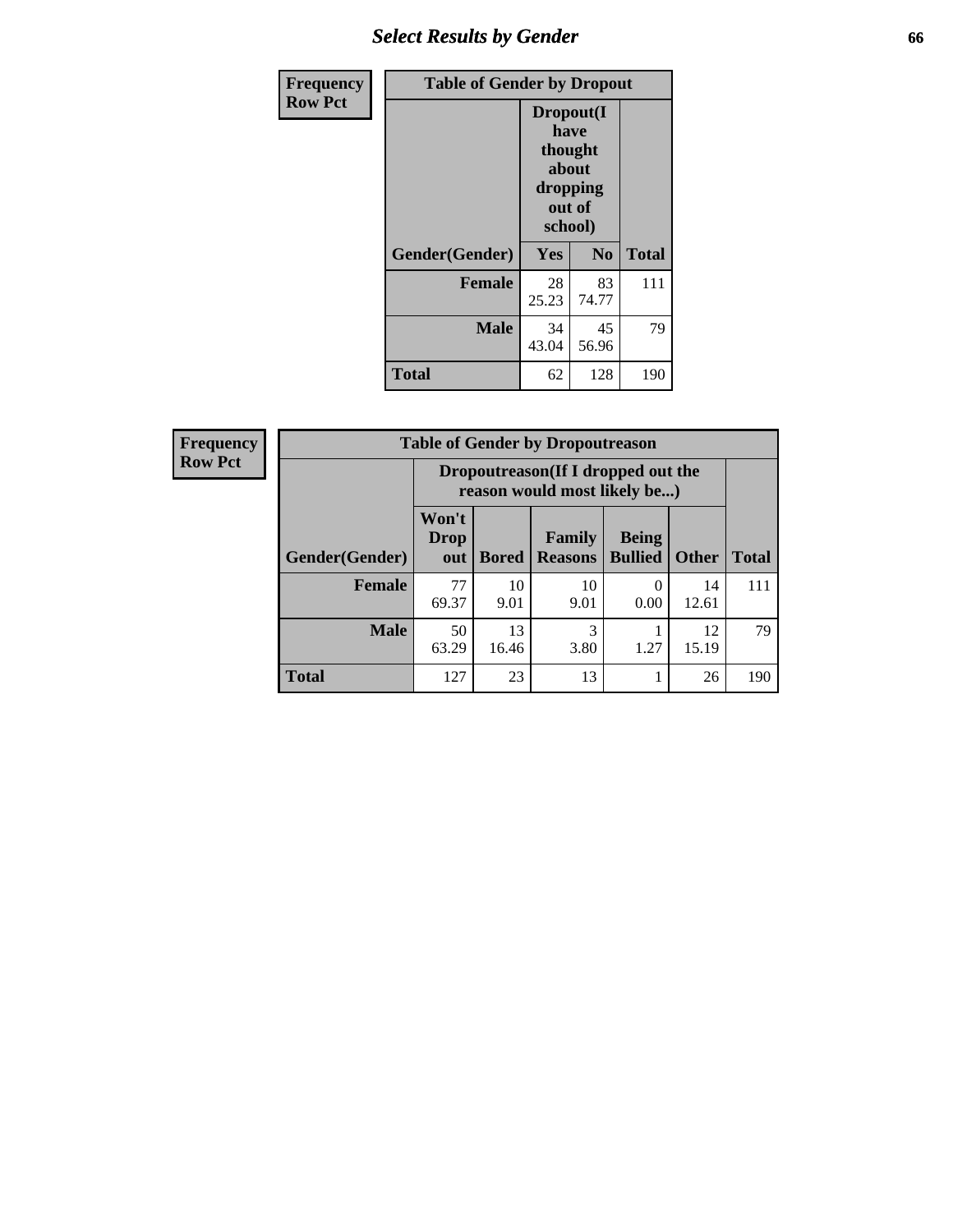*School Safety* **67**

| Frequency      | <b>Table of Gender by Bullied2</b> |                 |                |              |  |
|----------------|------------------------------------|-----------------|----------------|--------------|--|
| <b>Row Pct</b> |                                    | <b>Bullied2</b> |                |              |  |
|                | Gender(Gender)                     | Yes             | N <sub>0</sub> | <b>Total</b> |  |
|                | <b>Female</b>                      | 6<br>5.41       | 105<br>94.59   | 111          |  |
|                | <b>Male</b>                        | 8.86            | 72<br>91.14    | 79           |  |
|                | <b>Total</b>                       | 13              | 177            | 190          |  |

| Frequency      | <b>Table of Gender by Bulliedothers2</b> |                       |                |              |
|----------------|------------------------------------------|-----------------------|----------------|--------------|
| <b>Row Pct</b> |                                          | <b>Bulliedothers2</b> |                |              |
|                | Gender(Gender)                           | Yes                   | N <sub>0</sub> | <b>Total</b> |
|                | <b>Female</b>                            | 6<br>5.41             | 105<br>94.59   | 111          |
|                | <b>Male</b>                              | 6<br>7.59             | 73<br>92.41    | 79           |
|                | Total                                    | 12                    | 178            | 190          |

| Frequency      | <b>Table of Gender by Weaponschool2</b> |                        |                |              |  |
|----------------|-----------------------------------------|------------------------|----------------|--------------|--|
| <b>Row Pct</b> |                                         | Weaponschool2          |                |              |  |
|                | Gender(Gender)                          | Yes                    | N <sub>0</sub> | <b>Total</b> |  |
|                | <b>Female</b>                           | 0.00                   | 111<br>100.00  |              |  |
|                | <b>Male</b>                             | $\mathfrak{D}$<br>2.53 | 77<br>97.47    | 79           |  |
|                | <b>Total</b>                            | 2                      | 188            | 190          |  |

| Frequency      | <b>Table of Gender by Absentunsafe2</b> |               |                |              |
|----------------|-----------------------------------------|---------------|----------------|--------------|
| <b>Row Pct</b> |                                         | Absentunsafe2 |                |              |
|                | Gender(Gender)                          | Yes           | N <sub>0</sub> | <b>Total</b> |
|                | <b>Female</b>                           | 0.90          | 110<br>99.10   | 111          |
|                | <b>Male</b>                             | 3.80          | 76<br>96.20    | 79           |
|                | <b>Total</b>                            | 4             | 186            | 190          |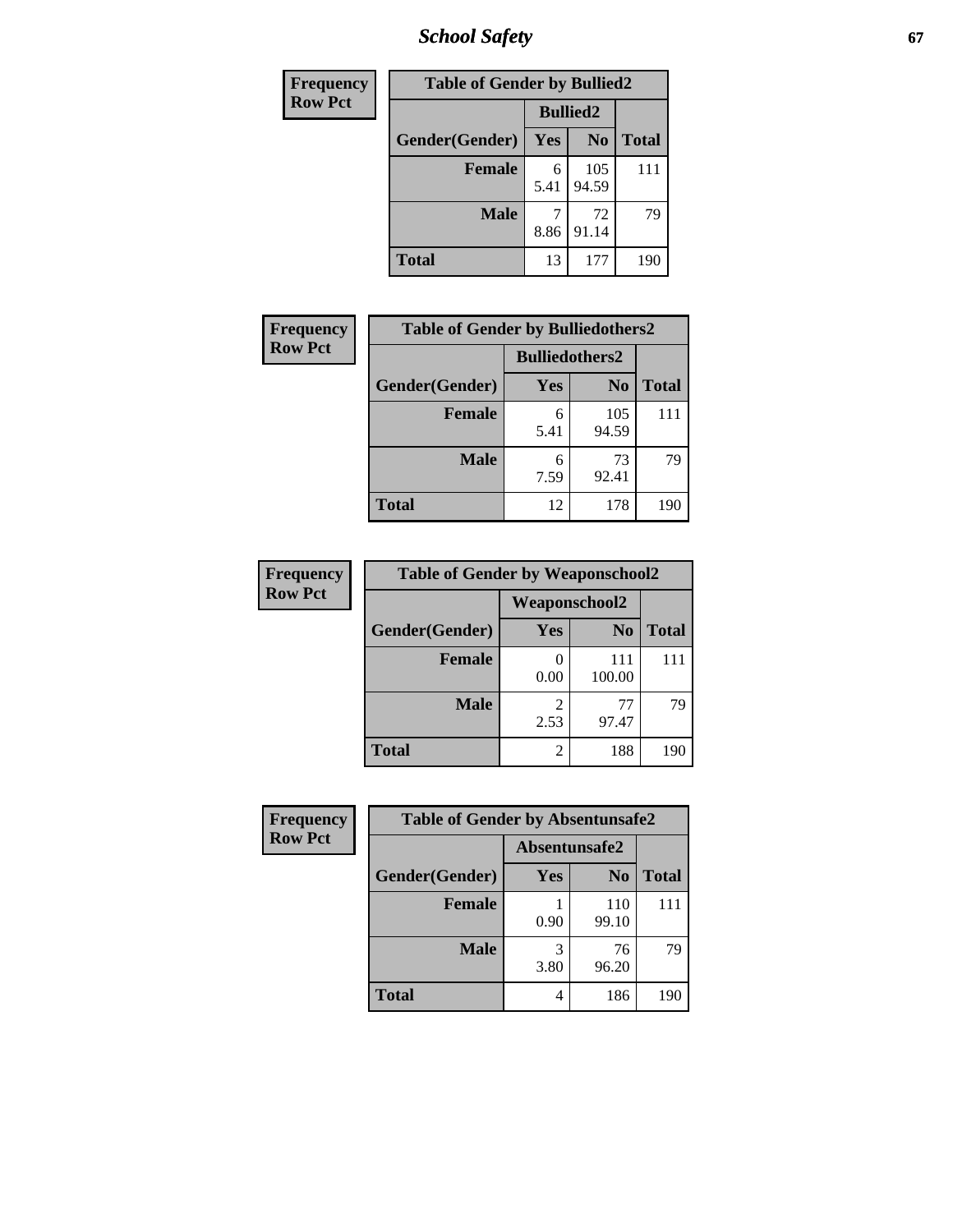*School Safety* **68**

| Frequency      | <b>Table of Gender by Gangself</b> |                                                                                                        |                |              |
|----------------|------------------------------------|--------------------------------------------------------------------------------------------------------|----------------|--------------|
| <b>Row Pct</b> |                                    | <b>Gangself</b> (I<br>have<br>participated<br>in illegal gang<br>activities in<br>the past 30<br>days) |                |              |
|                | Gender(Gender)                     | Yes                                                                                                    | N <sub>0</sub> | <b>Total</b> |
|                | <b>Female</b>                      | 4<br>3.60                                                                                              | 107<br>96.40   | 111          |
|                | <b>Male</b>                        | 3<br>3.80                                                                                              | 76<br>96.20    | 79           |
|                | <b>Total</b>                       | 7                                                                                                      | 183            | 190          |

| Frequency      | <b>Table of Gender by Gangpeers</b> |                                                                                                                             |                |              |
|----------------|-------------------------------------|-----------------------------------------------------------------------------------------------------------------------------|----------------|--------------|
| <b>Row Pct</b> |                                     | <b>Gangpeers</b> (I<br>have friends<br>who have<br>participated<br>in illegal gang<br>activities in<br>the past 30<br>days) |                |              |
|                | Gender(Gender)                      | <b>Yes</b>                                                                                                                  | N <sub>0</sub> | <b>Total</b> |
|                | <b>Female</b>                       | 25<br>22.52                                                                                                                 | 86<br>77.48    | 111          |
|                | <b>Male</b>                         | 19<br>24.05                                                                                                                 | 60<br>75.95    | 79           |
|                | Total                               | 44                                                                                                                          | 146            | 190          |

| Frequency      | <b>Table of Gender by Pickedon2</b> |             |                |              |
|----------------|-------------------------------------|-------------|----------------|--------------|
| <b>Row Pct</b> |                                     | Pickedon2   |                |              |
|                | Gender(Gender)                      | Yes         | N <sub>0</sub> | <b>Total</b> |
|                | <b>Female</b>                       | 21<br>18.92 | 90<br>81.08    | 111          |
|                | <b>Male</b>                         | 12<br>15.19 | 67<br>84.81    | 79           |
|                | <b>Total</b>                        | 33          | 157            | 190          |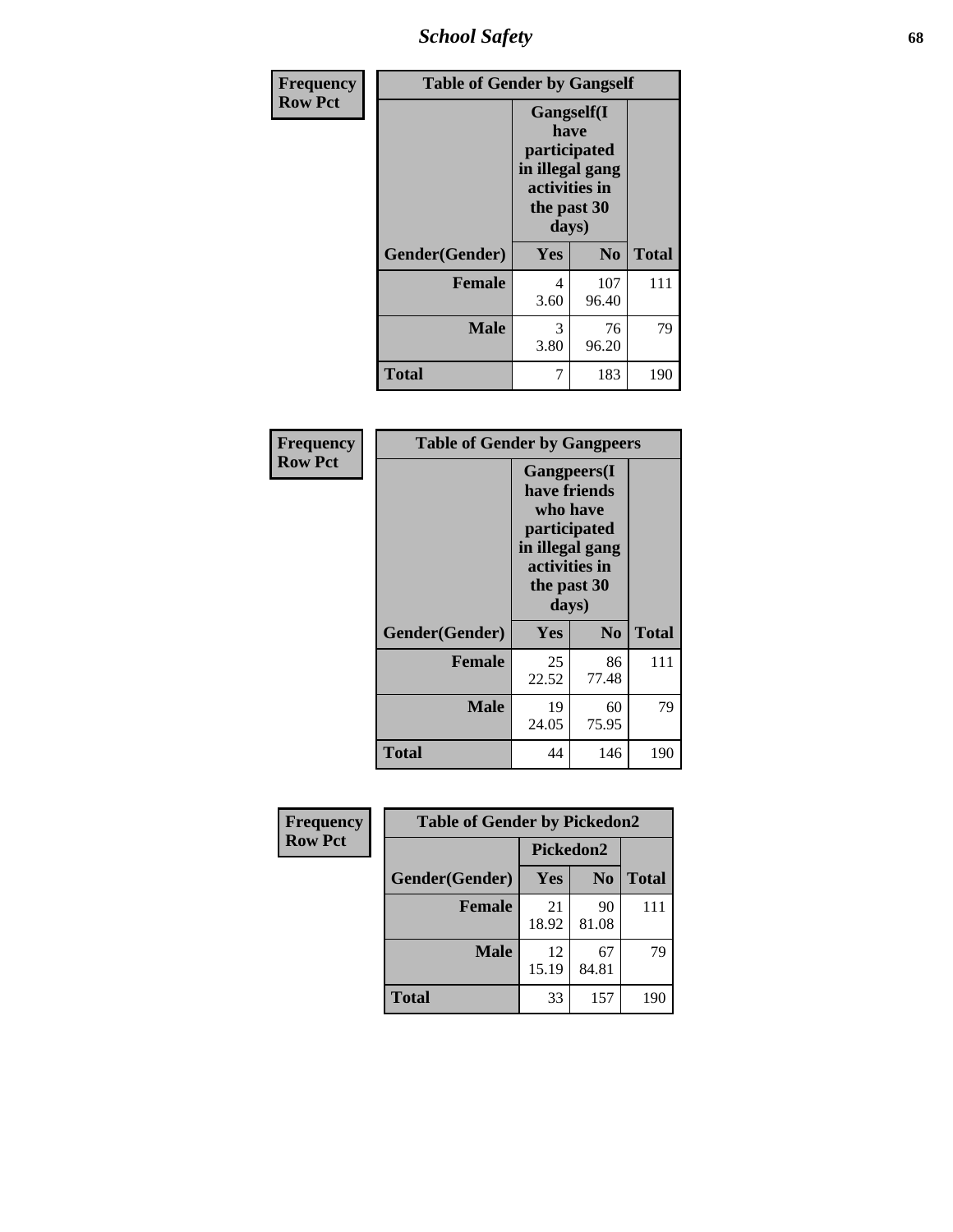*School Safety* **69**

| Frequency      | <b>Table of Gender by Safeschool2</b> |             |                |              |
|----------------|---------------------------------------|-------------|----------------|--------------|
| <b>Row Pct</b> |                                       | Safeschool2 |                |              |
|                | Gender(Gender)                        | Yes         | N <sub>0</sub> | <b>Total</b> |
|                | <b>Female</b>                         | 78<br>70.27 | 33<br>29.73    | 111          |
|                | <b>Male</b>                           | 49<br>62.03 | 30<br>37.97    | 79           |
|                | <b>Total</b>                          | 127         | 63             | 190          |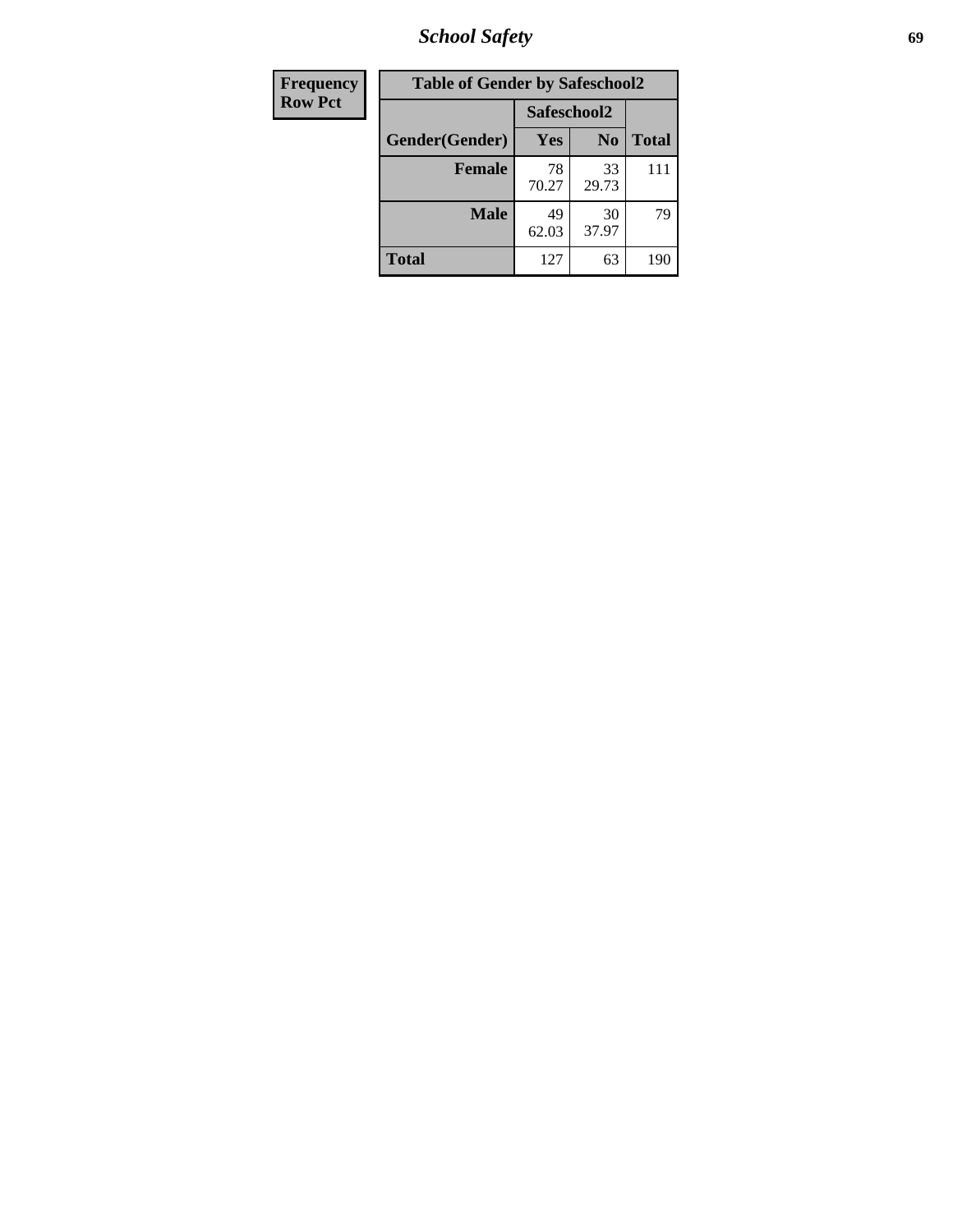# *Incidence of Drug Use* **70**

| Frequency      |                | <b>Table of Gender by AlcoholAlt</b>     |                |              |
|----------------|----------------|------------------------------------------|----------------|--------------|
| <b>Row Pct</b> |                | AlcoholAlt(Alcohol<br>use, past 30 days) |                |              |
|                | Gender(Gender) | Yes                                      | N <sub>0</sub> | <b>Total</b> |
|                | <b>Female</b>  | 9<br>8.11                                | 102<br>91.89   | 111          |
|                | <b>Male</b>    | 11<br>13.92                              | 68<br>86.08    | 79           |
|                | <b>Total</b>   | 20                                       | 170            | 190          |

| <b>Frequency</b> | <b>Table of Gender by TobaccoAny</b> |                                          |                |              |
|------------------|--------------------------------------|------------------------------------------|----------------|--------------|
| <b>Row Pct</b>   |                                      | TobaccoAny(Tobacco<br>use, past 30 days) |                |              |
|                  | Gender(Gender)                       | Yes                                      | N <sub>0</sub> | <b>Total</b> |
|                  | <b>Female</b>                        | 8<br>7.21                                | 103<br>92.79   | 111          |
|                  | <b>Male</b>                          | 8<br>10.13                               | 71<br>89.87    | 79           |
|                  | <b>Total</b>                         | 16                                       | 174            | 190          |

| <b>Frequency</b> | <b>Table of Gender by MarijuanaAlt</b> |            |                                              |              |  |
|------------------|----------------------------------------|------------|----------------------------------------------|--------------|--|
| <b>Row Pct</b>   |                                        |            | MarijuanaAlt(Marijuana<br>use, past 30 days) |              |  |
|                  | Gender(Gender)                         | <b>Yes</b> | N <sub>0</sub>                               | <b>Total</b> |  |
|                  | Female                                 | 7<br>6.31  | 104<br>93.69                                 | 111          |  |
|                  | <b>Male</b>                            | 2<br>2.53  | 97.47                                        | 79           |  |
|                  | <b>Total</b>                           | 9          | 181                                          | 190          |  |

| <b>Frequency</b> | <b>Table of Gender by OtherDrugAny</b> |                                                      |                |              |
|------------------|----------------------------------------|------------------------------------------------------|----------------|--------------|
| <b>Row Pct</b>   |                                        | <b>OtherDrugAny(Other</b><br>drug use, past 30 days) |                |              |
|                  | Gender(Gender)                         | <b>Yes</b>                                           | N <sub>0</sub> | <b>Total</b> |
|                  | <b>Female</b>                          | 3<br>2.70                                            | 108<br>97.30   | 111          |
|                  | <b>Male</b>                            | 1.27                                                 | 78<br>98.73    | 79           |
|                  | <b>Total</b>                           | 4                                                    | 186            | 190          |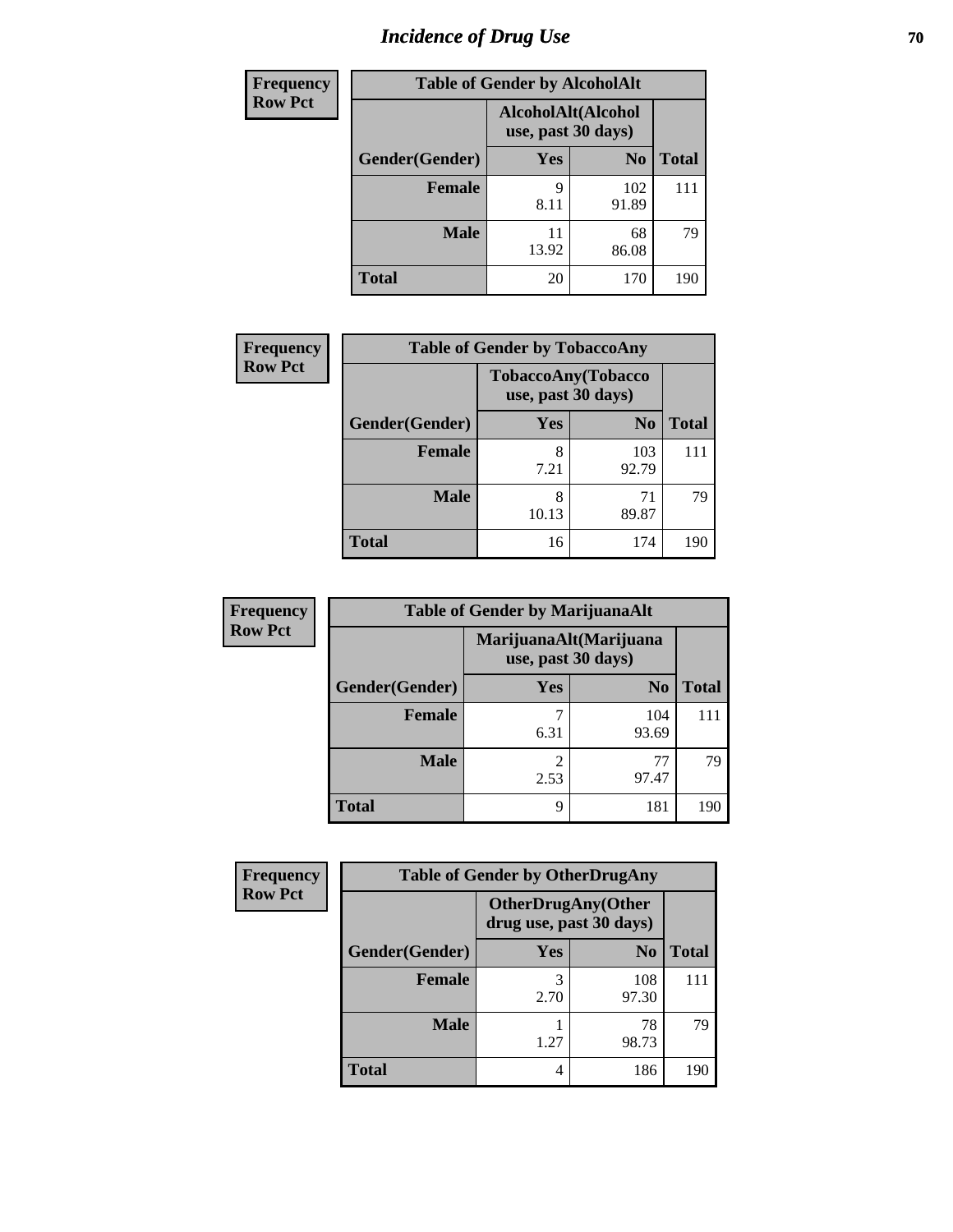## *Average Age at Onset of Use* **71** *Results for "Average Age at Onset of Use" questions exclude students who said they did not use that substance*

## **Gender=Female**

| Variable           | <b>Label</b>                                                       | <b>Mean</b> |
|--------------------|--------------------------------------------------------------------|-------------|
| Alcoholinit2       | I started using alcohol when I was                                 | 14.00       |
| Cigarettesinit2    | I started smoking tobacco when I was                               | 14.60       |
| Smokelessinit2     | I started chewing tobacco when I was                               |             |
| Marijuanainit2     | I started using marijuana when I was                               | 14.93       |
| Cocaineinit2       | I started using cocaine when I was                                 | 15.00       |
| Inhalantsinit2     | I started using inhalants when I was                               | 11.00       |
| Steroidsinit2      | I started using steroids when I was                                |             |
| Ecstasyinit2       | I started using ecstasy when I was                                 | 16.00       |
| Methinit2          | I started using methamphetamines when I was                        |             |
| Hallucinogensinit2 | I started using hallucinogens when I was                           | 17.00       |
| Prescription in t2 | I started using prescription drugs not prescribed to me when I was | 15.67       |

### **Gender=Male**

| <b>Variable</b>       | Label                                                              | <b>Mean</b> |
|-----------------------|--------------------------------------------------------------------|-------------|
| Alcoholinit2          | I started using alcohol when I was                                 | 12.42       |
| Cigarettesinit2       | I started smoking tobacco when I was                               | 12.43       |
| Smokelessinit2        | I started chewing tobacco when I was                               | 12.78       |
| Marijuanainit2        | I started using marijuana when I was                               | 12.67       |
| Cocaineinit2          | I started using cocaine when I was                                 | 10.67       |
| Inhalantsinit2        | I started using inhalants when I was                               | 10.33       |
| Steroidsinit2         | I started using steroids when I was                                | 10.00       |
| Ecstasyinit2          | I started using ecstasy when I was                                 | 10.00       |
| Methinit <sub>2</sub> | I started using methamphetamines when I was                        | 10.67       |
| Hallucinogensinit2    | I started using hallucinogens when I was                           | 11.33       |
| Prescriptioninit2     | I started using prescription drugs not prescribed to me when I was | 12.75       |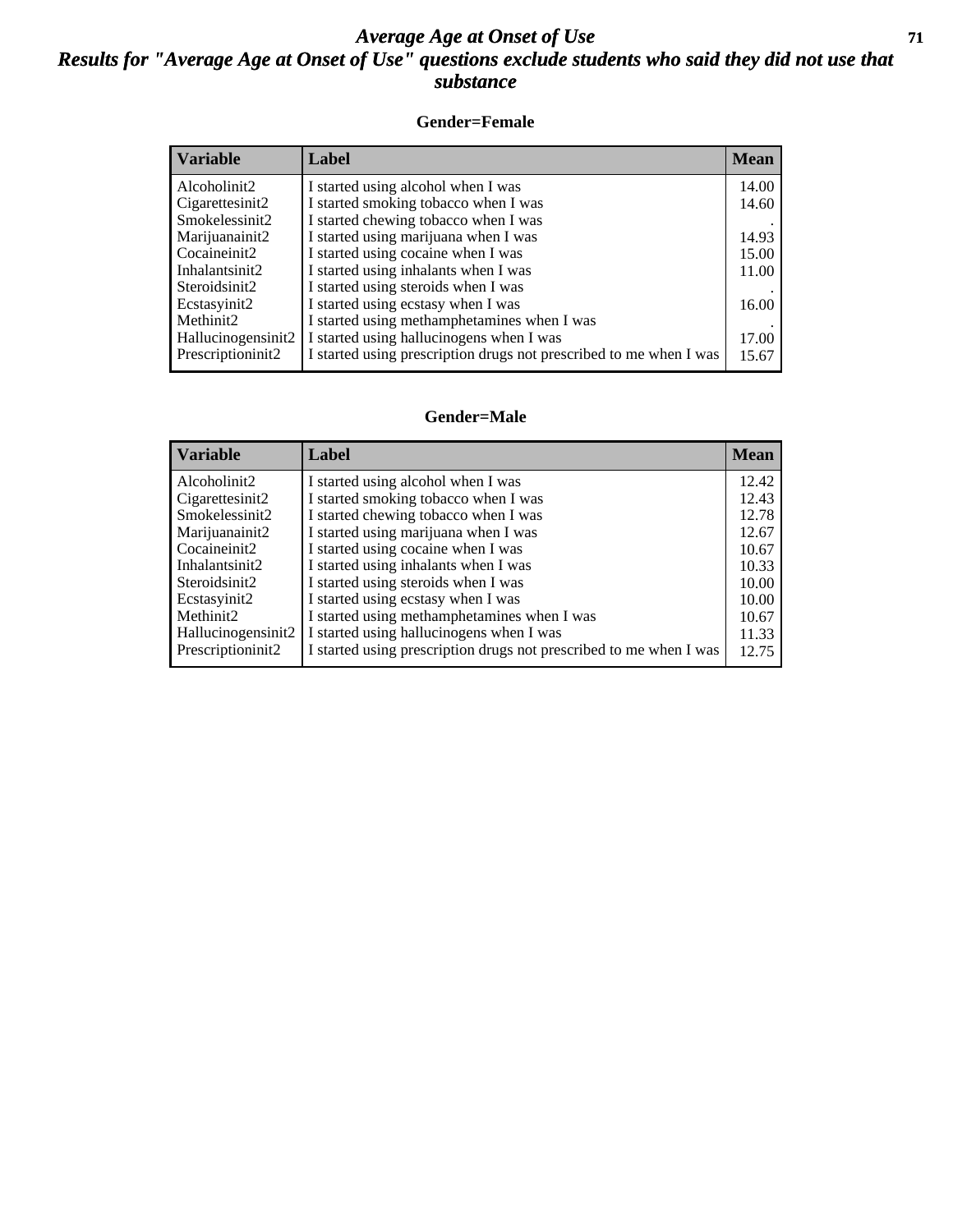# *I Think These Drugs are Harmful* **72**

| Frequency      | <b>Table of Gender by Alcoholharmdich</b> |             |                                                   |              |
|----------------|-------------------------------------------|-------------|---------------------------------------------------|--------------|
| <b>Row Pct</b> |                                           |             | Alcoholharmdich(I<br>think alcohol is<br>harmful) |              |
|                | <b>Gender</b> (Gender)                    | <b>Yes</b>  | N <sub>0</sub>                                    | <b>Total</b> |
|                | <b>Female</b>                             | 99<br>89.19 | 12<br>10.81                                       |              |
|                | <b>Male</b>                               | 62<br>78.48 | 17<br>21.52                                       | 79           |
|                | <b>Total</b>                              | 161         | 29                                                | 190          |

| Frequency      | <b>Table of Gender by Tobaccoharmdich</b> |                              |                   |              |  |
|----------------|-------------------------------------------|------------------------------|-------------------|--------------|--|
| <b>Row Pct</b> |                                           | think tobacco is<br>harmful) | Tobaccoharmdich(I |              |  |
|                | Gender(Gender)                            | Yes                          | N <sub>0</sub>    | <b>Total</b> |  |
|                | <b>Female</b>                             | 110<br>99.10                 | 0.90              | 111          |  |
|                | <b>Male</b>                               | 70<br>88.61                  | 9<br>11.39        | 79           |  |
|                | <b>Total</b>                              | 180                          | 10                | 190          |  |

| Frequency      | <b>Table of Gender by Marijuanaharmdich</b> |                                                       |                |              |
|----------------|---------------------------------------------|-------------------------------------------------------|----------------|--------------|
| <b>Row Pct</b> |                                             | Marijuanaharmdich(I<br>think marijuana is<br>harmful) |                |              |
|                | Gender(Gender)                              | <b>Yes</b>                                            | N <sub>0</sub> | <b>Total</b> |
|                | <b>Female</b>                               | 99<br>89.19                                           | 12<br>10.81    | 111          |
|                | <b>Male</b>                                 | 62<br>78.48                                           | 17<br>21.52    | 79           |
|                | <b>Total</b>                                | 161                                                   | 29             | 190          |

| Frequency      | <b>Table of Gender by Otherdrugharmdich</b> |              |                                              |              |
|----------------|---------------------------------------------|--------------|----------------------------------------------|--------------|
| <b>Row Pct</b> |                                             | harmful)     | Otherdrugharmdich(I<br>think other drugs are |              |
|                | Gender(Gender)                              | Yes          | N <sub>0</sub>                               | <b>Total</b> |
|                | <b>Female</b>                               | 110<br>99.10 | 0.90                                         | 111          |
|                | <b>Male</b>                                 | 71<br>89.87  | 8<br>10.13                                   | 79           |
|                | <b>Total</b>                                | 181          | 9                                            | 190          |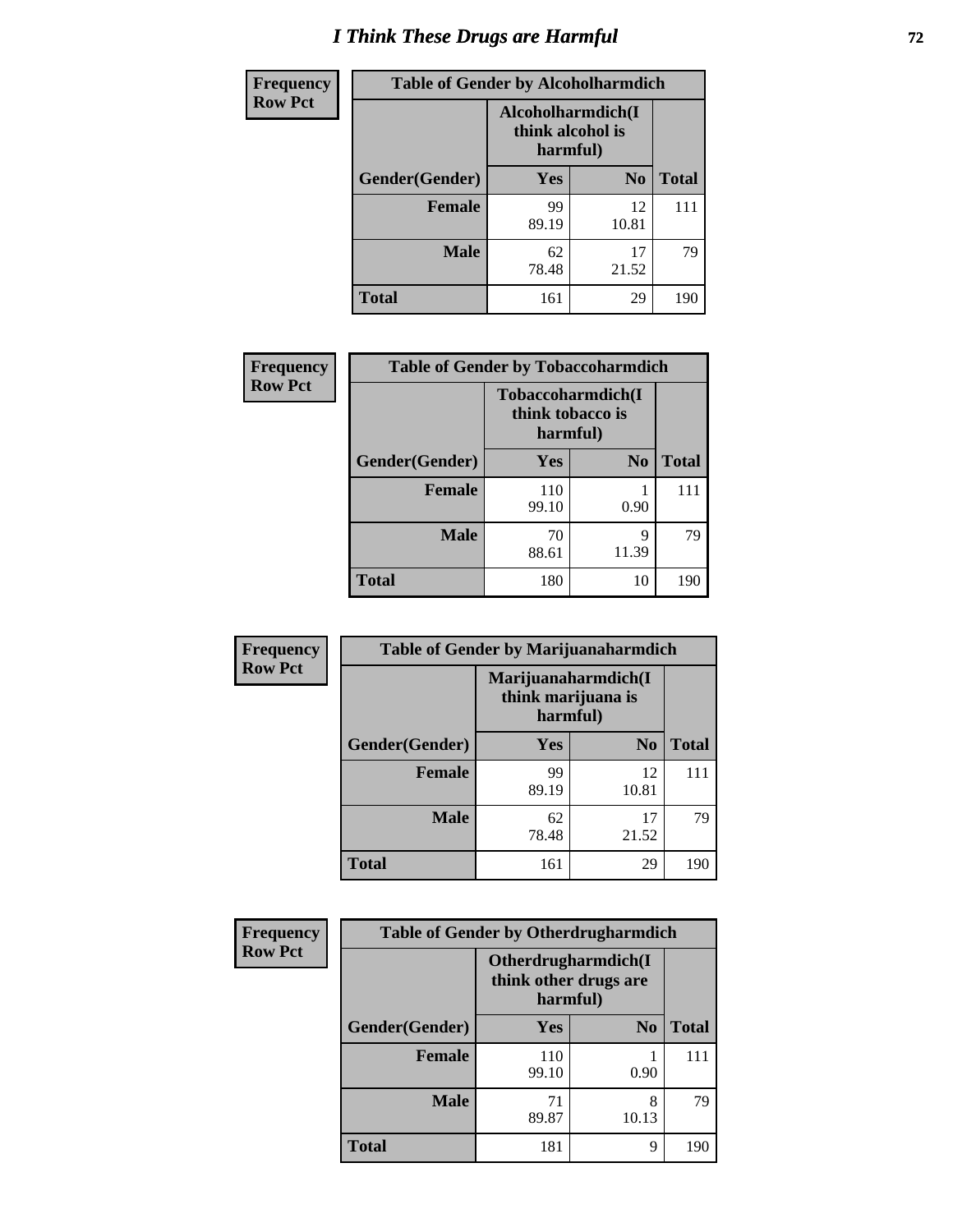| <b>Frequency</b> | <b>Table of Gender by Alcohollocation1</b> |                                                               |             |              |
|------------------|--------------------------------------------|---------------------------------------------------------------|-------------|--------------|
| <b>Row Pct</b>   |                                            | <b>Alcohollocation1(Places</b><br><b>Friends Use Alcohol)</b> |             |              |
|                  | Gender(Gender)                             |                                                               | Do Not Use  | <b>Total</b> |
|                  | <b>Female</b>                              | 50<br>45.05                                                   | 61<br>54.95 | 111          |
|                  | <b>Male</b>                                | 34<br>43.04                                                   | 45<br>56.96 | 79           |
|                  | <b>Total</b>                               | 84                                                            | 106         | 190          |

| <b>Frequency</b> | <b>Table of Gender by Alcohollocation2</b> |                                                               |             |              |
|------------------|--------------------------------------------|---------------------------------------------------------------|-------------|--------------|
| <b>Row Pct</b>   |                                            | <b>Alcohollocation2(Places</b><br><b>Friends Use Alcohol)</b> |             |              |
|                  | Gender(Gender)                             |                                                               | Home        | <b>Total</b> |
|                  | <b>Female</b>                              | 75<br>67.57                                                   | 36<br>32.43 | 111          |
|                  | <b>Male</b>                                | 55<br>69.62                                                   | 24<br>30.38 | 79           |
|                  | <b>Total</b>                               | 130                                                           | 60          | 190          |

| Frequency      | <b>Table of Gender by Alcohollocation3</b> |                                                               |               |              |
|----------------|--------------------------------------------|---------------------------------------------------------------|---------------|--------------|
| <b>Row Pct</b> |                                            | <b>Alcohollocation3(Places</b><br><b>Friends Use Alcohol)</b> |               |              |
|                | Gender(Gender)                             |                                                               | <b>School</b> | <b>Total</b> |
|                | <b>Female</b>                              | 102<br>91.89                                                  | 9<br>8.11     | 111          |
|                | <b>Male</b>                                | 69<br>87.34                                                   | 10<br>12.66   | 79           |
|                | <b>Total</b>                               | 171                                                           | 19            | 190          |

| Frequency      | <b>Table of Gender by Alcohollocation4</b> |                                                               |             |              |
|----------------|--------------------------------------------|---------------------------------------------------------------|-------------|--------------|
| <b>Row Pct</b> |                                            | <b>Alcohollocation4(Places</b><br><b>Friends Use Alcohol)</b> |             |              |
|                | Gender(Gender)                             |                                                               | Car         | <b>Total</b> |
|                | <b>Female</b>                              | 102<br>91.89                                                  | q<br>8.11   | 111          |
|                | <b>Male</b>                                | 68<br>86.08                                                   | 11<br>13.92 | 79           |
|                | <b>Total</b>                               | 170                                                           | 20          | 190          |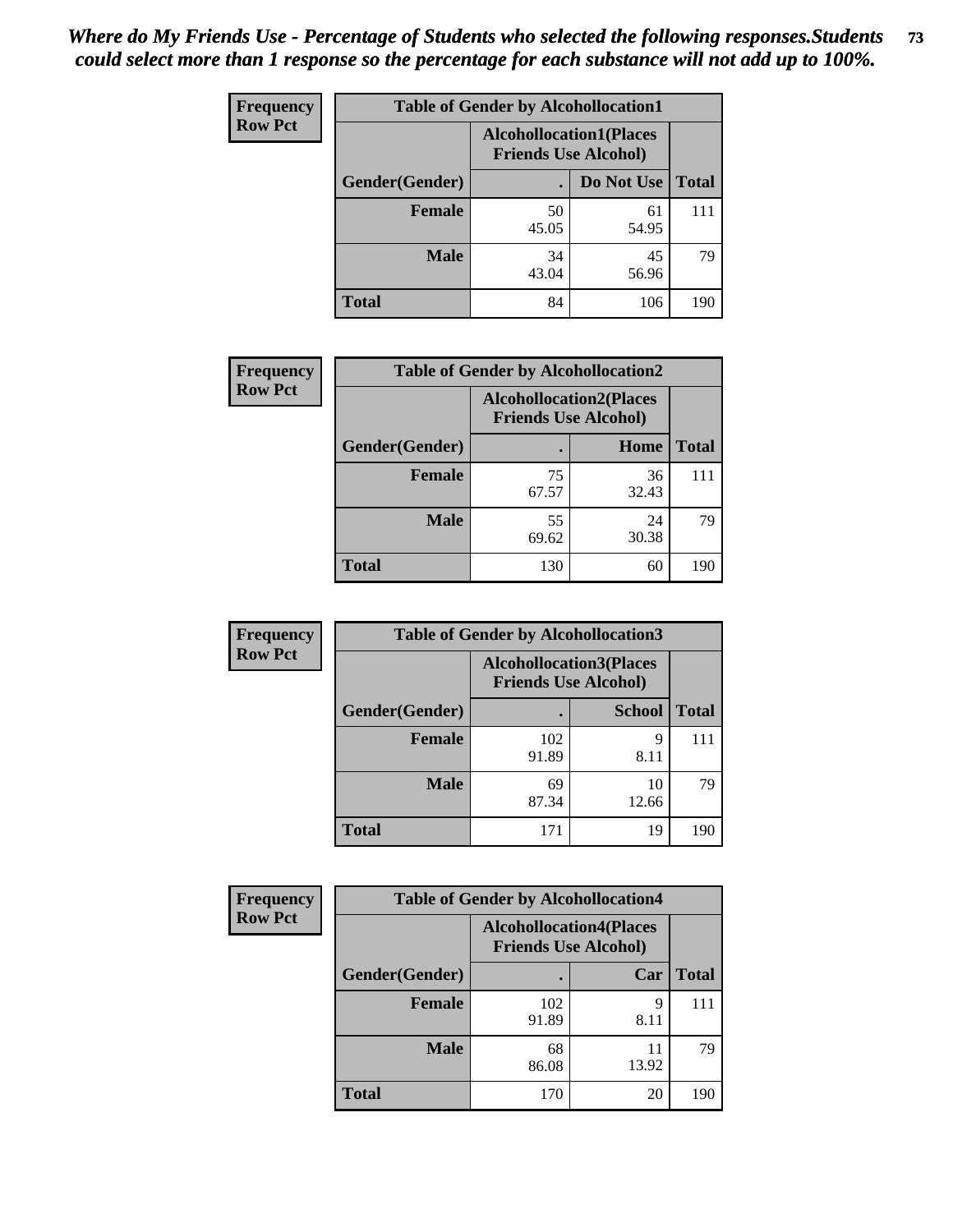| <b>Frequency</b> |                | <b>Table of Gender by Alcohollocation5</b> |                                                               |              |
|------------------|----------------|--------------------------------------------|---------------------------------------------------------------|--------------|
| <b>Row Pct</b>   |                |                                            | <b>Alcohollocation5(Places</b><br><b>Friends Use Alcohol)</b> |              |
|                  | Gender(Gender) | $\bullet$                                  | <b>Friend's</b><br>House                                      | <b>Total</b> |
|                  | <b>Female</b>  | 72<br>64.86                                | 39<br>35.14                                                   | 111          |
|                  | <b>Male</b>    | 59<br>74.68                                | 20<br>25.32                                                   | 79           |
|                  | <b>Total</b>   | 131                                        | 59                                                            | 190          |

| Frequency      | <b>Table of Gender by Alcohollocation6</b> |                                                               |              |              |
|----------------|--------------------------------------------|---------------------------------------------------------------|--------------|--------------|
| <b>Row Pct</b> |                                            | <b>Alcohollocation6(Places</b><br><b>Friends Use Alcohol)</b> |              |              |
|                | <b>Gender</b> (Gender)                     |                                                               | <b>Other</b> | <b>Total</b> |
|                | <b>Female</b>                              | 94<br>84.68                                                   | 17<br>15.32  | 111          |
|                | <b>Male</b>                                | 60<br>75.95                                                   | 19<br>24.05  | 79           |
|                | <b>Total</b>                               | 154                                                           | 36           | 190          |

| Frequency      | <b>Table of Gender by Tobaccolocation1</b> |                                                               |             |              |  |
|----------------|--------------------------------------------|---------------------------------------------------------------|-------------|--------------|--|
| <b>Row Pct</b> |                                            | <b>Tobaccolocation1(Places</b><br><b>Friends Use Tobacco)</b> |             |              |  |
|                | Gender(Gender)                             |                                                               | Do Not Use  | <b>Total</b> |  |
|                | Female                                     | 26<br>23.42                                                   | 85<br>76.58 | 111          |  |
|                | <b>Male</b>                                | 30<br>37.97                                                   | 49<br>62.03 | 79           |  |
|                | <b>Total</b>                               | 56                                                            | 134         | 190          |  |

| Frequency      | <b>Table of Gender by Tobaccolocation2</b> |                                                               |             |              |
|----------------|--------------------------------------------|---------------------------------------------------------------|-------------|--------------|
| <b>Row Pct</b> |                                            | <b>Tobaccolocation2(Places</b><br><b>Friends Use Tobacco)</b> |             |              |
|                | Gender(Gender)                             |                                                               | Home        | <b>Total</b> |
|                | Female                                     | 93<br>83.78                                                   | 18<br>16.22 | 111          |
|                | <b>Male</b>                                | 58<br>73.42                                                   | 21<br>26.58 | 79           |
|                | <b>Total</b>                               | 151                                                           | 39          | 190          |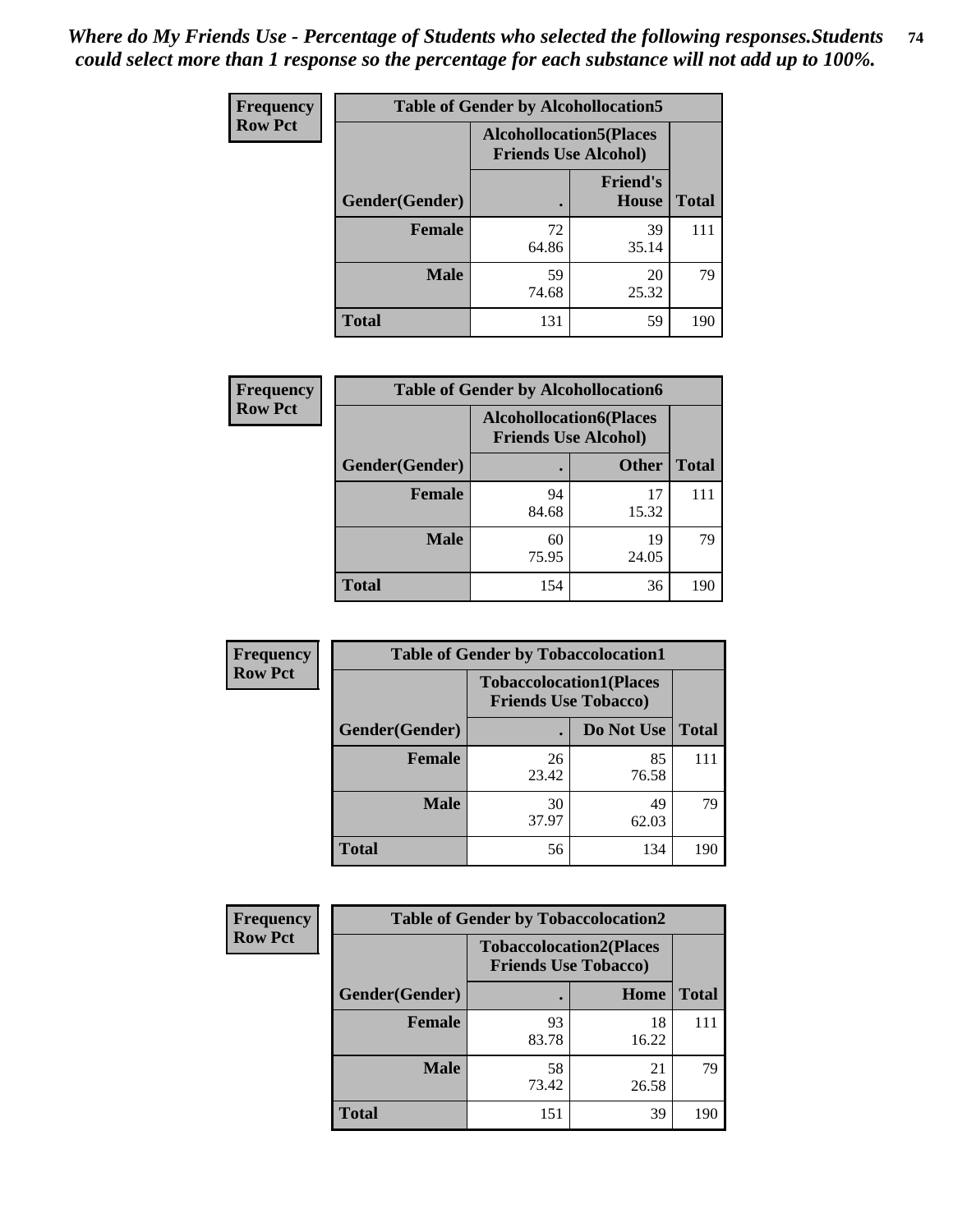| <b>Frequency</b> | <b>Table of Gender by Tobaccolocation3</b> |                                                               |               |              |  |
|------------------|--------------------------------------------|---------------------------------------------------------------|---------------|--------------|--|
| <b>Row Pct</b>   |                                            | <b>Tobaccolocation3(Places</b><br><b>Friends Use Tobacco)</b> |               |              |  |
|                  | Gender(Gender)                             |                                                               | <b>School</b> | <b>Total</b> |  |
|                  | <b>Female</b>                              | 103<br>92.79                                                  | 8<br>7.21     | 111          |  |
|                  | <b>Male</b>                                | 64<br>81.01                                                   | 15<br>18.99   | 79           |  |
|                  | <b>Total</b>                               | 167                                                           | 23            | 190          |  |

| <b>Frequency</b> | <b>Table of Gender by Tobaccolocation4</b> |                                                               |             |              |
|------------------|--------------------------------------------|---------------------------------------------------------------|-------------|--------------|
| <b>Row Pct</b>   |                                            | <b>Tobaccolocation4(Places</b><br><b>Friends Use Tobacco)</b> |             |              |
|                  | Gender(Gender)                             |                                                               | Car         | <b>Total</b> |
|                  | <b>Female</b>                              | 97<br>87.39                                                   | 14<br>12.61 | 111          |
|                  | <b>Male</b>                                | 60<br>75.95                                                   | 19<br>24.05 | 79           |
|                  | <b>Total</b>                               | 157                                                           | 33          | 190          |

| <b>Frequency</b> | <b>Table of Gender by Tobaccolocation5</b> |                                                               |                          |              |
|------------------|--------------------------------------------|---------------------------------------------------------------|--------------------------|--------------|
| <b>Row Pct</b>   |                                            | <b>Tobaccolocation5(Places</b><br><b>Friends Use Tobacco)</b> |                          |              |
|                  | Gender(Gender)                             |                                                               | <b>Friend's</b><br>House | <b>Total</b> |
|                  | <b>Female</b>                              | 97<br>87.39                                                   | 14<br>12.61              | 111          |
|                  | <b>Male</b>                                | 62<br>78.48                                                   | 17<br>21.52              | 79           |
|                  | <b>Total</b>                               | 159                                                           | 31                       | 190          |

| <b>Frequency</b> |                | <b>Table of Gender by Tobaccolocation6</b>                    |              |              |  |
|------------------|----------------|---------------------------------------------------------------|--------------|--------------|--|
| <b>Row Pct</b>   |                | <b>Tobaccolocation6(Places</b><br><b>Friends Use Tobacco)</b> |              |              |  |
|                  | Gender(Gender) |                                                               | <b>Other</b> | <b>Total</b> |  |
|                  | Female         | 97<br>87.39                                                   | 14<br>12.61  | 111          |  |
|                  | <b>Male</b>    | 63<br>79.75                                                   | 16<br>20.25  | 79           |  |
|                  | <b>Total</b>   | 160                                                           | 30           | 190          |  |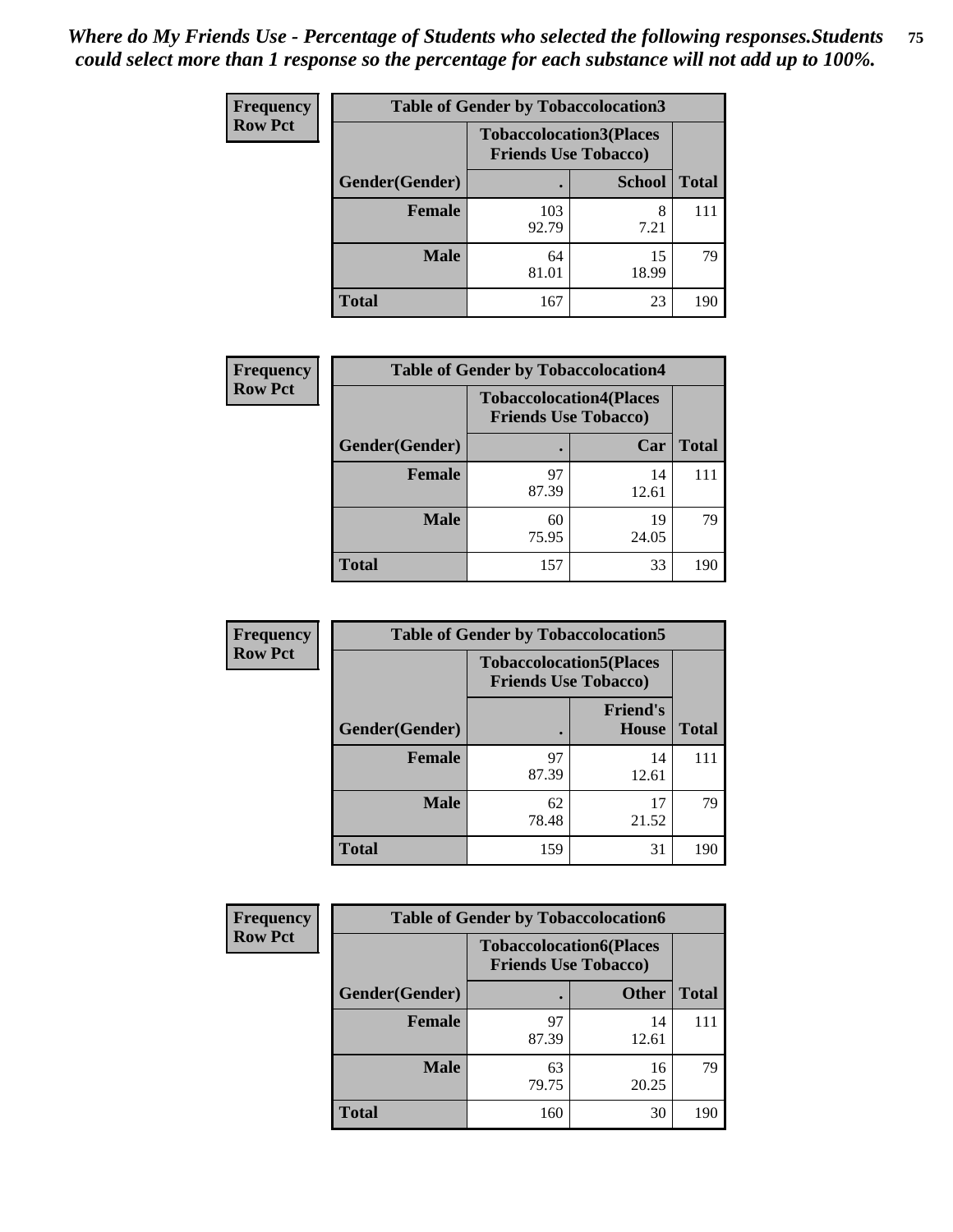| <b>Frequency</b> | <b>Table of Gender by Marijuanalocation1</b> |                                |                                  |              |  |
|------------------|----------------------------------------------|--------------------------------|----------------------------------|--------------|--|
| <b>Row Pct</b>   |                                              | <b>Friends Use Marijuana</b> ) | <b>Marijuanalocation1(Places</b> |              |  |
|                  | Gender(Gender)                               |                                | Do Not Use                       | <b>Total</b> |  |
|                  | <b>Female</b>                                | 43<br>38.74                    | 68<br>61.26                      | 111          |  |
|                  | <b>Male</b>                                  | 26<br>32.91                    | 53<br>67.09                      | 79           |  |
|                  | Total                                        | 69                             | 121                              | 190          |  |

| <b>Frequency</b> | <b>Table of Gender by Marijuanalocation2</b> |                                                                    |             |              |  |
|------------------|----------------------------------------------|--------------------------------------------------------------------|-------------|--------------|--|
| <b>Row Pct</b>   |                                              | <b>Marijuanalocation2(Places</b><br><b>Friends Use Marijuana</b> ) |             |              |  |
|                  | Gender(Gender)                               |                                                                    | Home        | <b>Total</b> |  |
|                  | Female                                       | 78<br>70.27                                                        | 33<br>29.73 | 111          |  |
|                  | <b>Male</b>                                  | 61<br>77.22                                                        | 18<br>22.78 | 79           |  |
|                  | <b>Total</b>                                 | 139                                                                | 51          | 190          |  |

| Frequency      | <b>Table of Gender by Marijuanalocation3</b> |                                                                    |               |              |
|----------------|----------------------------------------------|--------------------------------------------------------------------|---------------|--------------|
| <b>Row Pct</b> |                                              | <b>Marijuanalocation3(Places</b><br><b>Friends Use Marijuana</b> ) |               |              |
|                | Gender(Gender)                               |                                                                    | <b>School</b> | <b>Total</b> |
|                | Female                                       | 94<br>84.68                                                        | 17<br>15.32   | 111          |
|                | <b>Male</b>                                  | 68<br>86.08                                                        | 11<br>13.92   | 79           |
|                | <b>Total</b>                                 | 162                                                                | 28            | 190          |

| <b>Frequency</b> |                | <b>Table of Gender by Marijuanalocation4</b> |                                  |              |
|------------------|----------------|----------------------------------------------|----------------------------------|--------------|
| <b>Row Pct</b>   |                | <b>Friends Use Marijuana</b> )               | <b>Marijuanalocation4(Places</b> |              |
|                  | Gender(Gender) |                                              | Car                              | <b>Total</b> |
|                  | Female         | 87<br>78.38                                  | 24<br>21.62                      | 111          |
|                  | <b>Male</b>    | 67<br>84.81                                  | 12<br>15.19                      | 79           |
|                  | <b>Total</b>   | 154                                          | 36                               | 190          |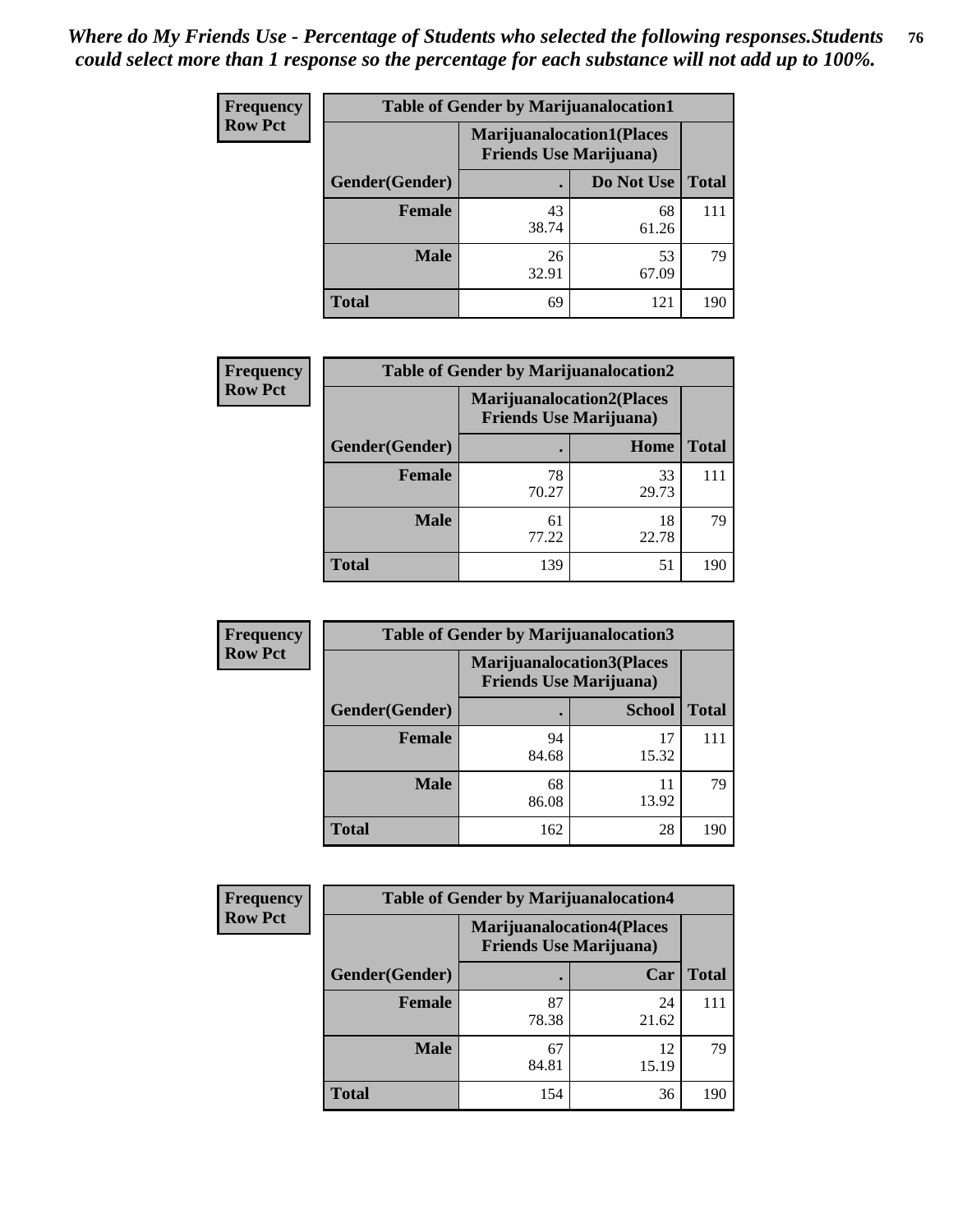| <b>Frequency</b> | <b>Table of Gender by Marijuanalocation5</b> |                                                                     |                          |              |
|------------------|----------------------------------------------|---------------------------------------------------------------------|--------------------------|--------------|
| <b>Row Pct</b>   |                                              | <b>Marijuanalocation5</b> (Places<br><b>Friends Use Marijuana</b> ) |                          |              |
|                  | Gender(Gender)                               |                                                                     | <b>Friend's</b><br>House | <b>Total</b> |
|                  | Female                                       | 74<br>66.67                                                         | 37<br>33.33              | 111          |
|                  | <b>Male</b>                                  | 64<br>81.01                                                         | 15<br>18.99              | 79           |
|                  | <b>Total</b>                                 | 138                                                                 | 52                       | 190          |

| <b>Frequency</b> | <b>Table of Gender by Marijuanalocation6</b> |                                                                    |              |              |
|------------------|----------------------------------------------|--------------------------------------------------------------------|--------------|--------------|
| <b>Row Pct</b>   |                                              | <b>Marijuanalocation6(Places</b><br><b>Friends Use Marijuana</b> ) |              |              |
|                  | Gender(Gender)                               |                                                                    | <b>Other</b> | <b>Total</b> |
|                  | <b>Female</b>                                | 91<br>81.98                                                        | 20<br>18.02  | 111          |
|                  | <b>Male</b>                                  | 65<br>82.28                                                        | 14<br>17.72  | 79           |
|                  | <b>Total</b>                                 | 156                                                                | 34           | 190          |

| Frequency      | <b>Table of Gender by Otherdruglocation1</b> |                                                                                |             |              |
|----------------|----------------------------------------------|--------------------------------------------------------------------------------|-------------|--------------|
| <b>Row Pct</b> |                                              | <b>Otherdruglocation1(Places</b><br><b>Friends Use Other Illegal</b><br>Drugs) |             |              |
|                | <b>Gender</b> (Gender)                       |                                                                                | Do Not Use  | <b>Total</b> |
|                | <b>Female</b>                                | 16<br>14.41                                                                    | 95<br>85.59 | 111          |
|                | <b>Male</b>                                  | 18<br>22.78                                                                    | 61<br>77.22 | 79           |
|                | <b>Total</b>                                 | 34                                                                             | 156         | 190          |

| Frequency      | <b>Table of Gender by Otherdruglocation2</b> |                                                                                |             |              |
|----------------|----------------------------------------------|--------------------------------------------------------------------------------|-------------|--------------|
| <b>Row Pct</b> |                                              | <b>Otherdruglocation2(Places</b><br><b>Friends Use Other Illegal</b><br>Drugs) |             |              |
|                | Gender(Gender)                               |                                                                                | Home        | <b>Total</b> |
|                | <b>Female</b>                                | 98<br>88.29                                                                    | 13<br>11.71 | 111          |
|                | <b>Male</b>                                  | 71<br>89.87                                                                    | 8<br>10.13  | 79           |
|                | <b>Total</b>                                 | 169                                                                            | 21          | 190          |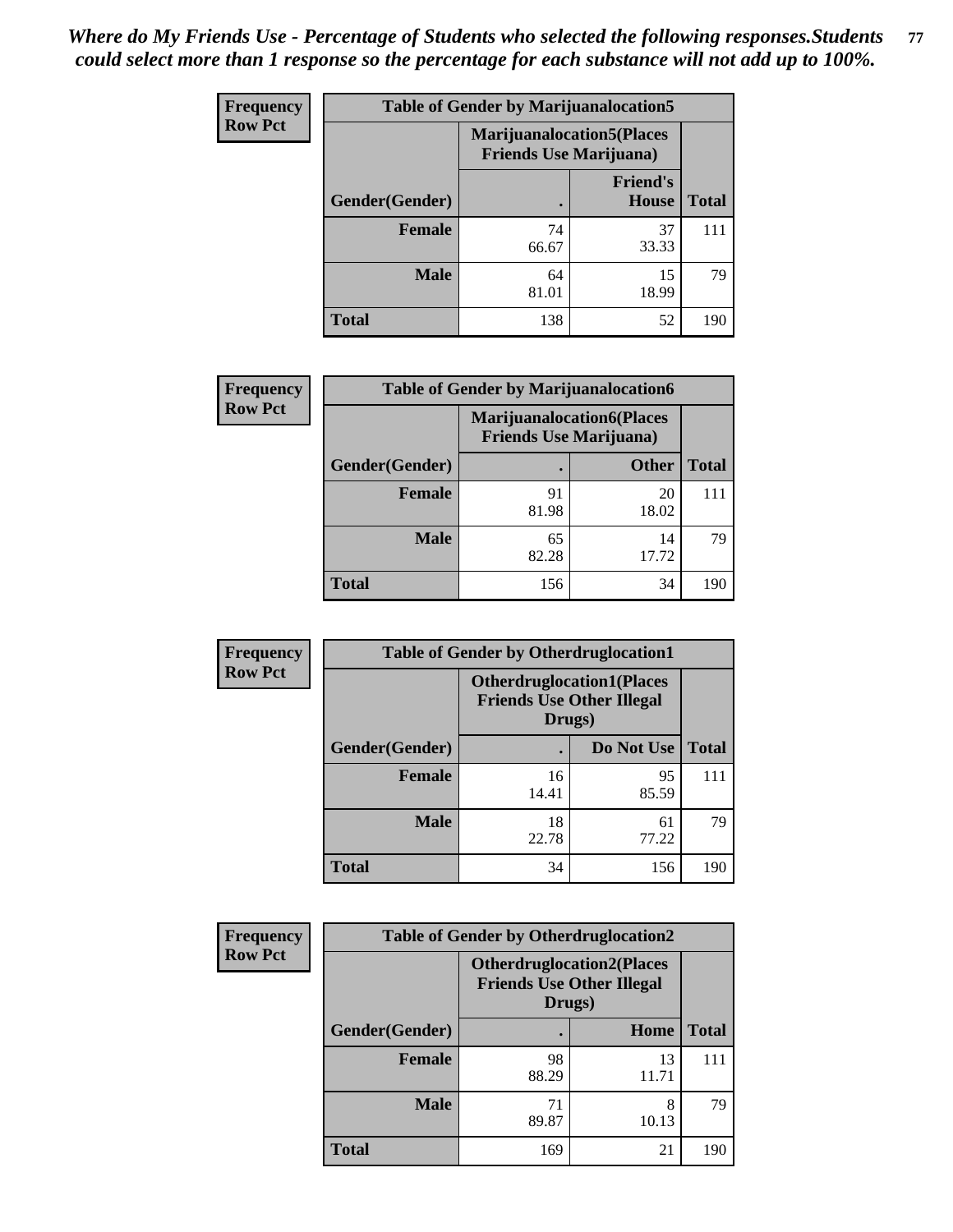| Frequency      | <b>Table of Gender by Otherdruglocation3</b> |                                                                                |               |              |
|----------------|----------------------------------------------|--------------------------------------------------------------------------------|---------------|--------------|
| <b>Row Pct</b> |                                              | <b>Otherdruglocation3(Places</b><br><b>Friends Use Other Illegal</b><br>Drugs) |               |              |
|                | Gender(Gender)                               |                                                                                | <b>School</b> | <b>Total</b> |
|                | <b>Female</b>                                | 103<br>92.79                                                                   | 8<br>7.21     | 111          |
|                | <b>Male</b>                                  | 72<br>91.14                                                                    | 8.86          | 79           |
|                | <b>Total</b>                                 | 175                                                                            | 15            | 190          |

| Frequency      | <b>Table of Gender by Otherdruglocation4</b> |                                                                                |            |              |
|----------------|----------------------------------------------|--------------------------------------------------------------------------------|------------|--------------|
| <b>Row Pct</b> |                                              | <b>Otherdruglocation4(Places</b><br><b>Friends Use Other Illegal</b><br>Drugs) |            |              |
|                | Gender(Gender)                               |                                                                                | Car        | <b>Total</b> |
|                | Female                                       | 105<br>94.59                                                                   | 6<br>5.41  | 111          |
|                | <b>Male</b>                                  | 71<br>89.87                                                                    | 8<br>10.13 | 79           |
|                | <b>Total</b>                                 | 176                                                                            | 14         | 190          |

| Frequency      | <b>Table of Gender by Otherdruglocation5</b> |                                                                                |                                 |              |
|----------------|----------------------------------------------|--------------------------------------------------------------------------------|---------------------------------|--------------|
| <b>Row Pct</b> |                                              | <b>Otherdruglocation5(Places</b><br><b>Friends Use Other Illegal</b><br>Drugs) |                                 |              |
|                | Gender(Gender)                               |                                                                                | <b>Friend's</b><br><b>House</b> | <b>Total</b> |
|                | <b>Female</b>                                | 100<br>90.09                                                                   | 11<br>9.91                      | 111          |
|                | <b>Male</b>                                  | 70<br>88.61                                                                    | 9<br>11.39                      | 79           |
|                | <b>Total</b>                                 | 170                                                                            | 20                              | 190          |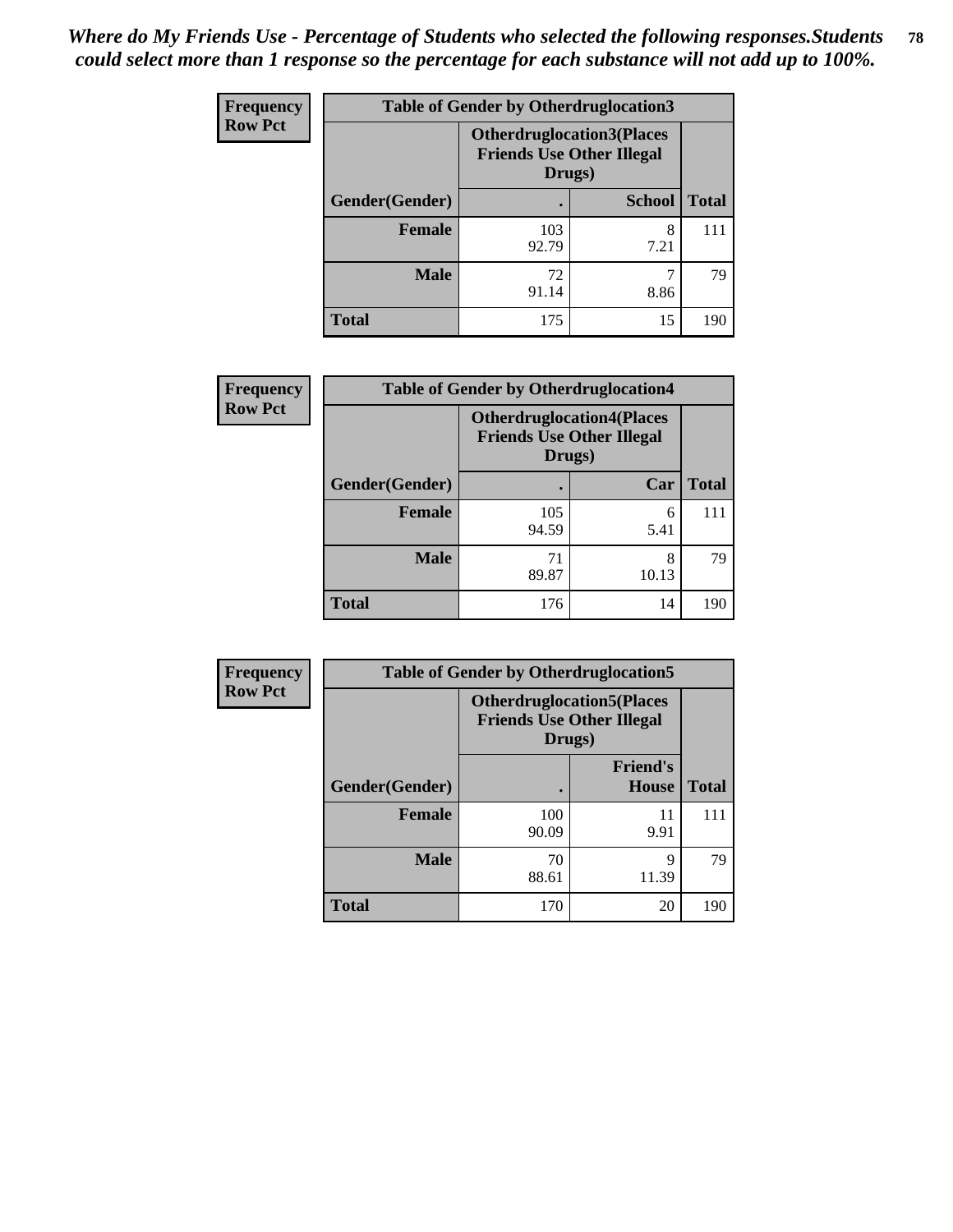| <b>Frequency</b> | <b>Table of Gender by Otherdruglocation6</b> |                                            |                                  |              |
|------------------|----------------------------------------------|--------------------------------------------|----------------------------------|--------------|
| <b>Row Pct</b>   |                                              | <b>Friends Use Other Illegal</b><br>Drugs) | <b>Otherdruglocation6(Places</b> |              |
|                  | Gender(Gender)                               |                                            | <b>Other</b>                     | <b>Total</b> |
|                  | Female                                       | 105<br>94.59                               | 6<br>5.41                        | 111          |
|                  | <b>Male</b>                                  | 68<br>86.08                                | 11<br>13.92                      | 79           |
|                  | <b>Total</b>                                 | 173                                        | 17                               | 190          |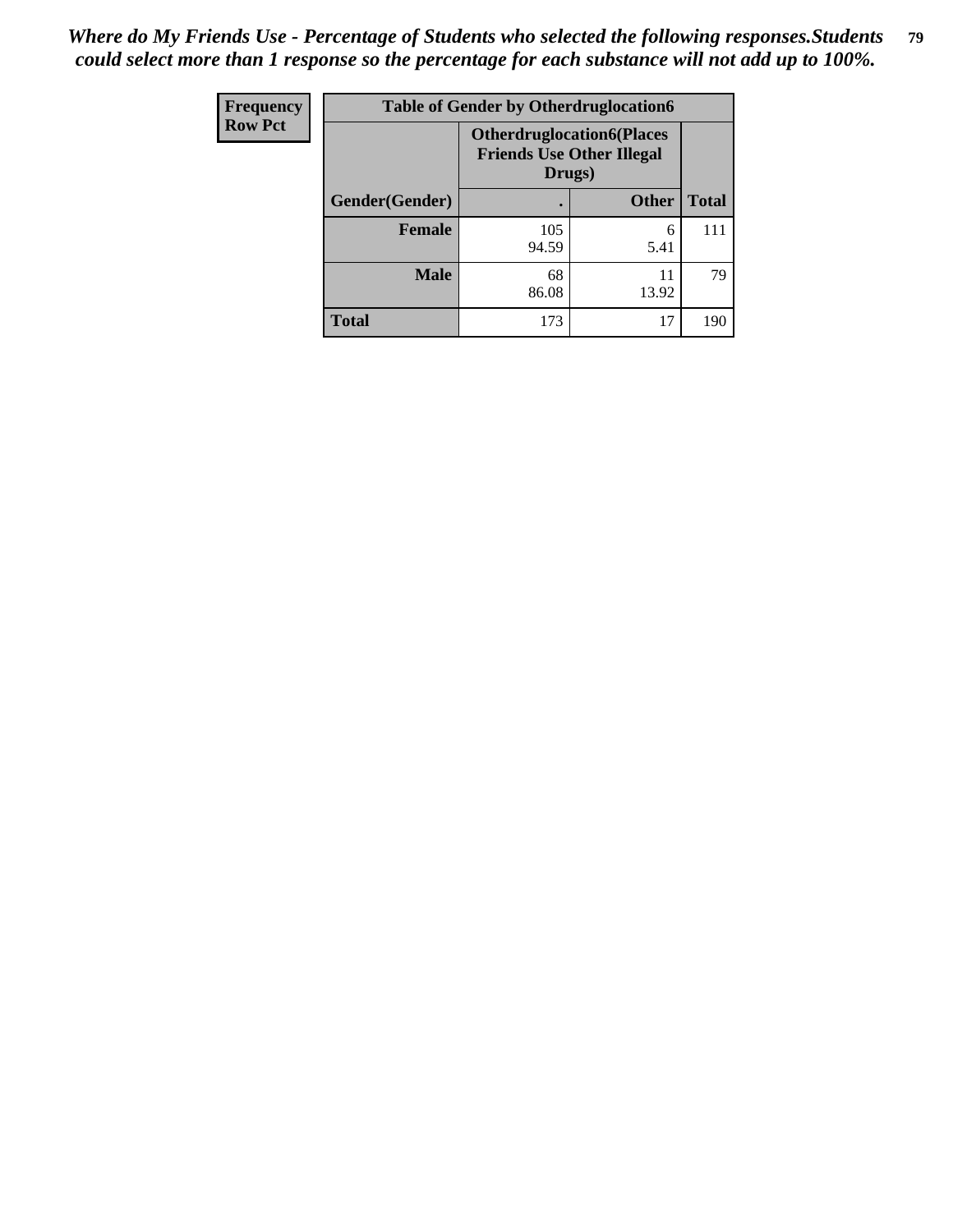| <b>Frequency</b> | <b>Table of Gender by Alcoholtime1</b> |                                                          |                      |              |
|------------------|----------------------------------------|----------------------------------------------------------|----------------------|--------------|
| <b>Row Pct</b>   |                                        | <b>Alcoholtime1(Times</b><br><b>Friends Use Alcohol)</b> |                      |              |
|                  | Gender(Gender)                         | ٠                                                        | Do Not<br><b>Use</b> | <b>Total</b> |
|                  | <b>Female</b>                          | 48<br>43.24                                              | 63<br>56.76          | 111          |
|                  | <b>Male</b>                            | 35<br>44.30                                              | 44<br>55.70          | 79           |
|                  | <b>Total</b>                           | 83                                                       | 107                  | 190          |

| <b>Frequency</b> | <b>Table of Gender by Alcoholtime2</b> |                                                          |                            |              |
|------------------|----------------------------------------|----------------------------------------------------------|----------------------------|--------------|
| <b>Row Pct</b>   |                                        | <b>Alcoholtime2(Times</b><br><b>Friends Use Alcohol)</b> |                            |              |
|                  | Gender(Gender)                         |                                                          | <b>On Way</b><br>to School | <b>Total</b> |
|                  | <b>Female</b>                          | 106<br>95.50                                             | 5<br>4.50                  | 111          |
|                  | <b>Male</b>                            | 73<br>92.41                                              | 6<br>7.59                  | 79           |
|                  | <b>Total</b>                           | 179                                                      | 11                         | 190          |

| Frequency      | <b>Table of Gender by Alcoholtime3</b> |                                                          |                                |              |
|----------------|----------------------------------------|----------------------------------------------------------|--------------------------------|--------------|
| <b>Row Pct</b> |                                        | <b>Alcoholtime3(Times</b><br><b>Friends Use Alcohol)</b> |                                |              |
|                | Gender(Gender)                         |                                                          | <b>During</b><br><b>School</b> | <b>Total</b> |
|                | Female                                 | 105<br>94.59                                             | 6<br>5.41                      | 111          |
|                | <b>Male</b>                            | 75<br>94.94                                              | 4<br>5.06                      | 79           |
|                | <b>Total</b>                           | 180                                                      | 10                             | 190          |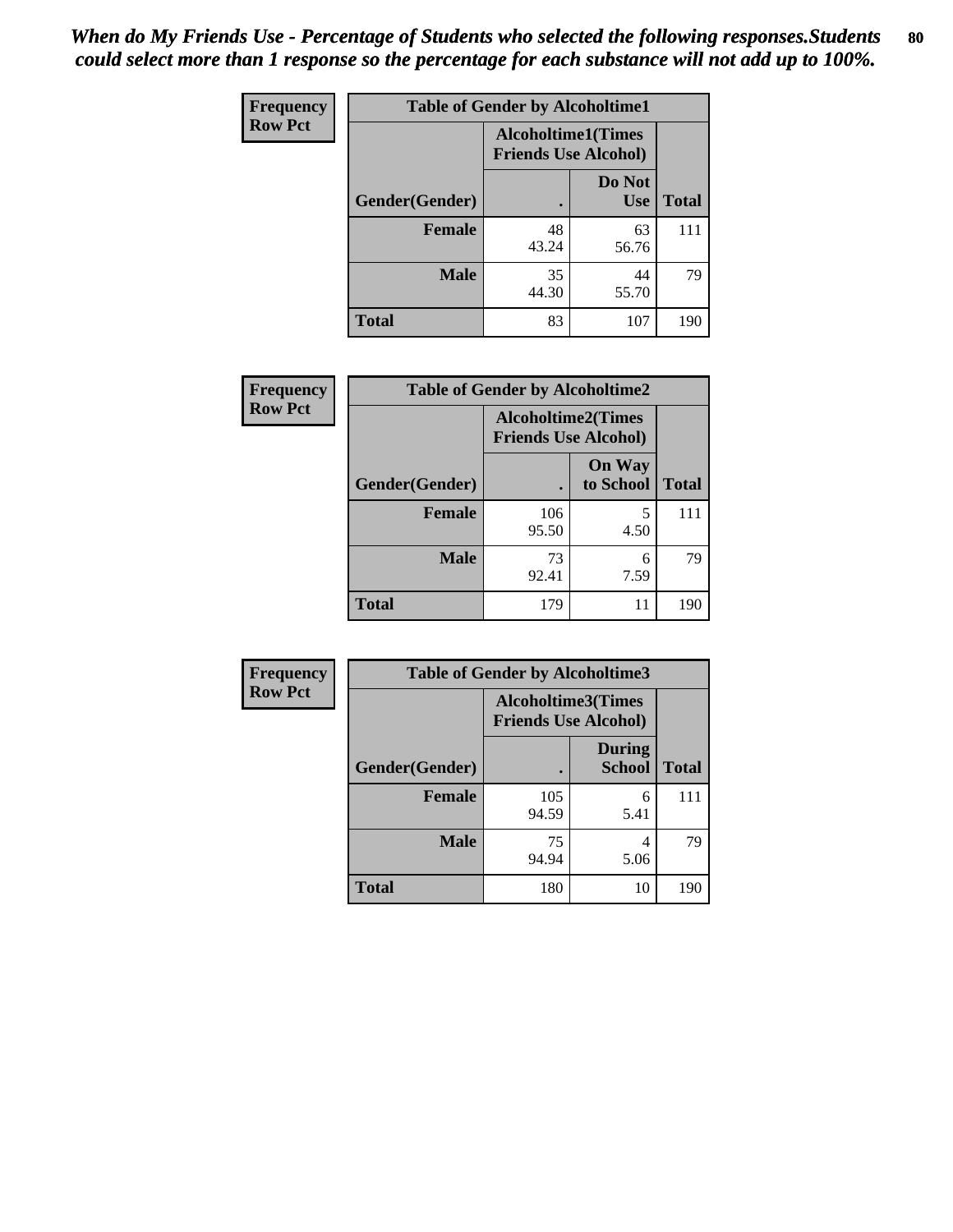*When do My Friends Use - Percentage of Students who selected the following responses.Students could select more than 1 response so the percentage for each substance will not add up to 100%.* **81**

| <b>Frequency</b> | <b>Table of Gender by Alcoholtime4</b> |                                                          |                                                       |              |
|------------------|----------------------------------------|----------------------------------------------------------|-------------------------------------------------------|--------------|
| <b>Row Pct</b>   |                                        | <b>Alcoholtime4(Times</b><br><b>Friends Use Alcohol)</b> |                                                       |              |
|                  | <b>Gender</b> (Gender)                 |                                                          | <b>On Way</b><br>Home<br><b>From</b><br><b>School</b> | <b>Total</b> |
|                  | <b>Female</b>                          | 104<br>93.69                                             | 7<br>6.31                                             | 111          |
|                  | <b>Male</b>                            | 74<br>93.67                                              | 5<br>6.33                                             | 79           |
|                  | <b>Total</b>                           | 178                                                      | 12                                                    | 190          |

| <b>Frequency</b> | <b>Table of Gender by Alcoholtime5</b> |                                                           |             |              |
|------------------|----------------------------------------|-----------------------------------------------------------|-------------|--------------|
| <b>Row Pct</b>   |                                        | <b>Alcoholtime5</b> (Times<br><b>Friends Use Alcohol)</b> |             |              |
|                  | Gender(Gender)                         |                                                           | Weeknights  | <b>Total</b> |
|                  | <b>Female</b>                          | 93<br>83.78                                               | 18<br>16.22 | 111          |
|                  | <b>Male</b>                            | 64<br>81.01                                               | 15<br>18.99 | 79           |
|                  | <b>Total</b>                           | 157                                                       | 33          | 190          |

| <b>Frequency</b> |                | <b>Table of Gender by Alcoholtime6</b> |                                                           |              |  |
|------------------|----------------|----------------------------------------|-----------------------------------------------------------|--------------|--|
| <b>Row Pct</b>   |                |                                        | <b>Alcoholtime6</b> (Times<br><b>Friends Use Alcohol)</b> |              |  |
|                  | Gender(Gender) |                                        | Weekends                                                  | <b>Total</b> |  |
|                  | Female         | 60<br>54.05                            | 51<br>45.95                                               | 111          |  |
|                  | <b>Male</b>    | 49<br>62.03                            | 30<br>37.97                                               | 79           |  |
|                  | <b>Total</b>   | 109                                    | 81                                                        | 190          |  |

| Frequency      | <b>Table of Gender by Tobaccotime1</b> |                                                          |                      |              |
|----------------|----------------------------------------|----------------------------------------------------------|----------------------|--------------|
| <b>Row Pct</b> |                                        | <b>Tobaccotime1(Times</b><br><b>Friends Use Tobacco)</b> |                      |              |
|                | Gender(Gender)                         |                                                          | Do Not<br><b>Use</b> | <b>Total</b> |
|                | <b>Female</b>                          | 29<br>26.13                                              | 82<br>73.87          | 111          |
|                | <b>Male</b>                            | 27<br>34.18                                              | 52<br>65.82          | 79           |
|                | <b>Total</b>                           | 56                                                       | 134                  | 190          |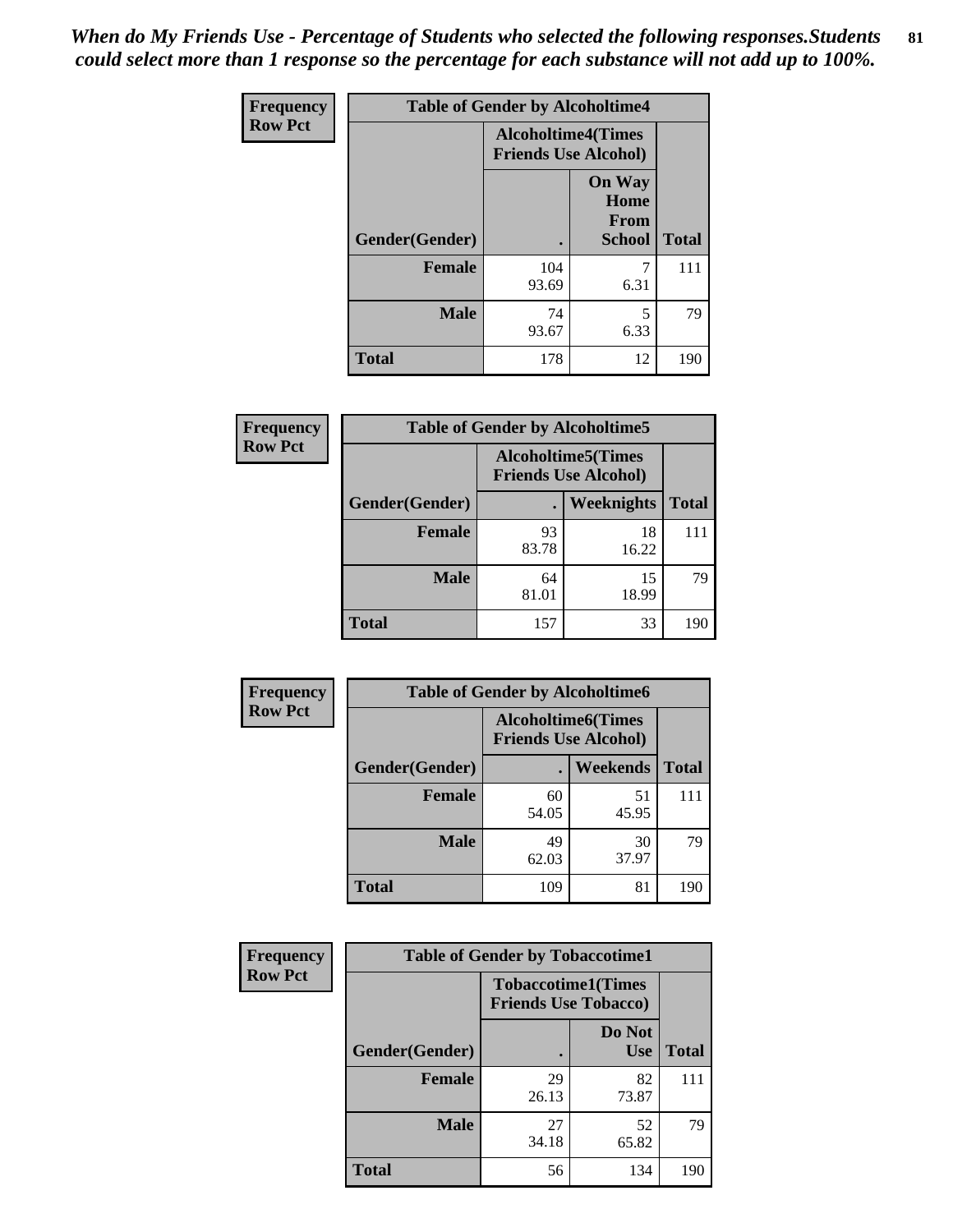| <b>Frequency</b> | <b>Table of Gender by Tobaccotime2</b> |                                                          |                            |              |
|------------------|----------------------------------------|----------------------------------------------------------|----------------------------|--------------|
| <b>Row Pct</b>   |                                        | <b>Tobaccotime2(Times</b><br><b>Friends Use Tobacco)</b> |                            |              |
|                  | Gender(Gender)                         |                                                          | <b>On Way</b><br>to School | <b>Total</b> |
|                  | <b>Female</b>                          | 95<br>85.59                                              | 16<br>14.41                | 111          |
|                  | <b>Male</b>                            | 66<br>83.54                                              | 13<br>16.46                | 79           |
|                  | <b>Total</b>                           | 161                                                      | 29                         | 190          |

| <b>Frequency</b> | <b>Table of Gender by Tobaccotime3</b> |                                                          |                                |              |
|------------------|----------------------------------------|----------------------------------------------------------|--------------------------------|--------------|
| <b>Row Pct</b>   |                                        | <b>Tobaccotime3(Times</b><br><b>Friends Use Tobacco)</b> |                                |              |
|                  | Gender(Gender)                         |                                                          | <b>During</b><br><b>School</b> | <b>Total</b> |
|                  | Female                                 | 102<br>91.89                                             | 9<br>8.11                      |              |
|                  | <b>Male</b>                            | 71<br>89.87                                              | 8<br>10.13                     | 79           |
|                  | <b>Total</b>                           | 173                                                      | 17                             | 190          |

| <b>Frequency</b> | <b>Table of Gender by Tobaccotime4</b> |                                                          |                                                |              |
|------------------|----------------------------------------|----------------------------------------------------------|------------------------------------------------|--------------|
| <b>Row Pct</b>   |                                        | <b>Tobaccotime4(Times</b><br><b>Friends Use Tobacco)</b> |                                                |              |
|                  | Gender(Gender)                         |                                                          | <b>On Way</b><br>Home<br>From<br><b>School</b> | <b>Total</b> |
|                  | <b>Female</b>                          | 104<br>93.69                                             | 6.31                                           | 111          |
|                  | <b>Male</b>                            | 74<br>93.67                                              | 5<br>6.33                                      | 79           |
|                  | <b>Total</b>                           | 178                                                      | 12                                             | 190          |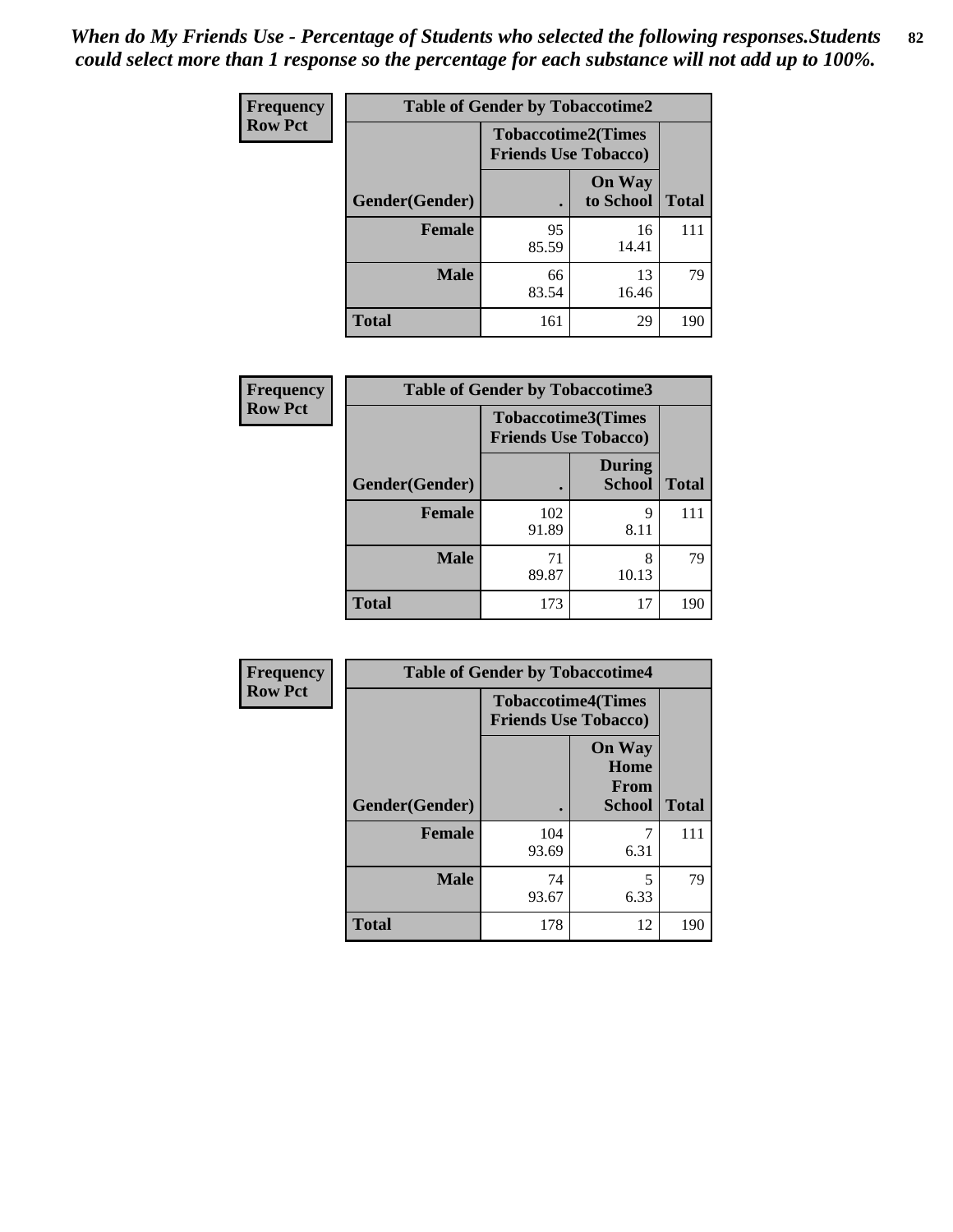| <b>Frequency</b> | <b>Table of Gender by Tobaccotime5</b> |                                                           |             |              |
|------------------|----------------------------------------|-----------------------------------------------------------|-------------|--------------|
| <b>Row Pct</b>   |                                        | <b>Tobaccotime5</b> (Times<br><b>Friends Use Tobacco)</b> |             |              |
|                  | Gender(Gender)                         |                                                           | Weeknights  | <b>Total</b> |
|                  | <b>Female</b>                          | 91<br>81.98                                               | 20<br>18.02 | 111          |
|                  | <b>Male</b>                            | 60<br>75.95                                               | 19<br>24.05 | 79           |
|                  | <b>Total</b>                           | 151                                                       | 39          | 190          |

| <b>Frequency</b> | <b>Table of Gender by Tobaccotime6</b> |                                                          |                 |              |
|------------------|----------------------------------------|----------------------------------------------------------|-----------------|--------------|
| <b>Row Pct</b>   |                                        | <b>Tobaccotime6(Times</b><br><b>Friends Use Tobacco)</b> |                 |              |
|                  | Gender(Gender)                         |                                                          | <b>Weekends</b> | <b>Total</b> |
|                  | Female                                 | 84<br>75.68                                              | 27<br>24.32     | 111          |
|                  | <b>Male</b>                            | 58<br>73.42                                              | 21<br>26.58     | 79           |
|                  | <b>Total</b>                           | 142                                                      | 48              | 190          |

| <b>Frequency</b> | <b>Table of Gender by Marijuanatime1</b> |                                |                             |              |
|------------------|------------------------------------------|--------------------------------|-----------------------------|--------------|
| <b>Row Pct</b>   |                                          | <b>Friends Use Marijuana</b> ) | <b>Marijuanatime1(Times</b> |              |
|                  | <b>Gender</b> (Gender)                   |                                | Do Not Use                  | <b>Total</b> |
|                  | Female                                   | 44<br>39.64                    | 67<br>60.36                 | 111          |
|                  | <b>Male</b>                              | 22<br>27.85                    | 57<br>72.15                 | 79           |
|                  | <b>Total</b>                             | 66                             | 124                         | 190          |

| <b>Frequency</b> | <b>Table of Gender by Marijuanatime2</b> |                                                               |                            |              |
|------------------|------------------------------------------|---------------------------------------------------------------|----------------------------|--------------|
| <b>Row Pct</b>   |                                          | <b>Marijuanatime2(Times</b><br><b>Friends Use Marijuana</b> ) |                            |              |
|                  | Gender(Gender)                           |                                                               | On Way to<br><b>School</b> | <b>Total</b> |
|                  | Female                                   | 94<br>84.68                                                   | 17<br>15.32                | 111          |
|                  | <b>Male</b>                              | 71<br>89.87                                                   | 8<br>10.13                 | 79           |
|                  | <b>Total</b>                             | 165                                                           | 25                         | 190          |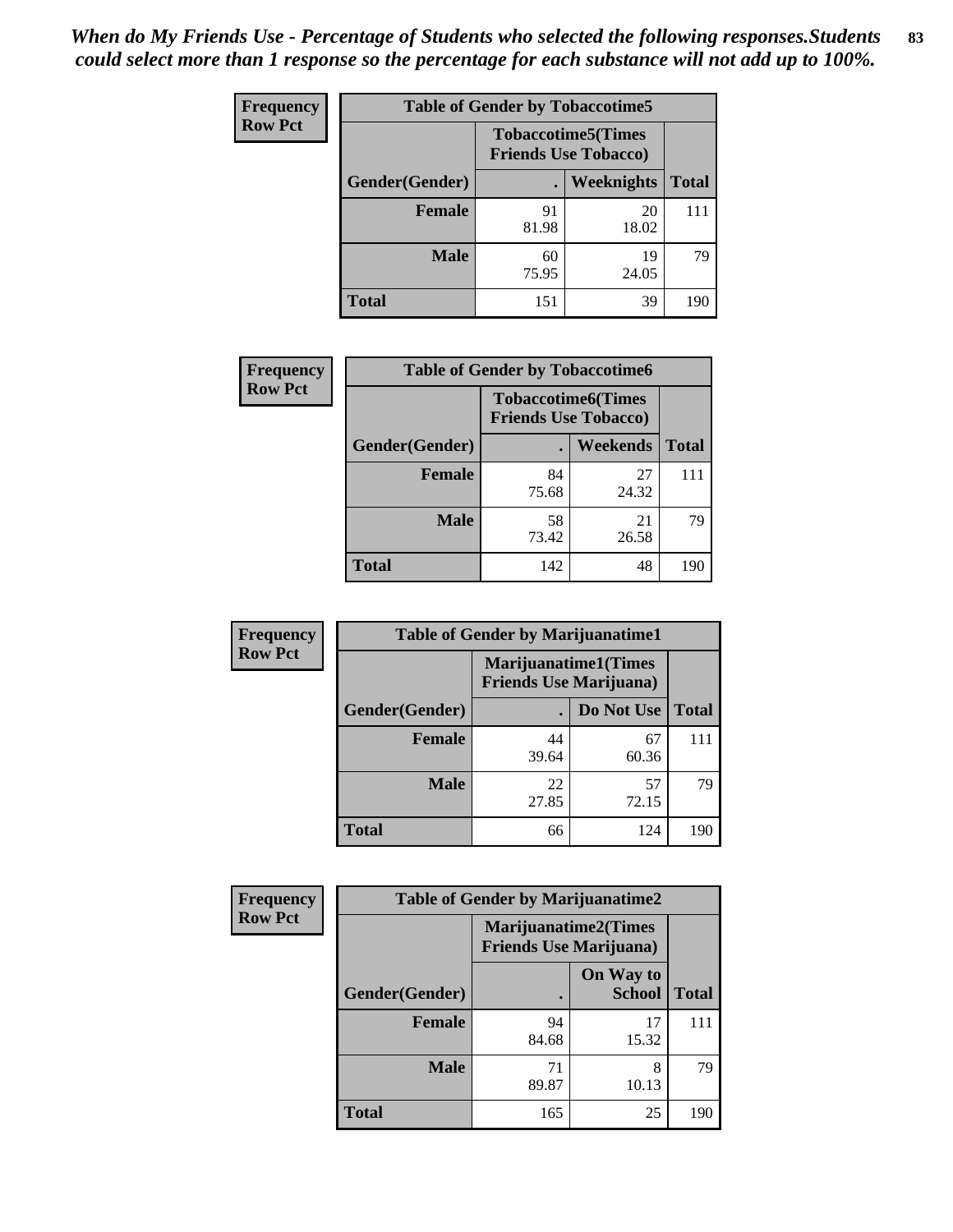| <b>Frequency</b> | Table of Gender by Marijuanatime3 |                                |                                |              |
|------------------|-----------------------------------|--------------------------------|--------------------------------|--------------|
| <b>Row Pct</b>   |                                   | <b>Friends Use Marijuana</b> ) | Marijuanatime3(Times           |              |
|                  | Gender(Gender)                    |                                | <b>During</b><br><b>School</b> | <b>Total</b> |
|                  | <b>Female</b>                     | 100<br>90.09                   | 11<br>9.91                     | 111          |
|                  | <b>Male</b>                       | 71<br>89.87                    | 8<br>10.13                     | 79           |
|                  | <b>Total</b>                      | 171                            | 19                             | 190          |

| Frequency      | <b>Table of Gender by Marijuanatime4</b> |                                                               |                                                       |              |
|----------------|------------------------------------------|---------------------------------------------------------------|-------------------------------------------------------|--------------|
| <b>Row Pct</b> |                                          | <b>Marijuanatime4(Times</b><br><b>Friends Use Marijuana</b> ) |                                                       |              |
|                | Gender(Gender)                           |                                                               | <b>On Way</b><br>Home<br><b>From</b><br><b>School</b> | <b>Total</b> |
|                | <b>Female</b>                            | 93<br>83.78                                                   | 18<br>16.22                                           | 111          |
|                | <b>Male</b>                              | 71<br>89.87                                                   | 8<br>10.13                                            | 79           |
|                | <b>Total</b>                             | 164                                                           | 26                                                    | 190          |

| Frequency      | <b>Table of Gender by Marijuanatime5</b> |             |                                                                |              |  |
|----------------|------------------------------------------|-------------|----------------------------------------------------------------|--------------|--|
| <b>Row Pct</b> |                                          |             | <b>Marijuanatime5</b> (Times<br><b>Friends Use Marijuana</b> ) |              |  |
|                | Gender(Gender)                           |             | <b>Weeknights</b>                                              | <b>Total</b> |  |
|                | <b>Female</b>                            | 80<br>72.07 | 31<br>27.93                                                    | 111          |  |
|                | <b>Male</b>                              | 66<br>83.54 | 13<br>16.46                                                    | 79           |  |
|                | <b>Total</b>                             | 146         | 44                                                             | 190          |  |

| Frequency      | <b>Table of Gender by Marijuanatime6</b> |                                                               |                 |              |  |
|----------------|------------------------------------------|---------------------------------------------------------------|-----------------|--------------|--|
| <b>Row Pct</b> |                                          | <b>Marijuanatime6(Times</b><br><b>Friends Use Marijuana</b> ) |                 |              |  |
|                | Gender(Gender)                           |                                                               | <b>Weekends</b> | <b>Total</b> |  |
|                | <b>Female</b>                            | 68<br>61.26                                                   | 43<br>38.74     | 111          |  |
|                | <b>Male</b>                              | 59<br>74.68                                                   | 20<br>25.32     | 79           |  |
|                | <b>Total</b>                             | 127                                                           | 63              | 190          |  |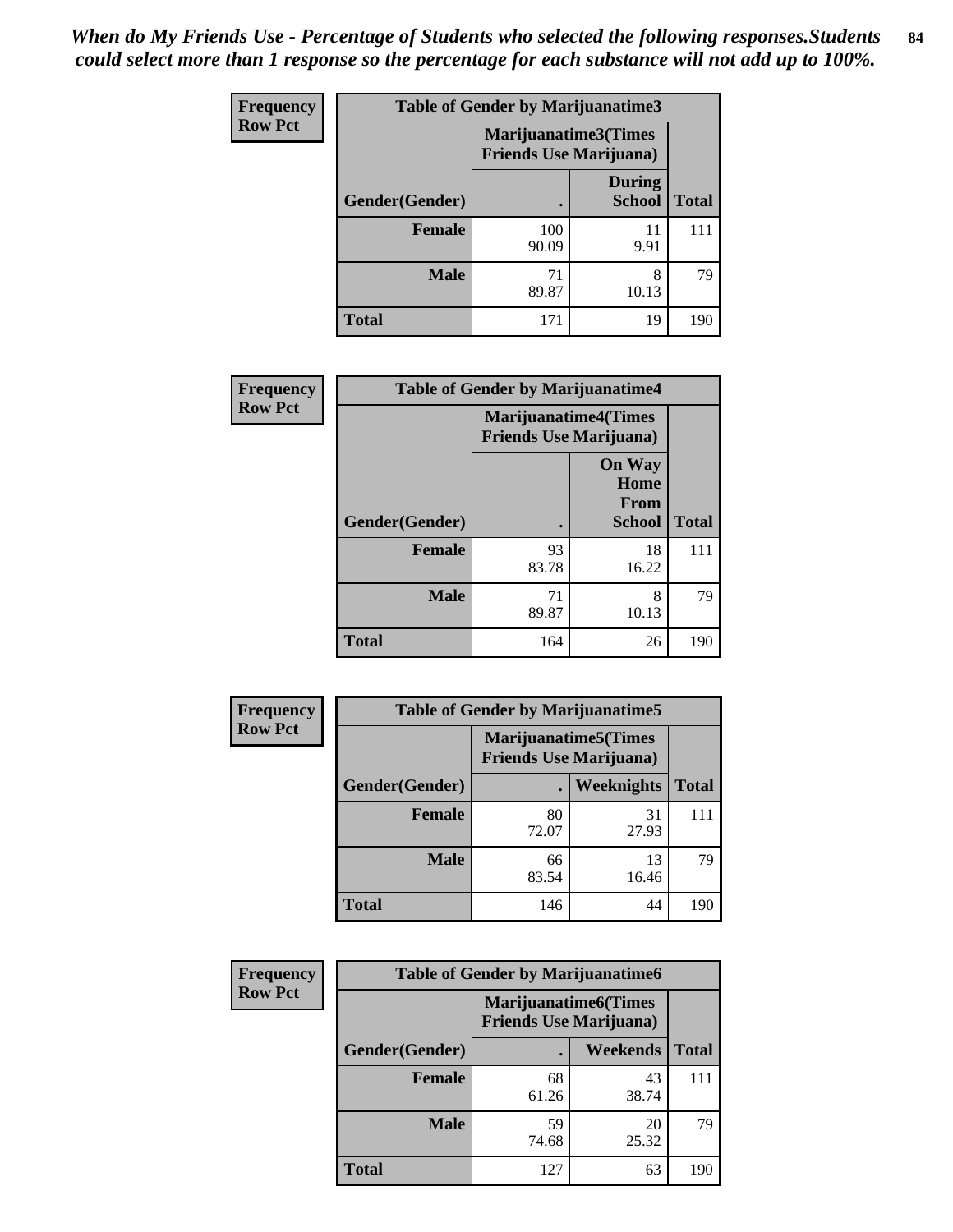*When do My Friends Use - Percentage of Students who selected the following responses.Students could select more than 1 response so the percentage for each substance will not add up to 100%.* **85**

| <b>Frequency</b> | <b>Table of Gender by Otherdrugtime1</b> |                        |                                                          |              |  |
|------------------|------------------------------------------|------------------------|----------------------------------------------------------|--------------|--|
| <b>Row Pct</b>   |                                          | <b>Illegal Drugs</b> ) | <b>Otherdrugtime1</b> (Times<br><b>Friends Use Other</b> |              |  |
|                  | Gender(Gender)                           |                        | Do Not Use                                               | <b>Total</b> |  |
|                  | <b>Female</b>                            | 14<br>12.61            | 97<br>87.39                                              | 111          |  |
|                  | <b>Male</b>                              | 17<br>21.52            | 62<br>78.48                                              | 79           |  |
|                  | <b>Total</b>                             | 31                     | 159                                                      | 190          |  |

| Frequency      | <b>Table of Gender by Otherdrugtime2</b> |                                                                                   |                            |              |
|----------------|------------------------------------------|-----------------------------------------------------------------------------------|----------------------------|--------------|
| <b>Row Pct</b> |                                          | <b>Otherdrugtime2(Times</b><br><b>Friends Use Other</b><br><b>Illegal Drugs</b> ) |                            |              |
|                | Gender(Gender)                           |                                                                                   | On Way to<br><b>School</b> | <b>Total</b> |
|                | <b>Female</b>                            | 107<br>96.40                                                                      | 4<br>3.60                  | 111          |
|                | <b>Male</b>                              | 74<br>93.67                                                                       | 5<br>6.33                  | 79           |
|                | <b>Total</b>                             | 181                                                                               | 9                          | 190          |

| Frequency      |                | <b>Table of Gender by Otherdrugtime3</b> |                                                         |              |
|----------------|----------------|------------------------------------------|---------------------------------------------------------|--------------|
| <b>Row Pct</b> |                | <b>Illegal Drugs</b> )                   | <b>Otherdrugtime3(Times</b><br><b>Friends Use Other</b> |              |
|                | Gender(Gender) |                                          | <b>During</b><br><b>School</b>                          | <b>Total</b> |
|                | <b>Female</b>  | 107<br>96.40                             | 4<br>3.60                                               | 111          |
|                | <b>Male</b>    | 72<br>91.14                              | 8.86                                                    | 79           |
|                | <b>Total</b>   | 179                                      | 11                                                      | 190          |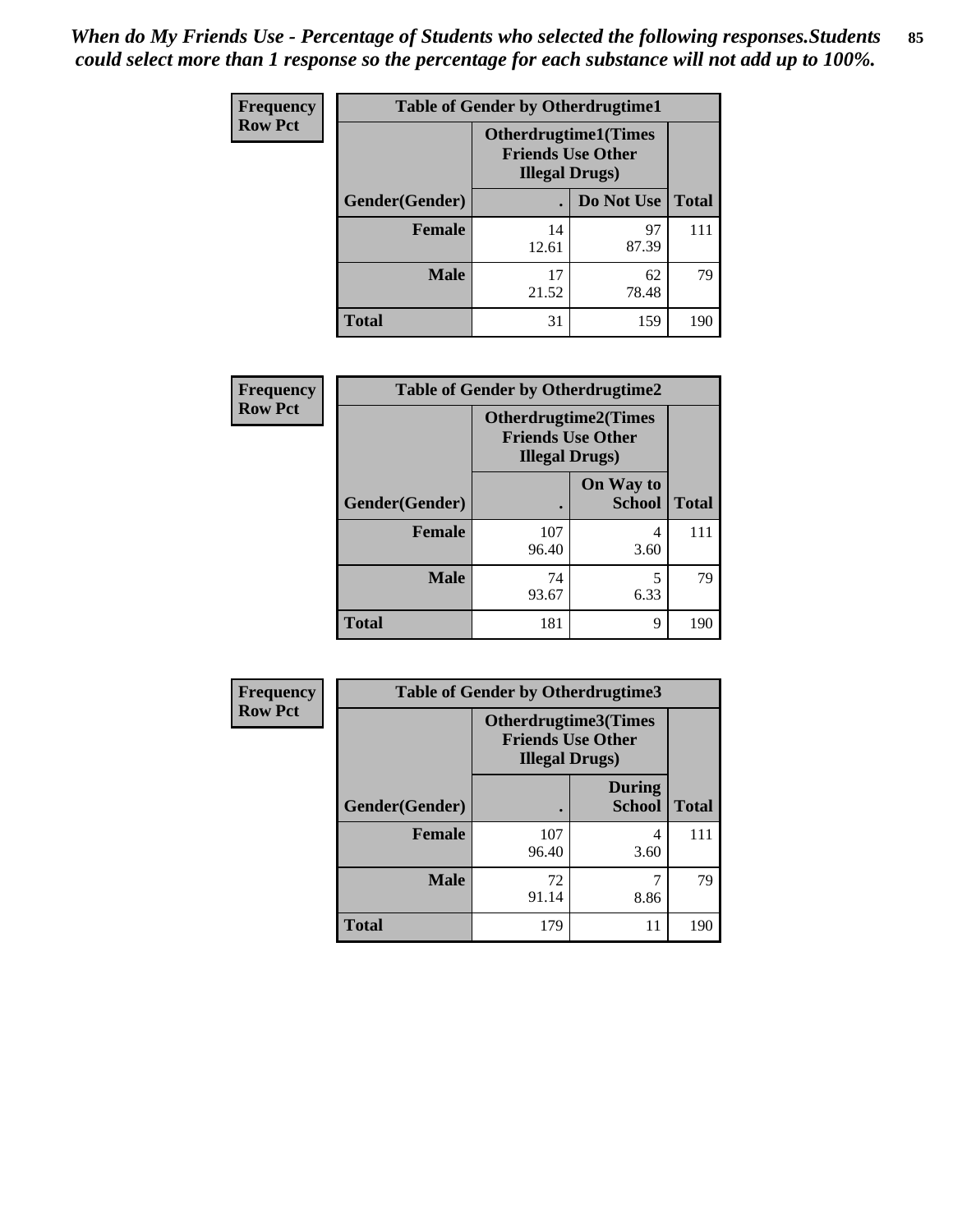*When do My Friends Use - Percentage of Students who selected the following responses.Students could select more than 1 response so the percentage for each substance will not add up to 100%.* **86**

| <b>Frequency</b> | <b>Table of Gender by Otherdrugtime4</b> |                                                    |                                                |              |
|------------------|------------------------------------------|----------------------------------------------------|------------------------------------------------|--------------|
| <b>Row Pct</b>   |                                          | <b>Friends Use Other</b><br><b>Illegal Drugs</b> ) | <b>Otherdrugtime4(Times</b>                    |              |
|                  | Gender(Gender)                           |                                                    | <b>On Way</b><br>Home<br>From<br><b>School</b> | <b>Total</b> |
|                  | Female                                   | 106<br>95.50                                       | 5<br>4.50                                      | 111          |
|                  | <b>Male</b>                              | 73<br>92.41                                        | 6<br>7.59                                      | 79           |
|                  | <b>Total</b>                             | 179                                                | 11                                             | 190          |

| <b>Frequency</b> | <b>Table of Gender by Otherdrugtime5</b> |                                                                                    |             |              |
|------------------|------------------------------------------|------------------------------------------------------------------------------------|-------------|--------------|
| <b>Row Pct</b>   |                                          | <b>Otherdrugtime5</b> (Times<br><b>Friends Use Other</b><br><b>Illegal Drugs</b> ) |             |              |
|                  | Gender(Gender)                           |                                                                                    | Weeknights  | <b>Total</b> |
|                  | <b>Female</b>                            | 101<br>90.99                                                                       | 10<br>9.01  | 111          |
|                  | <b>Male</b>                              | 69<br>87.34                                                                        | 10<br>12.66 | 79           |
|                  | Total                                    | 170                                                                                | 20          | 190          |

| <b>Frequency</b> | <b>Table of Gender by Otherdrugtime6</b> |                                                                                   |             |              |
|------------------|------------------------------------------|-----------------------------------------------------------------------------------|-------------|--------------|
| <b>Row Pct</b>   |                                          | <b>Otherdrugtime6(Times</b><br><b>Friends Use Other</b><br><b>Illegal Drugs</b> ) |             |              |
|                  | Gender(Gender)                           |                                                                                   | Weekends    | <b>Total</b> |
|                  | <b>Female</b>                            | 97<br>87.39                                                                       | 14<br>12.61 | 111          |
|                  | <b>Male</b>                              | 65<br>82.28                                                                       | 14<br>17.72 | 79           |
|                  | <b>Total</b>                             | 162                                                                               | 28          | 190          |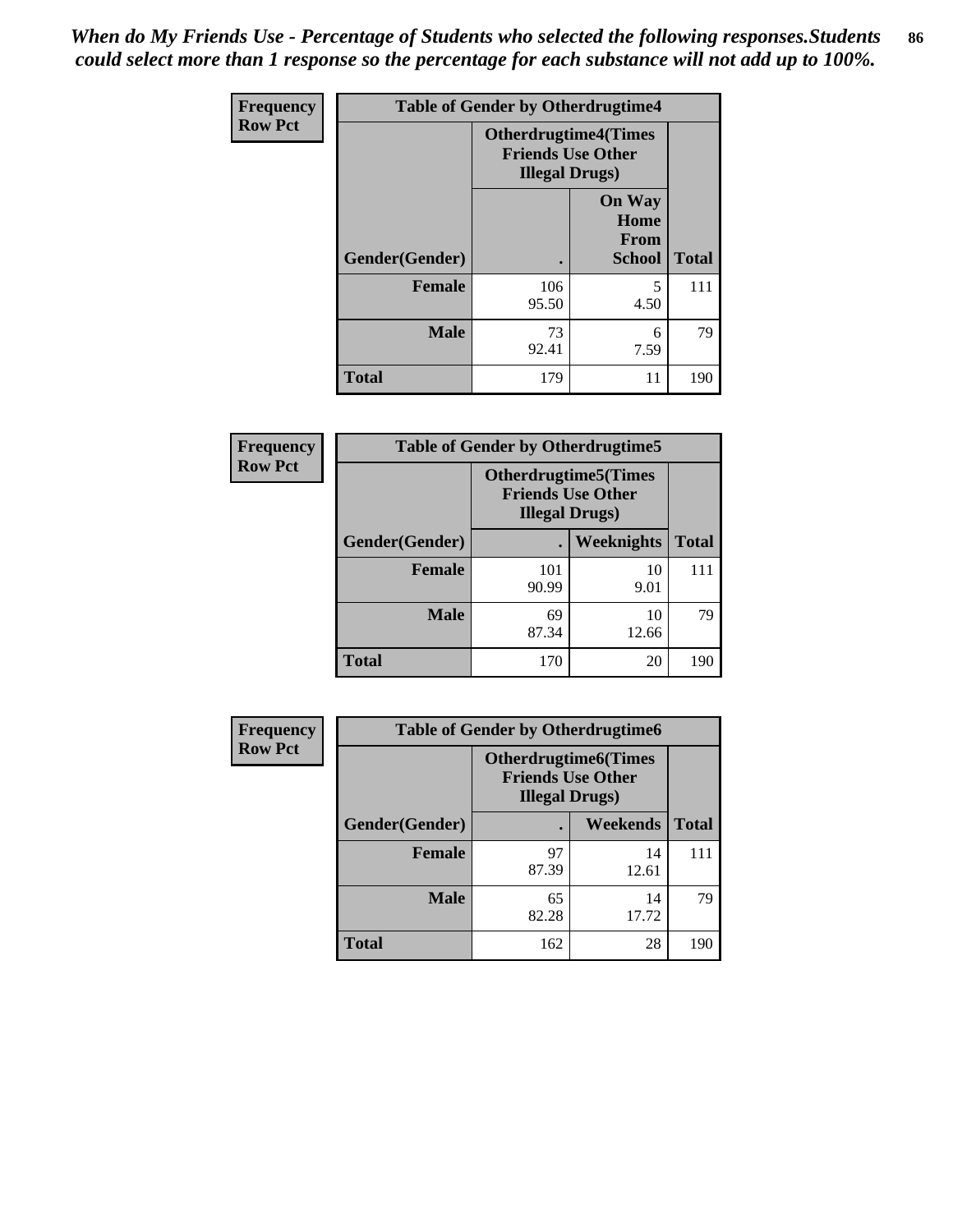# *Other Questions* **87**

| Frequency      | <b>Table of Gender by Educationalcohol</b> |                                                                                                                               |                |              |
|----------------|--------------------------------------------|-------------------------------------------------------------------------------------------------------------------------------|----------------|--------------|
| <b>Row Pct</b> |                                            | Educationalcohol(I<br>have been taught<br>about alcohol,<br>tobacco,<br>and other drugs<br>within the last year<br>at school) |                |              |
|                | Gender(Gender)                             | Yes                                                                                                                           | N <sub>0</sub> | <b>Total</b> |
|                | <b>Female</b>                              | 76<br>68.47                                                                                                                   | 35<br>31.53    | 111          |
|                | <b>Male</b>                                | 59<br>74.68                                                                                                                   | 20<br>25.32    | 79           |
|                | <b>Total</b>                               | 135                                                                                                                           | 55             | 190          |

| Frequency      | <b>Table of Gender by Rodedrinking</b> |                                                                                                                     |              |              |  |
|----------------|----------------------------------------|---------------------------------------------------------------------------------------------------------------------|--------------|--------------|--|
| <b>Row Pct</b> |                                        | Rodedrinking(In<br>the past 30 days I<br>have ridden in a<br>car with a driver<br>who had been<br>drinking alcohol) |              |              |  |
|                | Gender(Gender)                         | Yes                                                                                                                 | $\bf N_0$    | <b>Total</b> |  |
|                | <b>Female</b>                          | 6.31                                                                                                                | 104<br>93.69 | 111          |  |
|                | <b>Male</b>                            | 8<br>10.13                                                                                                          | 71<br>89.87  | 79           |  |
|                | <b>Total</b>                           | 15                                                                                                                  | 175          | 190          |  |

| Frequency      | <b>Table of Gender by Drugsschool</b> |                                                                                                                                     |                |              |
|----------------|---------------------------------------|-------------------------------------------------------------------------------------------------------------------------------------|----------------|--------------|
| <b>Row Pct</b> |                                       | <b>Drugsschool</b> (During<br>the past 12 months,<br>I have been offered,<br>sold,<br>or given illegal drugs<br>on school property) |                |              |
|                | Gender(Gender)                        | Yes                                                                                                                                 | N <sub>0</sub> | <b>Total</b> |
|                | <b>Female</b>                         | 12<br>10.81                                                                                                                         | 99<br>89.19    | 111          |
|                | <b>Male</b>                           | 19<br>24.05                                                                                                                         | 60<br>75.95    | 79           |
|                | <b>Total</b>                          | 31                                                                                                                                  | 159            | 190          |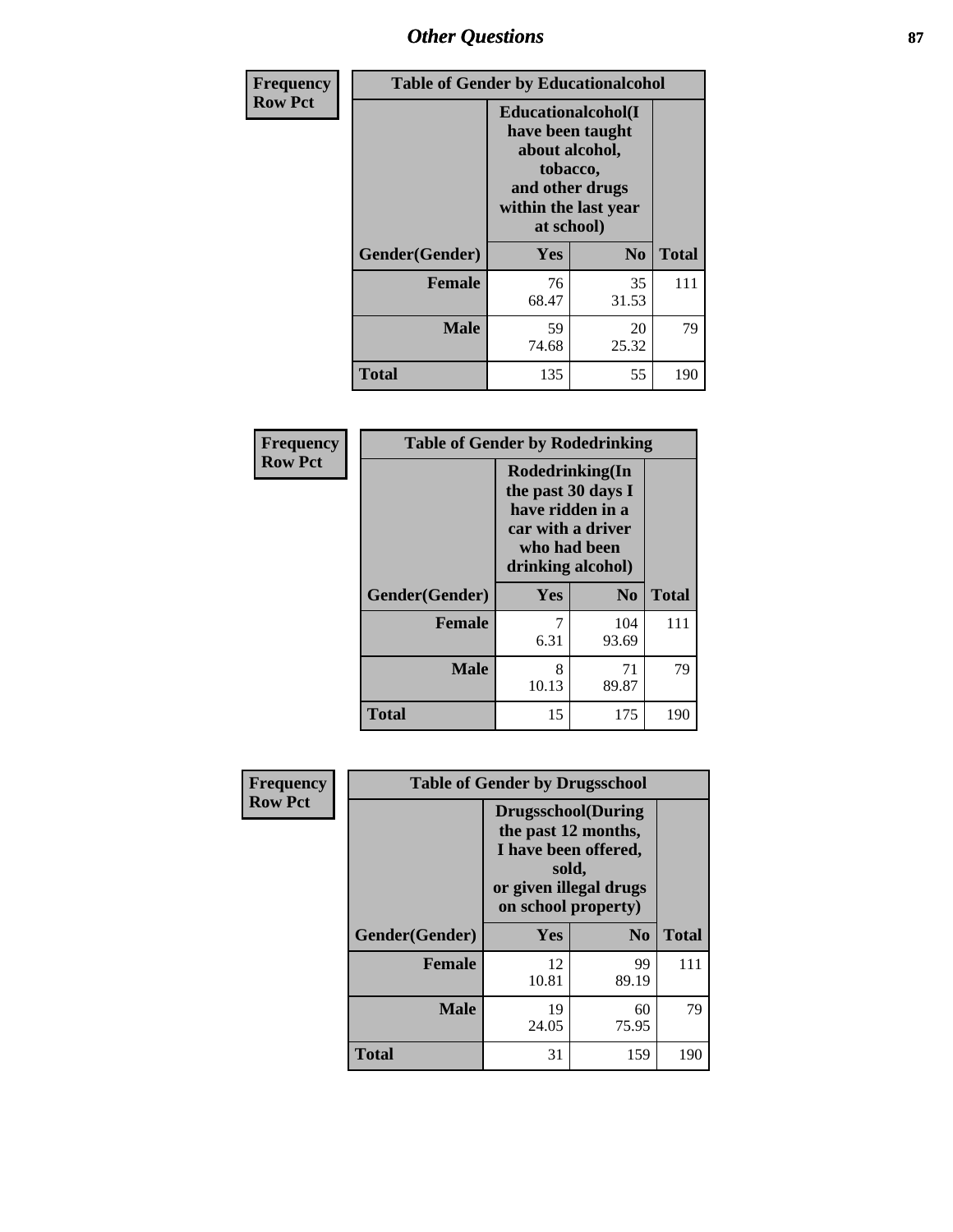*Other Questions* **88**

| <b>Frequency</b> | <b>Table of Gender by Bingedrinking</b> |                                                                                                                       |                       |                        |                   |              |
|------------------|-----------------------------------------|-----------------------------------------------------------------------------------------------------------------------|-----------------------|------------------------|-------------------|--------------|
| <b>Row Pct</b>   |                                         | <b>Bingedrinking</b> (I have<br>drunk five or more<br>drinks of alcohol at one<br>sitting during the last<br>30 days) |                       |                        |                   |              |
|                  | Gender(Gender)                          | $\mathbf 0$<br><b>Days</b>                                                                                            | 1 or<br>2<br>days     | 20<br>to<br>29<br>days | All<br>30<br>days | <b>Total</b> |
|                  | <b>Female</b>                           | 108<br>97.30                                                                                                          | $\mathcal{F}$<br>2.70 | 0<br>0.00              | $\theta$<br>0.00  | 111          |
|                  | Male                                    | 76<br>96.20                                                                                                           | 1.27                  | 1.27                   | 1.27              | 79           |
|                  | <b>Total</b>                            | 184                                                                                                                   | 4                     |                        | 1                 | 190          |

| Frequency      | <b>Table of Gender by Educationaids</b> |                                                                                                 |             |              |  |
|----------------|-----------------------------------------|-------------------------------------------------------------------------------------------------|-------------|--------------|--|
| <b>Row Pct</b> |                                         | <b>Educationaids</b> (I<br>have been taught<br>about HIV/AIDS<br>at school in the<br>past year) |             |              |  |
|                | Gender(Gender)                          | Yes                                                                                             | $\bf N_0$   | <b>Total</b> |  |
|                | <b>Female</b>                           | 76<br>68.47                                                                                     | 35<br>31.53 | 111          |  |
|                | <b>Male</b>                             | 54<br>68.35                                                                                     | 25<br>31.65 | 79           |  |
|                | <b>Total</b>                            | 130                                                                                             | 60          | 190          |  |

| <b>Frequency</b> | <b>Table of Gender by Suicideconsider</b> |                 |                |              |
|------------------|-------------------------------------------|-----------------|----------------|--------------|
| <b>Row Pct</b>   |                                           | Suicideconsider |                |              |
|                  | Gender(Gender)                            | Yes             | N <sub>0</sub> | <b>Total</b> |
|                  | <b>Female</b>                             | 13<br>11.71     | 98<br>88.29    | 111          |
|                  | <b>Male</b>                               | 3.80            | 76<br>96.20    | 79           |
|                  | <b>Total</b>                              | 16              | 174            | 190          |